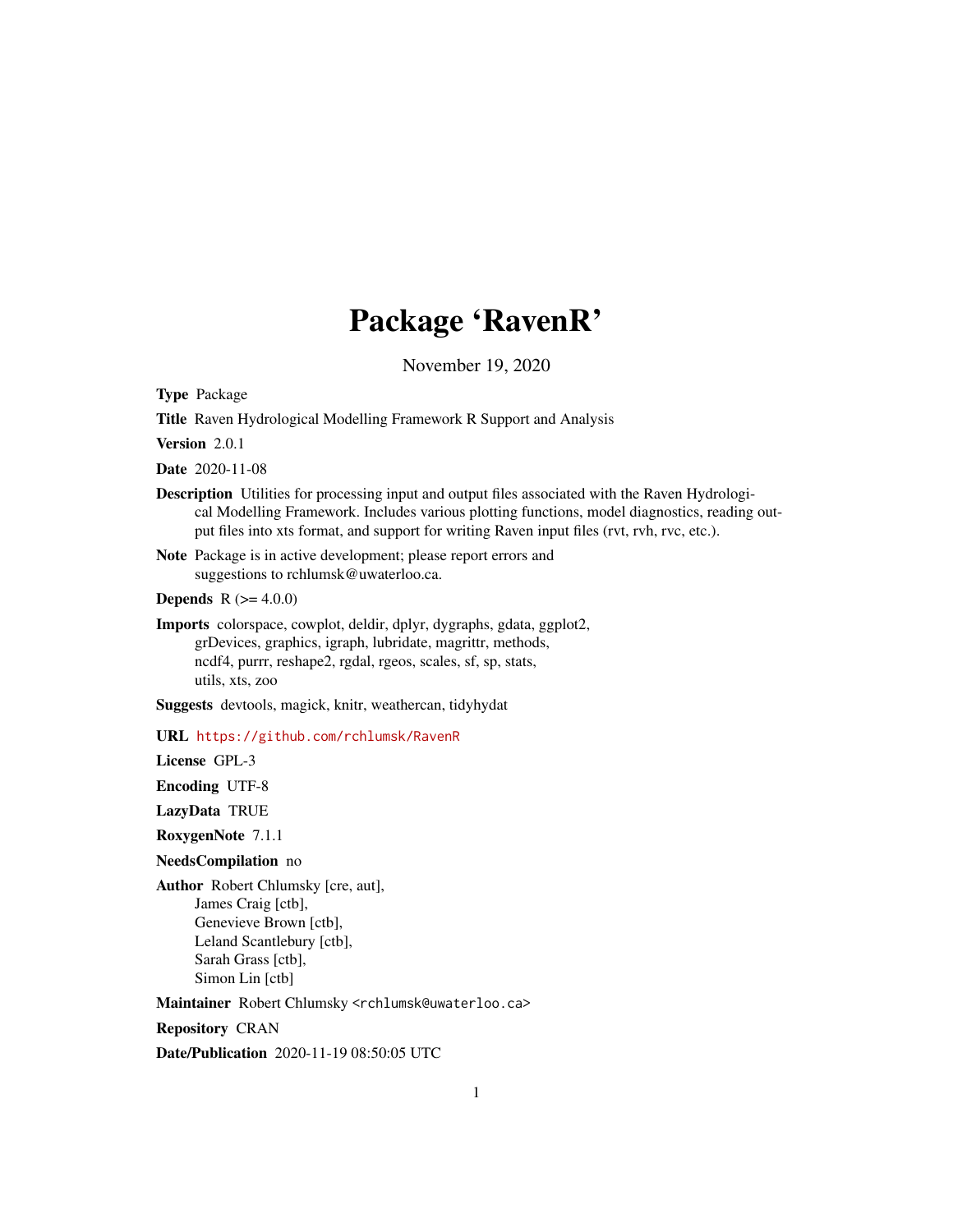# R topics documented:

|                                                                                                  | 3              |
|--------------------------------------------------------------------------------------------------|----------------|
|                                                                                                  | $\overline{4}$ |
|                                                                                                  | 5              |
|                                                                                                  | 5              |
| $rvn\_annual\_peak\_error \ldots \ldots \ldots \ldots \ldots \ldots \ldots \ldots \ldots \ldots$ | $\overline{7}$ |
|                                                                                                  | 8              |
|                                                                                                  | 10             |
|                                                                                                  | 11             |
|                                                                                                  | 13             |
|                                                                                                  | 14             |
|                                                                                                  | 15             |
|                                                                                                  | 17             |
|                                                                                                  | 18             |
|                                                                                                  | 19             |
|                                                                                                  | 20             |
|                                                                                                  | 21             |
|                                                                                                  |                |
|                                                                                                  |                |
|                                                                                                  |                |
|                                                                                                  |                |
|                                                                                                  |                |
|                                                                                                  |                |
|                                                                                                  |                |
|                                                                                                  |                |
|                                                                                                  |                |
|                                                                                                  |                |
|                                                                                                  |                |
|                                                                                                  |                |
|                                                                                                  | 35             |
|                                                                                                  | 37             |
|                                                                                                  | 39             |
|                                                                                                  | 40             |
|                                                                                                  | 41             |
|                                                                                                  | 42             |
|                                                                                                  | 43             |
|                                                                                                  | 45             |
|                                                                                                  | 46             |
|                                                                                                  | 47             |
|                                                                                                  | 48             |
|                                                                                                  | 49             |
|                                                                                                  | 50             |
|                                                                                                  | 51             |
| rvn_res_dygraph                                                                                  | 52             |
|                                                                                                  | 53             |
|                                                                                                  | 54             |
| rvn_res_read                                                                                     | 56             |
|                                                                                                  |                |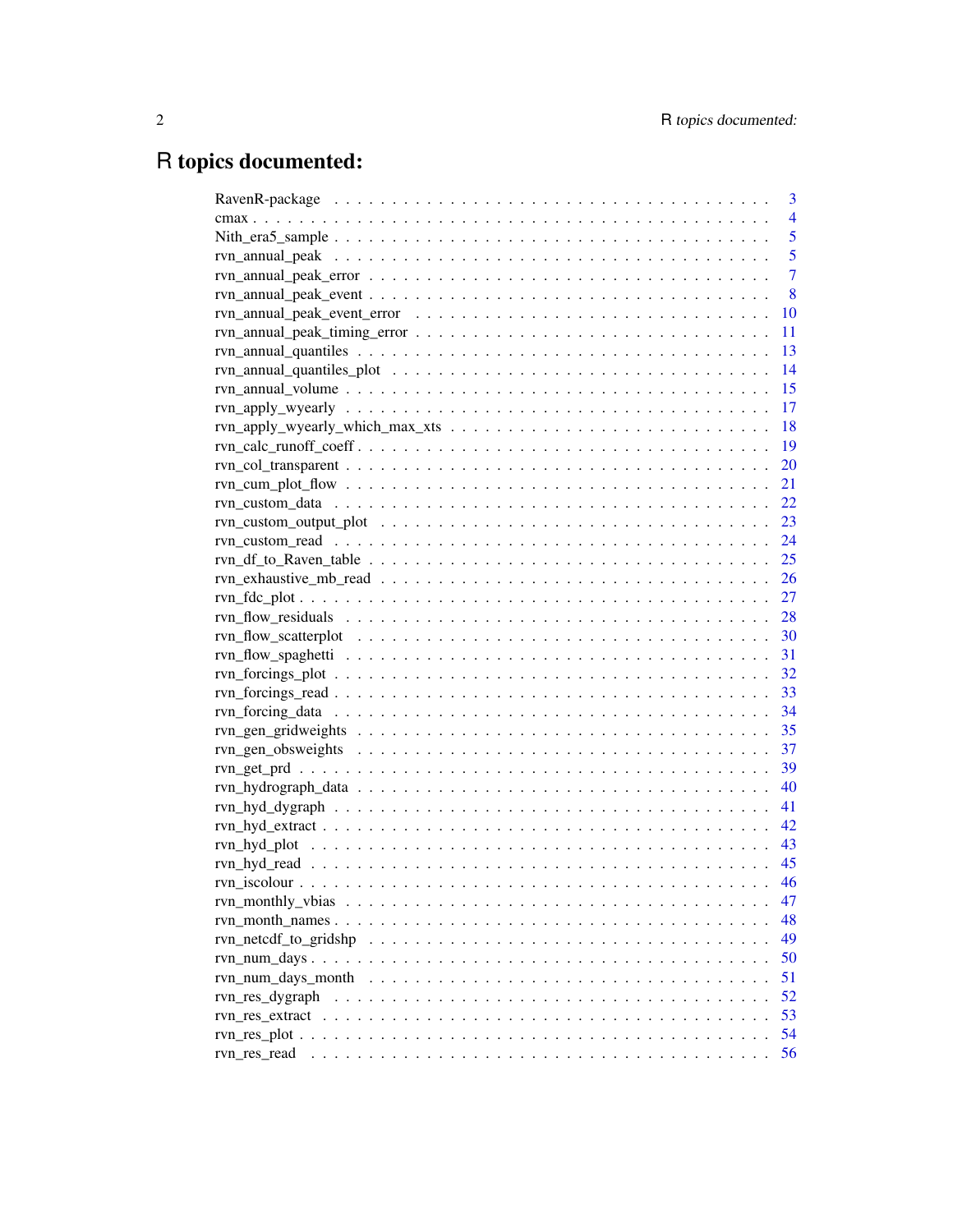<span id="page-2-0"></span>

| Index | 99       |
|-------|----------|
|       | 97       |
|       | 96       |
|       | 95       |
|       | 94       |
|       | 93       |
|       | 92       |
|       | 91       |
|       | 89       |
|       | 88       |
|       | 87       |
|       | 87       |
|       | 86       |
|       | 85       |
|       | 85       |
|       | 84       |
|       | 83       |
|       | 82       |
|       | 81       |
|       | 80       |
|       | 78       |
|       | 77       |
|       | 75       |
|       | 74       |
|       | 73       |
|       | 72       |
|       | 70       |
|       | 68       |
|       | 66<br>67 |
|       | 65       |
|       | 63       |
|       | 61       |
|       | 59       |
|       | 59       |
|       | 58       |
|       | 57       |
|       |          |

RavenR-package *RavenR*

# Description

Contains functions to perform pre- and post-processing of RavenR files.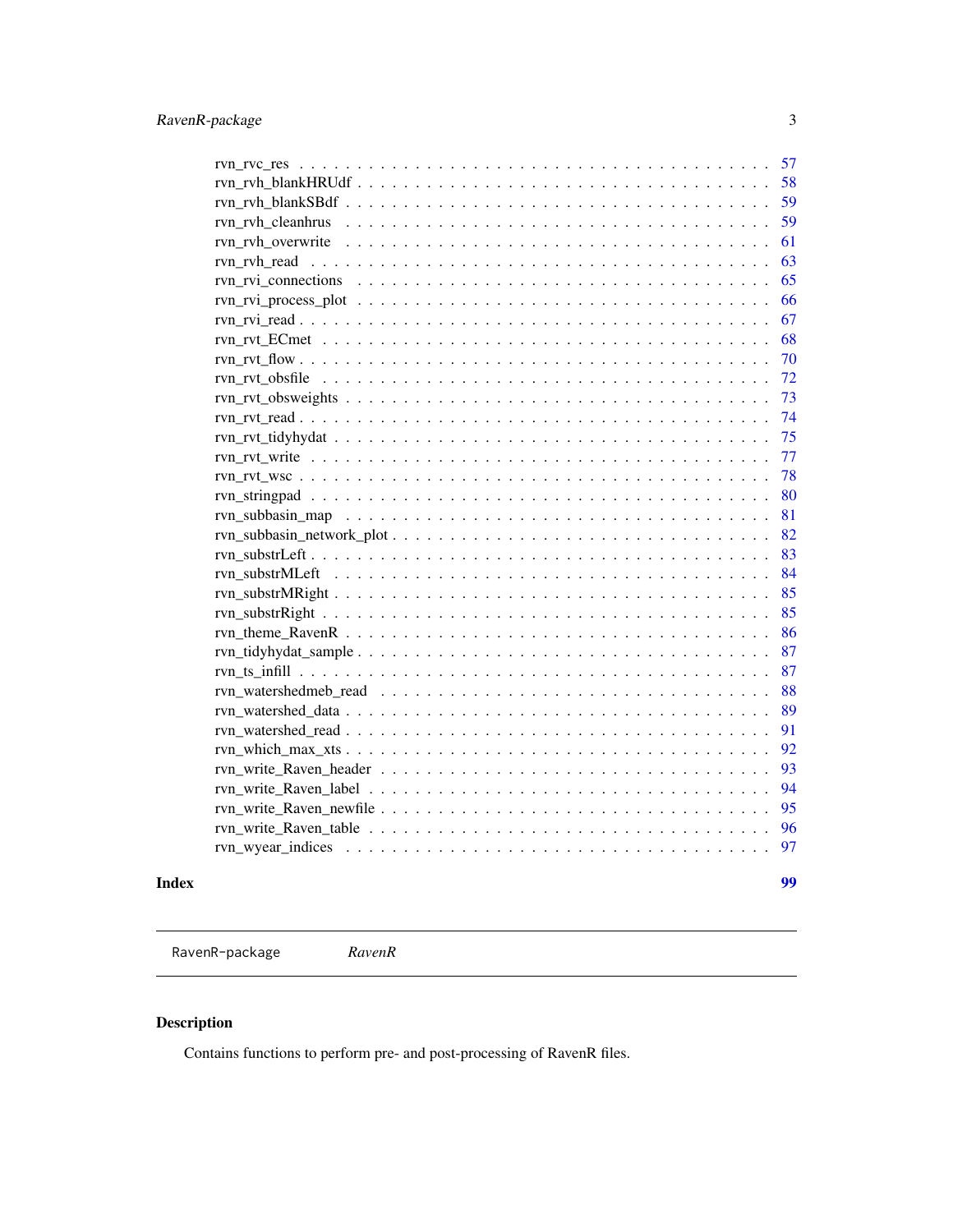# <span id="page-3-0"></span>Details

This package provides a number of types of useful functions, including:

- reading in Raven output files (including ForcingFunctions, Hydrographs, etc.)
- processing some file types into Raven format
- flow-based diagnostics and plot functions
- other useful plotting functions (e.g. forcings.plot, flow duration curve, dyGraphs, network plots)
- useful utilities for time series and hydrologic functions (e.g. rvn\_apply\_wyearly)

# See Also

The package [GitHub page](https://github.com/rchlumsk/RavenR) and [James R. Craig's research page](http://www.civil.uwaterloo.ca/jrcraig/) for software downloads, including the [Raven web site](http://raven.uwaterloo.ca/)

cmax *cmax*

#### **Description**

Applies the base::max function across columns.

#### Usage

 $cmax(x, na.rm = FALSE)$ 

#### Arguments

|       | object to apply the max function to              |
|-------|--------------------------------------------------|
| na.rm | whether to remove na values from the calculation |

#### Details

It applies the base::max function over columns, which is advantageous for calculating the max within a column rather than the max of the whole data frame. The default base::max will not work properly for data frames and other structures in applying over columns or different periods.

This function was included for usage with the apply.<period> and rvn\_apply\_wyearly function, as the base::max function does not work properly across columns.

#### Value

x with the max value in each column determined

#### See Also

[rvn\\_apply\\_wyearly](#page-16-1) where this function can be applied for the water year, and the xts functions such as [apply.yearly](#page-0-0) and [apply.monthly](#page-0-0)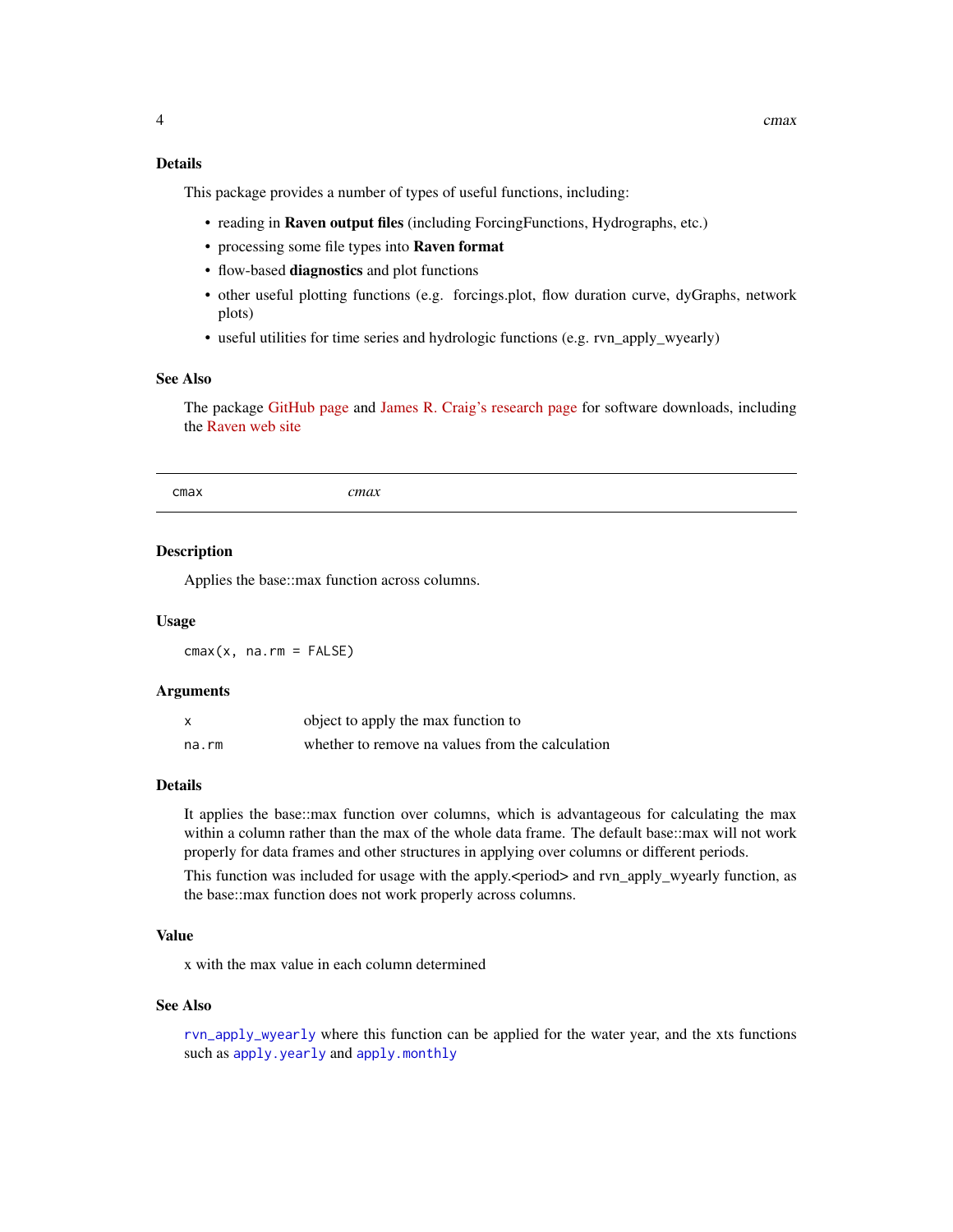<span id="page-4-0"></span>Nith\_era5\_sample 5

#### Examples

```
data(rvn_hydrograph_data)
cmax(rvn_hydrograph_data$hyd$Sub43_obs, na.rm=TRUE)
```

```
rvn_apply_wyearly(rvn_hydrograph_data$hyd, cmax, na.rm=TRUE)
```
Nith\_era5\_sample *ERA5 Sample Dataset for Nith Watershed*

# Description

ERA5 dataset in netcdf format, obtained as a sample dataset from the Global Water Futures (GWF) [Cuizinart portal.](https://tuna.cs.uwaterloo.ca/)

# Details

Additional metadata on the ERA5 dataset may be found on the [GWF metadata page.](https://gwf-uwaterloo.github.io/wamedex/#13079_iso.xml)

#### See Also

[rvn\\_netcdf\\_to\\_gridshp](#page-48-1) to generate a grid shapefile from a netcdf file

#### Examples

```
# access the file from the RavenR installation
system.file("extdata/Nith_era5_sample.nc", package="RavenR")
```
<span id="page-4-1"></span>rvn\_annual\_peak *Annual Peak Comparison*

#### Description

rvn\_annual\_peak creates a plot of the annual observed and simulated peaks, based on the water year.

#### Usage

```
rvn_annual_peak(
  sim,
 obs,
 mm = 9.
 dd = 30.
 add_line = TRUE,
 add_r2 = FALSE,add_eqn = FALSE
)
```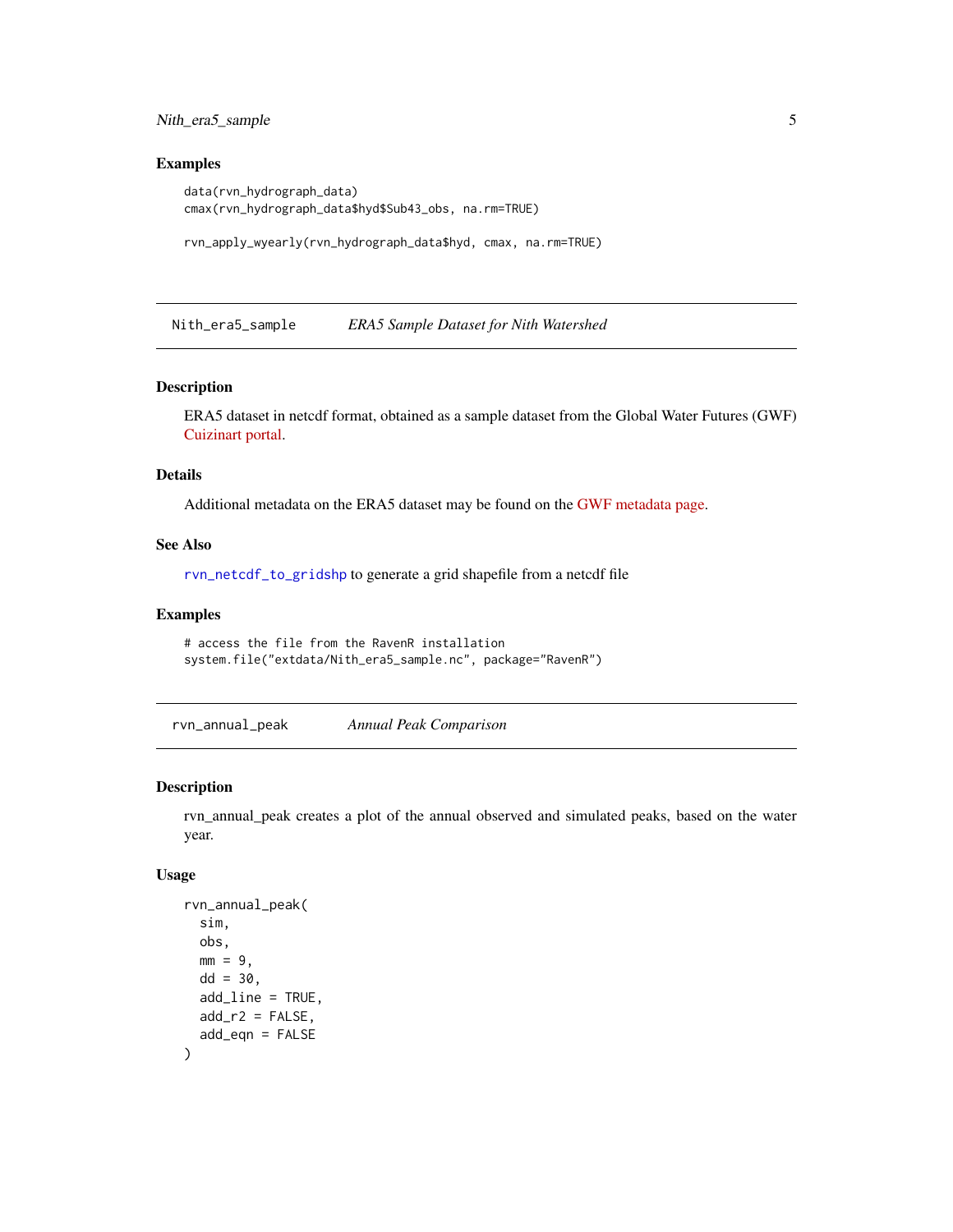#### **Arguments**

| sim      | time series object of simulated flows                                                             |
|----------|---------------------------------------------------------------------------------------------------|
| obs      | time series object of observed flows                                                              |
| mm       | month of water year ending (default 9)                                                            |
| dd       | day of water year ending (default 30)                                                             |
| add_line | optionally adds a 1:1 line to the plot for reference (default TRUE)                               |
| $add_r2$ | optionally computes the R2 and adds to plot (default FALSE)                                       |
| add_eqn  | optionally adds the equation for a linear regression line through the origin (de-<br>fault FALSE) |

# Details

This function creates a scatterplot of the annual observed and simulated peaks, calculated for each available water year of data within the two series provided. The default start of the water year is October 1st, but may be adjusted through function parameters. Note that the calculation uses the peak magnitude of simulated and observed series in each water year, without considering the timing of the events in each series.

The sim and obs should be of time series (xts) format and are assumed to be of the same length and time period. The flow series are assumed to be daily flows with units of m3/s.

The R2 diagnostic is calculated for a fit with no intercept, consistent with the provided 1:1 line (in a perfect fit the points are identical, and intercept is automatically zero).

Note that a plot title is purposely omitted in order to allow the automatic generation of plot titles.

#### Value

returns a list with peak data in a data frame, and a ggplot object

| df_peak | data frame of the calculated peaks      |
|---------|-----------------------------------------|
| p1      | ggplot object with plotted annual peaks |

# See Also

[rvn\\_annual\\_volume](#page-14-1) to create a scatterplot of annual flow volumes [rvn\\_annual\\_peak\\_event](#page-7-1) to consider the timing of peak events.

# Examples

```
# load sample hydrograph data, two years worth of sim/obs
data(rvn_hydrograph_data)
sim <- rvn_hydrograph_data$hyd$Sub36
obs <- rvn_hydrograph_data$hyd$Sub36_obs
# create a plot of annual peaks with default options
peak1 <- rvn_annual_peak(sim, obs)
peak1$df_peak
peak1$p1
```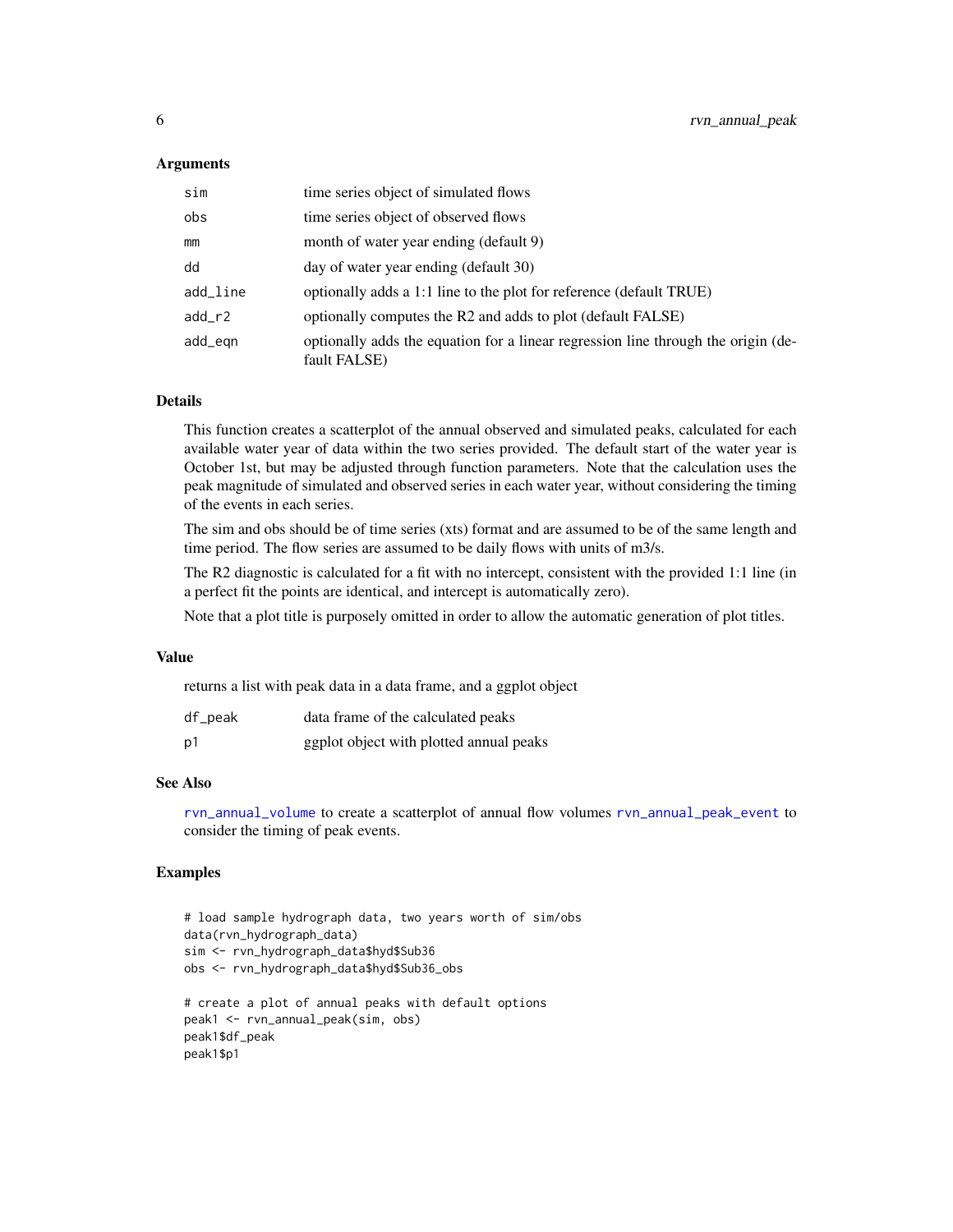```
# plot with r2 and regression equation
peak_df <- rvn_annual_peak(sim, obs, add_r2=TRUE, add_eqn=TRUE)
peak_df$p1
```
<span id="page-6-1"></span>rvn\_annual\_peak\_error *Annual Peak Errors*

#### **Description**

rvn\_annual\_peak\_error creates a plot of the annual observed and simulated peak percent errors, based on the water year.

#### Usage

```
rvn_annual_peak_error(
  sim,
  obs,
  mm = 9,
  dd = 30,add_line = TRUE,
  add_labels = TRUE
\lambda
```
# Arguments

| sim        | time series object of simulated flows                                                    |
|------------|------------------------------------------------------------------------------------------|
| obs        | time series object of observed flows                                                     |
| mm         | month of water year (default 9)                                                          |
| dd         | day of water year (default 30)                                                           |
| add_line   | optionally adds a 1:1 line to the plot for reference (default TRUE)                      |
| add labels | optionally adds labels for overpredict/underpredict on right side axis (default<br>TRUE) |

# Details

This function creates a plot of the percent errors in simulated peaks for each water year. The peaks are calculated as the magnitude of the largest event in each water year. Note that the rvn\_annual\_peak\_error function is first used to obtain the peaks in each year, then the percent errors are calculated.

The percent errors are calculated as (QPsim-QPobs)/QPobs\*100, where QP is the peak flow event.

The sim and obs should be of time series (xts) format and are assumed to be of the same length and time period. The flow series are assumed to be daily flows with units of m3/s.

The add\_labels will add the labels of 'overprediction' and 'underprediction' to the right hand side axis if set to TRUE. This is useful in interpreting the plots.

Note that a plot title is purposely omitted in order to allow the automatic generation of plot titles.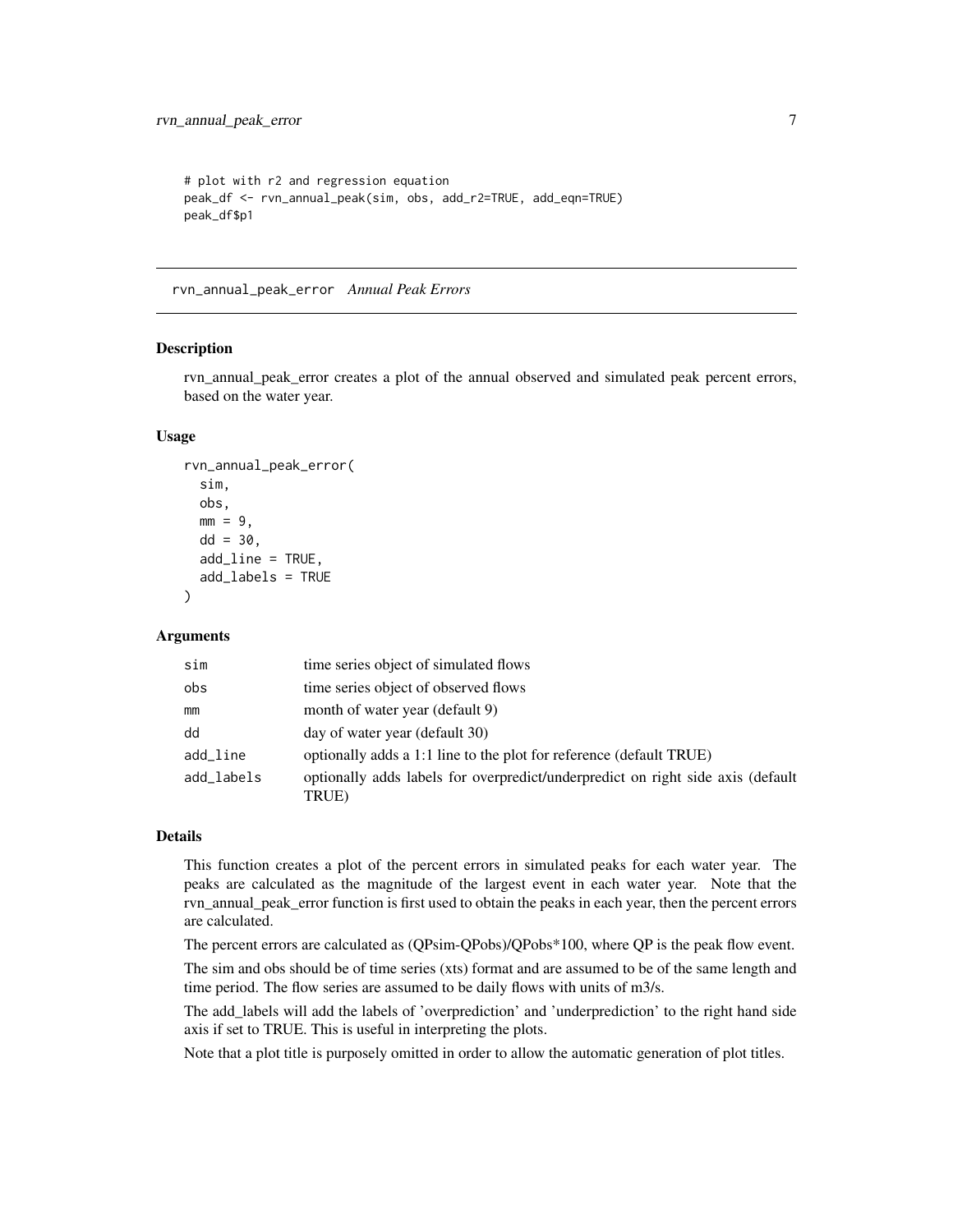### <span id="page-7-0"></span>Value

returns a list with peak errors in a data frame, and a ggplot object

| df_peak_error | data frame of the calculated peak errors      |
|---------------|-----------------------------------------------|
| p1            | ggplot object with plotted annual peak errors |

#### See Also

[rvn\\_annual\\_peak\\_event](#page-7-1) to consider the timing of peak events [rvn\\_annual\\_peak\\_event\\_error](#page-9-1) to calculate errors in peak events.

#### Examples

```
system.file("extdata","run1_Hydrographs.csv", package="RavenR") %>%
rvn_hyd_read(.) %>%
rvn_hyd_extract(subs="Sub36",.) ->
hyd_data
sim <- hyd_data$sim
obs <- hyd_data$obs
# create a plot of annual peak errors with default options
peak1 <- rvn_annual_peak_error(sim, obs)
peak1$df_peak_error
peak1$p1
# plot directly and without labels
rvn_annual_peak_error(sim, obs, add_line=TRUE, add_labels=FALSE)
```
<span id="page-7-1"></span>rvn\_annual\_peak\_event *Annual Peak Event Comparison*

#### Description

rvn\_annual\_peak\_event creates a plot of the annual observed and simulated peaks, based on the water year.

# Usage

```
rvn_annual_peak_event(
  sim,
 obs,
 mm = 9.
 dd = 30.
 add_line = TRUE,
 add_r2 = FALSE,add_eqn = FALSE
)
```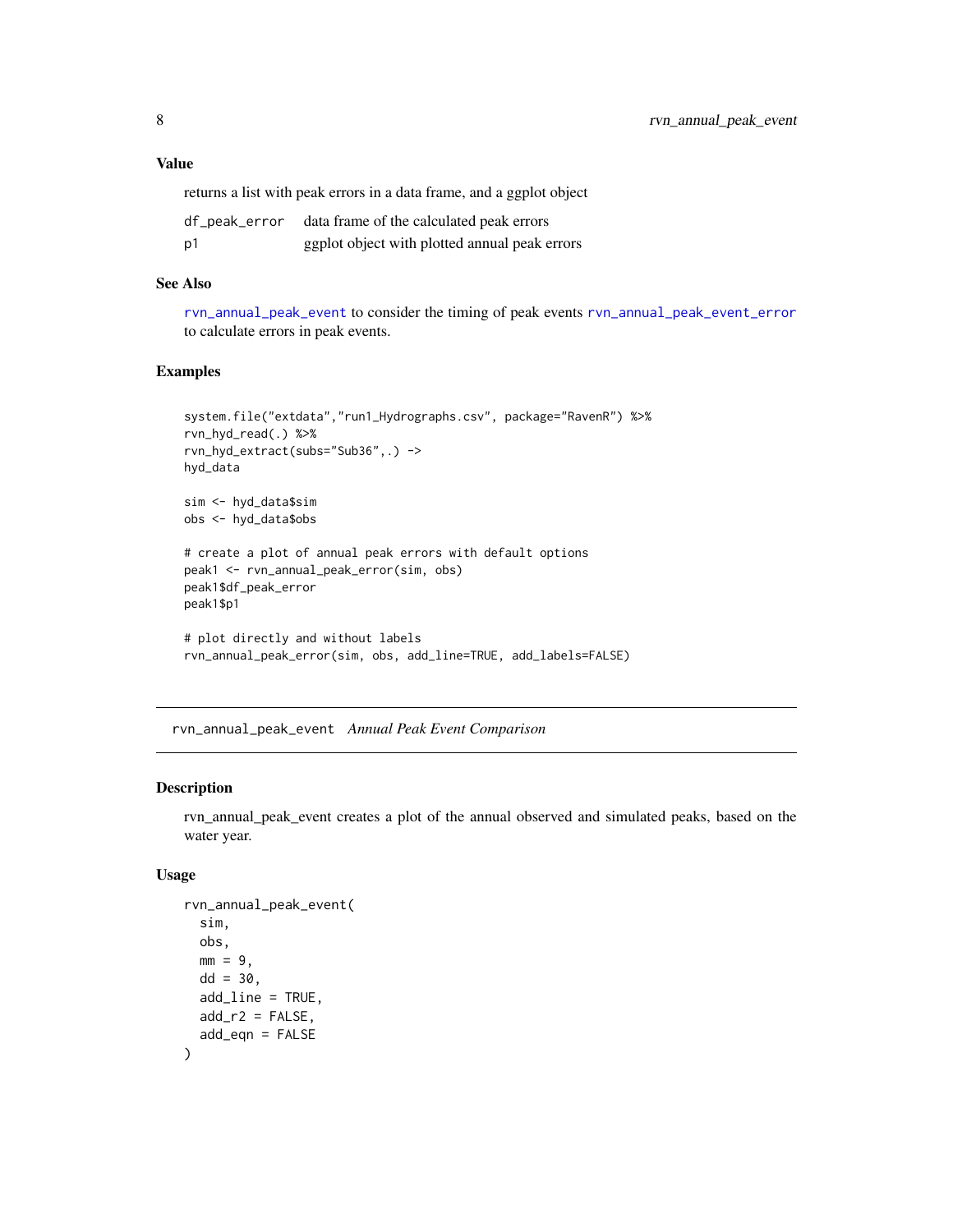#### **Arguments**

| sim      | time series object of simulated flows                                                             |
|----------|---------------------------------------------------------------------------------------------------|
| obs      | time series object of observed flows                                                              |
| mm       | month of water year (default 9)                                                                   |
| dd       | day of water year (default 30)                                                                    |
| add_line | optionally adds a 1:1 line to the plot for reference (default TRUE)                               |
| $add_r2$ | optionally computes the R2 and adds to plot (default FALSE)                                       |
| add_egn  | optionally adds the equation for a linear regression line through the origin (de-<br>fault FALSE) |

#### Details

This function creates a scatterplot of the annual observed and simulated peaks, calculated for each available water year of data within the two series provided; note that the difference between this and the annual.peak function is that here the peak event simulated for the same day as the peak event in observed data is used, instead of the largest recorded simulated event. In some sense this captures the timing of the event, i.e. the peak event must be simulated on the same day as the observed peak to be captured well.

The sim and obs should be of time series (xts) format and are assumed to be of the same length and time period. The flow series are assumed to be daily flows with units of m3/s.

The R2 diagnostic is calculated for a fit with no intercept (in a perfect fit the points are identical, and intercept is automatically zero).

Note that a plot title is purposely omitted in order to allow the automatic generation of plot titles.

#### Value

returns a list with peak data in a data frame, and a ggplot object

|    | df_peak_event data frame of the calculated peak events |
|----|--------------------------------------------------------|
| p1 | ggplot object with plotted annual peaks                |

#### See Also

[rvn\\_annual\\_peak](#page-4-1) to create a scatterplot of annual peaks (consider the magnitude of peaks only)

#### Examples

```
# load sample hydrograph data, two years worth of sim/obs
data(rvn_hydrograph_data)
sim <- rvn_hydrograph_data$hyd$Sub36
obs <- rvn_hydrograph_data$hyd$Sub36_obs
# create a plot of annual peak events with default options
peak1 <- rvn_annual_peak_event(sim, obs)
peak1$df_peak_event
peak1$p1
```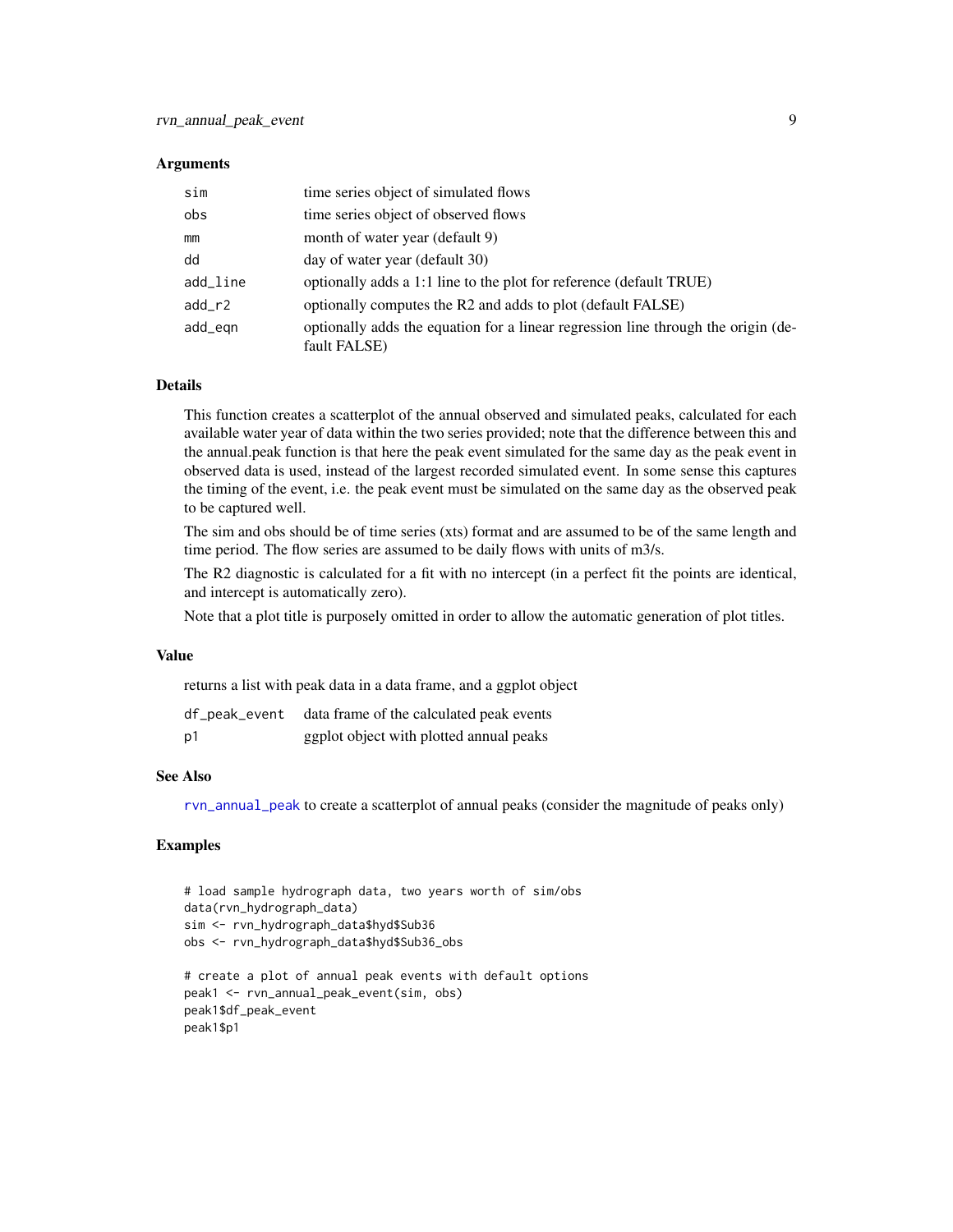<span id="page-9-1"></span><span id="page-9-0"></span>rvn\_annual\_peak\_event\_error

*Annual Peak Event Errors*

#### Description

rvn\_annual\_peak\_event\_error creates a plot of the annual observed and simulated peak event errors.

#### Usage

```
rvn_annual_peak_event_error(
  sim,
  obs,
 mm = 9,
 dd = 30,
  add_line = TRUE,
  add_labels = TRUE
)
```
#### Arguments

| sim        | time series object of simulated flows                                                    |
|------------|------------------------------------------------------------------------------------------|
| obs        | time series object of observed flows                                                     |
| mm         | month of water year (default 9)                                                          |
| dd         | day of water year (default 30)                                                           |
| add_line   | optionally adds a 1:1 line to the plot for reference (default TRUE)                      |
| add labels | optionally adds labels for overpredict/underpredict on right side axis (default<br>TRUE) |

# Details

This function creates a plot of the percent errors in simulated peak events for each water year. The peaks are calculated as using flows from the same day as the peak event in the observed series, i.e. the timing of the peak is considered here. Note that the rvn\_annual\_peak\_event function is first used to obtain the peaks in each year, then the percent errors are calculated.

The percent errors are calculated as (QP\_sim-QP\_obs)/QP\_obs\*100, where QP is the peak flow event.

The sim and obs should be of time series (xts) format and are assumed to be of the same length and time period. The flow series are assumed to be daily flows with units of m3/s.

The add\_labels will add the labels of 'overprediction' and 'underprediction' to the right hand side axis if set to TRUE. This is useful in interpreting the plots.

Note that a plot title is purposely omitted in order to allow the automatic generation of plot titles.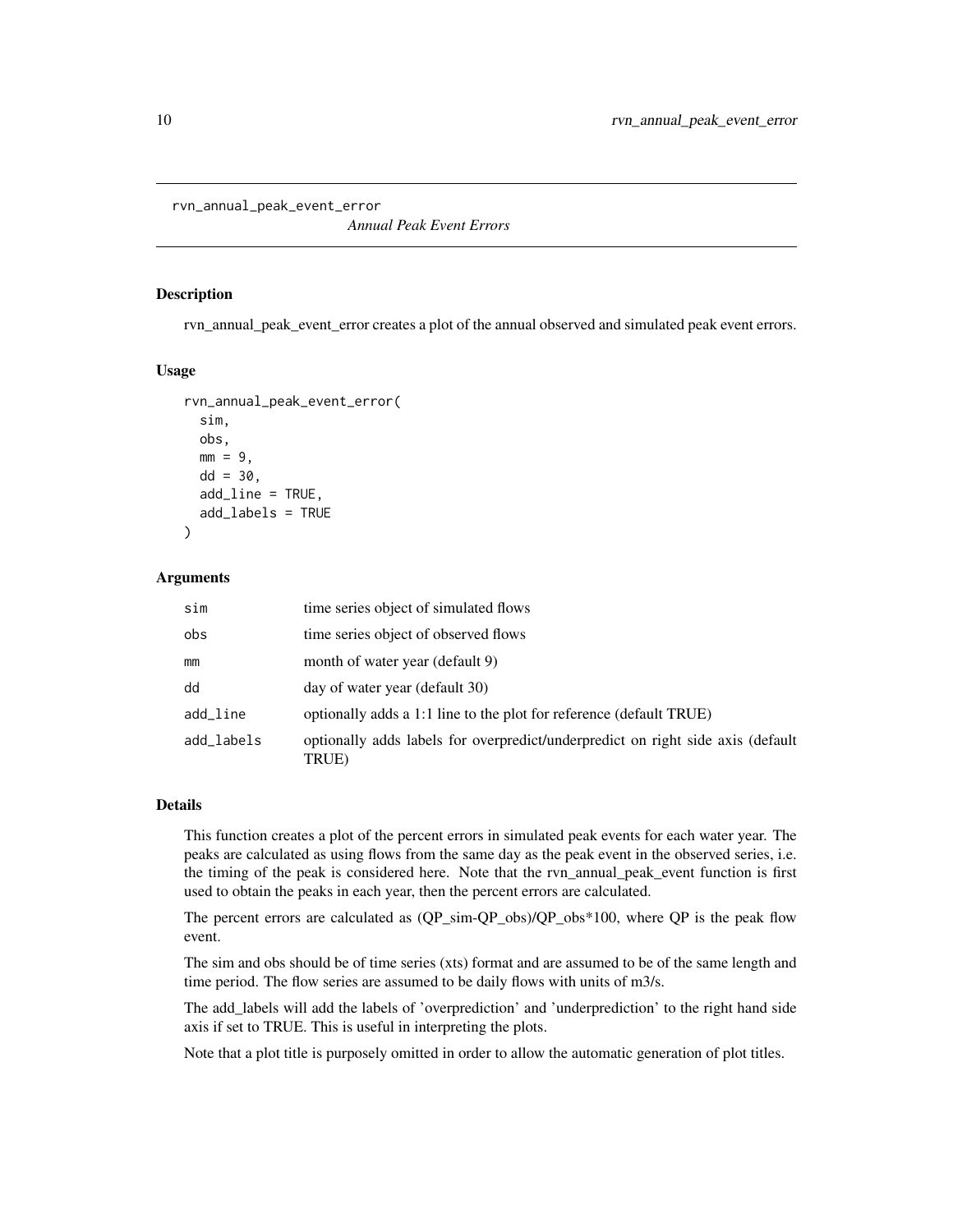# <span id="page-10-0"></span>Value

returns a list with peak event error data in a data frame, and a ggplot object

| df_peak_event_error |                                                     |
|---------------------|-----------------------------------------------------|
|                     | data frame of the calculated peak event errors      |
| p1                  | ggplot object with plotted annual peak event errors |

#### See Also

[rvn\\_annual\\_peak](#page-4-1) to consider just the magnitude of each year's peak [rvn\\_annual\\_peak\\_error](#page-6-1) to calculate errors in peaks

# Examples

```
# load sample hydrograph data, two years worth of sim/obs
data(rvn_hydrograph_data)
sim <- rvn_hydrograph_data$hyd$Sub36
obs <- rvn_hydrograph_data$hyd$Sub36_obs
# create a plot of peak annual errors with default options
peak1 <- rvn_annual_peak_event_error(sim, obs)
peak1$df_peak_event_error
peak1$p1
```
rvn\_annual\_peak\_timing\_error *Annual Peak Timing Errors*

# Description

rvn\_annual\_peak\_timing\_error creates a plot of the annual observed and simulated peak timing errors, based on the water year.

# Usage

```
rvn_annual_peak_timing_error(
  sim,
  obs,
 mm = 9,dd = 30.
 add_line = TRUE,
  add_labels = TRUE
)
```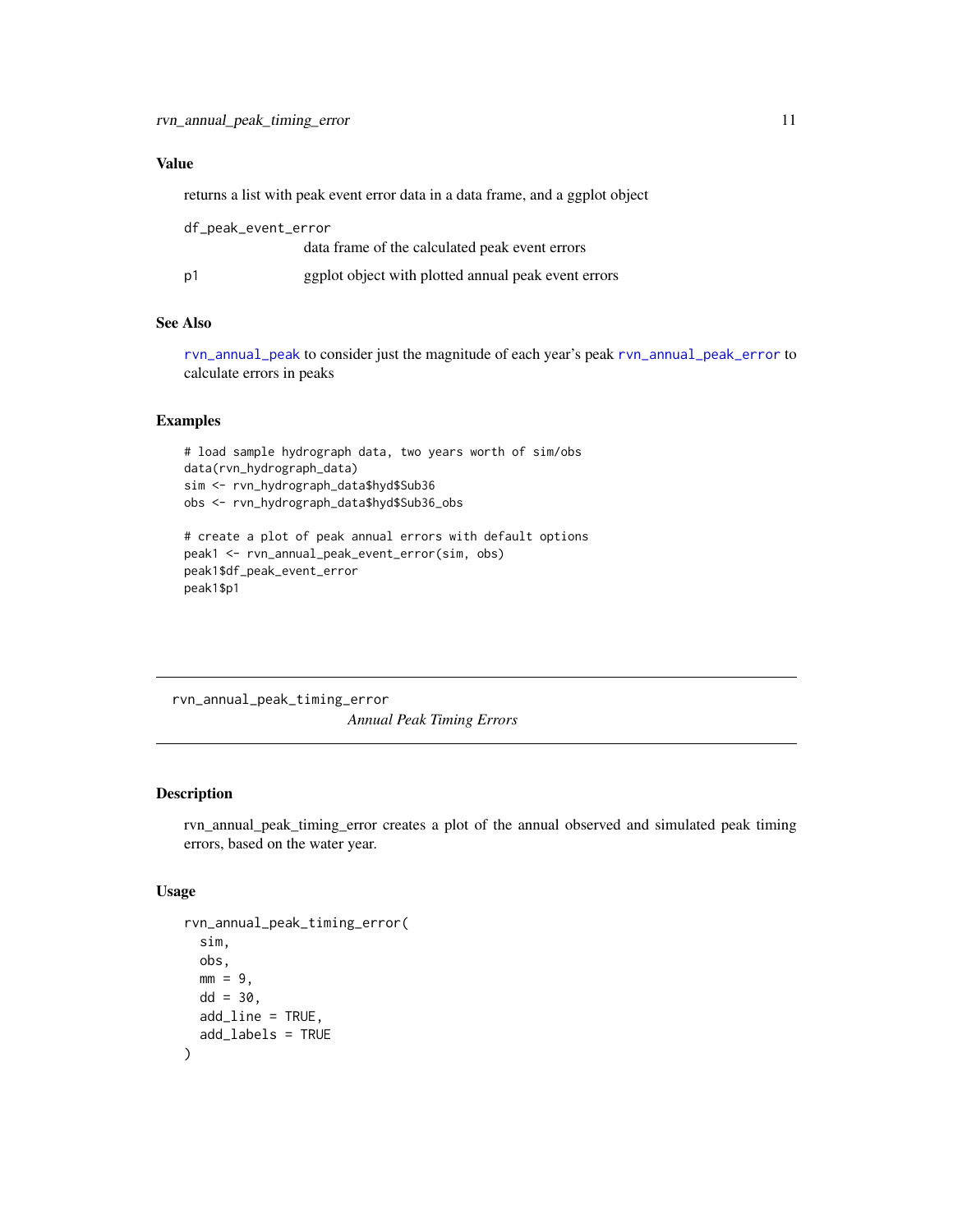#### Arguments

| sim        | time series object of simulated flows                                              |
|------------|------------------------------------------------------------------------------------|
| obs        | time series object of observed flows                                               |
| mm         | month of water year (default 9)                                                    |
| dd         | day of water year (default 30)                                                     |
| add_line   | optionally adds a 1:1 line to the plot for reference (default TRUE)                |
| add_labels | optionally adds labels for early peak/late peaks on right side axis (default TRUE) |

#### Details

This function creates a plot of the peak timing errors in simulated peaks for each water year. The difference in days between the simulated peak and observed peak are plotted (and/or returned in the data frame) for the water year. This diagnostic is useful in determining how accurate the timing of peak predictions is. Note that a large error in the number of days between simulated and observed peaks indicates that the model predicted a larger event at a different time of year, i.e. overestimated a different event or underestimated the actual peak event, relative to the observed flow series.

The sim and obs should be of time series (xts) format and are assumed to be of the same length and time period. The flow series are assumed to be daily flows with units of m3/s. Note that a plot title is purposely omitted in order to allow the automatic generation of plot titles.

The add\_labels will add the labels of 'early peak' and 'late peak' to the right hand side axis if set to TRUE. This is useful in interpreting the plots. Note that values in this metric of less than zero indicate an early prediction of the peak, and positive values mean a late prediction of the peak (since the values are calculated as day index of simulated peak - day index of observed peak).

#### Value

returns a list with peak timing errors in a data frame, and a ggplot object

| df_peak_timing_error |                                                 |
|----------------------|-------------------------------------------------|
|                      | data frame of the calculated peak timing errors |
| p <sub>1</sub>       | ggplot object with plotted annual peak errors   |

# See Also

[rvn\\_annual\\_peak\\_event](#page-7-1) to consider the timing of peak events [rvn\\_annual\\_peak\\_event\\_error](#page-9-1) to calculate errors in peak events

# Examples

peak1\$df\_peak\_timing\_error

```
# load sample hydrograph data, two years worth of sim/obs
data(rvn_hydrograph_data)
sim <- rvn_hydrograph_data$hyd$Sub36
obs <- rvn_hydrograph_data$hyd$Sub36_obs
# create a plot of peak timing errors with defaults
peak1 <- rvn_annual_peak_timing_error(sim, obs, add_line=TRUE)
```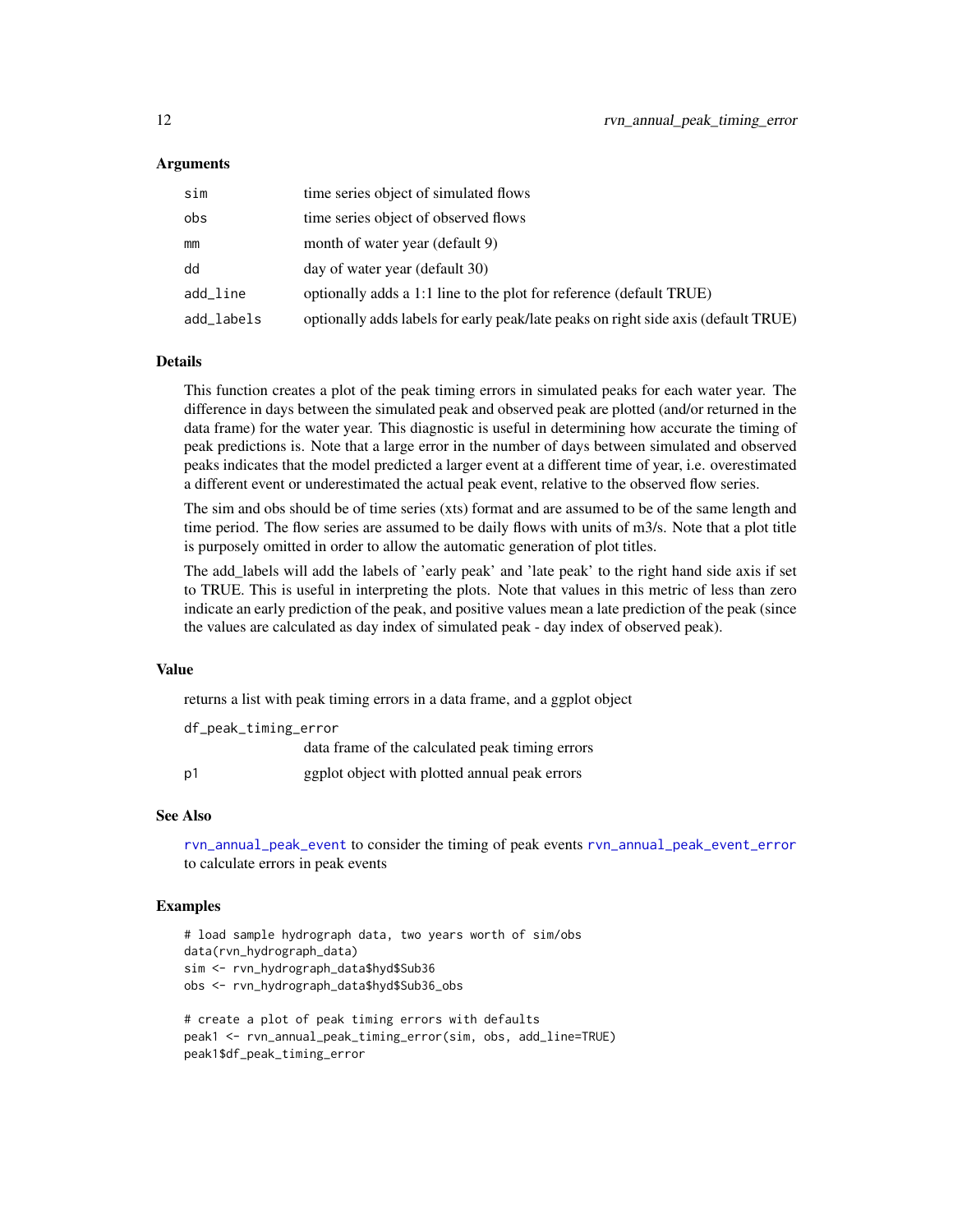#### <span id="page-12-0"></span>peak1\$p1

```
# plot directly and without labels
rvn_annual_peak_timing_error(sim, obs, add_line=TRUE, add_labels=FALSE)
```
<span id="page-12-1"></span>rvn\_annual\_quantiles *Calculates Yearly Median, Upper and Lower Quantiles of Flow*

# Description

Calculate the quantiles for each day of the year based on the supplied time series.

# Usage

```
rvn_annual_quantiles(
 hgdata,
 prd = NULL,Qlower = 0.1,
 Qupper = 0.9,water_year = TRUE,
 mm = 9)
```
# Arguments

| hgdata     | Time series object of observed or simulated flows                             |
|------------|-------------------------------------------------------------------------------|
| prd        | time period for subset in character format "YYYY-MM-DD/YYYY-MM-DD"            |
| Olower     | Decimal percentage of lower quantile value (default 0.1)                      |
| Qupper     | Decimal percentage of upper quantile value (default 0.9)                      |
| water_year | booolean on whether to sort quantiles by water year start date (default TRUE) |
| mm         | month of water year ending (default 9)                                        |

# Value

| qdat |  |  | Time series object of monthly median and quantile values |
|------|--|--|----------------------------------------------------------|
|------|--|--|----------------------------------------------------------|

# Author(s)

Leland Scantlebury, <leland@scantle.com>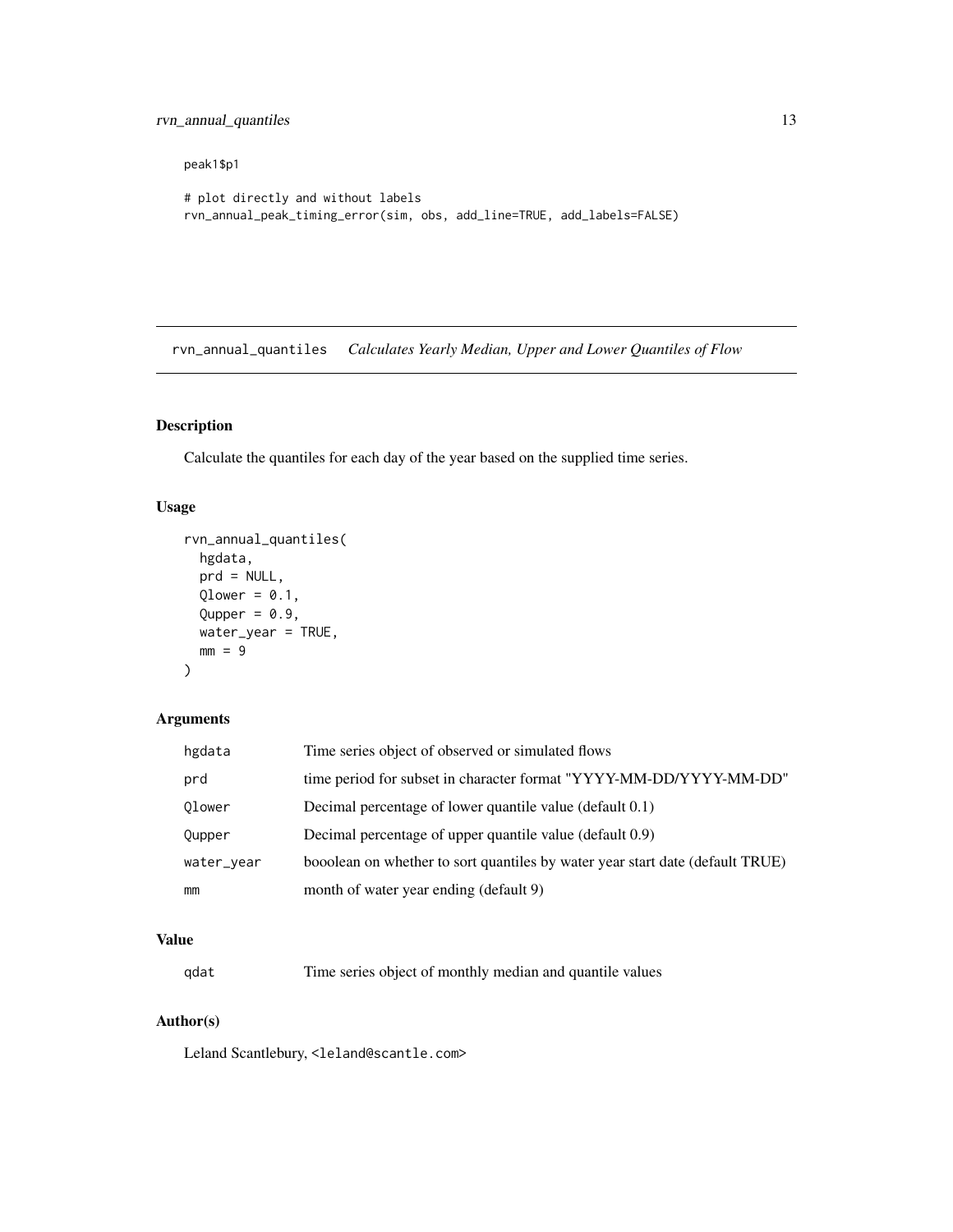### Examples

```
system.file("extdata","run1_Hydrographs.csv", package="RavenR") %>%
rvn_hyd_read(.) %>%
rvn_hyd_extract(subs="Sub36",.) ->
hyd_data
# Pull out a specific hydrograph
hgdata <- hyd_data$sim
# Calculate quantiles
qdat <- rvn_annual_quantiles(hgdata)
head(qdat)
```
rvn\_annual\_quantiles\_plot

*Plot of Annual Median, Upper and Lower Quantiles of Flow*

# Description

Creates a plot of the annual flow quantiles provided by the [rvn\\_annual\\_quantiles](#page-12-1) function.

#### Usage

```
rvn_annual_quantiles_plot(
 qdat,
 mediancolor = "black",
 ribboncolor = "grey60",
 ribbonalpha = 0.5,
  explot = NULL)
```
# Arguments

| gdat        | Time series object generated by rvn_annual_quantiles()                          |
|-------------|---------------------------------------------------------------------------------|
| mediancolor | Color for the median line                                                       |
| ribboncolor | Color for the lower/upper quantile ribbon                                       |
| ribbonalpha | Transparency of lower/upper quantile ribbon                                     |
| explot      | Existing ggplot object to which median line and quantile ribbon should be added |

# Value

p1 ggplot object of quantiles plot

#### Author(s)

Leland Scantlebury, <leland@scantle.com>

<span id="page-13-0"></span>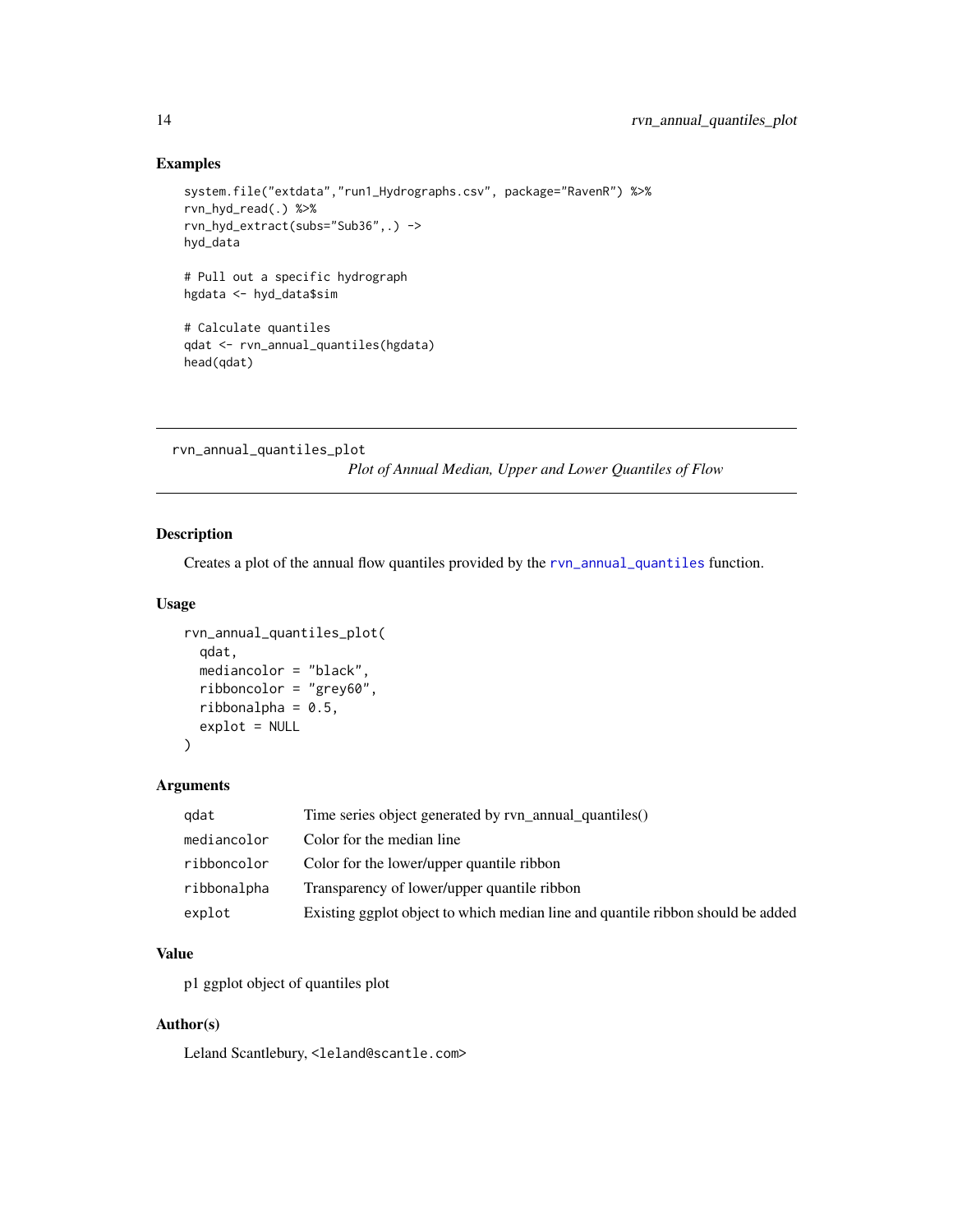# <span id="page-14-0"></span>rvn\_annual\_volume 15

# Examples

```
system.file("extdata","run1_Hydrographs.csv", package="RavenR") %>%
rvn_hyd_read(.) %>%
rvn_hyd_extract(subs="Sub36",.) ->
hyd_data
# Calculate quantiles
qdat <- rvn_annual_quantiles(hyd_data$obs)
head(qdat)
# Plot
p <- rvn_annual_quantiles_plot(qdat)
p # view plot
# Add a second hydrograph to compare
qdat_sim <- rvn_annual_quantiles(hyd_data$sim)
p1 <- rvn_annual_quantiles_plot(qdat_sim, mediancolor = 'blue', ribboncolor = 'red', explot = p)
p1 # view plot
```
<span id="page-14-1"></span>rvn\_annual\_volume *Annual Volume Comparison*

#### Description

rvn\_annual\_volume creates a plot of the annual observed and simulated volumes.

#### Usage

```
rvn_annual_volume(
  sim,
  obs,
 mm = 9,dd = 30,add_line = TRUE,
  add_r2 = FALSE,add_eqn = FALSE,
  add_labels = FALSE
\mathcal{L}
```
# Arguments

| sim | time series object of simulated flows  |
|-----|----------------------------------------|
| obs | time series object of observed flows   |
| mm  | month of water year ending (default 9) |
| dd  | day of water year ending (default 30)  |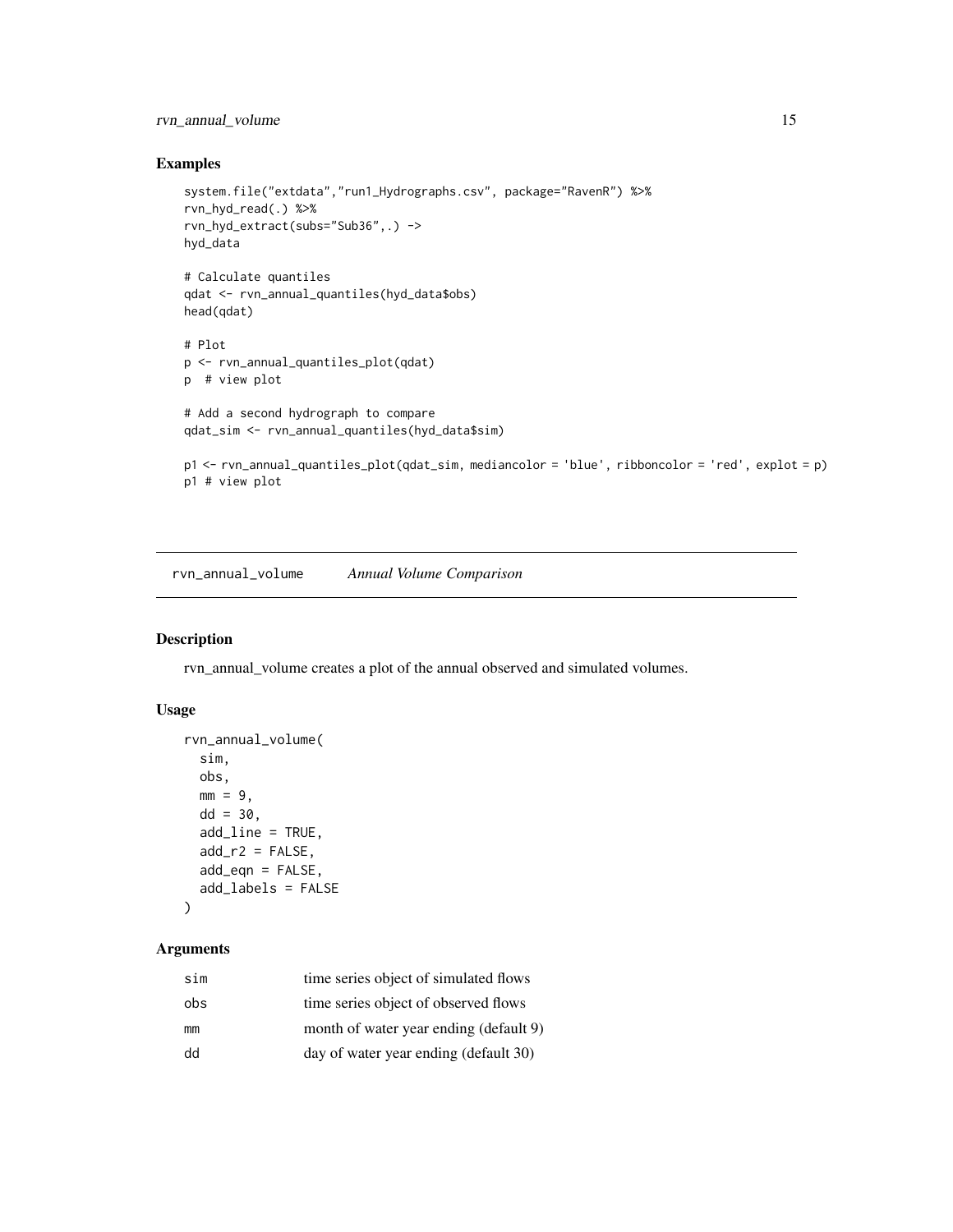| add_line   | optionally adds a 1:1 line to the plot for reference (default TRUE)                               |
|------------|---------------------------------------------------------------------------------------------------|
| add_r2     | optionally computes the R2 and adds to plot (default FALSE)                                       |
| add_egn    | optionally adds the equation for a linear regression line through the origin (de-<br>fault FALSE) |
| add_labels | optionally adds year-ending labels to each point on plot using geom text (default<br>FALSE)       |

#### Details

This function creates a scatterplot of the annual observed and simulated volumes, calculated for each available water year of data within the two series provided. The sim and obs should be of time series (xts) format and are assumed to be of the same length and time period. Note that missing values in the observed series will impact the volume estimation, and it is recommended that the NA values are filled in prior to use of this function.

The R2 diagnostic is calculated for a fit with no intercept (in a perfect fit the points are identical, and intercept is automatically zero).

Note that a plot title is purposely omitted in order to allow the automatic generation of plot titles.

#### Value

returns a list with annual volume data in a data frame, and a ggplot object

| df volume | data frame of the calculated annual volumes |
|-----------|---------------------------------------------|
| p1        | ggplot object with plotted annual volumes   |

#### See Also

[rvn\\_flow\\_scatterplot](#page-29-1) to create a scatterplot of flow values

# Examples

vv\$df.volume

```
# load sample hydrograph data, two years worth of sim/obs
data(rvn_hydrograph_data)
sim <- rvn_hydrograph_data$hyd$Sub36
obs <- rvn_hydrograph_data$hyd$Sub36_obs
# create a plot of the annual volumes with defaults
rvn_annual_volume(sim,obs)
# create a plot of the annual volumes with r2
rvn_annual_volume(sim,obs,add_r2=TRUE, add_eqn=TRUE)
# create a plot of the annual volumes with year-ending labels
rvn_annual_volume(sim,obs, add_labels=TRUE)
# calculate annual volumes for different water years (e.g. ending Oct 31)
vv <- rvn_annual_volume(sim, obs, mm=10, dd=31)
```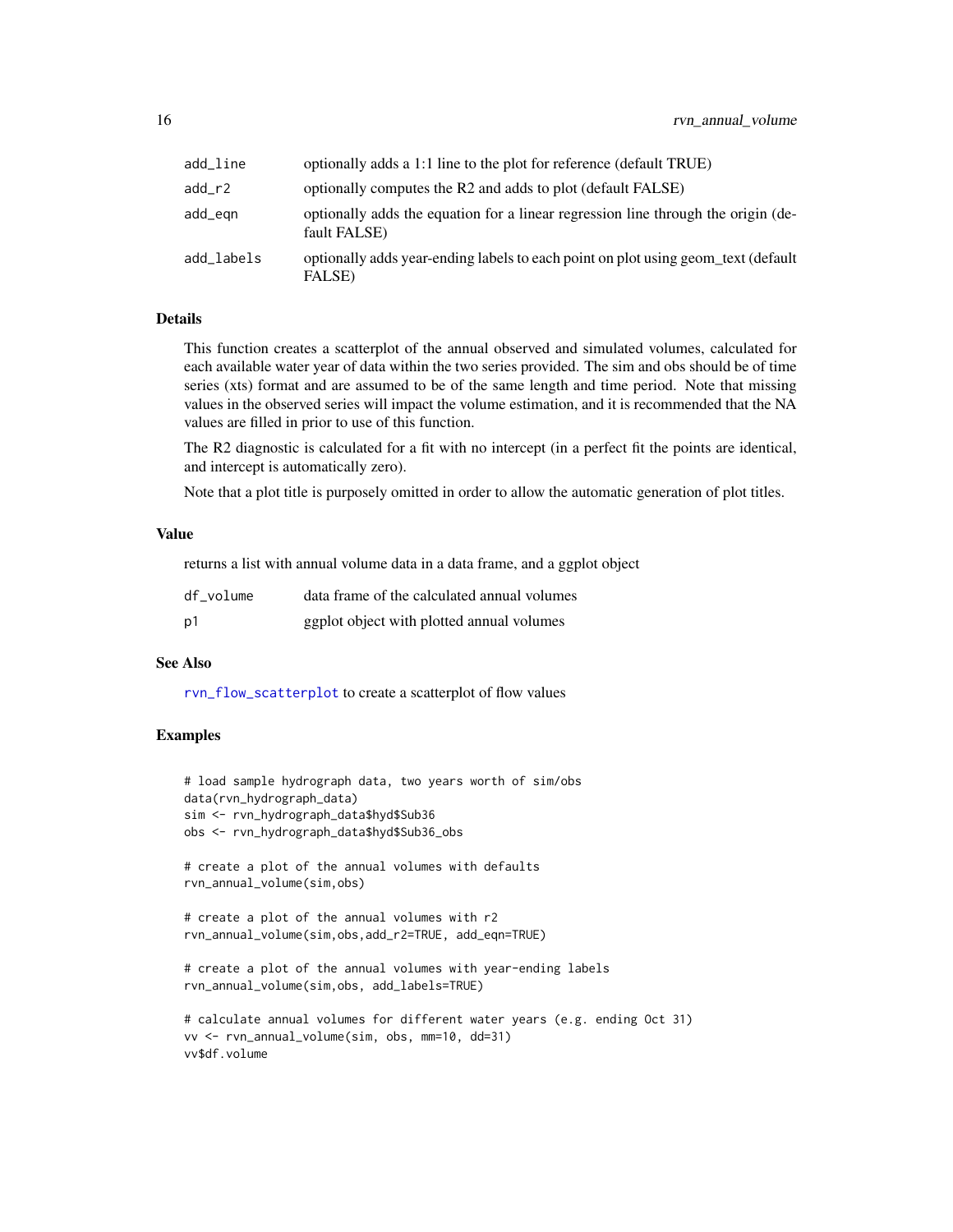<span id="page-16-0"></span>vv\$p1

<span id="page-16-1"></span>rvn\_apply\_wyearly *Apply function for water year*

# Description

rvn apply wyearly calculates a function FUN for the periods defined by the water year, similar to other functions of the form apply.<time period>, for example apply.daily, apply.monthly, etc.

#### Usage

```
rvn<sub>-apply_wyearly(x, FUN, ..., mm = 9, dd = 30)</sub>
```
#### Arguments

| X          | xts vector to calculate FUN for        |
|------------|----------------------------------------|
| <b>FUN</b> | the function to be applied             |
| $\cdots$   | optional arguments to FUN              |
| mm         | month of water year ending (default 9) |
| dd         | day of water year ending (default 30)  |

#### Details

This is a function especially helpful to hydrology data or results. The default water year start is October 1st, but may be adjusted with the mm and dd arguments. The values for mm and dd indicate the end of the water year period (i.e. mm=9 and dd=30 indicates a new water year on Oct 1).

#### See Also

[rvn\\_wyear\\_indices](#page-96-1) for obtaining endpoints in the water year

# Examples

# use sample forcing data (or use forcings\_read to read in ForcingFunctions.csv) data(rvn\_forcing\_data)

# apply mean as FUN to daily average temperature rvn\_apply\_wyearly(rvn\_forcing\_data\$forcings\$temp\_daily\_ave,mean,na.rm=TRUE)

```
# apply mean as FUN to all forcings
rvn_apply_wyearly(rvn_forcing_data$forcings,mean,na.rm=TRUE)
```
# apply maximum via RavenR::cmax as FUN to all forcings (takes the max in each column) ## note that the base::max will not work properly here rvn\_apply\_wyearly(rvn\_forcing\_data\$forcings,cmax,na.rm=TRUE)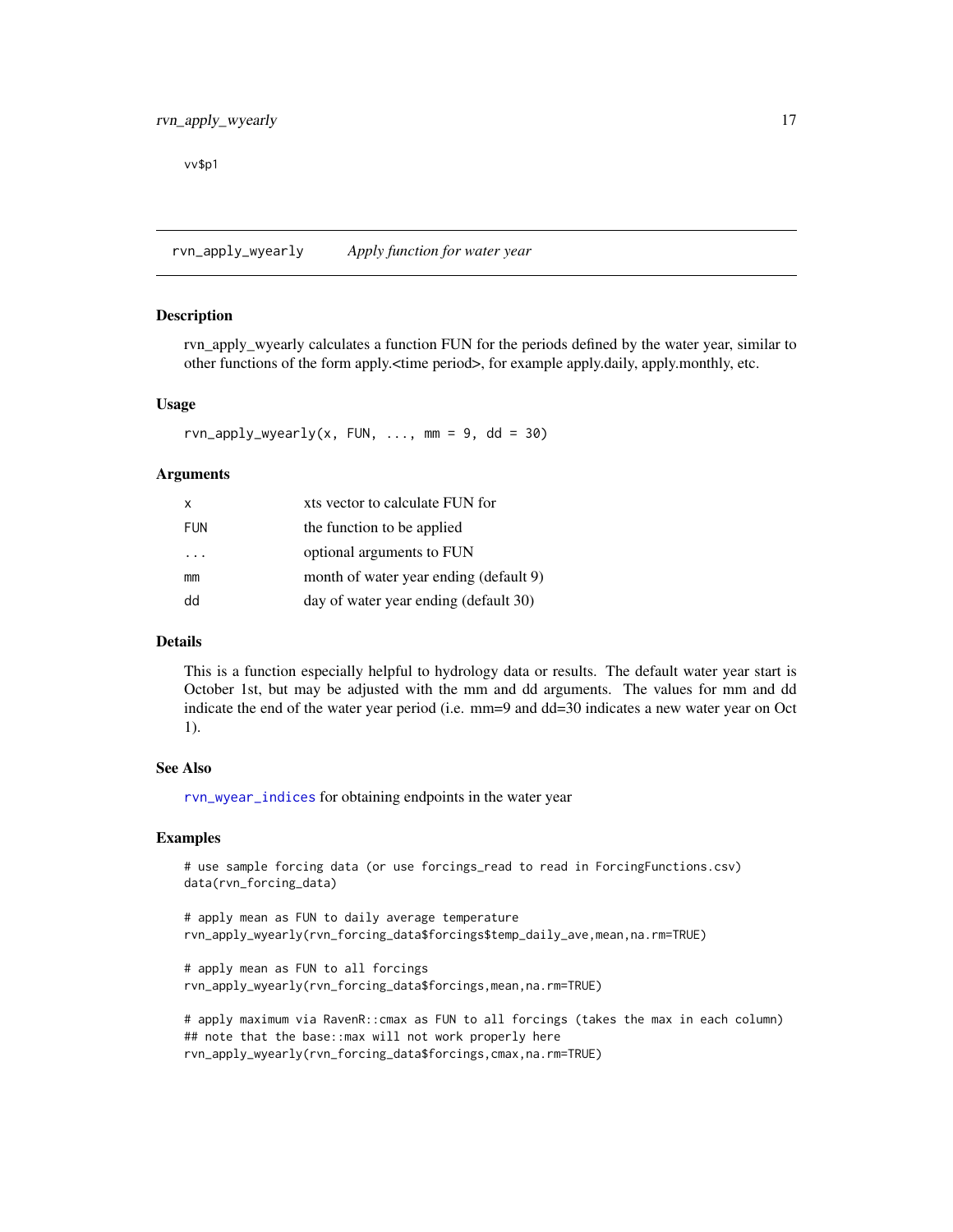```
# apply to Australian water year (July 1)
rvn_apply_wyearly(rvn_forcing_data$forcings,cmax,na.rm=TRUE, mm=6, dd=30)
```
rvn\_apply\_wyearly\_which\_max\_xts *which.max over water year periods*

# Description

rvn\_apply\_wyearly\_which\_max\_xts applies the which.max function within each water year period, and returns the corresponding max values and dates in an xts format.

# Usage

 $rvn\_\napply\_\nwyearly\_\nwhich\_\nmax_x_t(s, \, mm = 9, \, dd = 30)$ 

#### Arguments

| $\mathsf{x}$ | xts object                             |
|--------------|----------------------------------------|
| mm           | month of water year ending (default 9) |
| dd           | day of water year (default 30)         |

# Value

xts object with max values and corresponding dates

# Examples

data(rvn\_hydrograph\_data)

# obtain peak observed flows in each water year period rvn\_apply\_wyearly\_which\_max\_xts(rvn\_hydrograph\_data\$hyd\$Sub43\_obs)

# will return a warning with no result if multiple columns supplied rvn\_apply\_wyearly\_which\_max\_xts(rvn\_hydrograph\_data\$hyd)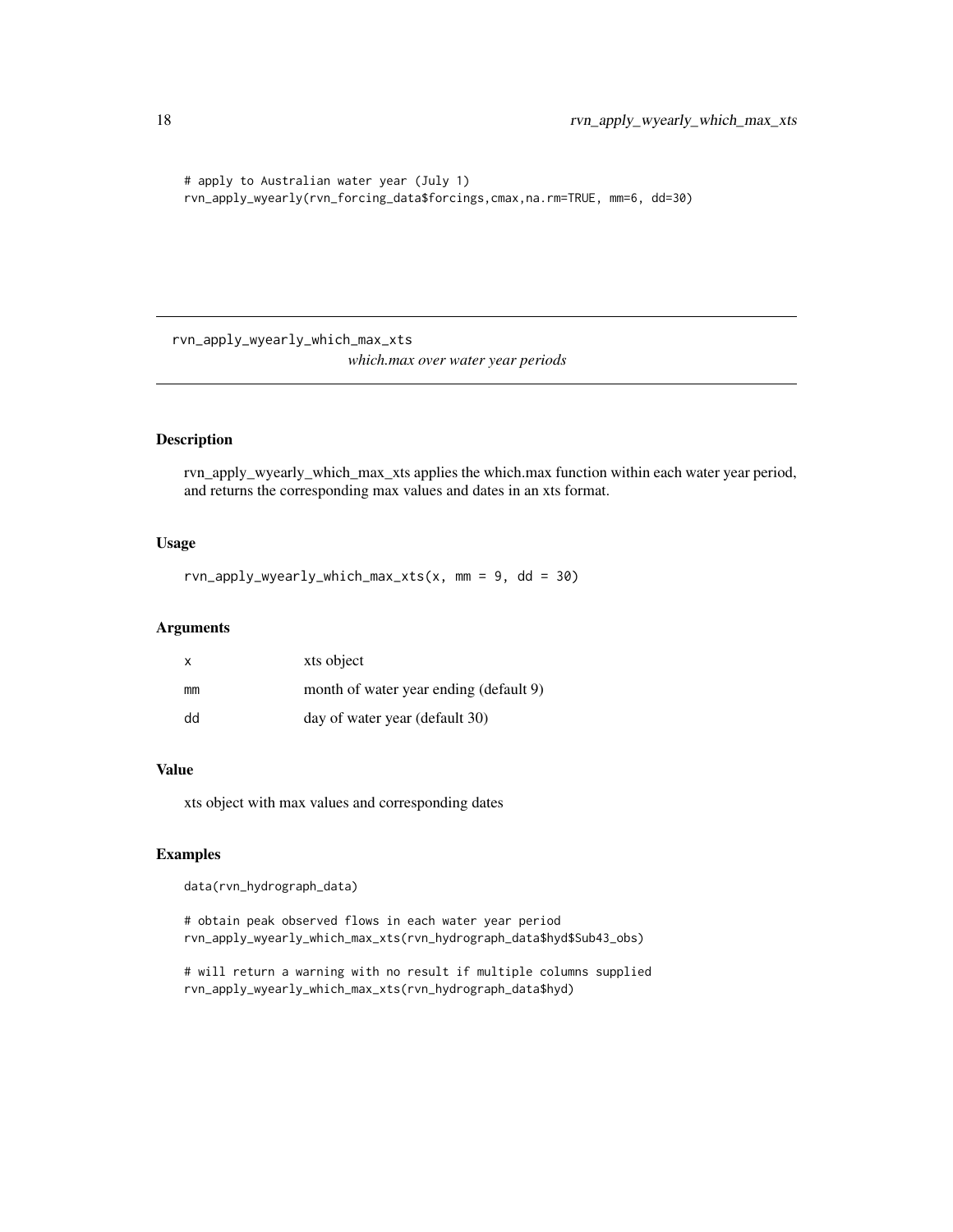<span id="page-18-0"></span>rvn\_calc\_runoff\_coeff *Generate runoff coefficients upstream of gauges*

# Description

Uses the rvh, custom precipitation, and hydrograph information to determine runoff coefficients.

#### Usage

```
rvn_calc_runoff_coeff(
  rvhfile,
  custfile = "PRECIP_Daily_Average_BySubbasin.csv",
 hydfile = "Hydrographs.csv",
 correct = FALSE
)
```
# Arguments

| rvhfile  | file path to Raven ryh file                                                                                 |
|----------|-------------------------------------------------------------------------------------------------------------|
| custfile | file path to Raven-generated custom output precip-by-subbasin file                                          |
| hydfile  | file path to Raven-generated hydrographs file                                                               |
| correct  | (optional) if TRUE, tries to correct runoff coefficient for missing data (assumes<br>missing $\sim$ 0 flow) |

# Details

Reads model.rvh file and daily avg subbasin precip file (usually PRECIP\_Daily\_Average\_BySubbasin.csv) and generates data frame describing runoff coefficients of gauged basins and observation data coverage. Uses precipitation from entire model run history. Only determines runoff coefficient from available data - prone to overestimation with poor observation coverage.

# Value

data frame with runoff coefficients of gauged basins

#### Author(s)

James R. Craig, University of Waterloo

#### See Also

[rvn\\_rvh\\_read](#page-62-1) for reading and processing Raven rvh file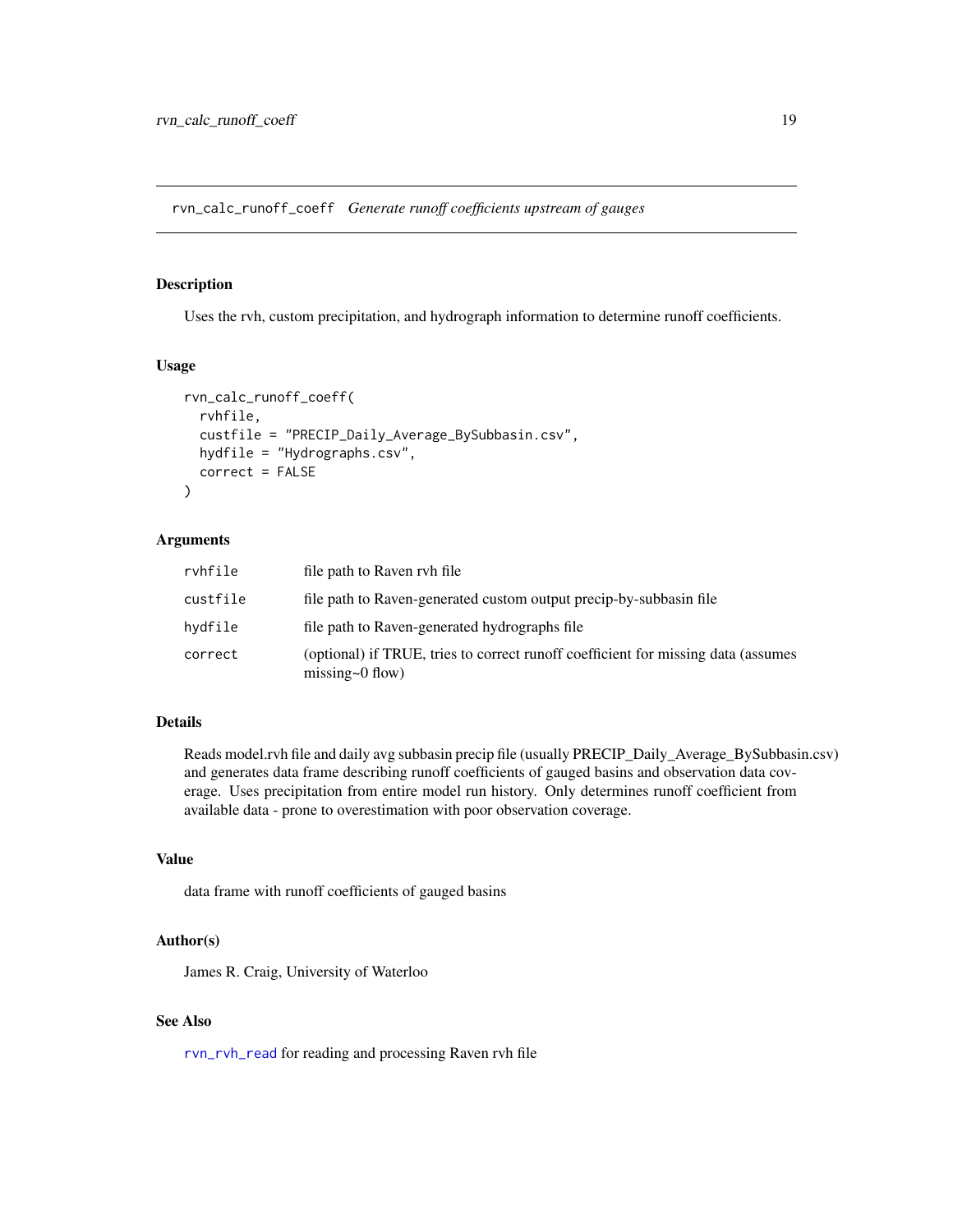#### Examples

```
myrvh <- system.file("extdata","Nith.rvh", package="RavenR")
mycust <- system.file("extdata", "run1_PRECIP_Daily_Average_BySubbasin.csv", package="RavenR")
myhyd <- system.file("extdata", "run1_Hydrographs.csv", package="RavenR")
rcs <- rvn_calc_runoff_coeff(myrvh, mycust, myhyd, correct=TRUE)
rcs
# create a bar plot
runcoefs <- subset(rcs,select=c(runoff_coeff_sim,runoff_coeff_obs))
bp <- barplot(t(as.matrix(runcoefs)),
 main="Runoff Coefficient Comparison (w/ rough data coverage correction)",
 ylab = "Runoff coeff", ylim=c(0,1), beside=TRUE,
 col=c("blue","deepskyblue"),legend.text=c("sim","obs"),las=2)
```
rvn\_col\_transparent *Add Transparency to Colours*

#### Description

rvn\_col\_transparent is used to adjust colour codes to introduce transparency

#### Usage

```
rvn_col_transparent(colour, trans)
```
# Arguments

| colour | time series containing columns you wish to reseasonalize, xts object                     |
|--------|------------------------------------------------------------------------------------------|
| trans  | integer describing the degree of transparency, from $\approx$ 200 (slightly transparent) |
|        | to $\langle 10 \rangle$ (very transparent)                                               |

# **Details**

Note that this function is not required for ggplot objects, as transparency can be added with the 'alpha' parameter.

# Value

res returned updated colour code with transparency

#### See Also

See original code on post in Stack Overflow [plot points transparent in R](http://stackoverflow.com/questions/12995683/any-way-to-make-plot-points-in-scatterplot-more-transparent-in-rmaking) [rvn\\_iscolour](#page-45-1) for checking validity of colour codes

<span id="page-19-0"></span>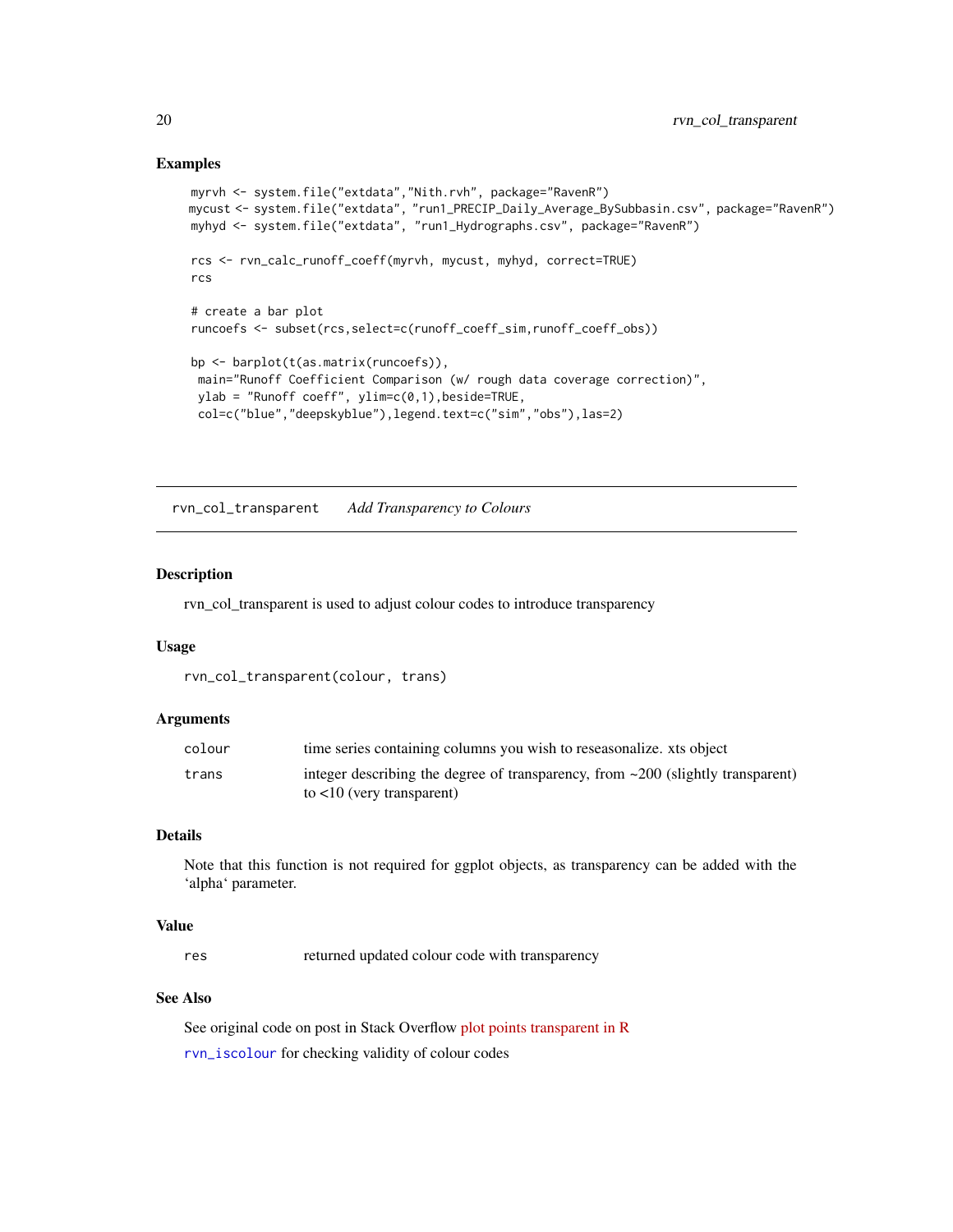# <span id="page-20-0"></span>rvn\_cum\_plot\_flow 21

### Examples

```
# plot randomly distributed data
plot(rnorm(20),col='black')
# create a transparent blue colour for plotting
mycol <- rvn_col_transparent('red',100)
# plot more random points in transparent red colour
points(rnorm(20),col=mycol)
```
<span id="page-20-1"></span>rvn\_cum\_plot\_flow *Cumulative Plot of model flows*

#### Description

rvn\_cum\_plot\_flow creates a cumulative flow plot of the simulated flows; optionally includes an observed and/or inflow series as well. Useful in diagnotic analysis of model outputs.

#### Usage

```
rvn\_cum\_plot\_flow(sim = NULL, obs = NULL, inflow = NULL, mm = 9, dd = 30)
```
#### **Arguments**

| sim    | time series object of simulated flows              |
|--------|----------------------------------------------------|
| obs    | optionally supply an inflow series to plot as well |
| inflow | optionally supply an inflow series to plot as well |
| mm     | month of water year ending (default 9)             |
| dd     | day of water year ending (default 30)              |

# Details

This function will plot the simulated series in all cases, and will include the observed and inflow plots if they are supplied.

The sim and obs should be of time series (xts) format. The flow series are assumed to be daily flows with units of m3/s.

Note that a plot title is purposely omitted in order to allow the automatic generation of plot titles.

Note that the cumsum function does not have an na.rm=T argument, thus if there are any NA values in the water year of data for any provided series, the values beyond an NA value will be calculated as NA. It is up to the user to handle NA values appropriately fill in or replace NA values based on the type of data supplied. For flow series, linear interpolation for small periods of missing values may be appropriate.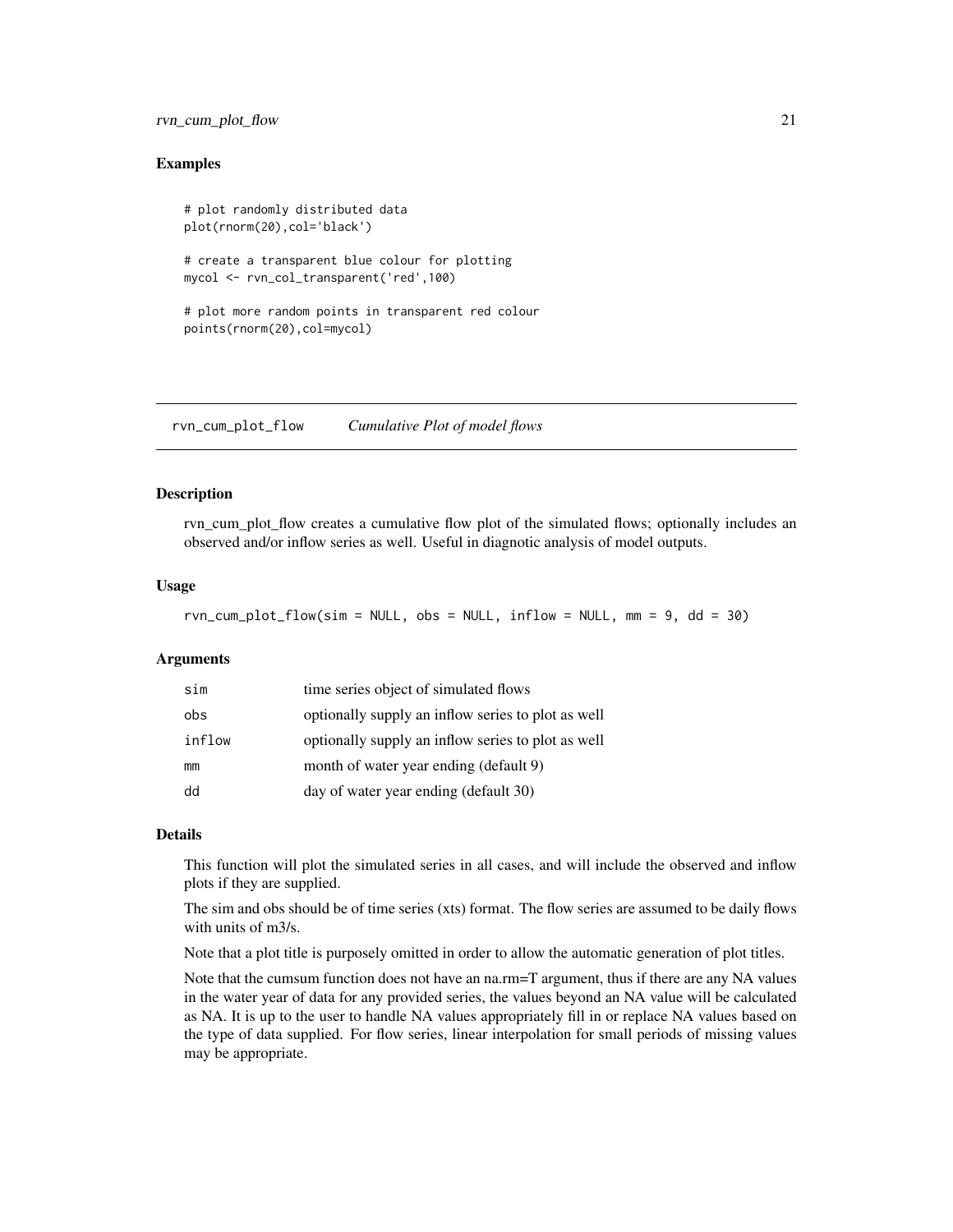# <span id="page-21-0"></span>Value

TRUE return TRUE if the function is executed properly

# See Also

[rvn\\_flow\\_scatterplot](#page-29-1) for creating flow scatterplots

[rvn\\_cum\\_plot\\_flow](#page-20-1) for creating generic cumulative function plotting

#### Examples

```
# load sample hydrograph data, two years worth of sim/obs
data(rvn_hydrograph_data)
sim <- rvn_hydrograph_data$hyd$Sub36
obs <- rvn_hydrograph_data$hyd$Sub36_obs
# plot cumulative flow for sim and obs
rvn_cum_plot_flow(sim,obs)
```
# plot cumulative flows for specific period prd <- "2003-10-01/2004-10-01" rvn\_cum\_plot\_flow(sim[prd],obs[prd])

rvn\_custom\_data *Custom Output Data from Raven*

# Description

A dataset formatted to the xts package, read in by the [rvn\\_custom\\_read](#page-23-1) function. The dataset contains average SNOW for each HRU in the Nith river model, available for download in the Raven Tutorials (linked below).

Note that this data set cannot be used with [rvn\\_custom\\_output\\_plot](#page-22-1) as the file name information is not available in this data format. Please refer to the example in the plotting function to use the sample data file directly, which includes the filename information.

The Nith River model can be downloaded from the Raven Tutorials (tutorial #2) [http://www.](http://www.civil.uwaterloo.ca/jrcraig/Raven/Downloads.html) [civil.uwaterloo.ca/jrcraig/Raven/Downloads.html](http://www.civil.uwaterloo.ca/jrcraig/Raven/Downloads.html)

#### Usage

```
rvn_custom_data
```
#### Format

A data frame with 730 rows, containg data for 32 HRUs from 2002-10-01 to 2004-09-29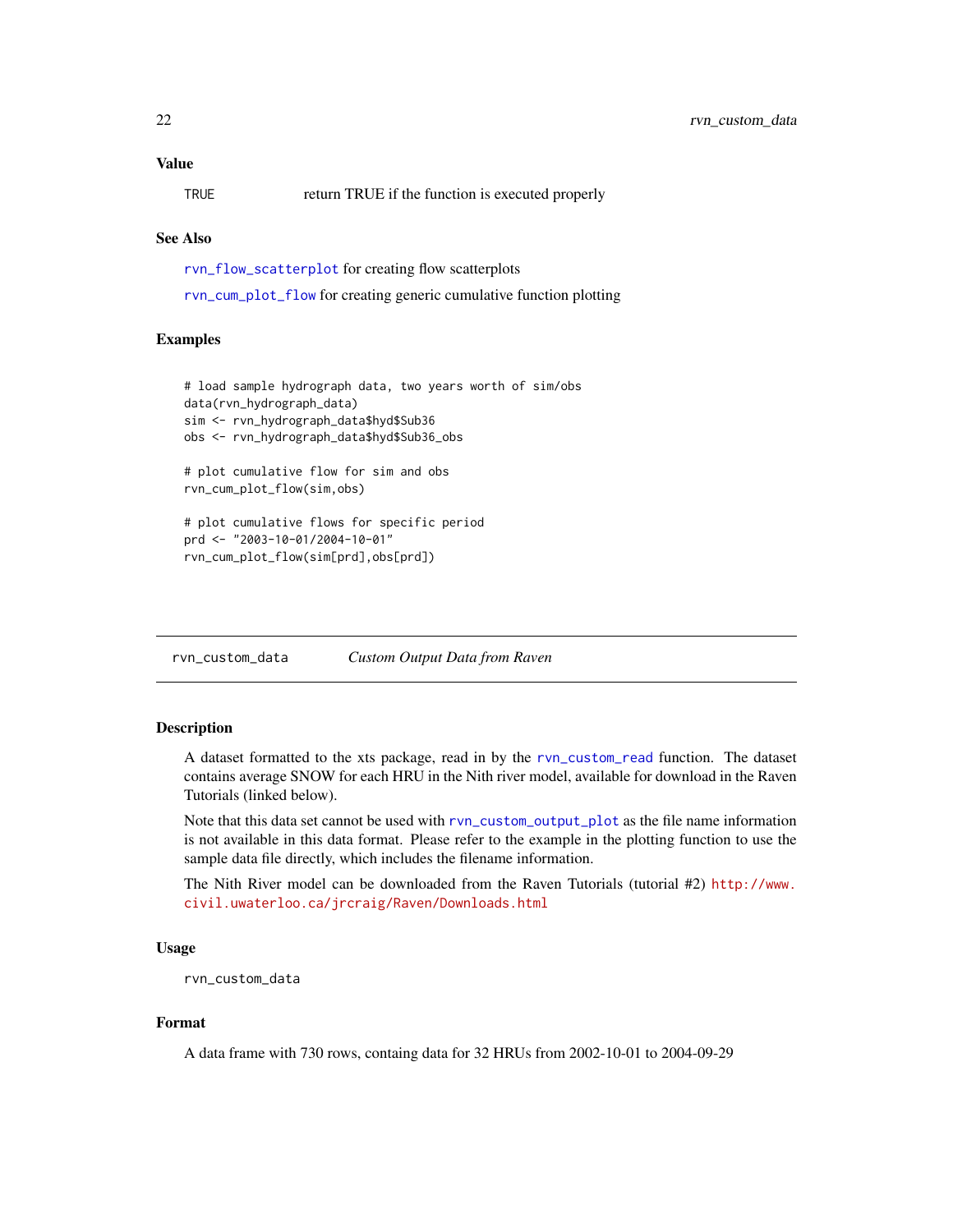# <span id="page-22-0"></span>See Also

[rvn\\_custom\\_read](#page-23-1) for reading in custom output files

[rvn\\_custom\\_output\\_plot](#page-22-1) for plotting custom output

# Examples

# Preview data head(rvn\_custom\_data)

<span id="page-22-1"></span>rvn\_custom\_output\_plot

*Plot Raven Custom Output*

# Description

rvn\_custom\_output\_plot is used to plot the custom output from Raven

# Usage

```
rvn_custom_output_plot(cust, IDs = NULL, prd = NULL)
```
# Arguments

| cust | custom output object from custom.read                                                 |
|------|---------------------------------------------------------------------------------------|
| IDs  | (optional) array of HRU IDs, subbasin IDs, HRU Group names/IDs to include<br>in plots |
| prd  | (optional) period to use in plotting                                                  |

# Details

The custom output should be first read in using the rvn\_custom\_read function. Note that in this case the plot title is included, generated from the information in the filename. This plot title may be changed with ggplot2 commands.

### Value

TRUE return TRUE if the function is executed properly

#### See Also

[rvn\\_custom\\_output\\_plot](#page-22-1) for plotting custom output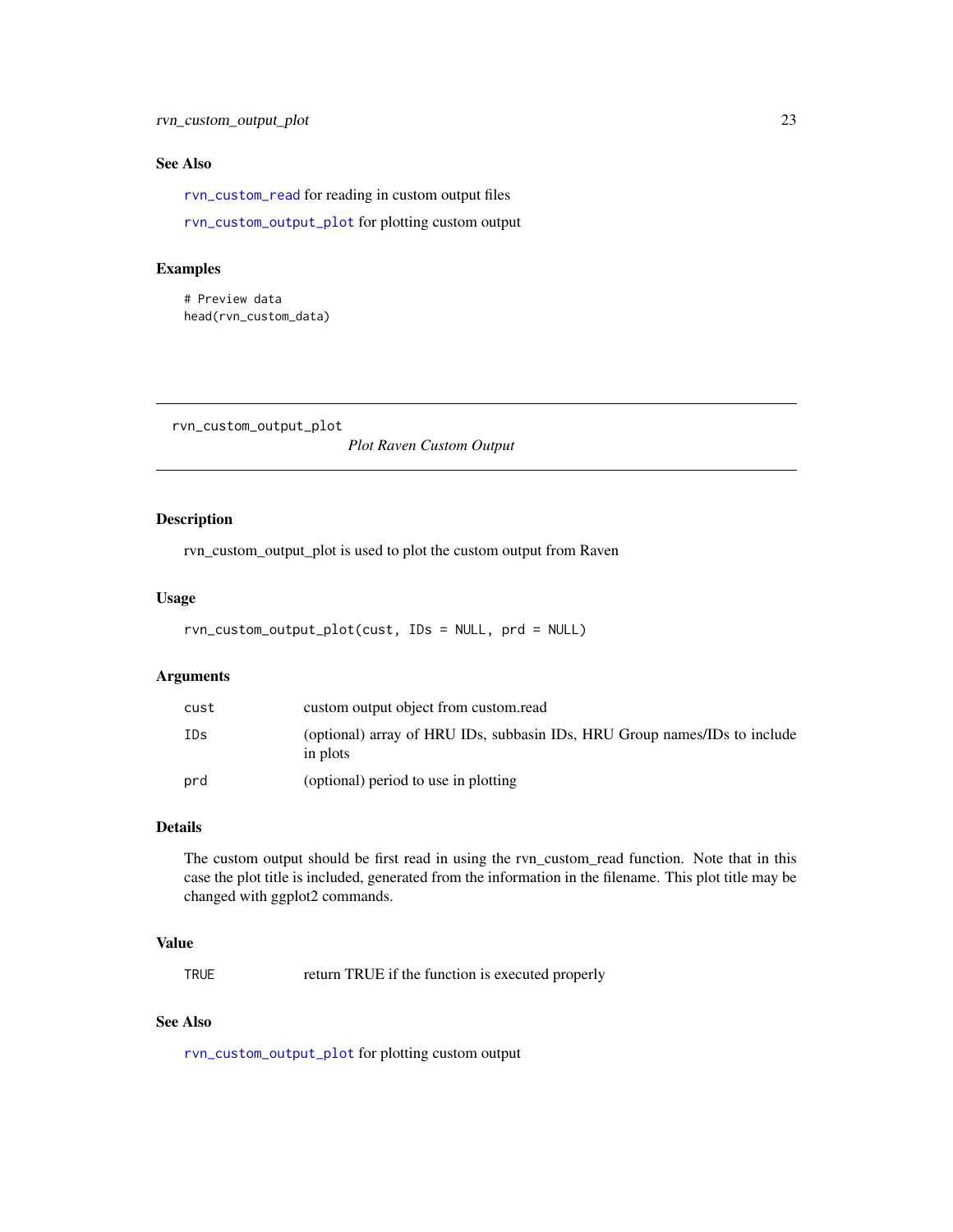# <span id="page-23-0"></span>Examples

```
# read in custom output from sample data
ff <- system.file("extdata/run1_SNOW_Daily_Average_ByHRU.csv", package="RavenR")
mycustomdata <- rvn_custom_read(ff)
# plot custom data (first 10 HRUs)
rvn_custom_output_plot(mycustomdata, IDs=seq(1,10), prd="2002-10-01/2003-06-01")
```
<span id="page-23-1"></span>rvn\_custom\_read *Read Raven Custom Output files*

#### Description

rvn\_custom\_read is used to read any Raven custom output file

# Usage

```
rvn_custom_read(ff = NA, no_runname = FALSE, tzone = NULL)
```
# Arguments

| ff         | full file path to the custom output file                                      |
|------------|-------------------------------------------------------------------------------|
| no runname | boolean for whether a runName is supplied, important for parsing the filename |
| tzone      | string indicating the timezone of the data in ff                              |

#### Details

rvn\_custom\_read parses the filename and predicts the file format accordingly, so it is important to use the unmodified file names for this function. The use (or not) of a runname is accounted for.

The returned object is a time series object (xts format), which can be used to easily plot the time series data. The otpions of the custom output are included in the rav.obj attributes.

#### Value

custom\_out data frame with the custom output data stored as xts object

#### See Also

[rvn\\_custom\\_output\\_plot](#page-22-1) for plotting custom output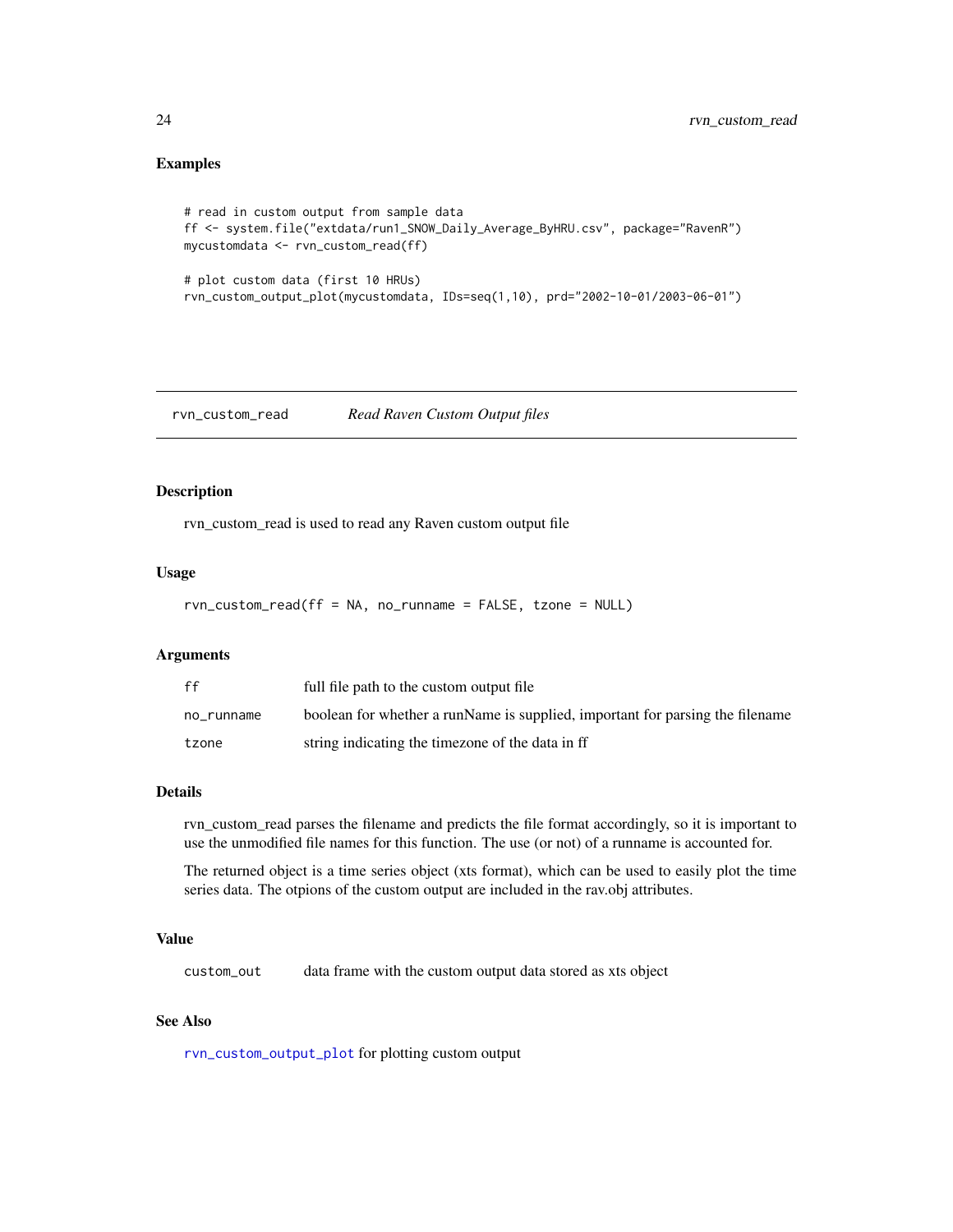# <span id="page-24-0"></span>rvn\_df\_to\_Raven\_table 25

# Examples

```
# find sample rvh file for Nith subwatershed
ff <- system.file("extdata","run1_SNOW_Daily_Average_ByHRU.csv", package="RavenR")
# extract and plot custom data
mycustomdata <- rvn_custom_read(ff)
summary(mycustomdata[,1:5])
plot(mycustomdata[,5],main='Daily Average SNOW - HRU 5')
```
rvn\_df\_to\_Raven\_table *Sets up tables for writing to Raven input files*

# Description

Sets up tables for writing to Raven input files

# Usage

```
rvn_df_to_Raven_table(attributes, units, df, id_col = TRUE, parameters = FALSE)
```
# Arguments

| attributes | array of strings containing attribute/parameter names                                                                                                                   |
|------------|-------------------------------------------------------------------------------------------------------------------------------------------------------------------------|
| units      | array of strings with the corresponding units                                                                                                                           |
| df         | Dataframe of values corresponding to attributes/parameters                                                                                                              |
| id_col     | True/False of whether an numeric id column is the first column in the table and,<br>in common Raven fashion, does not have a corresponding attribute (default:<br>True) |
| parameters | bool, when adding attribues/parameter tag, should ':Parameters' be used instead<br>of ':Attributes'?                                                                    |

# Value

outdf data.frame object

# Author(s)

Leland Scantlebury, <leland@scantle.com>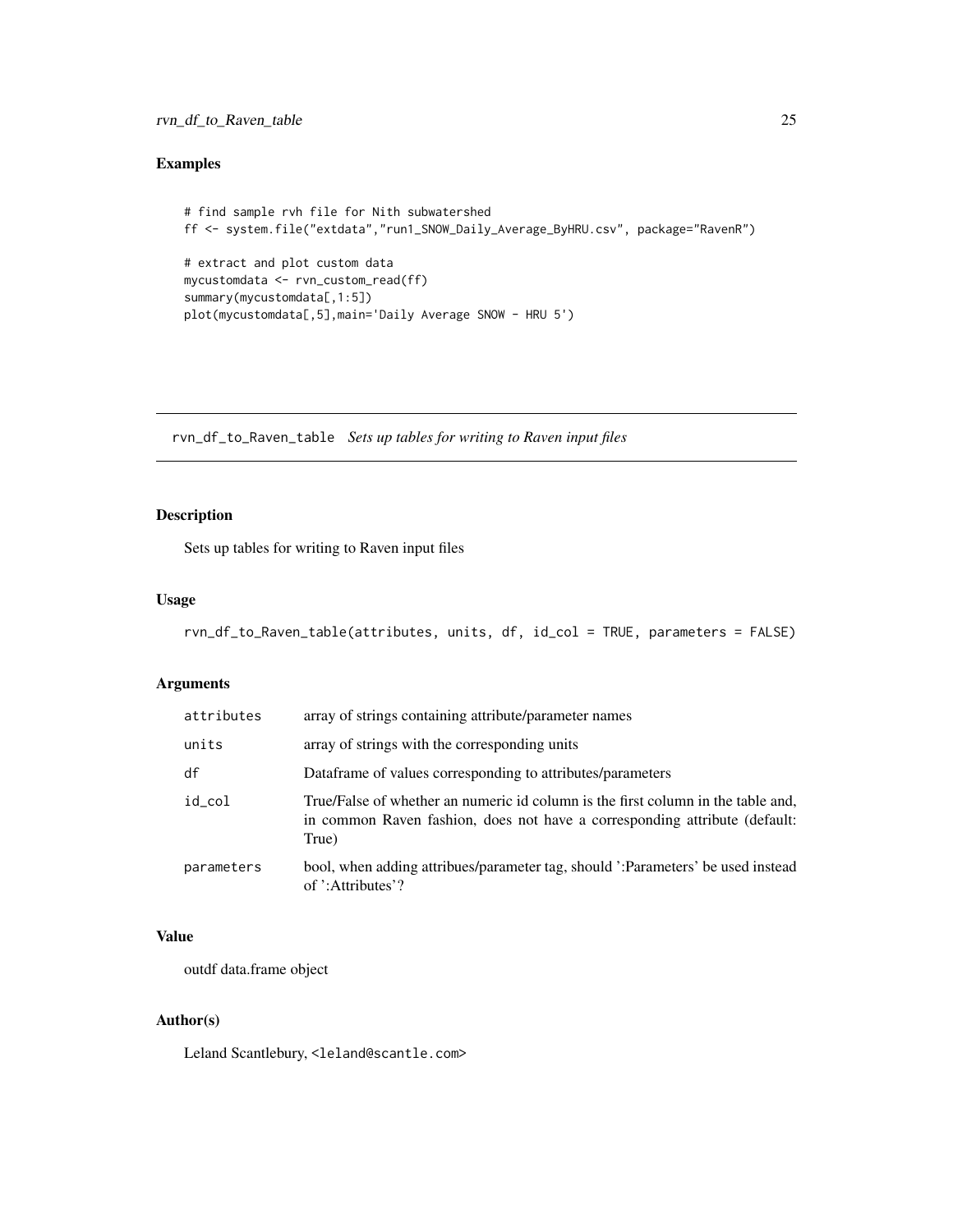#### Examples

```
soil_classes <- data.frame('Attributes' = c('DEFAULT','ALTERNATIVE'),
                          'SAND' = c(0.4316, 0.3000),
                          'CLAY' = c(0.1684, 0.4000),'SILT' = c(0.4000, 0.3000),'ORGANIC' = c(0.0000, 0.0000))attributes <- c('%SAND','%CLAY','%SILT','%ORGANIC')
units <- rep('none',4)
soil_classes <- rvn_df_to_Raven_table(attributes, units, soil_classes)
print(soil_classes)
```
<span id="page-25-1"></span>rvn\_exhaustive\_mb\_read

*Read in Raven Exhaustive Mass Balance file*

#### Description

rvn\_exhaustive\_mb\_read is used to read in the ExhaustiveMassBalance.csv file produced by the modelling Framework Raven.

#### Usage

```
rvn_exhaustive_mb_read(ff = NA, join_categories = TRUE, tzone = NULL)
```
#### Arguments

| ff              | full file path to the ExhaustiveMassBalance.csv file                                                       |
|-----------------|------------------------------------------------------------------------------------------------------------|
| join_categories |                                                                                                            |
|                 | boolean whether add to the category tag as a column name prefix in exhaus-<br>tivemb output (default TRUE) |
| tzone           | string indicating the timezone of the data in ff                                                           |

#### Details

This function expects a full file path to the ExhaustiveMassBalance.csv file, then reads in the file using read.csv. The main advantage of this functon is renaming the columns to nicer names and extracting the units into something much easier to read.

ff is the full file path of the ExhaustiveMassBalance.csv file. If the file is located in the current working directory, then simply the name of the file is sufficient.

tzone is a string indicating the timezone of the supplied file. The timezone provided is coded into the resulting data frame using the as.POSIXct function. If no timezone is provided, this is left as an empty string, and is determined by the function as the current time zone.

<span id="page-25-0"></span>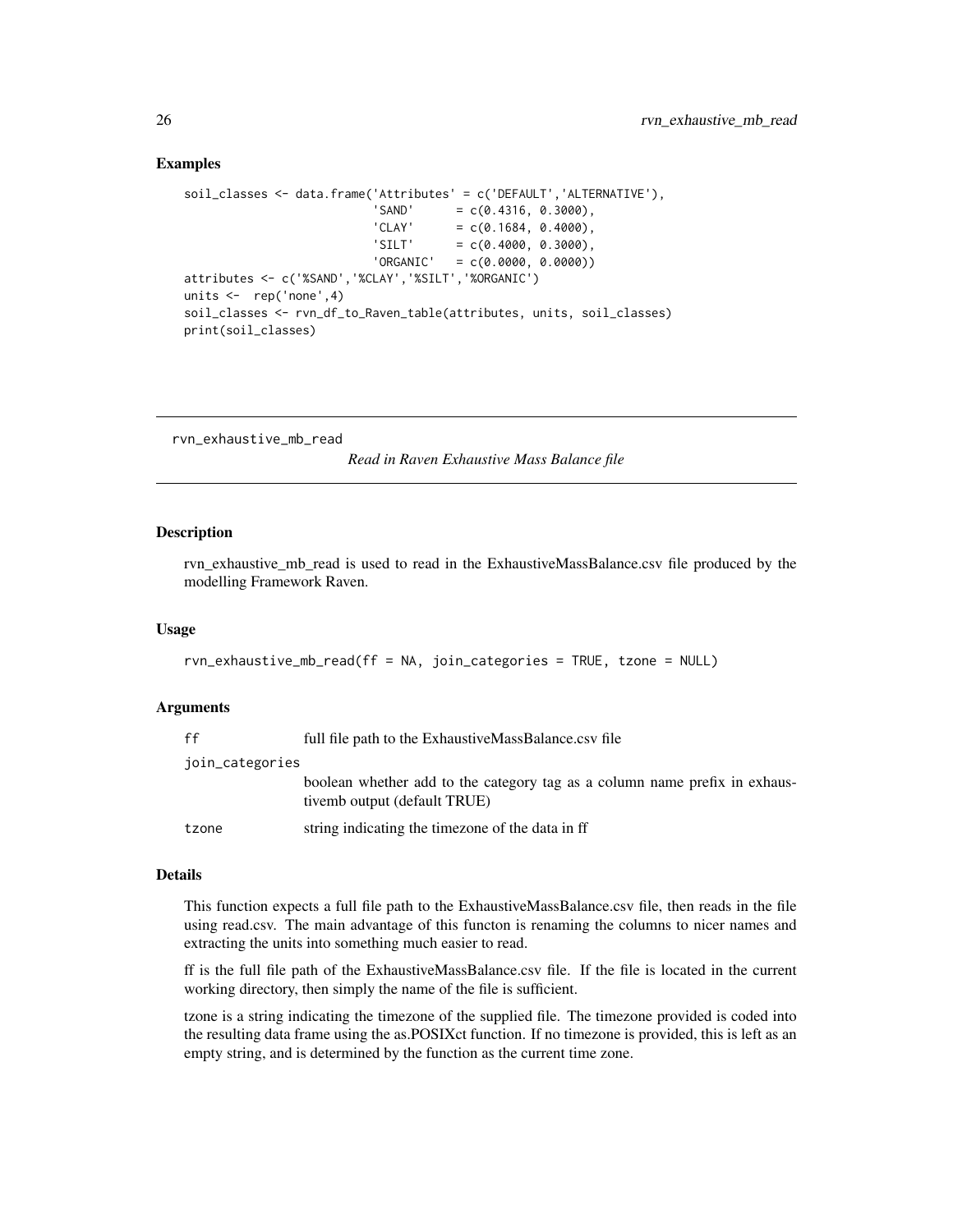# <span id="page-26-0"></span>Value

| exhaustivemb | data frame from the file with standardized names            |
|--------------|-------------------------------------------------------------|
| units        | vector corresponding to units of each column                |
| categories   | vector corresponding to the storage category of each column |

#### See Also

[rvn\\_hyd\\_read](#page-44-1) for reading in the Hydrographs.csv file, and [rvn\\_exhaustive\\_mb\\_read](#page-25-1) for reading in the WatershedMassEnergyBalance.csv file

# Examples

```
# Read in exhaustive MB file, create plot
ff <- system.file("extdata","run1_ExhaustiveMassBalance.csv", package="RavenR")
embd <- rvn_exhaustive_mb_read(ff)
```

```
# Preview data
head(embd$exhaustive_mb)
```

```
# Plot data
plot(embd$exhaustive_mb$SURFACE_WATER.Infiltration,
     main="Cumulative Surface Water Infiltration")
```

| rvn_fdc_plot |  | Plots summary of watershed forcing functions |
|--------------|--|----------------------------------------------|
|              |  |                                              |

#### Description

rvn\_fdc\_plot generation a flow duration curve plot.

# Usage

rvn\_fdc\_plot(sim = NULL, obs = NULL, prd = NULL, seasonal = FALSE)

### Arguments

| sim      | simulated hydrograph xts time series                        |
|----------|-------------------------------------------------------------|
| obs      | (optional) observed hydrograph xts time series              |
| prd      | (optional) time period over which the plot is generated     |
| seasonal | (optional) boolean whether to add the winter and summer FDC |

#### Details

This function creates a flow duration curve using the rvn\_hyd\_extract obejct for a given basin. The hydrograph object passed should be the output from the rvn\_hyd\_extract function, which has attributes for sim and obs; if the obs is NULL, only the sim FDC will be plotted.

If the seasonal argument is included, the winter and summer FDC lines will be included on the plot as well.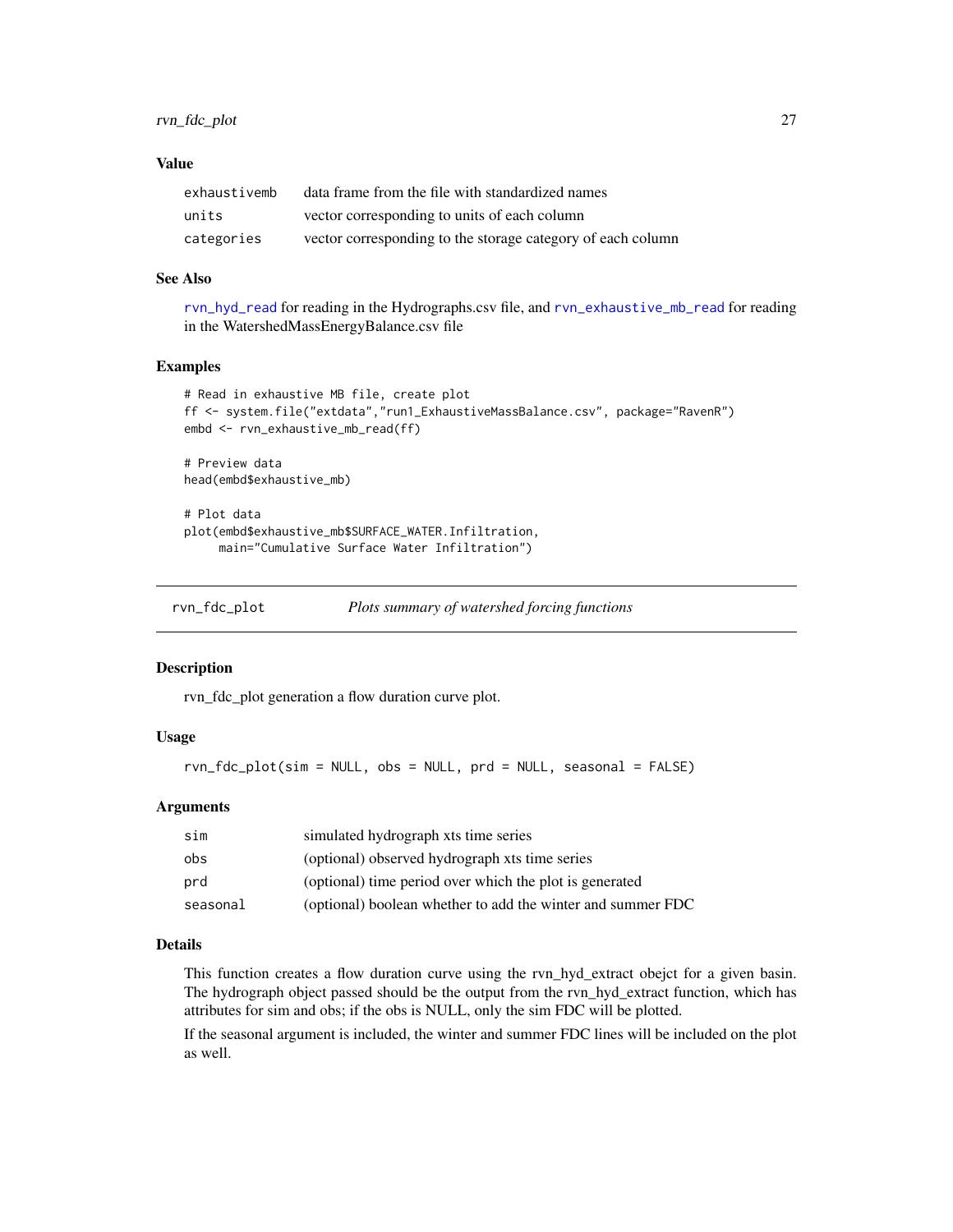# See Also

[rvn\\_hyd\\_read](#page-44-1) for reading in the Hydrographs.csv file, and [rvn\\_hyd\\_extract](#page-41-1) for extracting basin flow information from a rvn\_hyd\_read object

# Examples

```
# load sample hydrograph data, two years worth of sim/obs
ff <- system.file("extdata/run1_Hydrographs.csv", package="RavenR")
run1 <- rvn_hyd_read(ff)
sim <- run1$hyd$Sub36
obs <- run1$hyd$Sub36_obs
# create FDC plot, sim only
rvn_fdc_plot(sim)
 # create seasonal FDC plot with sim and obs data
rvn_fdc_plot(sim,obs,seasonal=TRUE)
```
rvn\_flow\_residuals *Residuals of model flows*

# Description

rvn\_flow\_residuals creates a residuals time series for flow values. Useful in diagnotic analysis of model outputs.

# Usage

```
rvn_flow_residuals(
 sim = NULL,
 obs = NULL,ma_smooth = 3,
 add_line = FALSE,
 winter_shading = FALSE,
 wsdates = c(12, 1, 3, 31))
```
### Arguments

| sim       | time series object of simulated flows                                                |
|-----------|--------------------------------------------------------------------------------------|
| obs       | time series object of observed flows                                                 |
| ma_smooth | optional length of rolling average to smooth residuals with (default 3)              |
| add_line  | optionally adds a horizontal line to the plot for reference (default FALSE)          |
|           | winter_shading optionally adds a light blue shading to winter months (default FALSE) |
| wsdates   | integer vector of winter shading period dates (see details)                          |

<span id="page-27-0"></span>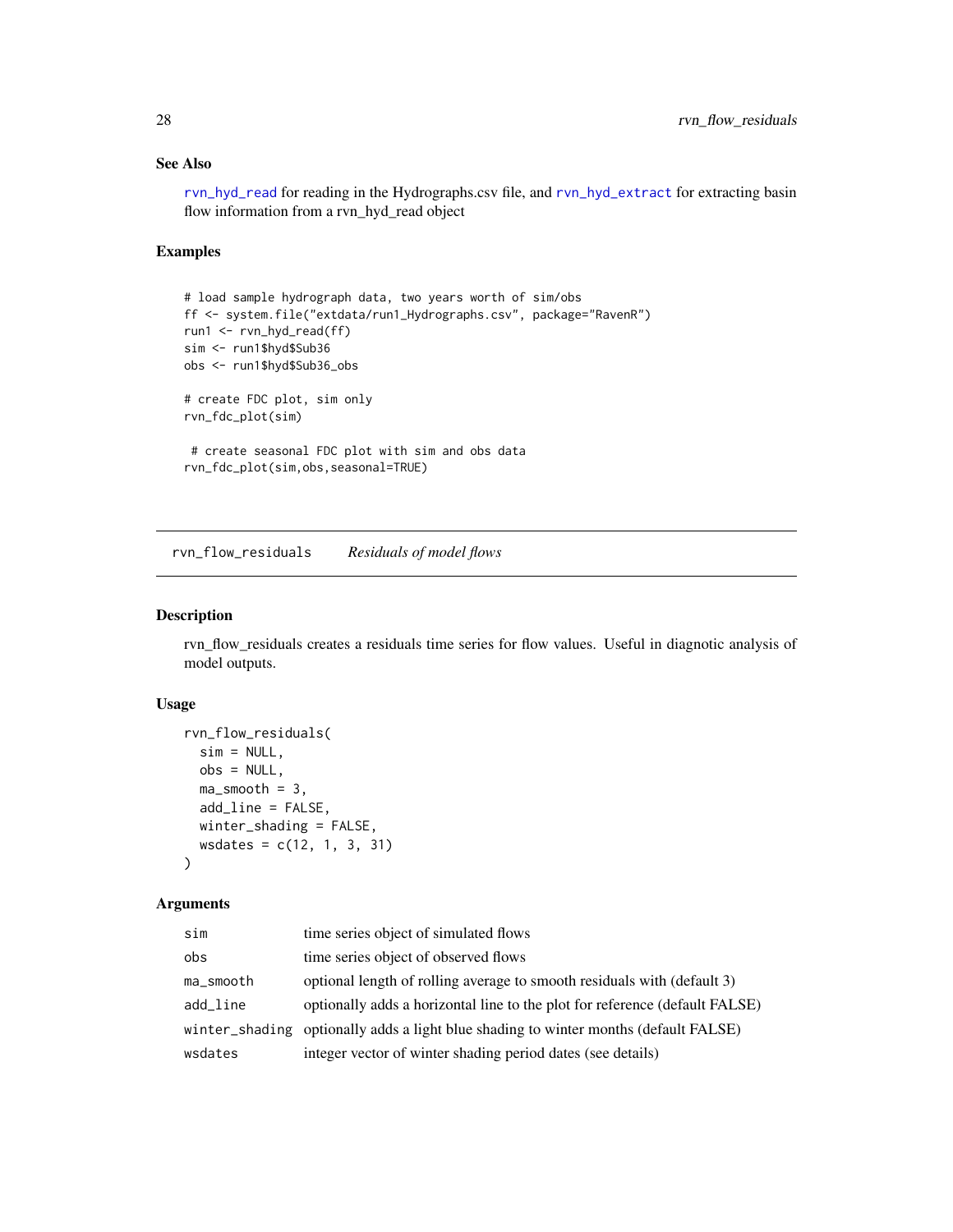# Details

This function creates a residuals time series plot for flow values, with the option to smooth out the values using the rollmean function in zoo. The winter months are optionally shaded in the time series; winter period is defined as December 1st to March 31st.

The residuals are calculated as sim - obs.

The sim and obs should be of time series (xts) format. The flow series are assumed to be daily flows with units of m3/s.

Note that a plot title is purposely omitted in order to allow the automatic generation of plot titles.

The winter shading argument will add a transparent grey shading for the specified period by wsdates in each year that is plotted.

wsdates is formatted as c(winter start month, winter start day, winter end month, winter end day).

# Value

resids residual time series

#### See Also

[rvn\\_flow\\_scatterplot](#page-29-1) to create a scatterplot of flow values

#### Examples

```
# load sample hydrograph data, two years worth of sim/obs
ff <- system.file("extdata/run1_Hydrographs.csv", package="RavenR")
run1 <- rvn_hyd_read(ff)
sim <- run1$hyd$Sub36
obs <- run1$hyd$Sub36_obs
# default with moving average smoothing shading of winter months
rvn_flow_residuals(sim,obs)$plot
# plot with more smoothing than the default 3
rvn_flow_residuals(sim, obs, ma_smooth=10)$plot
# with zero line and winter shading
rvn_flow_residuals(sim,obs, add_line=TRUE, winter_shading = TRUE)$plot
# change winter shading to Nov 1 - April 30
rvn_flow_residuals(sim,obs, add_line=TRUE,
 winter_shading = TRUE, wsdates=c(11,1,4,30))$plot
```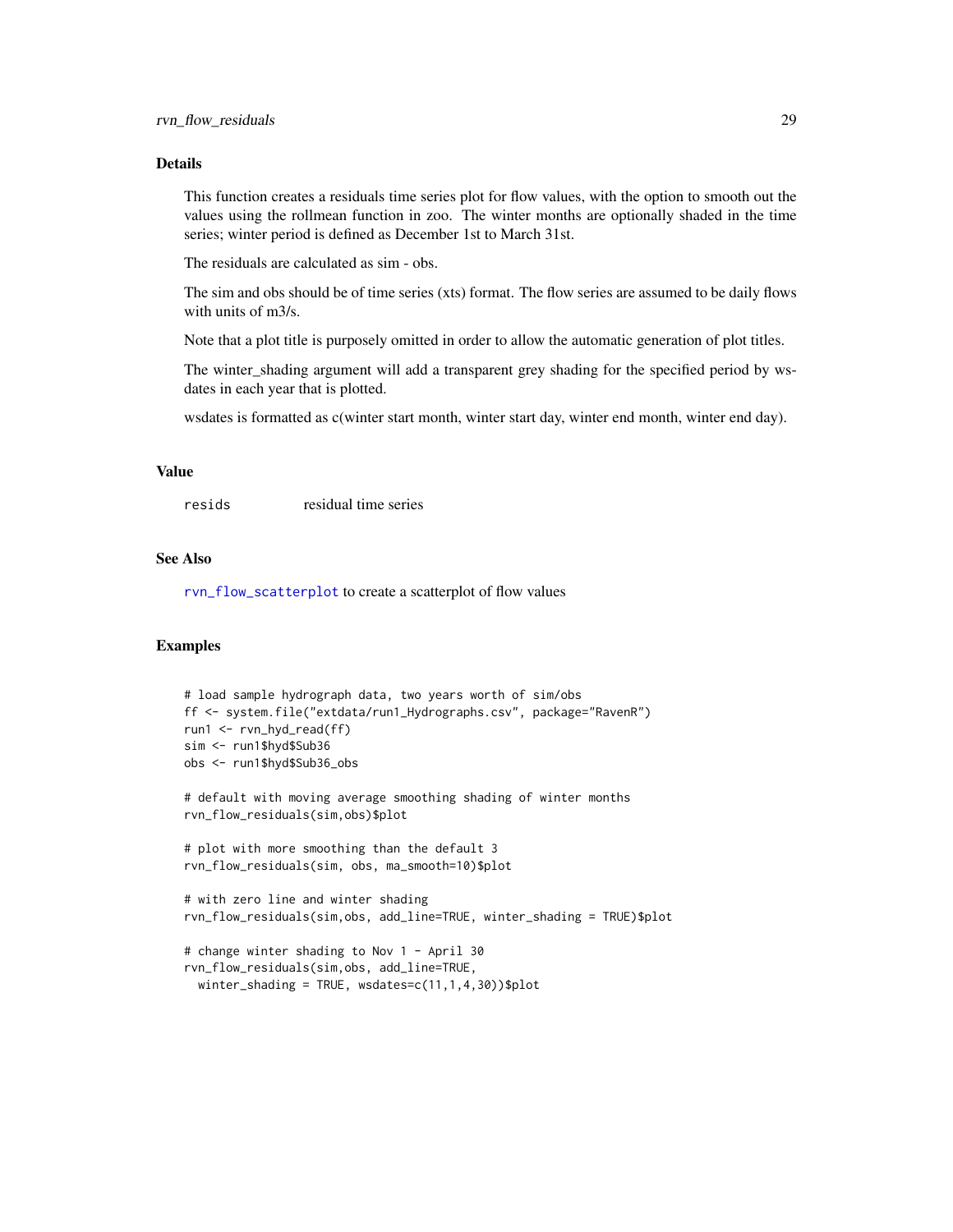#### <span id="page-29-1"></span><span id="page-29-0"></span>Description

rvn\_flow\_scatterplot creates a scatterplot of the simulated and observed flows. Useful in diagnotic analysis of model outputs.

# Usage

```
rvn_flow_scatterplot(
  sim,
  obs,
  add_line = TRUE,
  add_r2 = FALSE,add_eqn = FALSE
\lambda
```
# Arguments

| sim      | time series object of simulated flows                                     |
|----------|---------------------------------------------------------------------------|
| obs      | time series object of observed flows                                      |
| add_line | optionally adds a 1:1 line to the plot for reference (default TRUE)       |
| $add_r2$ | optionally computes the R2 and adds to plot (default FALSE)               |
| add_egn  | optionally adds the equation for a linear regression line (default FALSE) |

### Details

This function creates a scatterplot of flows.

The sim and obs should be of time series (xts) format. The flow series are assumed to be daily flows with units of m3/s.

The R2 diagnostic is calculated for a fit with no intercept (in a perfect fit the points are identical, and intercept is automatically zero). The R2 is calculated with the NA values removed

Note that a plot title is purposely omitted in order to allow the automatic generation of plot titles.

#### Value

TRUE return TRUE if the function is executed properly

#### See Also

[rvn\\_forcings\\_read](#page-32-1) for reading in the ForcingFunctions file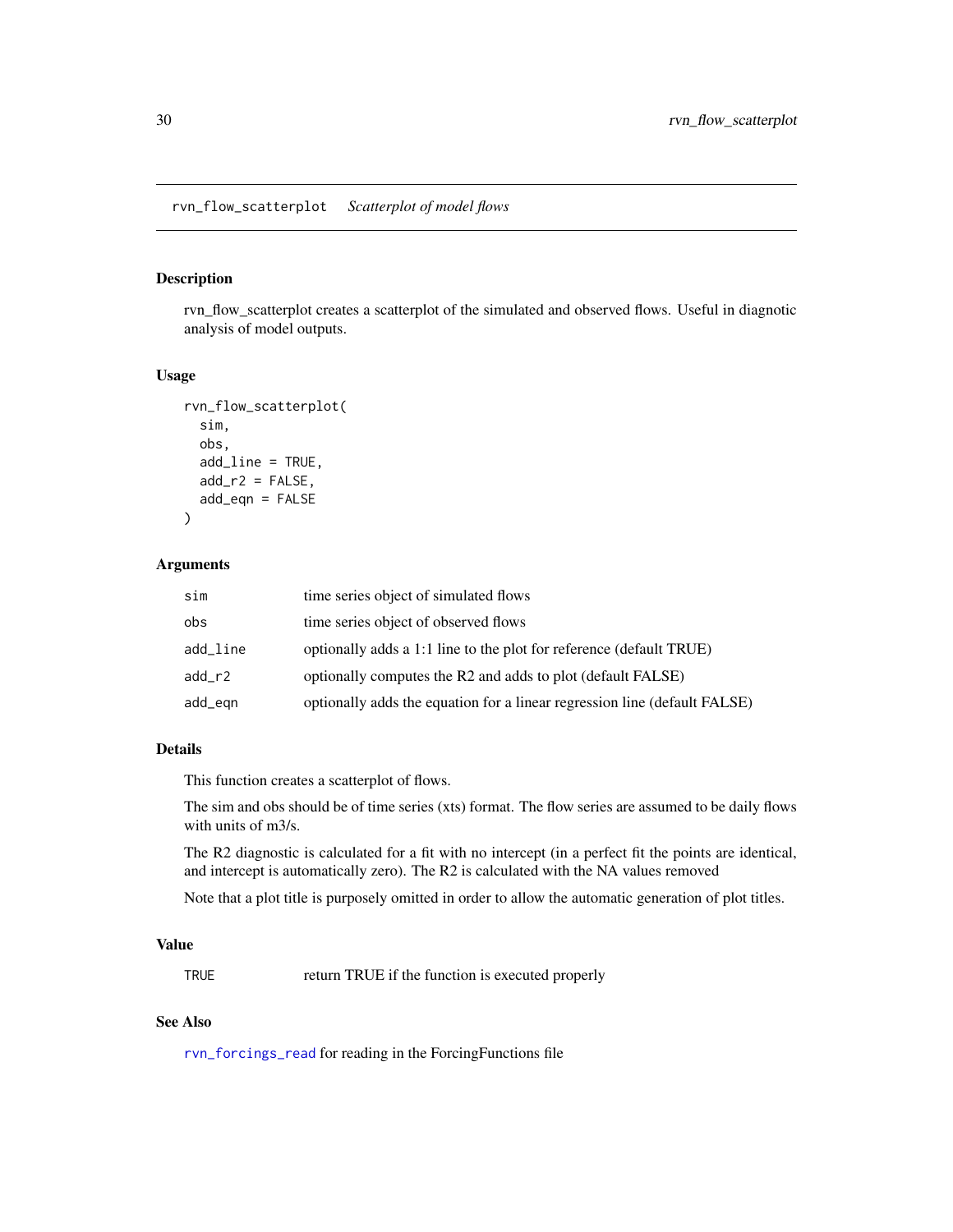# <span id="page-30-0"></span>rvn\_flow\_spaghetti 31

#### Examples

```
# load sample hydrograph data, two years worth of sim/obs
data(rvn_hydrograph_data)
sim <- rvn_hydrograph_data$hyd$Sub36
obs <- rvn_hydrograph_data$hyd$Sub36_ob
# plot the flow scatterplot, produce an R2 metric
rvn_flow_scatterplot(sim,obs,add_r2=TRUE)
# plot again with a regression equation
rvn_flow_scatterplot(sim,obs,add_r2=TRUE,add_eqn=TRUE)
```
rvn\_flow\_spaghetti *Flow Spaghetti Plot*

#### Description

rvn\_flow\_spaghetti creates a spaghetti plot of the flow series provided.

#### Usage

```
rvn_flow_spaghetti(flow)
```
#### Arguments

flow time series object of simulated flows

# **Details**

This function creates a spaghetti plot of the annual flow series in each year of data provided. The flows are plotted for each water year of data available, set as October 1st.

Note that the plotting to the day of year is approximate in order to simplify the plotting of leap years and non-leap years. The years are plotted including day 366 and starting on day 274, regardless of whether it is a leap year or not. This is likely without consequence in seeing the trends between water years, however the user is warned of this deficiency.

The flow series provided should be of time series (xts) format.

Note that a plot title is purposely omitted in order to allow the automatic generation of plot titles.

#### Value

TRUE return TRUE if the function is executed properly

# See Also

[rvn\\_flow\\_scatterplot](#page-29-1) to create a scatterplot of flow values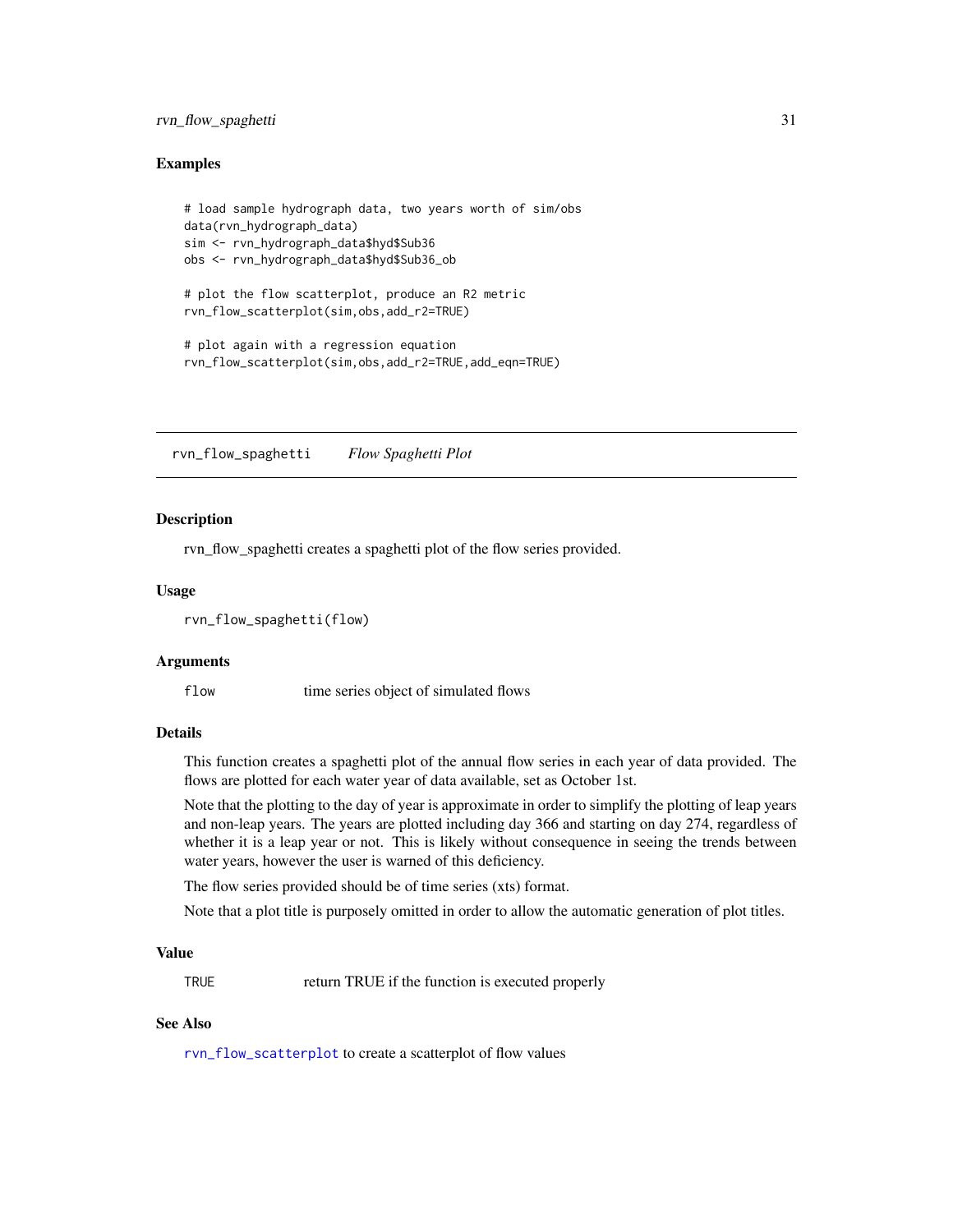# <span id="page-31-0"></span>Examples

```
# load sample hydrograph data, two years worth of sim/obs
data(rvn_hydrograph_data)
# create spaghetti plot of simulated flows
rvn_flow_spaghetti(rvn_hydrograph_data$hyd$Sub36)
# create spaghetti plot of observed flows
rvn_flow_spaghetti(rvn_hydrograph_data$hyd$Sub36_obs)
```
<span id="page-31-1"></span>rvn\_forcings\_plot *Plots summary of watershed forcing functions*

# Description

rvn\_forcings\_plot generates a set of 5 plots (precip,temperature,PET,radiation, and potential melt), which summarize the watershed-averaged forcings. Returns a list with the individual plots.

#### Usage

```
rvn_forcings_plot(forcings, prd = NULL)
```
# Arguments

| forcings | forcings attribute from forcings read function            |
|----------|-----------------------------------------------------------|
| prd      | (optional) time period over which the plots are generated |

# Details

This function creates multiple plots from a ForcingFunctions.csv file structure generating using RavenR's forcings.read function

#### Value

forcing\_plots list of ggplot objects of individual forcing plots and the combined plot

# See Also

[rvn\\_forcings\\_read](#page-32-1) for the function used to read in the forcings function data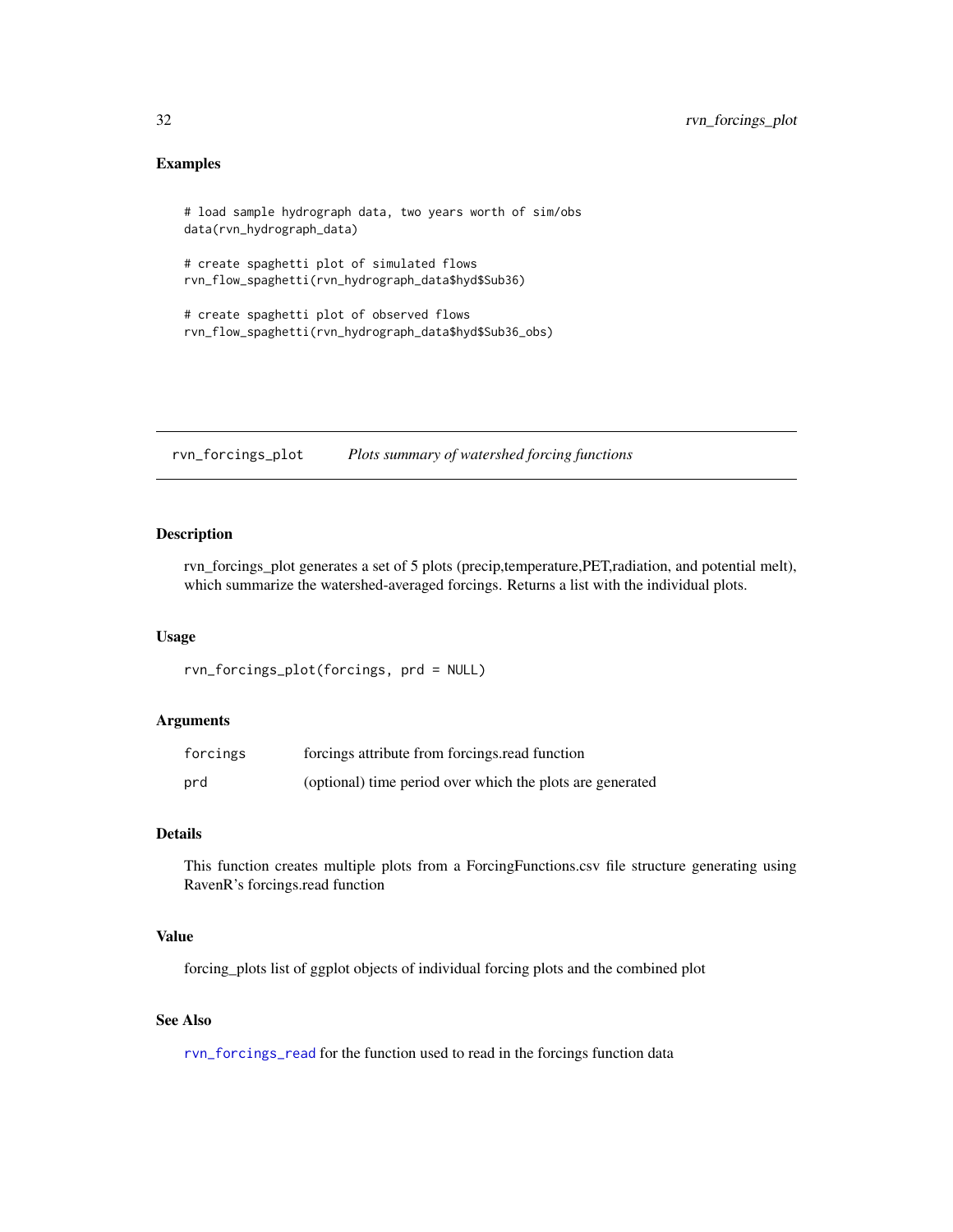# <span id="page-32-0"></span>rvn\_forcings\_read 33

### Examples

```
# read in sample forcings data
data("rvn_forcing_data")
fdata <- rvn_forcing_data$forcings
# plot forcings data
p1 <- rvn_forcings_plot(fdata)
p1$Precipitation
p1$AllForcings
```

```
# plot subset of forcing data for 2002-2003 water year
prd = "2002-10-01/2003-09-30"
rvn_forcings_plot(fdata,prd)$AllForcings
```
<span id="page-32-1"></span>rvn\_forcings\_read *Read in Raven ForcingFunctions file*

# Description

rvn\_forcings\_read is used to read in the ForcingFunctions.csv file produced by the modelling Framework Raven.

#### Usage

rvn\_forcings\_read(ff = NA, tzone = NULL)

#### Arguments

| ff    | full file path to the Forcing Functions.cs of file |
|-------|----------------------------------------------------|
| tzone | string indicating the timezone of the data in ff   |

# Details

This function expects a full file path to the ForcingFunctions.csv file, then reads in the file using read.csv. The main advantage of this functon is renaming the columns to nicer names and extracting the units into something much easier to read.

ff is the full file path of the ForcingFunctions.csv file. If the file is located in the current working directory, then simply the name of the file is sufficient.

#### Value

| forcings | data frame from the file with standardized names |
|----------|--------------------------------------------------|
| units    | vector corresponding to units of each column     |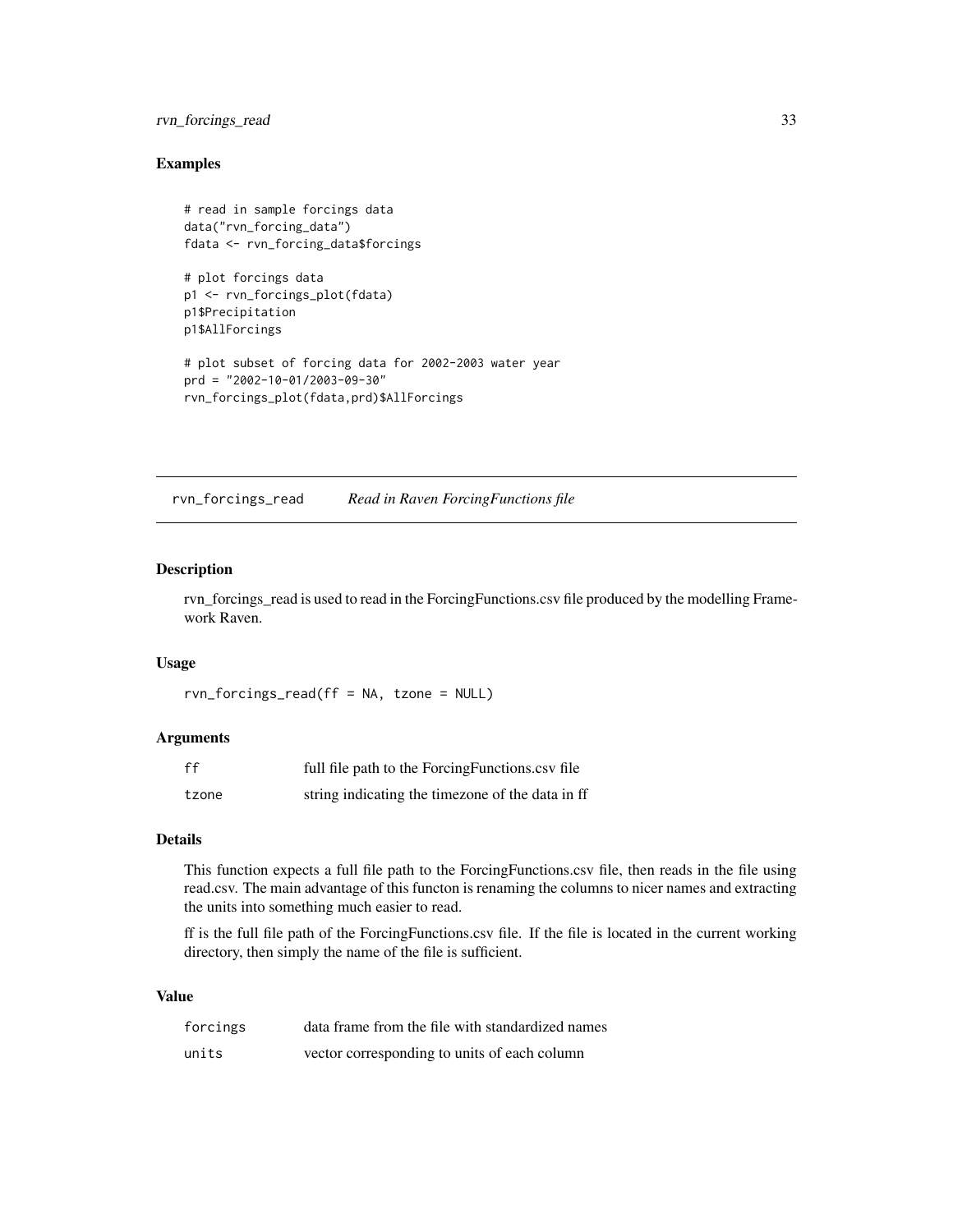#### See Also

[rvn\\_hyd\\_read](#page-44-1) for reading in the Hydrographs.csv file

#### Examples

```
# read in sample forcings data
ff <- system.file("extdata","run1_ForcingFunctions.csv", package="RavenR")
myforcings <- rvn_forcings_read(ff)
# check data (first 5 columns for brevity)
head(myforcings$forcings[,1:5])
summary(myforcings$forcings[,1:5])
```
rvn\_forcing\_data *Forcings Data from Raven*

# Description

A dataset formatted to the xts package, read in by the forcings.read function. The dataset contains the typical columns from the Raven outputted ForcingFunctions.csv file, available for download in the Raven Tutorials (linked below).

#### Usage

```
rvn_forcing_data
```
#### Format

rvn\_forcing\_data is a data frame with two object

forcings various forcing functions and related output from Raven model

units units associated with each variable in forcings

rvn\_forcing\_data\$forcings is an xts (time series) object with 731 rows and 21 variables, containing data from 2002-10-01 to 2004-09-30. The details of each forcing function can be found in the Raven Manual

- day\_angle
- rain
- snow
- temp
- temp\_daily\_min
- temp\_daily\_max
- temp\_daily\_ave

<span id="page-33-0"></span>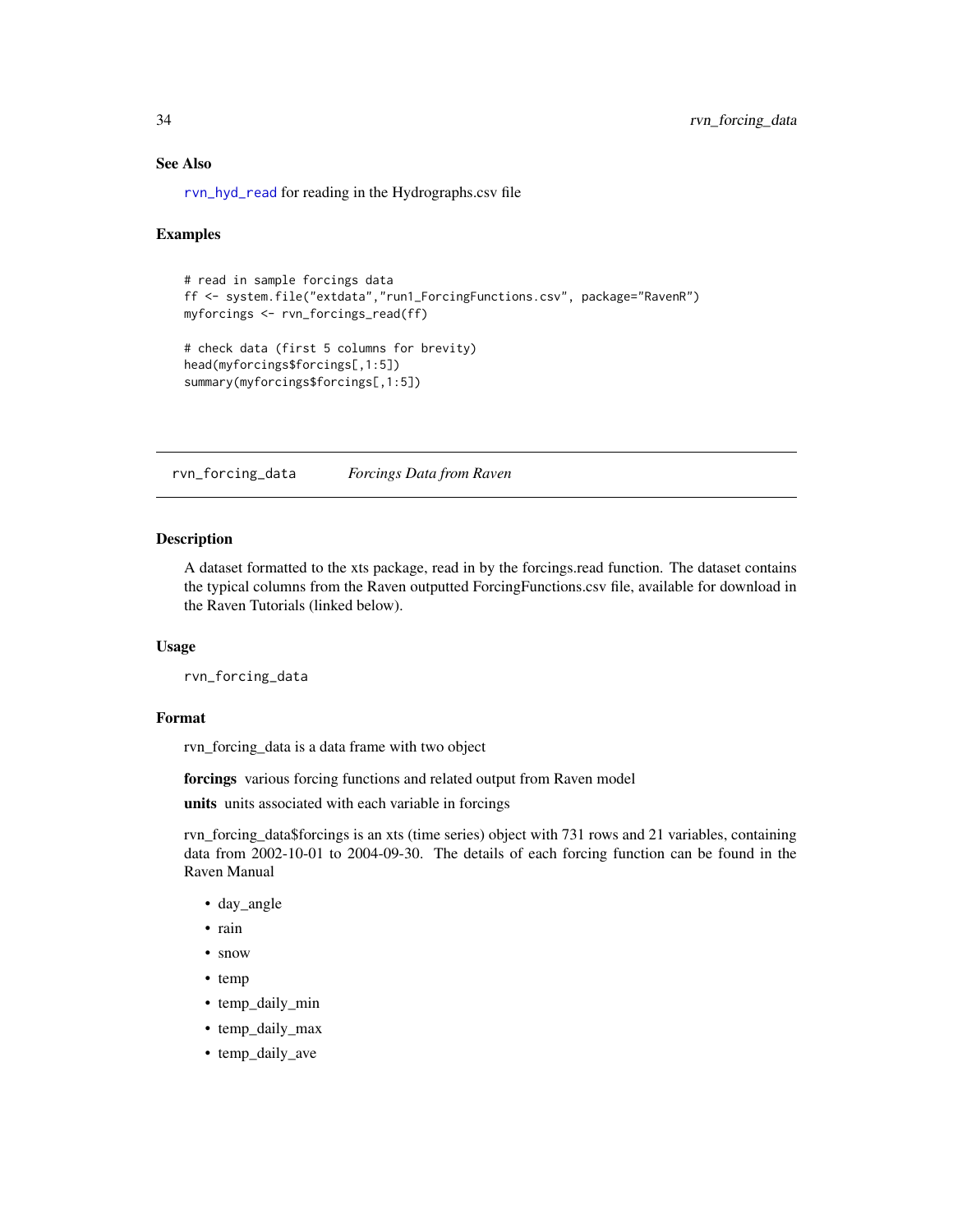# <span id="page-34-0"></span>rvn\_gen\_gridweights 35

- temp\_monthly\_min
- temp\_monthly\_max
- air\_dens
- air\_pres
- rel\_hum
- cloud\_cover
- ET\_radiation
- SW\_radiation
- LW\_radiation
- wind\_vel
- PET
- OW\_PET
- daily\_correction
- potential\_melt

The Nith River model can be downloaded from the Raven Tutorials (tutorial #2) [http://www.](http://www.civil.uwaterloo.ca/jrcraig/Raven/Downloads.html) [civil.uwaterloo.ca/jrcraig/Raven/Downloads.html](http://www.civil.uwaterloo.ca/jrcraig/Raven/Downloads.html)

# See Also

[rvn\\_forcings\\_read](#page-32-1) for reading in forcing functions output files

[rvn\\_forcings\\_plot](#page-31-1) for plotting forcing functions in a convenient way

rvn\_gen\_gridweights *Generate Raven grid weights from shapefile*

# Description

Generates a Raven grid weights file given an HRU shapefile and a grid shapefile.

# Usage

```
rvn_gen_gridweights(
 HRUshpfile,
  Gridshpfile,
 ValidHRUIDs,
 HRUIDcol = "HRU_ID",
 gridIDcol = "cellID",
 outfile = "GridWeights.rvt"
)
```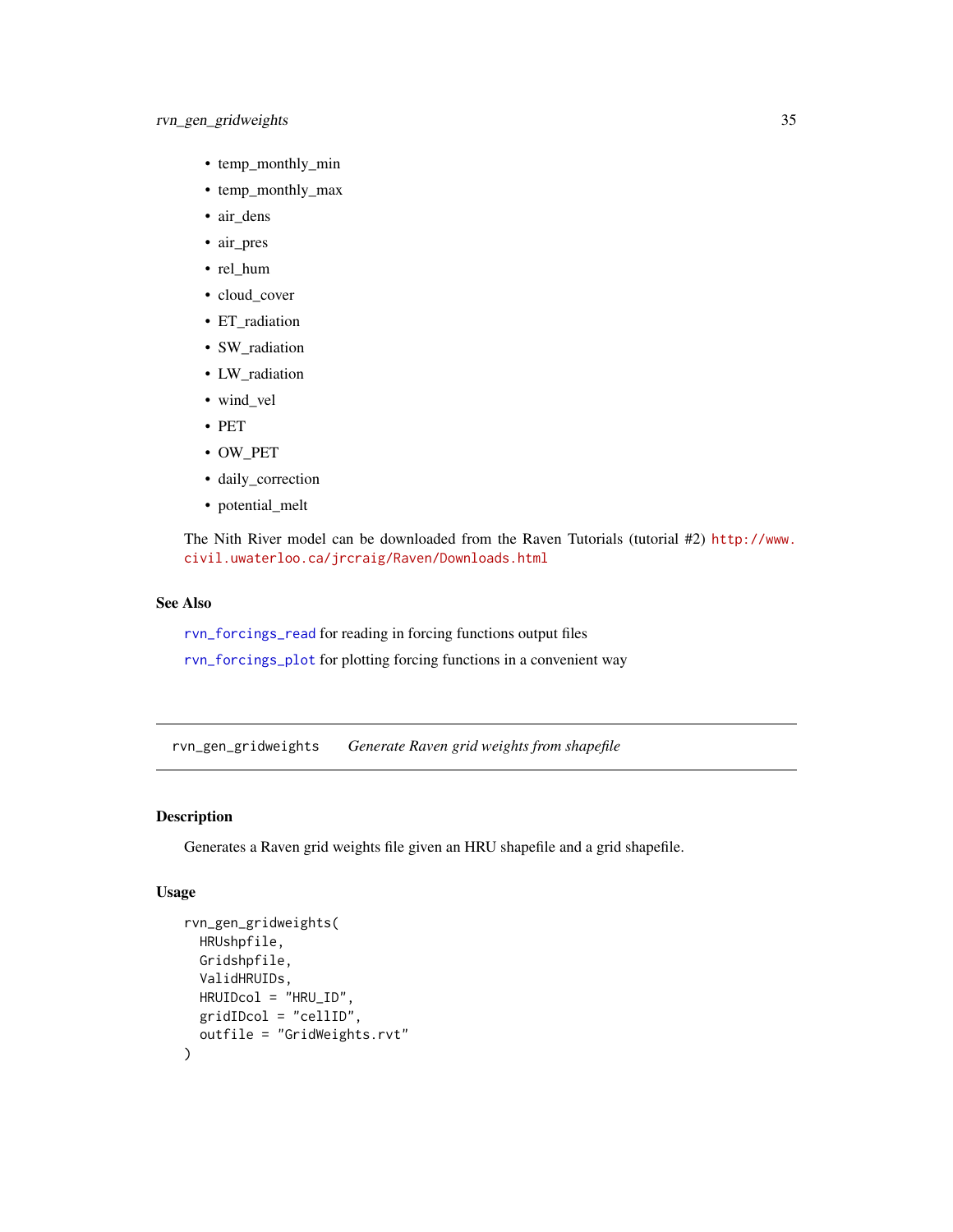# Arguments

| HRUshpfile  | polygon shapefile of HRUs with data column containing HRU IDs (.shp exten-<br>sion expected)        |
|-------------|-----------------------------------------------------------------------------------------------------|
| Gridshpfile | polygon shapefile of grid cells with data column containing cell IDs (.shp exten-<br>sion expected) |
| ValidHRUIDs | a vector of valid HRU IDs in the model                                                              |
| HRUIDcol    | the name of the HRUshpfile polygon which contains the HRU IDs                                       |
| gridIDcol   | the name of the Gridshpfile polygon which contains the cell IDs                                     |
| outfile     | optional name of output Raven gauge weights file                                                    |

#### Details

Generate grid weights file GaugeWeights.rvt given an HRU shapefile with HRU ID column HRUIDcol (default 'HRU\_ID') and a grid shapefile with ID column gridIDcol (default: 'cellID') weights are determined by the areal overlap of grid cell g and HRU k, i.e., wt[k][g]=area[k][g]/area[k] where  $wt[k][g]$  is the weight of cell g in HRU k, area[k] is the total area of HRU k, and area[k][g] is the area of HRU k that is within cell g.

By definition, the grid domain has to completely cover the HRU domain such that the sum of  $wt[k][g]$  for any k, over all g, is 1.0

Not a tonne of QA/QC is currently included - can fail due to bad netCDF file or inappropriate UTM zone; uses rgdal and rgeos libraries, and the accuracy of the gIntersection() routine leaves something to be desired. The shapefiles should be in the same projection, which is checked for in this function.

#### Value

TRUE returns TRUE if executed properly. Also output GaugeWeights.rvt file

# Author(s)

James R. Craig, University of Waterloo, 2019

#### See Also

[rvn\\_netcdf\\_to\\_gridshp](#page-48-1) for converting netcdf files to grid shapefile format

# Examples

```
# load example rvh file
nith <- system.file("extdata",'Nith.rvh', package = "RavenR")
rvh <- rvn_rvh_read(nith)
# adjust HRU shapefile to one per subbasin for demonstration
rvh$HRUtable <- rvh$HRUtable[c(1,6,15,25),]
rvh$HRUtable$Area <- rvh$SBtable$Area
rvh$HRUtable$ID <- rvh$HRUtable$SBID
# define HRU shapefile (use subbasin shapefile for example)
```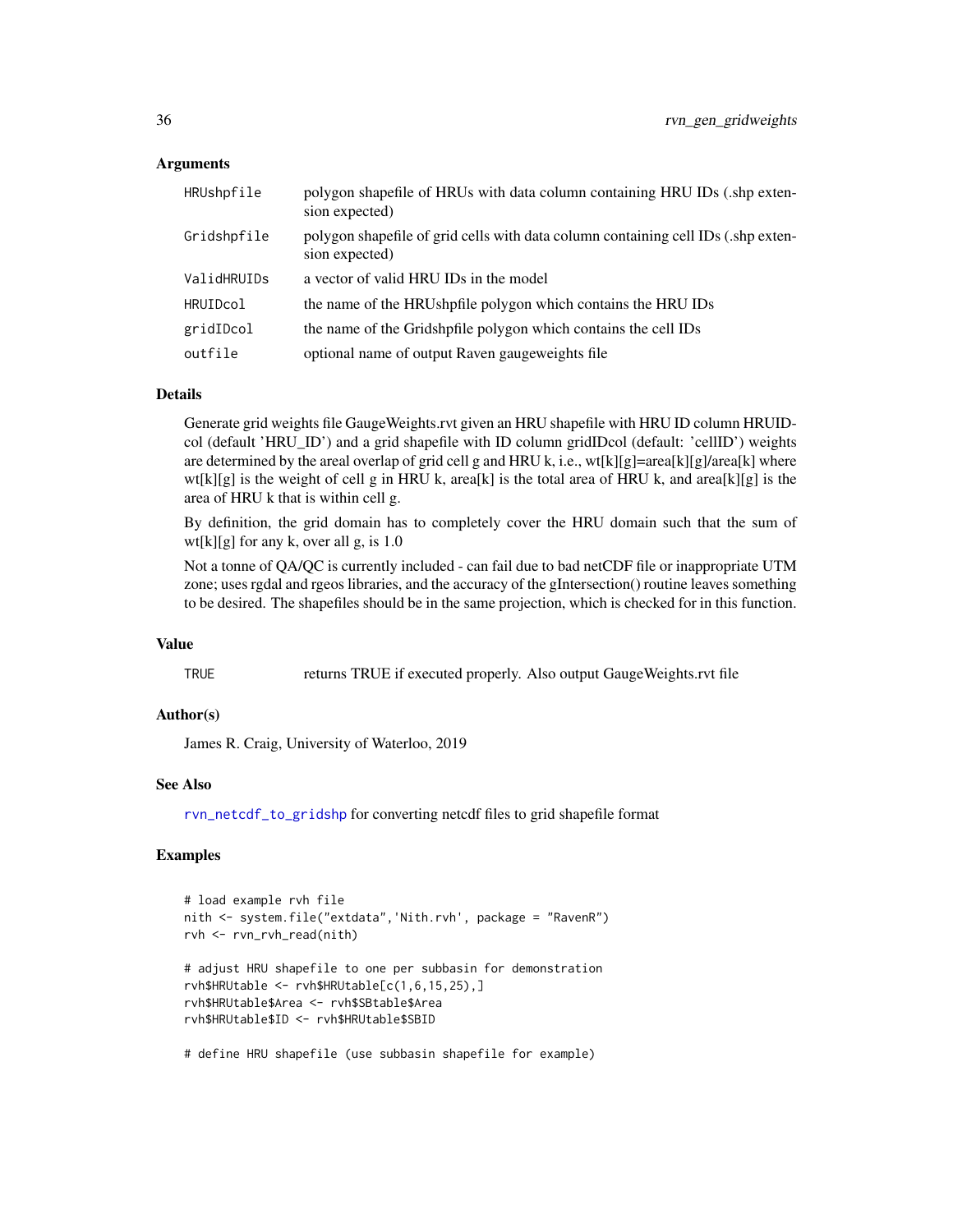# rvn\_gen\_obsweights 37

```
HRUshpfile <- system.file("extdata","Nith_shapefile_sample.shp",package = "RavenR")
# write grid shapefile from netcdf file
nithnc <- system.file("extdata/Nith_era5_sample.nc", package="RavenR")
Gridshpfile <- file.path(tempdir(), "Nith_gridcells.shp")
myshp <- rvn_netcdf_to_gridshp(ncfile=nithnc, projID=26917, outshp=Gridshpfile)
# generate .rvt file of grid weights
ValidHRUIDs <- rvh$HRUtable$ID
tfout <- file.path(tempdir(), "Nith_GridWeights.rvt")
rvn_gen_gridweights(HRUshpfile, Gridshpfile, ValidHRUIDs,
gridIDcol = 'GridIDs', HRUIDcol = "subID", outfile = tfout)
```
rvn\_gen\_obsweights *Create weights time series for calibration/diagnostic evaluation*

# Description

Creates an observation data weights time series based upon dates stored in an xts time series and criterion given by the user

#### Usage

```
rvn_gen_obsweights(
  ts,
 criterion = "BETWEEN",
 startdate = "1785-10-05",
 enddate = "2500-01-01"
)
```
#### Arguments

| ts        | xts time series                                                                                                                                                                                             |
|-----------|-------------------------------------------------------------------------------------------------------------------------------------------------------------------------------------------------------------|
| criterion | criterion used to determine weighted vs. non-weighted dates one of 'BEFORE'.<br>'AFTER', 'BETWEEN', 'BETWEEN_CYCLIC'                                                                                        |
| startdate | Date indicating start of time period (for 'BETWEEN' or 'AFTER' criterion)<br>or start of annual cyclic period (for 'BETWEEN_CYCLIC'). In the latter case,<br>only the julian day of the start date matters. |
| enddate   | Date indicating end of time period (for 'BETWEEN' or 'BEFORE' criterion)<br>or end of annual cyclic period (for 'BETWEEN CYCLIC'). In the latter case,<br>only the julian day of the enddate matters.       |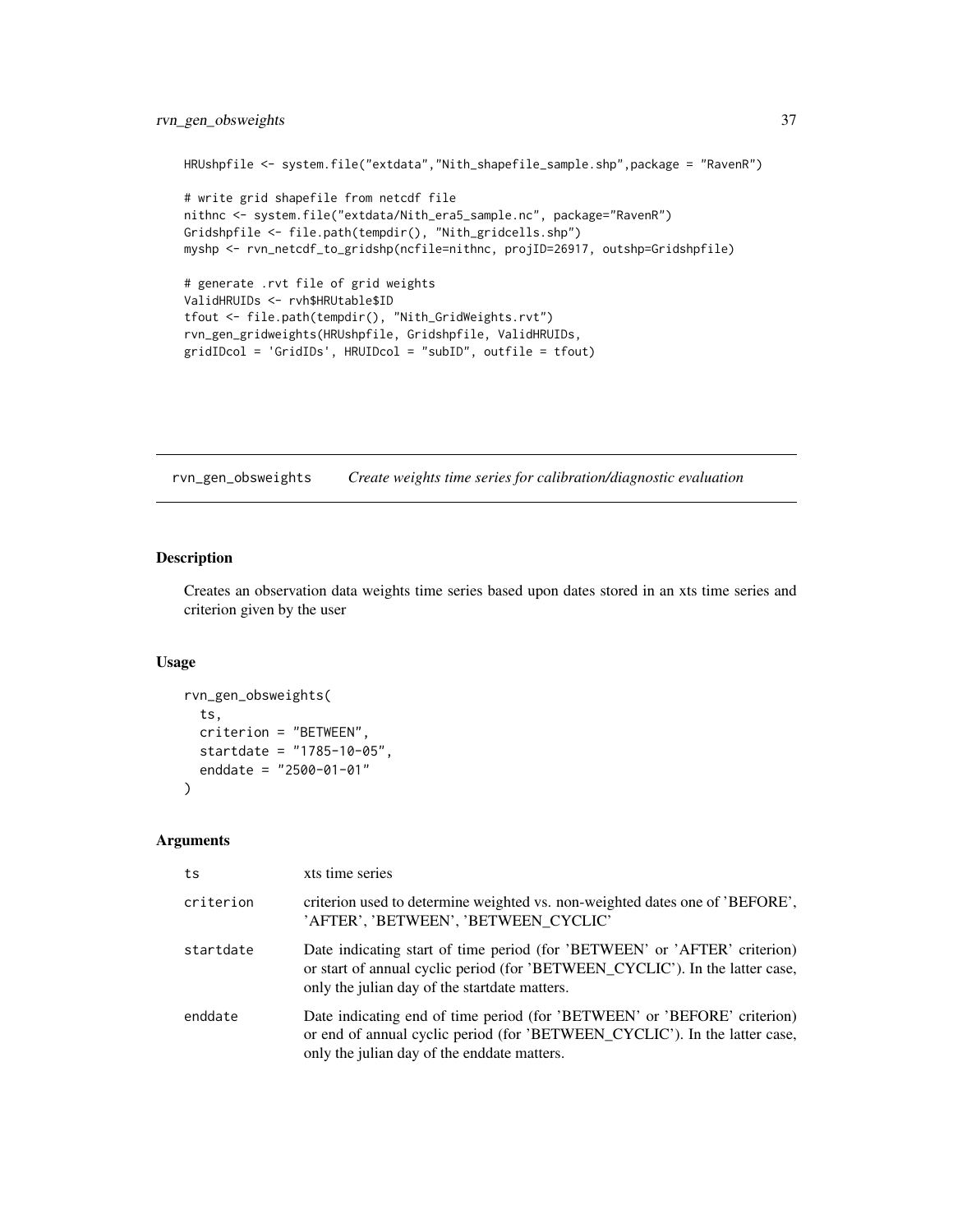# Details

for criterion ='BEFORE', all timestamps prior to the enddate have a weight of 1, 0 otherwise for criterion ='AFTER', all timestamps after the startdate have a weight of 1, 0 otherwise for criterion ='BETWEEN', all timestamps after the startdate and before the enddate have a weight of 1, 0 otherwise for criterion ='BETWEEN\_CYCLIC', all julian days after the startdate and before the enddate have a weight of 1, 0 otherwise; if startdate is more than enddate, then the opposite is true, e.g, for

startdate="2002-11-01" and enddate "2002-01-31", only November, December and January timestamps have a weight of 1

### Value

wtsreturns numeric vector of weights

### Author(s)

James R. Craig, University of Waterloo

## See Also

[rvn\\_rvt\\_obsweights](#page-72-0) to write the weights to an rvt file

```
# locate hydrograph sample csv data from RavenR package
ff <- system.file("extdata","run1_Hydrographs.csv", package="RavenR")
# read in Raven Hydrographs file, store into mydata
mydata <- rvn_hyd_read(ff, tzone="EST")
# generate rvt file using just observations from Subbasin ID 36
flows <- rvn_ts_infill(mydata$hyd$Sub36_obs)
tf1 <- file.path(tempdir(), "myobservations.rvt")
rvn_rvt_obsfile(tf1, flows, 36,
  typestr = "HYDROGRAPH")
# weight March-October flows:
wts <- rvn_gen_obsweights(flows,criterion = "BETWEEN_CYCLIC",
  startdate="2000-03-01", enddate="2003-11-01")
# and only after March 2003:
wts2 <- rvn_gen_obsweights(flows,criterion = "AFTER",
  startdate="2003-03-01")
wts2 <- wts2*wts # product merges weights
# show weights over time
plot(wts2)
# write observation weights to rvt file
tf2 <- file.path(tempdir(), "myobservations_wts.rvt")
rvn_rvt_obsweights(tf2, wts2, 36, typestr="HYDROGRAPH")
```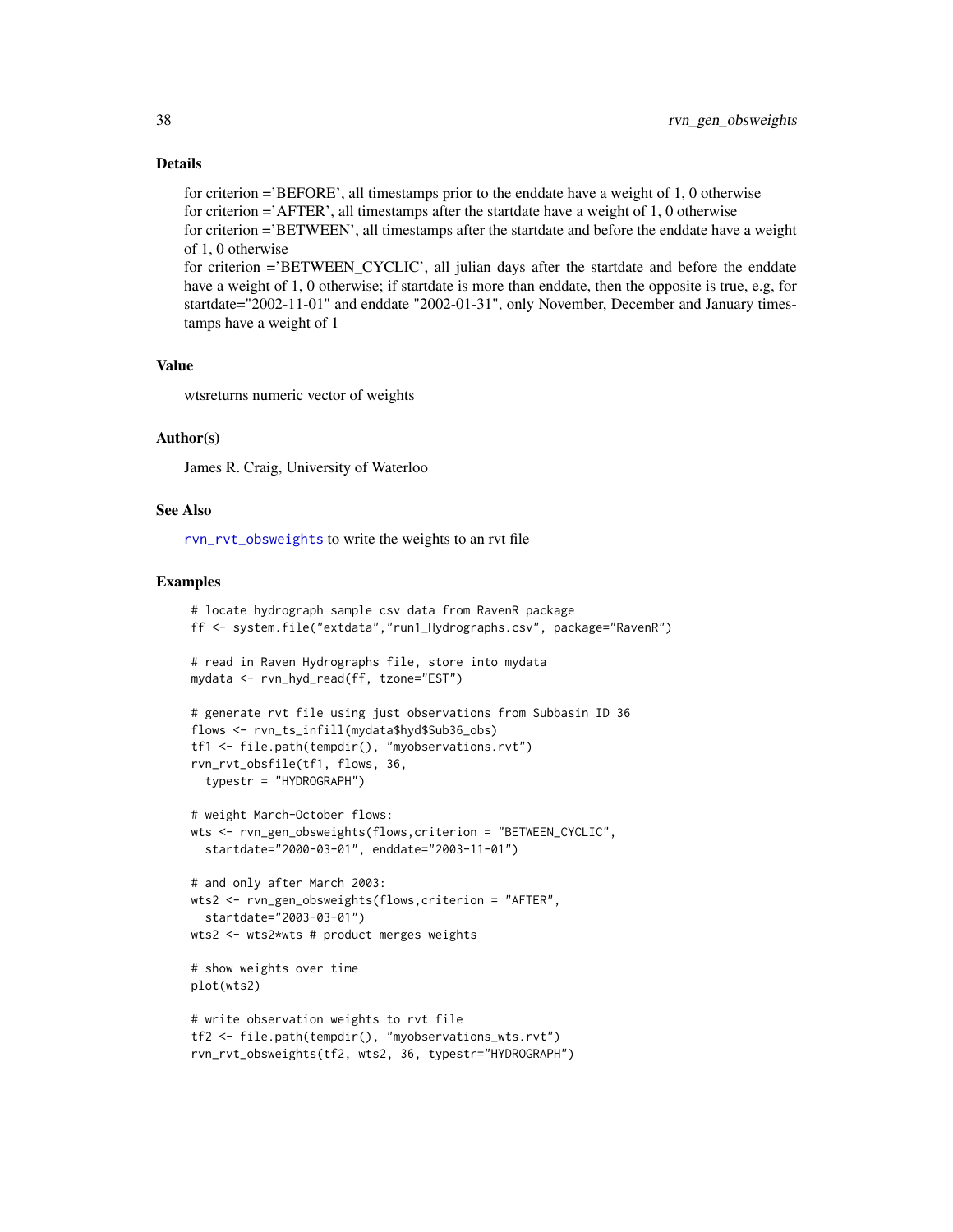rvn\_get\_prd *Check period input*

#### Description

rvn\_get\_prd is a robust function used to check a period argument either as a character or against an xts object.

### Usage

 $rvn\_get\_prd(x = NULL, prd = NULL)$ 

#### Arguments

|     | xts object                                                     |
|-----|----------------------------------------------------------------|
| prd | period argument in format YYYY-MM-DD/YYYY-MM-DD as a character |

### Details

The function may take some combination of an xts object, a character string or both.

If a character is provided, the consistency of the character string against the YYYY-MM-DD/YYYY-MM-DD format is checked. If an xts object is provided, the period for that xts object is returned. If both are provided to the function, both checks are made and the consistency of the character period against the xts object is performed. In any case, a period character string is returned.

### Value

prd argument with warnings provided if needed

### See Also

[rvn\\_theme\\_RavenR](#page-85-0) provides a theme for the RavenR package

```
data(rvn_hydrograph_data)
```

```
# check if string is a valid prd argument
rvn_get_prd(prd="2000-10-01/2002-09-30")
# rvn_get_prd(prd="2000-10-01/2002-24-30") # returns error
# get full valid prd argument for xts object
rvn_get_prd(rvn_hydrograph_data$hyd$Sub43_obs)
# check prd argument against xts object
rvn_get_prd(rvn_hydrograph_data$hyd$Sub43_obs, "2020-01-01/2020-02-01")
```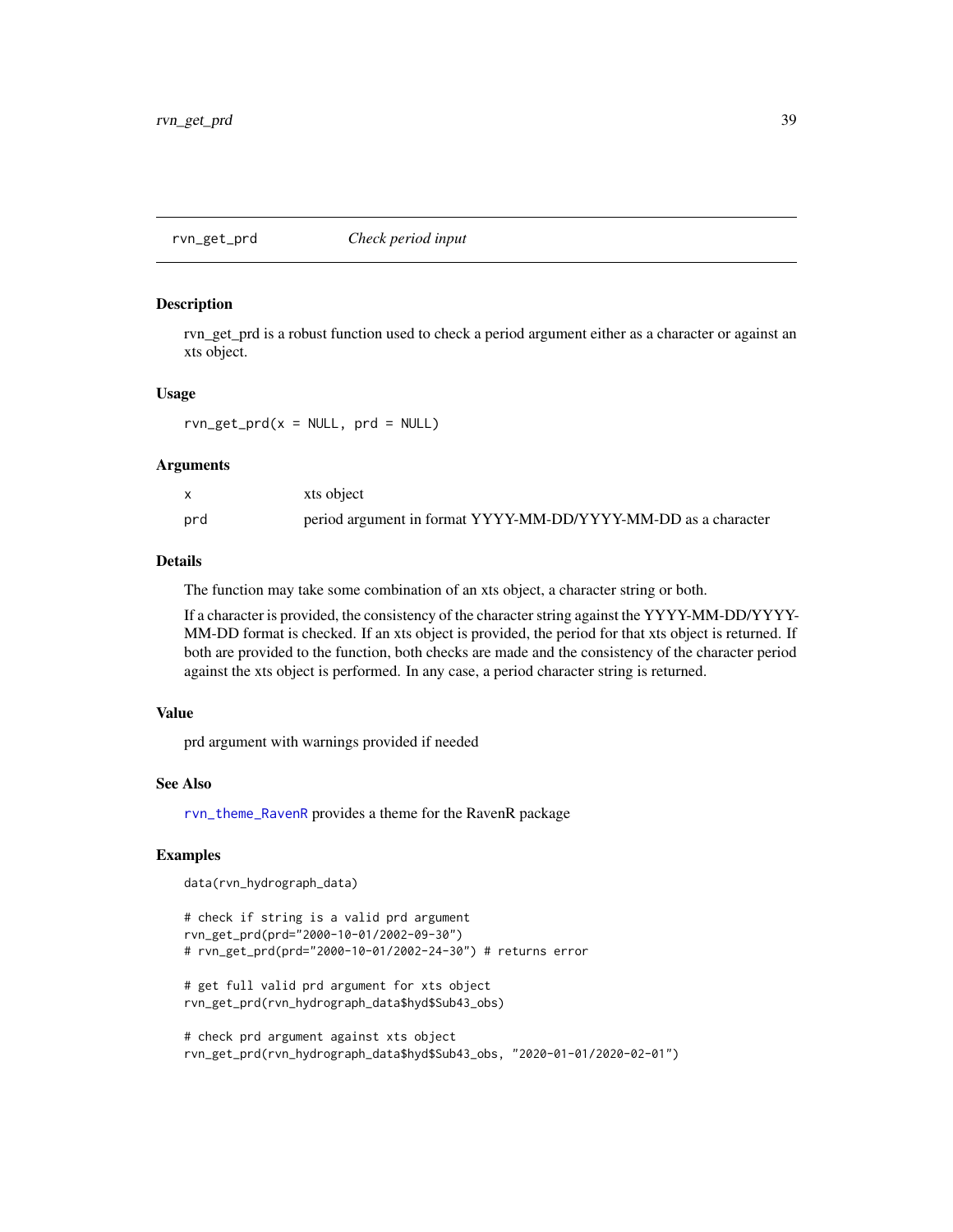```
# rvn_get_prd(rvn_hydrograph_data$hyd$Sub43_obs, "2002-24-01/2020-02-01") # returns error
# rvn_get_prd(rvn_hydrograph_data$hyd$Sub43_obs, "20-24-01/2020-02-01") # returns error
```
rvn\_hydrograph\_data *Hydrograph Data from Raven*

#### Description

A dataset formatted to the xts package, read in by the hyd.read function. The dataset contains the typical columns from the Raven outputted Hydrographs.csv file, available for download in the Raven Tutorials (linked below).

#### Usage

rvn\_hydrograph\_data

#### Format

rvn\_hydrograph\_data is a data frame with two object

hyd simulated and observed flows from Raven model

units units associated with each variable in hyd

obs.flag flag for each column indicating whether it is observed data or not

rvn hydrograph data\$hyd is an xts (time series) object with 731 rows and 5 variables, with data from 2002-10-01 to 2004-09-30. More details on the Hydrographs.csv output can be found in the Raven manual.

- precip precipitation time series
- Sub36 outflows from subbasin 36 in Nith model
- Sub36\_obs observed outflows from subbasin 36
- Sub43 outflows from subbasin 43 in Nith model
- Sub43 obs observed outflows from subbasin 43

The Nith River model can be downloaded from the Raven Tutorials (tutorial #2) [http://raven.](http://raven.uwaterloo.ca/Downloads.html) [uwaterloo.ca/Downloads.html](http://raven.uwaterloo.ca/Downloads.html)

## See Also

[rvn\\_custom\\_read](#page-23-0) for reading in custom output files

[rvn\\_custom\\_output\\_plot](#page-22-0) for plotting custom output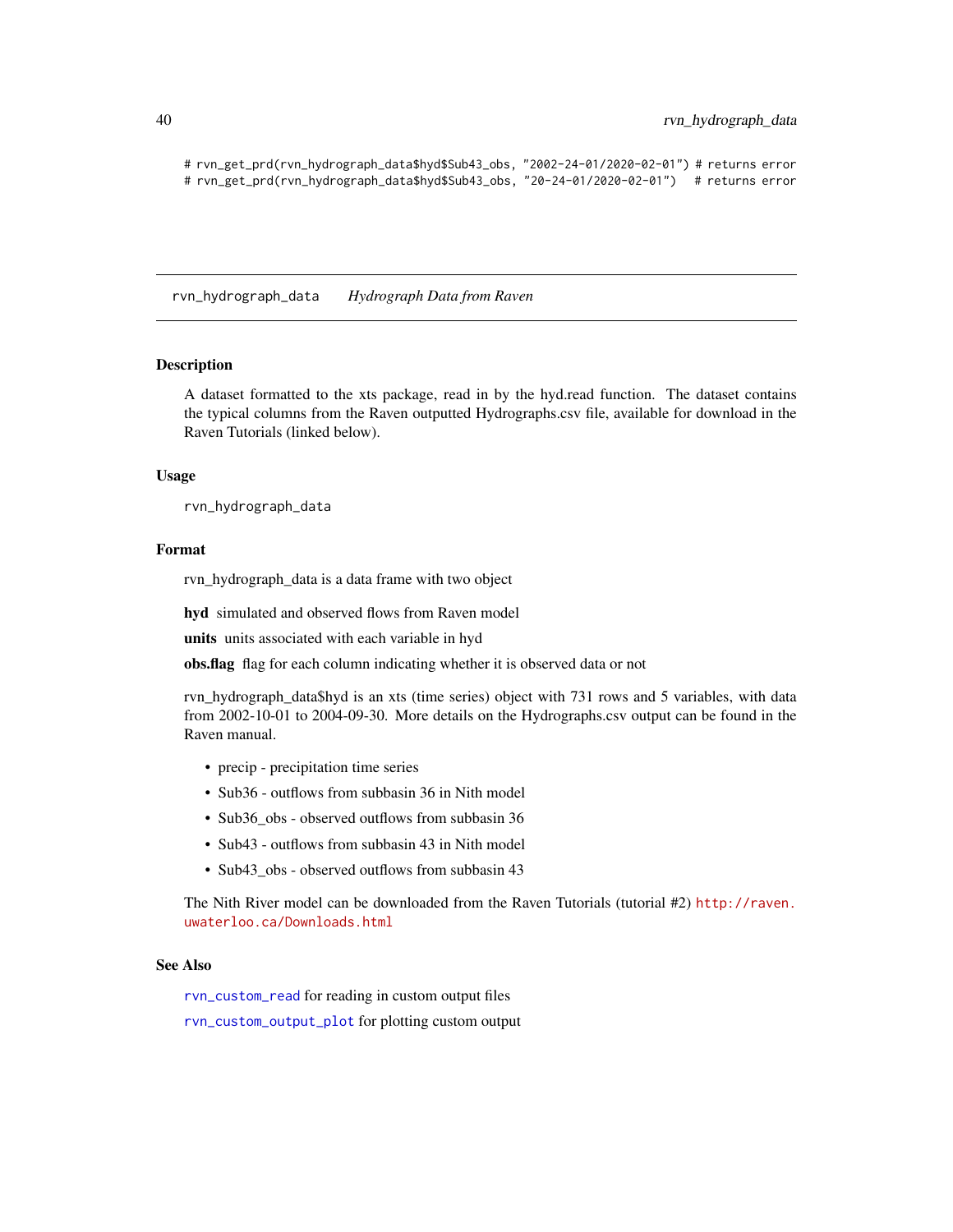<span id="page-40-0"></span>rvn\_hyd\_dygraph plots modeled vs observed hydrographs when supplied with hydrograph data structure read using [rvn\\_hyd\\_read](#page-44-0)

# Usage

```
rvn_hyd_dygraph(hy, timezone = "UTC", basins = "", figheight = 400)
```
# Arguments

| hv        | hydrograph data structure generated by rvn_hyd_read routine                                  |  |  |  |
|-----------|----------------------------------------------------------------------------------------------|--|--|--|
| timezone  | data timezone; defaults to UTC                                                               |  |  |  |
| basins    | list of subbasin names from hydrograph file. Each subbasin creates separate<br>dygraph plots |  |  |  |
| figheight | height of figure, in pixels                                                                  |  |  |  |

# Value

res a list of plot handles to dygraph plots

# Examples

```
# read in RavenR sample hydrographs data
hy <- rvn_hydrograph_data
```

```
# view contents for subbasin 36 as dyGraph
dyplots <- rvn_hyd_dygraph(hy,basins="Sub36")
dyplots
```
# view contents for all basins in hydrograph data rvn\_hyd\_dygraph(hy)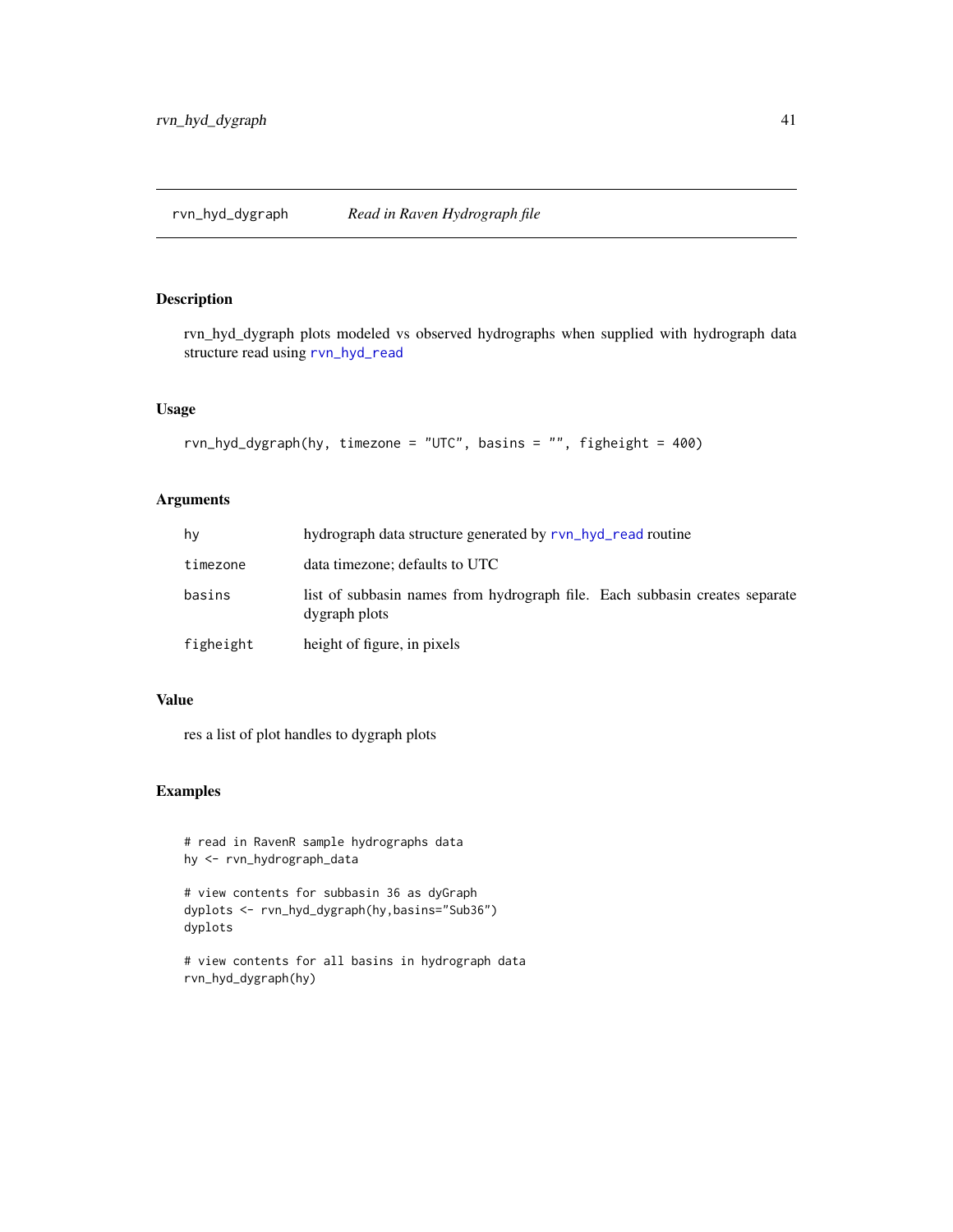<span id="page-41-0"></span>

rvn\_hyd\_extract is used for extracting data from the Raven hydrograph object. Works for objects passed from rvn\_hyd\_read function (which reads the Hydrographs.csv file produced by the modelling framework Raven).

### Usage

 $rvn_hyd\_extract(subs = NA, hyd = NA, prd = NULL)$ 

### Arguments

| subs | column name for plotting/extracting                               |
|------|-------------------------------------------------------------------|
| hvd  | full hydrograph data frame (including units) produced by hyd.read |
| prd  | time period for plotting, as string. See details                  |

### **Details**

rvn\_hyd\_extract is used to extract the modelled and observed data from a Raven hydrograph object by name reference. It is also easy to create plots of modelled and observed data using this function. The simulated and observed files are outputted regardless of whether a plot is created, for the specified period.

The subs input is the name of the column desired for use; the most common use of this will be for subbasin outflows, where the names will be of the form "subXX", for example "sub24".

The hyd object is the full hydrograph object (hyd and units in one data frame) created by the hyd.read function. Both the hyd and units are required, since the units are placed onto the plots if one is created. This is useful to at least see the units of the plotted variable, even if the plot is later modified.

The prd input is used to specify a period for the plot and/or the data output. The period should be specified as a string start and end date, of the format "YYYY-MM-DD/YYYY-MM-DD", for example, "2006-10-01/2010-10-01". If no period is supplied, the entire time series will be used.

### Value

returns a list with sim, obs, and inflow time series

| sim    | model simulation for specified column and period  |
|--------|---------------------------------------------------|
| obs    | observed data for specified column and period     |
| inflow | inflow simulation for specified column and period |

#### See Also

[rvn\\_hyd\\_read](#page-44-0) for reading in the Hydrographs.csv file and creating the object required in this function. [rvn\\_hyd\\_plot](#page-42-0) for conveniently plotting the output object contents onto the same figure.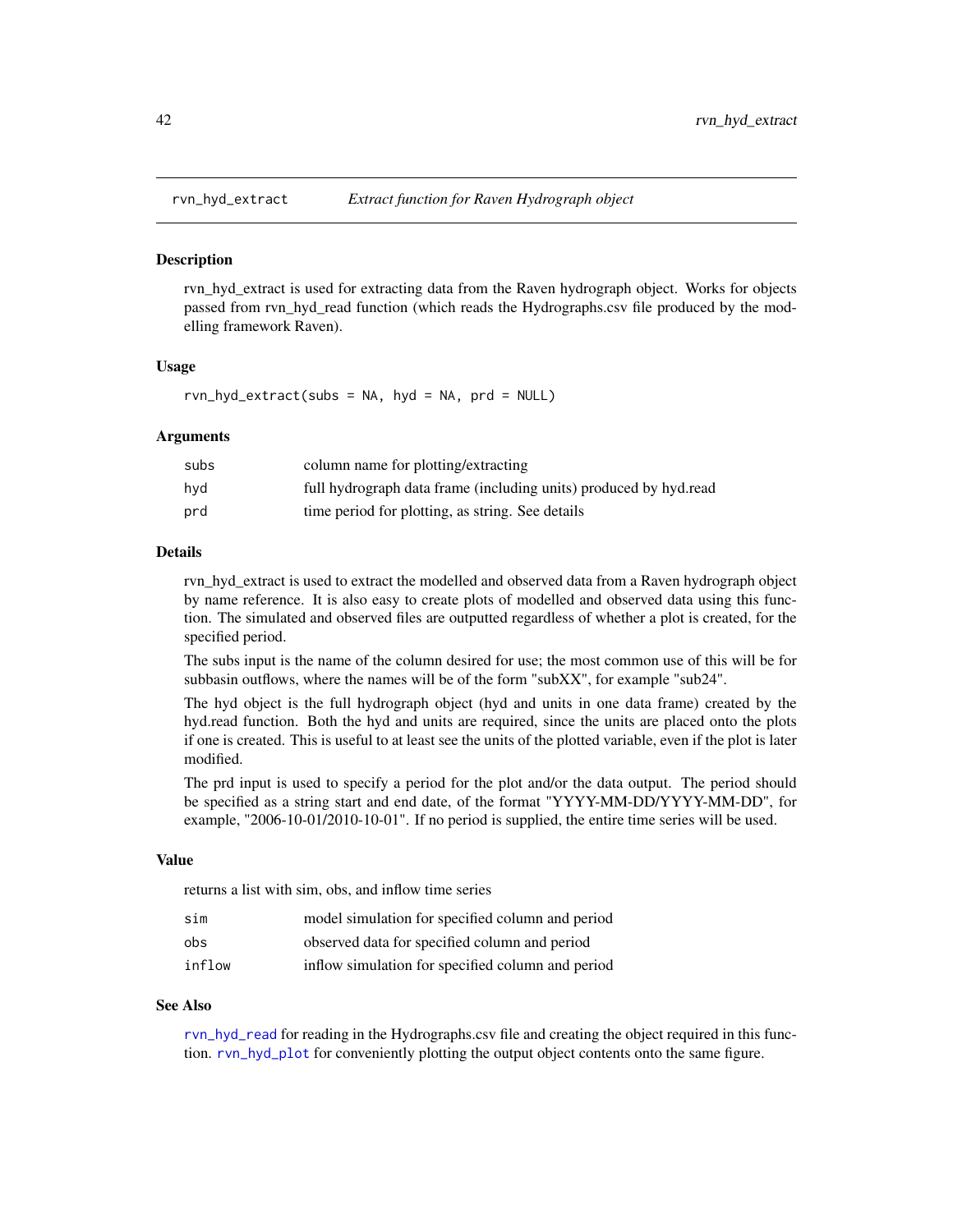# rvn\_hyd\_plot 43

### Examples

```
# read in hydrograph sample csv data from RavenR package
ff <- system.file("extdata","run1_Hydrographs.csv", package="RavenR")
# read in Raven Hydrographs file, store into myhyd
myhyd <- rvn_hyd_read(ff)
# no plot or observed data, specified period
flow_36 <- rvn_hyd_extract(subs="Sub36",myhyd)
attributes(flow_36)
# extract simulated and observed flows
sim <- flow_36$sim
obs <- flow_36$obs
# extract precipitation forcings
myprecip <- rvn_hyd_extract(subs="precip",hyd=myhyd)
myprecip <- myprecip$sim
# plot all components using rvn_hyd_plot
rvn_hyd_plot(sim,obs,precip=myprecip)
```
<span id="page-42-0"></span>

| rvn_hyd_plot | Create Hydrograph Plot |
|--------------|------------------------|
|--------------|------------------------|

## Description

rvn\_hyd\_plot creates a hydrograph plot object for the supplied flow series, or equivalently a stage plot for reservoir stages.

### Usage

```
rvn_hyd_plot(
  sim = NULL,obs = NULL,
  inflow = NULL,
 precip = NULL,
 prd = NULL,winter_shading = FALSE,
 wsdates = c(12, 1, 3, 31)
)
```
# Arguments

| sim | time series object of simulated flows |
|-----|---------------------------------------|
| obs | time series object of observed flows  |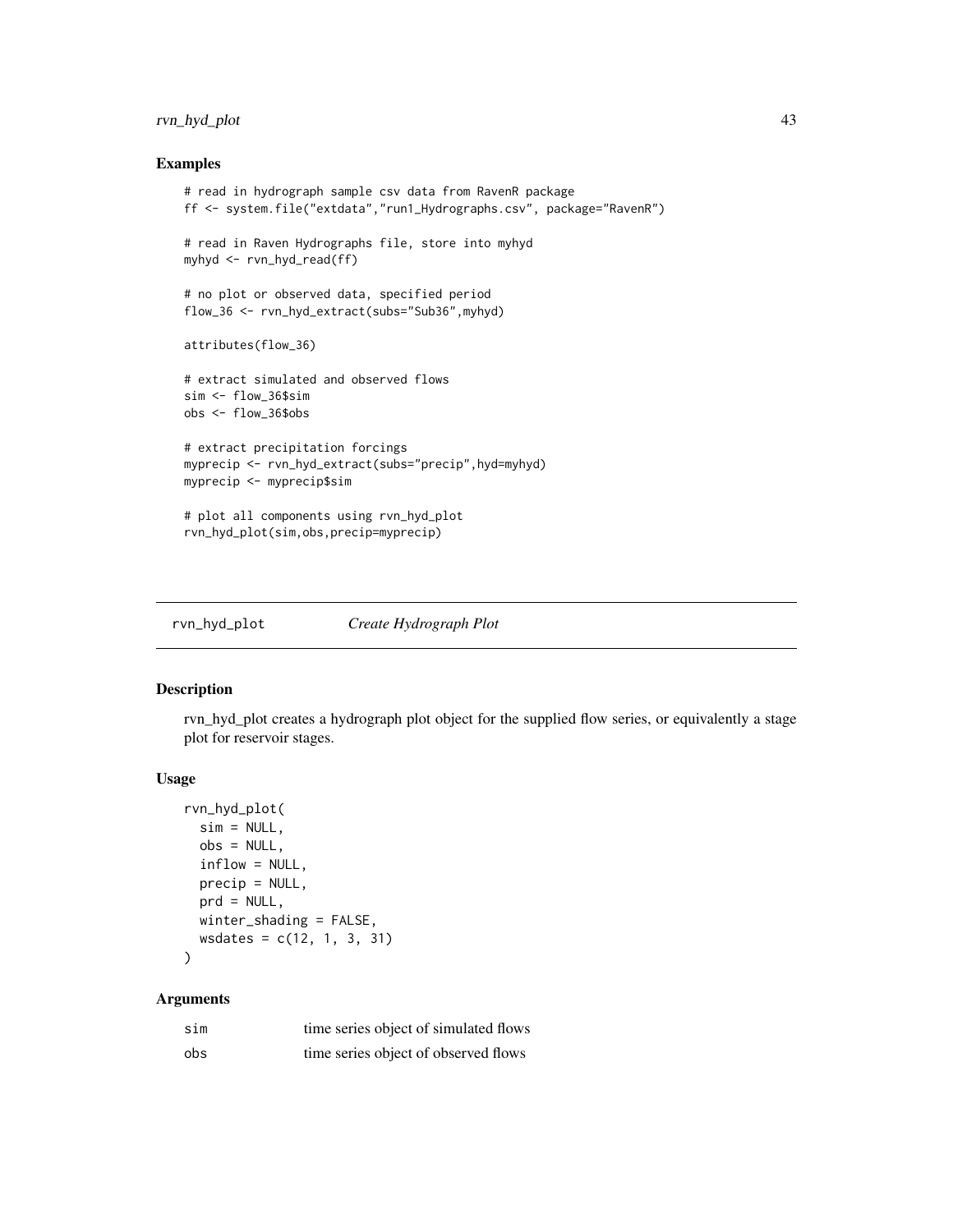| inflow  | time series object of inflows to subbasin                                |
|---------|--------------------------------------------------------------------------|
| precip  | time series object of precipitation                                      |
| prd     | period to use in plotting                                                |
|         | winter_shading optionally adds shading for winter months (default FALSE) |
| wsdates | integer vector of winter shading period dates (see details)              |

## Details

This function creates a hydrograph plot using the supplied time series; any series not supplied will not be plotted. If the precip time series is supplied, the secondary y axis will be used to plot the precip time series.

The function assumes that the supplied time series have the same length and duration in time. If this is not true, then the defined period or period calculated from the first available flow series will be used to determine the plotting limits in time. If the data is used directly from Raven output, this is not a concern. The supplied time series should be in xts format, which again can be obtained directly by using the hyd.extract function.

The winter\_shading argument will add a transparent grey shading for the specified period by wsdates in each year that is plotted.

wsdates is formatted as c(winter start month, winter start day, winter end month, winter end day).

Note that a plot title is purposely omitted in order to allow the automatic generation of plot titles.

#### Value

TRUE return TRUE if the function is executed properly

# See Also

[rvn\\_flow\\_spaghetti](#page-30-0) to create a spaghetti plot of annual flow series [rvn\\_hyd\\_extract](#page-41-0) to extract time series from Raven objects

```
# load sample hydrograph data, two years worth of sim/obs
ff <- system.file("extdata","run1_Hydrographs.csv", package="RavenR")
run1 <- rvn_hyd_read(ff)
sim <- run1$hyd$Sub36
obs <- run1$hyd$Sub36_obs
precip <- run1$hyd$precip
```

```
# create a nice hydrograph
rvn_hyd_plot(sim,obs)
```

```
# create a hydrograph with precip as well;
rvn_hyd_plot(sim,obs,precip=precip)
```

```
# create a hydrograph with precip as well for a specific subperiod
prd <- "2003-10-01/2004-10-01"
```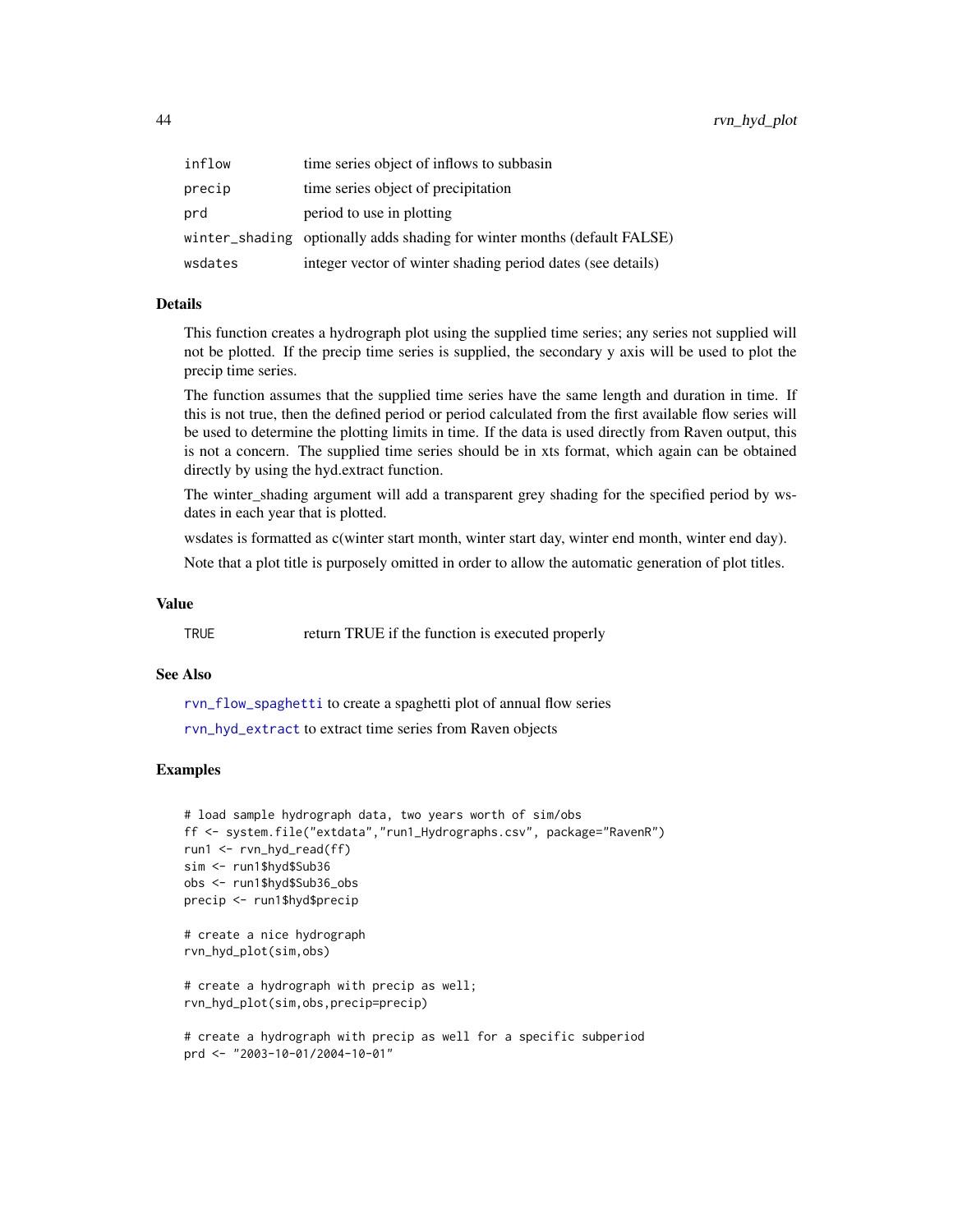# rvn\_hyd\_read 45

rvn\_hyd\_plot(sim,obs,precip=precip,prd=prd)

```
# add the winter shading
rvn_hyd_plot(sim,obs,precip=precip,prd=prd, winter_shading=TRUE)
# change winter shading dates
```

```
rvn_hyd_plot(sim,obs,precip=precip,prd=prd, winter_shading=TRUE, wsdates=c(11,1,4,15))
```
# <span id="page-44-0"></span>rvn\_hyd\_read *Read in Raven Hydrograph file*

## **Description**

rvn\_hyd\_read is used to read in the Hydrographs.csv file produced by the modelling Framework Raven.

# Usage

 $rvn_hyd_read(ff = NA, tzone = NULL)$ 

### Arguments

| ff    | full file path to the Hydrographs.csv file       |
|-------|--------------------------------------------------|
| tzone | string indicating the timezone of the data in ff |

#### Details

This function expects a full file path to the Hydrographs.csv file, then reads in the file using fread. The main advantage of this function is renaming the columns to nicer names and extracting the units into something much easier to read.

This function is also built to support the rvn\_hyd\_extract function, which uses the object created here for extracting by reference to the columns named here, for example sub24.

ff is the full file path of the Hydrographs.csv file. If the file is located in the current working directory, then simply the name of the file is sufficient.

tzone is a string indicating the timezone of the supplied Hydrographs file. The timezone provided is coded into the resulting hyd data frame using the as.POSIXct function. If no timezone is provided, this is left as an empty string, and is determined by the function as the current time zone.

# Value

hyd data frame from the file with standardized names

# See Also

[rvn\\_hyd\\_extract](#page-41-0) for extraction tools related to the rvn\_hyd\_read output file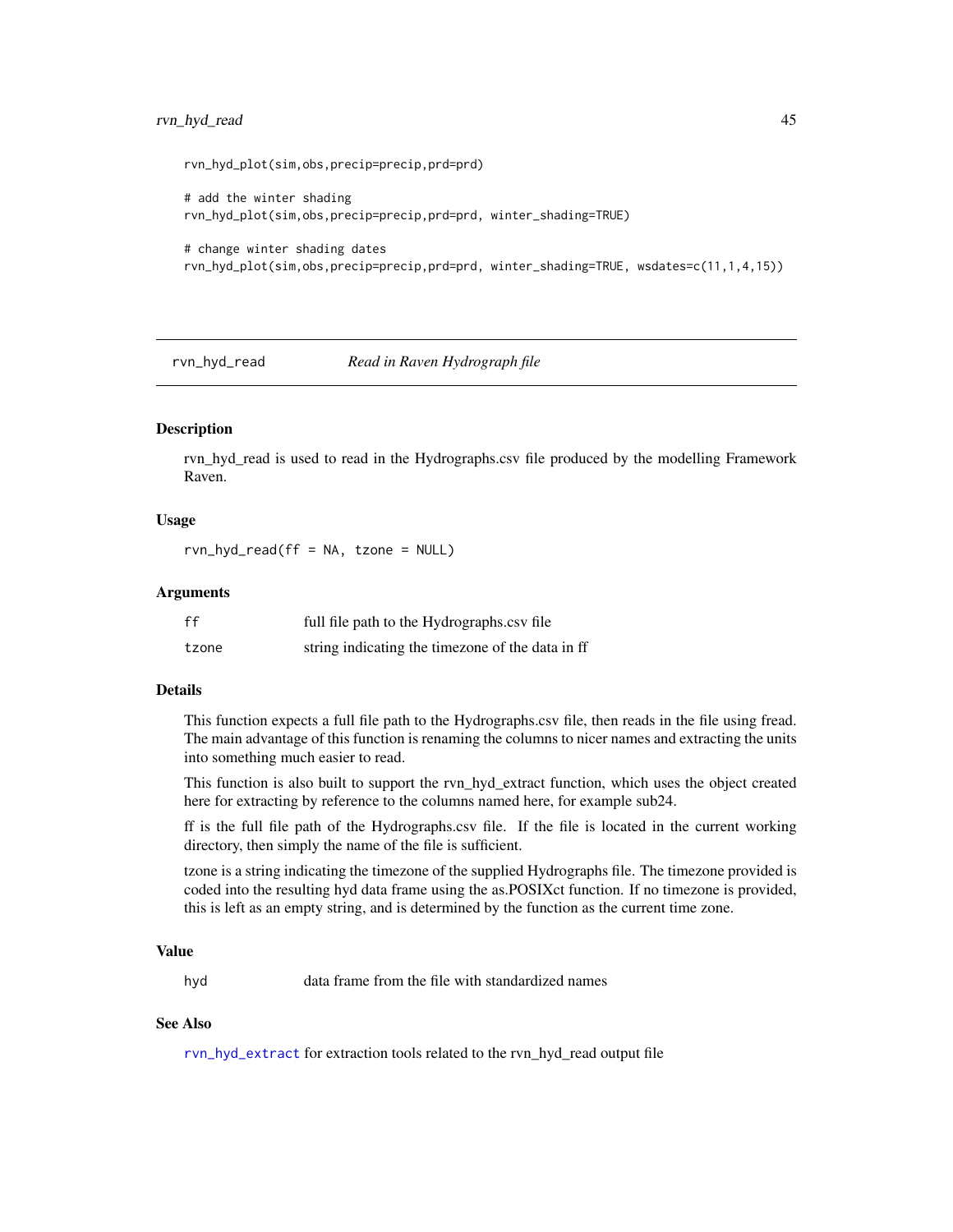### Examples

```
# read in hydrograph sample csv data from RavenR package
ff <- system.file("extdata","run1_Hydrographs.csv", package="RavenR")
# read in Raven Hydrographs file, store into myhyd
myhyd <- rvn_hyd_read(ff)
# view contents
head(myhyd$hyd)
myhyd$units
```
rvn\_iscolour *Check Validity of Colour Representation*

# Description

rvn\_iscolour checks whether a string or string vector contains valid colour representations (in text or hexadecimal form). Useful in error checking colour arguments for functions.

### Usage

rvn\_iscolour(x)

### Arguments

|  |  | string or string vector of colour representations to test |  |
|--|--|-----------------------------------------------------------|--|
|  |  |                                                           |  |

#### Value

y vector of TRUE or FALSE indicating whether the colour is valid

## See Also

See original code on post in Stack Overflow [Check if character string is a valid color representation](https://stackoverflow.com/questions/13289009/check-if-character-string-is-a-valid-color-representation?utm_medium=organic&utm_source=google_rich_qa&utm_campaign=google_rich_qa)

[rvn\\_col\\_transparent](#page-19-0) for creating transparent colour codes

```
rvn_iscolour(c(NA, "black", "blackk", "1", "#00", "#000000"))
# <NA> black blackk 1 #00 #000000
# TRUE TRUE FALSE TRUE FALSE TRUE
```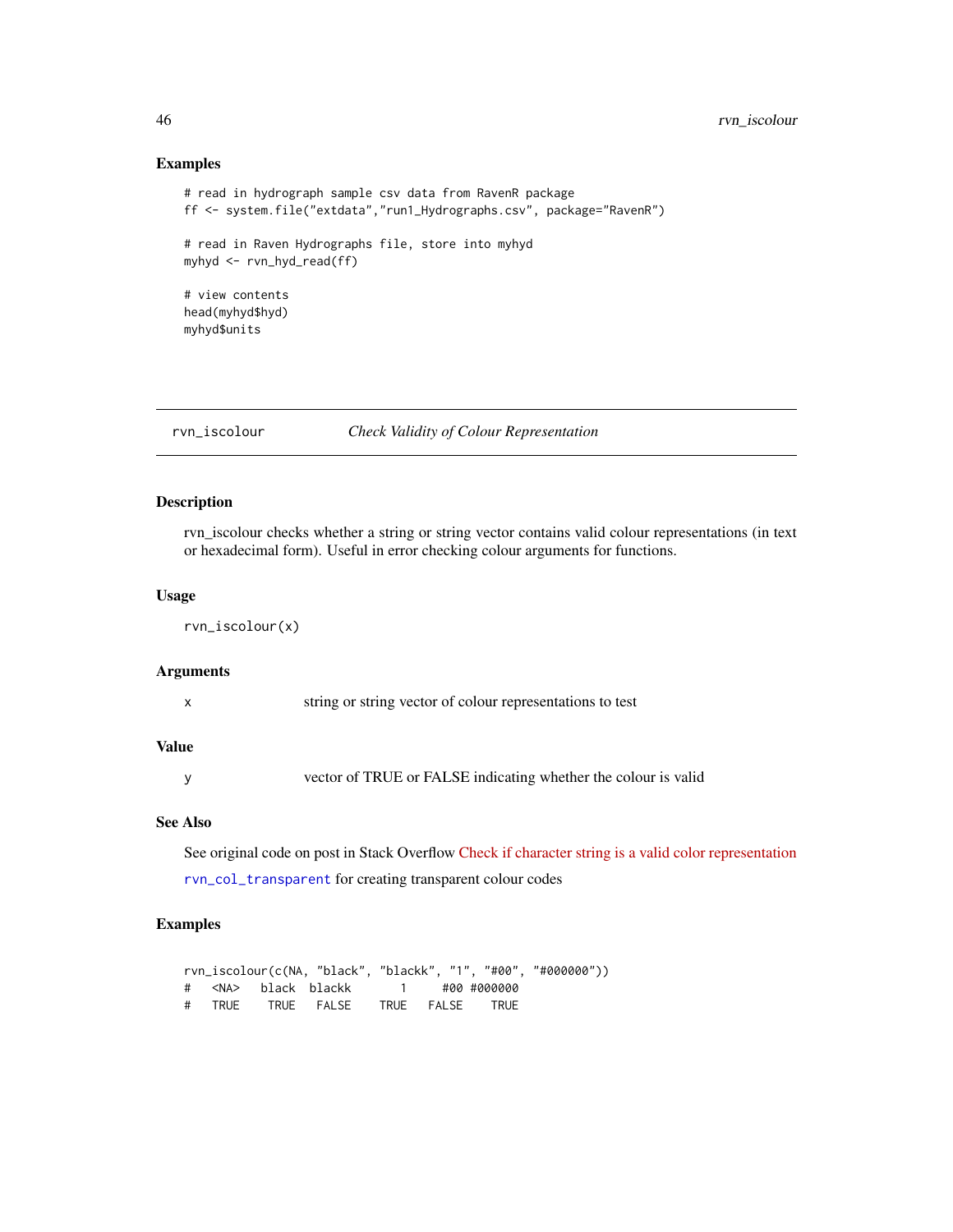rvn\_monthly\_vbias creates a plot of the monthly volume biases in the simulated flow series.

### Usage

```
rvn_monthly_vbias(
  sim,
  obs,
  add_line = TRUE,
  normalize = TRUE,
  add_labels = TRUE
)
```
# **Arguments**

| sim        | time series object of simulated flows                                              |
|------------|------------------------------------------------------------------------------------|
| obs        | time series object of observed flows                                               |
| add_line   | optionally adds a horizontal line to the plot for reference (default TRUE)         |
| normalize  | option to normalize the biases and report as percent error (default TRUE)          |
| add_labels | optionally adds labels for early peak/late peaks on right side axis (default TRUE) |

## Details

This function calculates the monthly volume biases and optionally creates a plot of them. The monthly volume biases are averaged across all years of data. If normalized, the biases are calculated as:

(Vi\_sim - Vi\_obs)/Vi\_obs\*100

to be expressed as a percent error.

The sim and obs should be of time series (xts) format and are assumed to be of the same length and time period. The flow series are assumed to be daily flows with units of m3/s. Note that a plot title is purposely omitted in order to allow the automatic generation of plot titles.

The add\_labels will add the labels of 'overestimated' and 'underestimated' to the right hand side axis if set to TRUE. This is useful in interpreting the plots. Note that the biases are calculated as sim\_Volume - obs\_Volume, which means that negative values mean the volume is underestimated, and positive values mean the volume is overestimated.

#### Value

mvbias monthly volume biases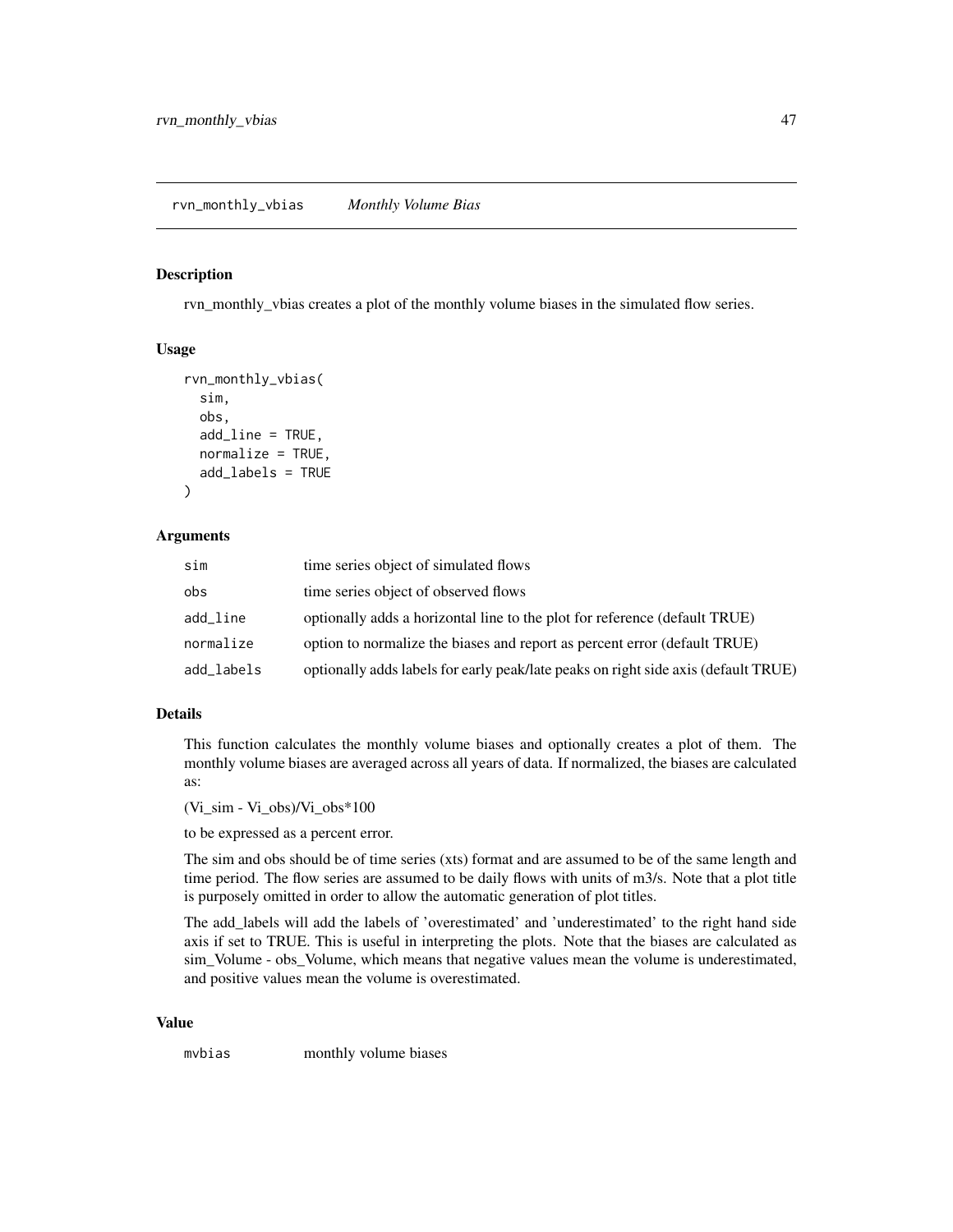# See Also

[rvn\\_annual\\_volume](#page-14-0) to create a scatterplot of annual flow volumes

### Examples

# load sample hydrograph data, two years worth of sim/obs data(rvn\_hydrograph\_data) sim <- rvn\_hydrograph\_data\$hyd\$Sub36 obs <- rvn\_hydrograph\_data\$hyd\$Sub36\_obs

# check the monthly volume bias; normalizes by default rvn\_monthly\_vbias(sim,obs)

# check unnormalzied monthly volume biases; see the larger volumes in certain periods rvn\_monthly\_vbias(sim,obs,normalize = FALSE)

rvn\_month\_names *Months in the Year vector*

### Description

rvn\_month\_names is used to return a character vector of months in the year

#### Usage

```
rvn_month_names(short = TRUE)
```
### Arguments

short boolean to return shortened form of months

## Value

character array of month names

#### See Also

[rvn\\_num\\_days](#page-49-0) for calculating the number of days in a month

```
rvn_month_names()
rvn_month_names(FALSE)
```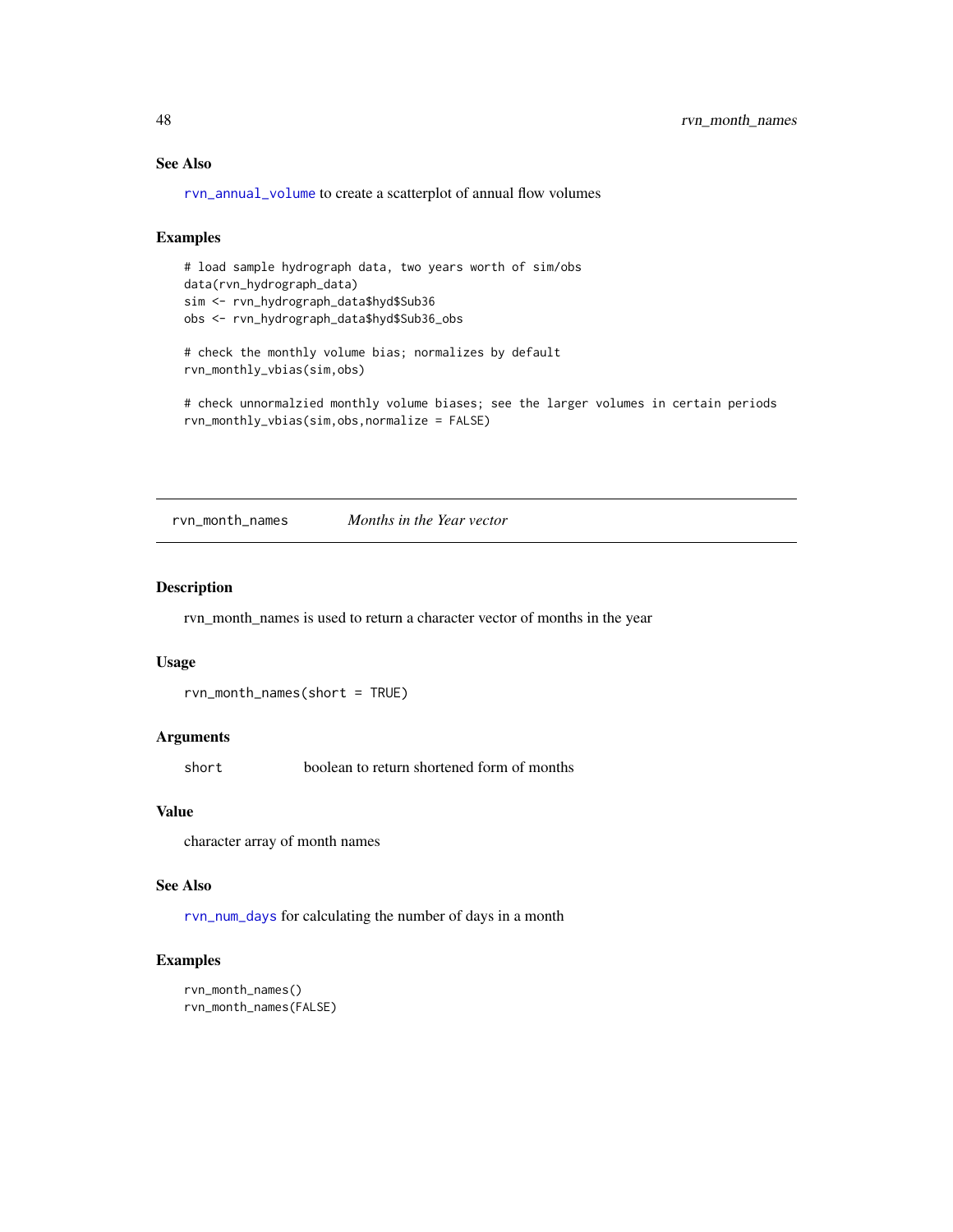rvn\_netcdf\_to\_gridshp *Generate grid overlay from netCDF file*

#### **Description**

Takes the latitude-longitude cell coordinates from a netCDF file (assumed to be named 'lat' and 'long') generates an estimate of the grid polygons associated with each netCDF cell and exports this to a shapefile (outshp)

### Usage

```
rvn_netcdf_to_gridshp(ncfile, projID = NULL, outshp = NULL)
```
### Arguments

| ncfile | netCDF file with latitude and longitude variables                                                      |
|--------|--------------------------------------------------------------------------------------------------------|
| projID | projected coordinate system ID (EPSG numeric code) to project shapefile to<br>(default NULL, optional) |
| outshp | name of output shapefile (DEFAULT NULL, optional)                                                      |

## Details

projID should be provided as an integer value referring to a valid EPSG coordinate system. If projID is left NULL, the output shapefile will be left in lat/long coordinates and WGS84 projection. Note that the function can fail due to bad netCDF file or inappropriate coordinate system ID. A list of IDs for projected coordinate system may be found on the [Spatial Reference webpage](https://spatialreference.org/ref/epsg/) or on the [ESRI](http://resources.esri.com/help/9.3/arcgisserver/apis/rest/pcs.html) [webpage.](http://resources.esri.com/help/9.3/arcgisserver/apis/rest/pcs.html)

If the outshp is NULL, the shapefile object is returned by the function and nothing is written to file. If outshp is provided, the shapefile is also written to file. The outshp should be supplied as the file name (with or without .shp extension).

This function uses the sf::st\_write function to write the shapefile, if outshp is provided.

Additional metadata on the sample netcdf file may be found with '?Nith\_era5\_sample'.

### Value

shapefile returns sf shapefile object; will also write a shapefile to the outshp if provided

### Author(s)

James R. Craig, University of Waterloo, 2019

## See Also

[rvn\\_gen\\_gridweights](#page-34-0) for generating a shapefile of gridweights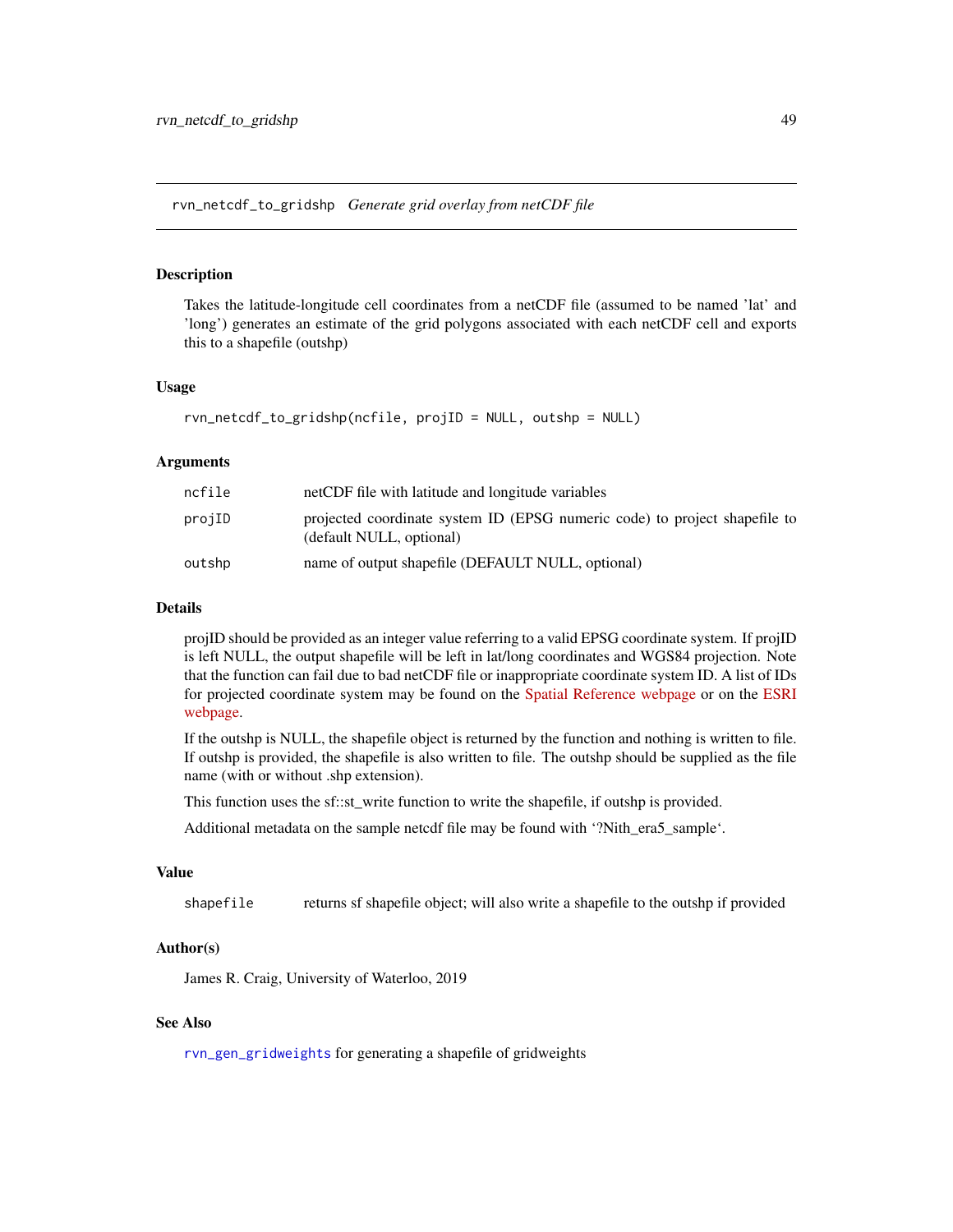# Examples

```
# get location for sample netcdf file
?Nith_era5_sample
ncfile <- system.file("extdata/Nith_era5_sample.nc", package="RavenR")
# produce shapefile in lat/long
myshp <- rvn_netcdf_to_gridshp(ncfile)
class(myshp)
sf::st_crs(myshp)$input
plot(myshp$geometry)
# write shapefile to file in UTM coordinates
projID <- 26917 # NAD83 UTM Zone 17N, appropriate UTM zone for Nith watershed
outshp <- file.path(tempdir(), "Nith_gridcells.shp")
myshp <- rvn_netcdf_to_gridshp(ncfile, projID, outshp)
sf::st_crs(myshp)$input
```
<span id="page-49-0"></span>rvn\_num\_days *Number of Days between two dates*

#### Description

rvn\_num\_days is used to calculate the number of days between two provided dates.

### Usage

```
rvn_num_days(date1, date2)
```
# Arguments

| date1 | first day, date format  |
|-------|-------------------------|
| date2 | second day, date format |

### Details

This method handles leap years if they exist between the specified dates.

# Value

| int | number of days between the two days |  |
|-----|-------------------------------------|--|
|-----|-------------------------------------|--|

# See Also

[rvn\\_num\\_days\\_month](#page-50-0) for calculating the number of days in a month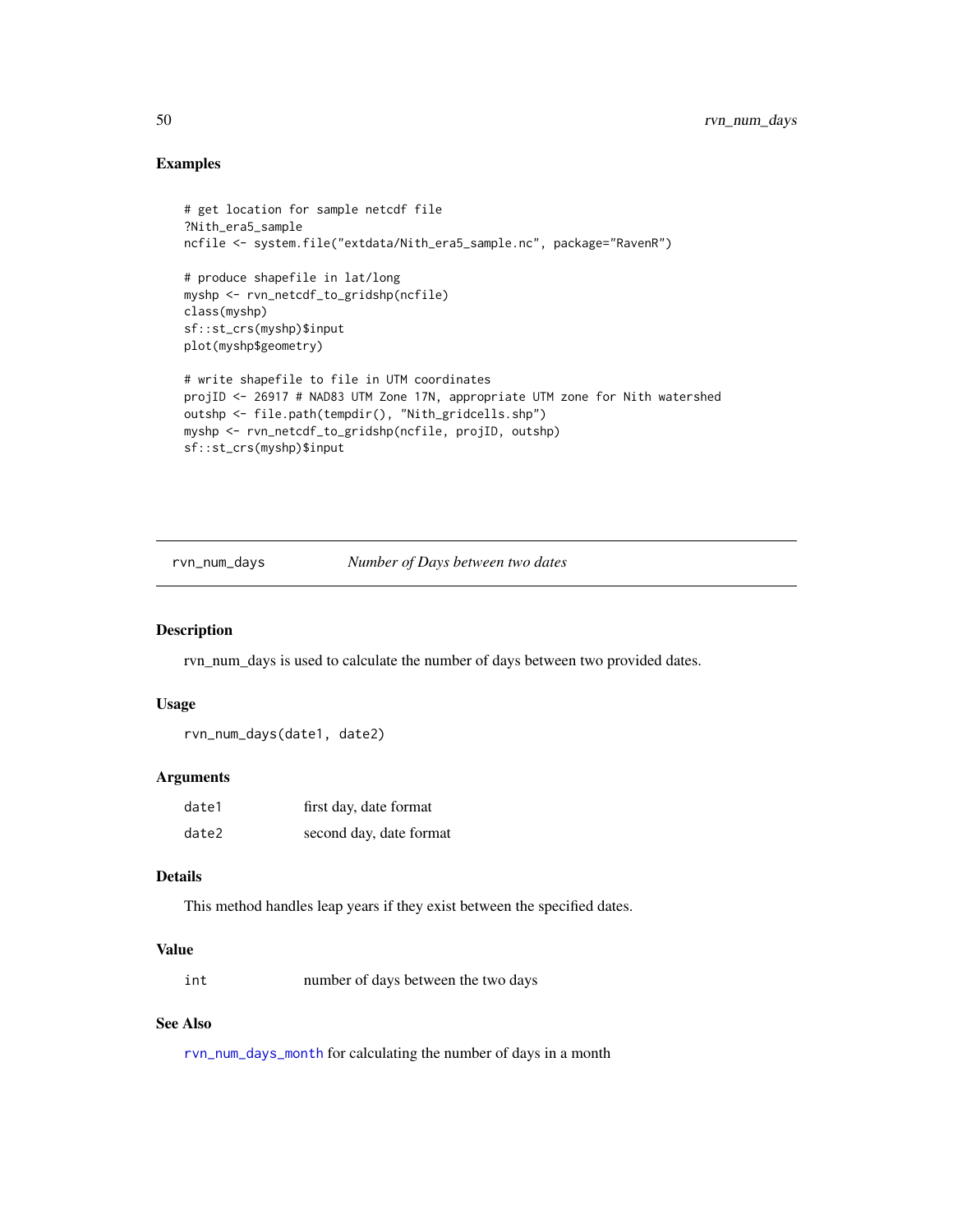# Examples

```
rvn_num_days(as.Date("2017-02-05"),as.Date("2017-02-12"))
# 7
```
<span id="page-50-0"></span>rvn\_num\_days\_month *Number of Days in Month*

## Description

rvn\_num\_days\_month is used to calculate the number of days in the month

# Usage

```
rvn_num_days_month(date)
```
# Arguments

date object in date format

### Details

This method includes leap years if they exist in the specified month.

# Value

int number of days in the month

# See Also

[rvn\\_num\\_days](#page-49-0) for calculating the number of days between two dates See original code on post in Stack Overflow [the number of days in a month](http://stackoverflow.com/questions/6243088/find-out-the-number-of-days-of-a-month-in-rfind)

```
rvn_num_days_month(as.Date("2016-02-05"))
# 29
rvn_num_days_month(as.Date("2017-01-17"))
# 31
```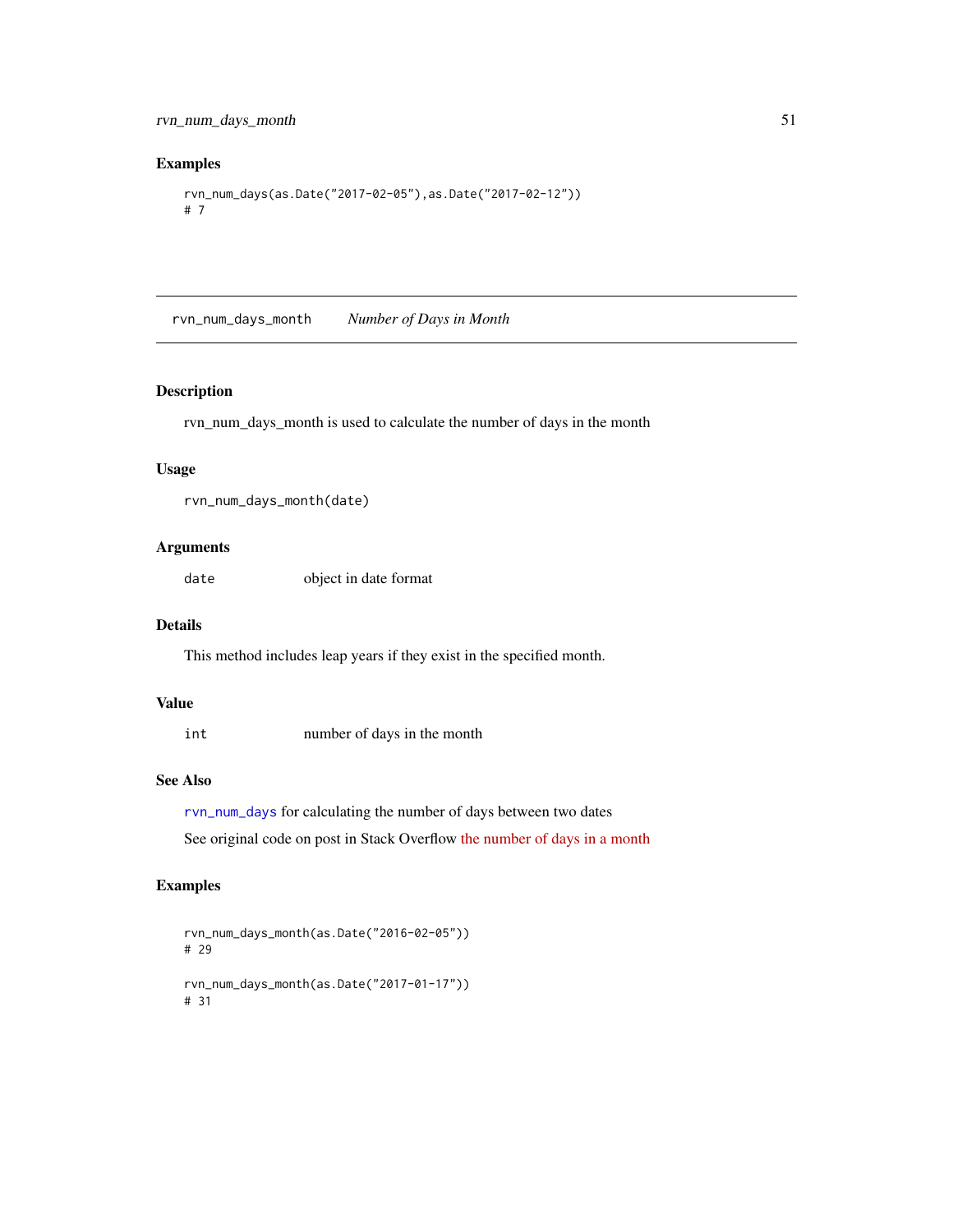rvn\_res\_dygraph plots modeled vs observed stage plots when supplied with reservoir stage data structure read using [rvn\\_res\\_read](#page-55-0)

#### Usage

```
rvn_res_dygraph(resdata, timezone = "UTC", basins = "", figheight = 400)
```
# Arguments

| resdata   | reservoir stage time series data structure generated by rvn_res_read routine                  |
|-----------|-----------------------------------------------------------------------------------------------|
| timezone  | data timezone; defaults to UTC                                                                |
| basins    | list of subbasin names from reservoir file. Each subbasin creates separate dy-<br>graph plots |
| figheight | height of figure, in pixels                                                                   |

## Value

a list of plot handles to dygraph plots

# See Also

[rvn\\_hyd\\_dygraph](#page-40-0) to generate dygraphs for hydrograph series

```
# read in Raven Reservoir Stages file
ff <- system.file("extdata","ReservoirStages.csv", package="RavenR")
resdata <- rvn_res_read(ff)
# view contents for all subbasins as dyGraph
```

```
dyplots <- rvn_res_dygraph(resdata)
dyplots[[1]]
dyplots[[2]]
```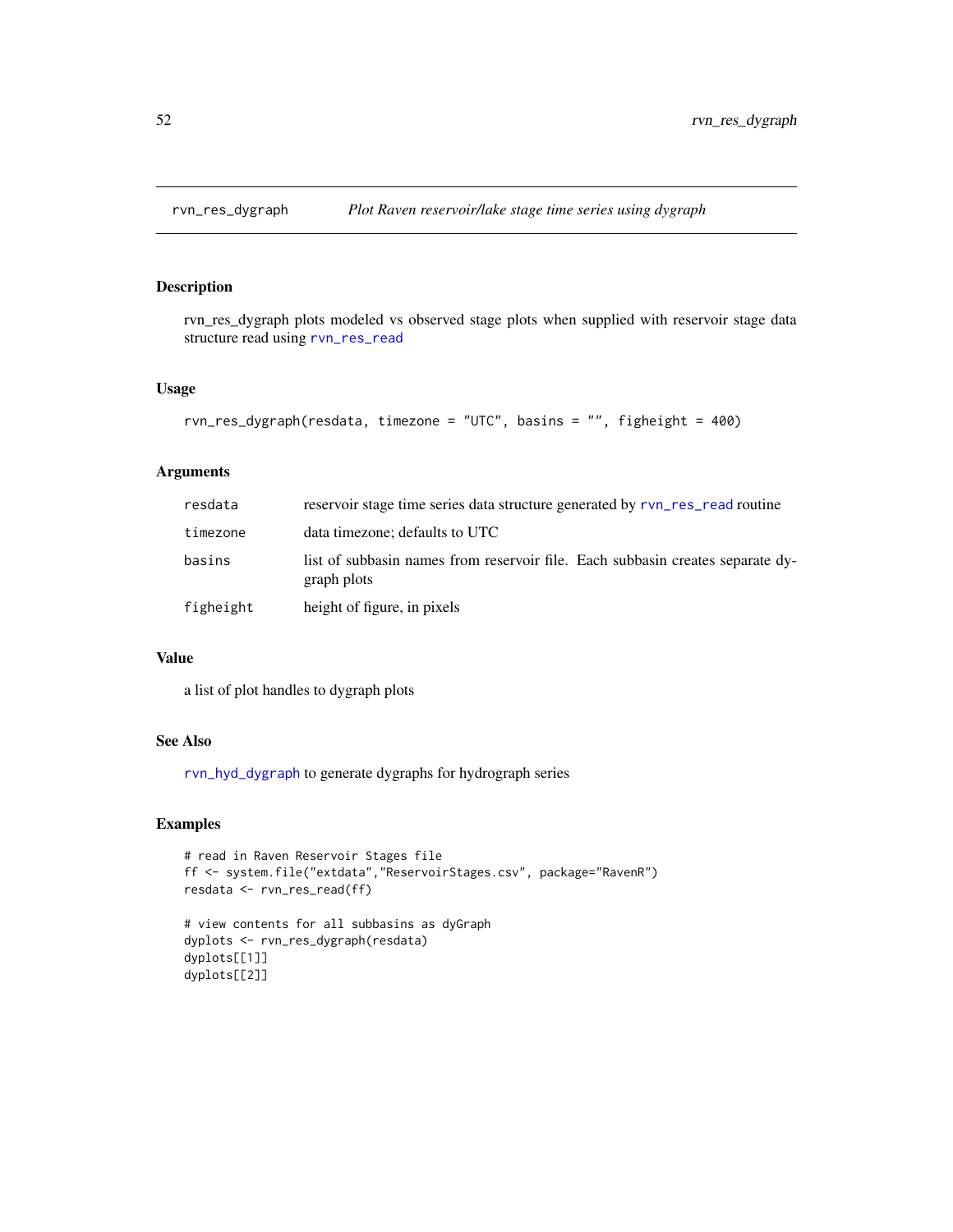<span id="page-52-0"></span>

rvn\_res\_extract is used for extracting data from the Raven reservoir object. Works for objects from [rvn\\_res\\_read](#page-55-0) function (for reading in the ReservoirStages.csv file).

# Usage

rvn\_res\_extract(subs = NA, res = NA, prd = NULL)

### Arguments

| subs | column name for plotting/extracting                              |
|------|------------------------------------------------------------------|
| res  | full reservoir data frame (including units) produced by res.read |
| prd  | time period for plotting, as string. See details                 |

#### Details

rvn\_res\_extract is used to extract the modelled and observed data from a Raven reservoir object by name reference. It is also easy to create plots of modelled and observed data using this function. The simulated and observed files are outputted regardless of whether a plot is created, for the specified period.

The subs input is the name of the column desired for use; the most common use of this will be for subbasins, where the names will be of the form "subXX", for example "sub24".

The res object is the full reservoir object (res and units in one data frame) created by the res.read function. Both the res and units are required, since the units are placed onto the plots if one is created. This is useful to at least see the units of the plotted variable, even if the plot is later modified.

The prd input is used to specify a period for the plot and/or the data output. The period should be specified as a string start and end date, of the format "YYYY-MM-DD/YYYY-MM-DD", for example, "2006-10-01/2010-10-01". If no period is supplied, the entire time series will be used.

## Value

| sim    | model simulation for specified column and period  |
|--------|---------------------------------------------------|
| obs    | observed data for specified column and period     |
| inflow | inflow simulation for specified column and period |

#### See Also

[rvn\\_res\\_read](#page-55-0) for reading in the Reservoirs.csv file and creating the object required in this function. [rvn\\_res\\_plot](#page-53-0) for plotting the extracted stage time series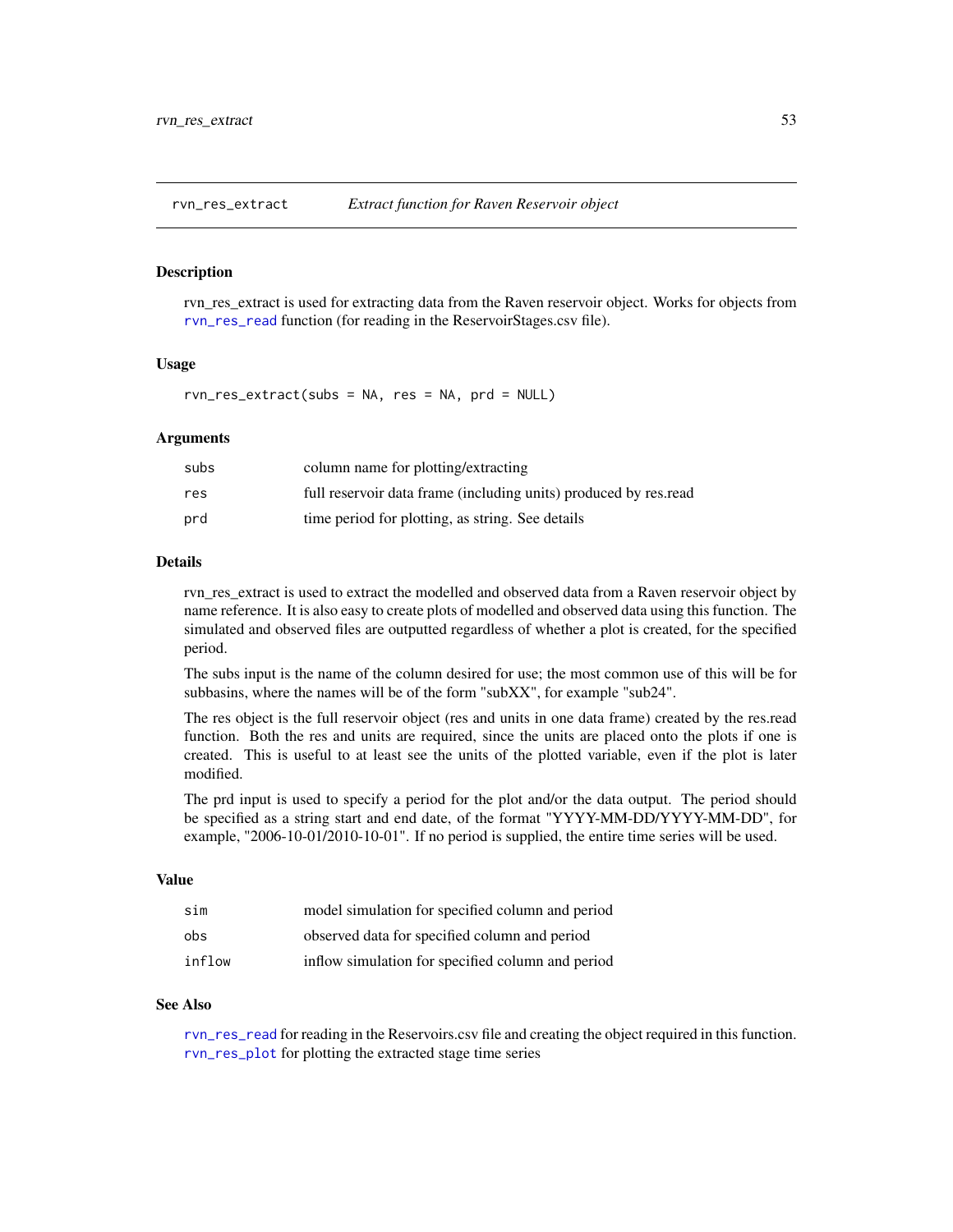# Examples

```
ff <- system.file("extdata","ReservoirStages.csv", package="RavenR")
# Read in Raven Reservoirs file, store into myres
myres <- rvn_res_read(ff)
# Extract stage using this function
stage36 <- rvn_res_extract(subs="sub36",res=myres,prd="2002-10-01/2003-10-01")
summary(stage36)
summary(stage36$sim)
# Example for precipitation
precip <- rvn_res_extract(subs="precip",res=myres)
```
<span id="page-53-0"></span>rvn\_res\_plot *Plot Reservoir Stage*

# Description

rvn\_res\_plot creates a reservoir stage plot for the supplied flow series, or equivalently a stage plot for reservoir stages.

# Usage

```
rvn_res_plot(
 sim = NULL,obs = NULL,inflow = NULL,
 precip = NULL,
 prd = NULL,
 winter_shading = FALSE,
 wsdates = c(12, 1, 3, 31)
)
```
# Arguments

| sim     | time series object of simulated stage                                    |
|---------|--------------------------------------------------------------------------|
| obs     | time series object of observed stage                                     |
| inflow  | time series object of inflow to subbasin                                 |
| precip  | time series object of precipitation                                      |
| prd     | period to use in plotting                                                |
|         | winter_shading optionally adds shading for winter months (default FALSE) |
| wsdates | integer vector of winter shading period dates (see details)              |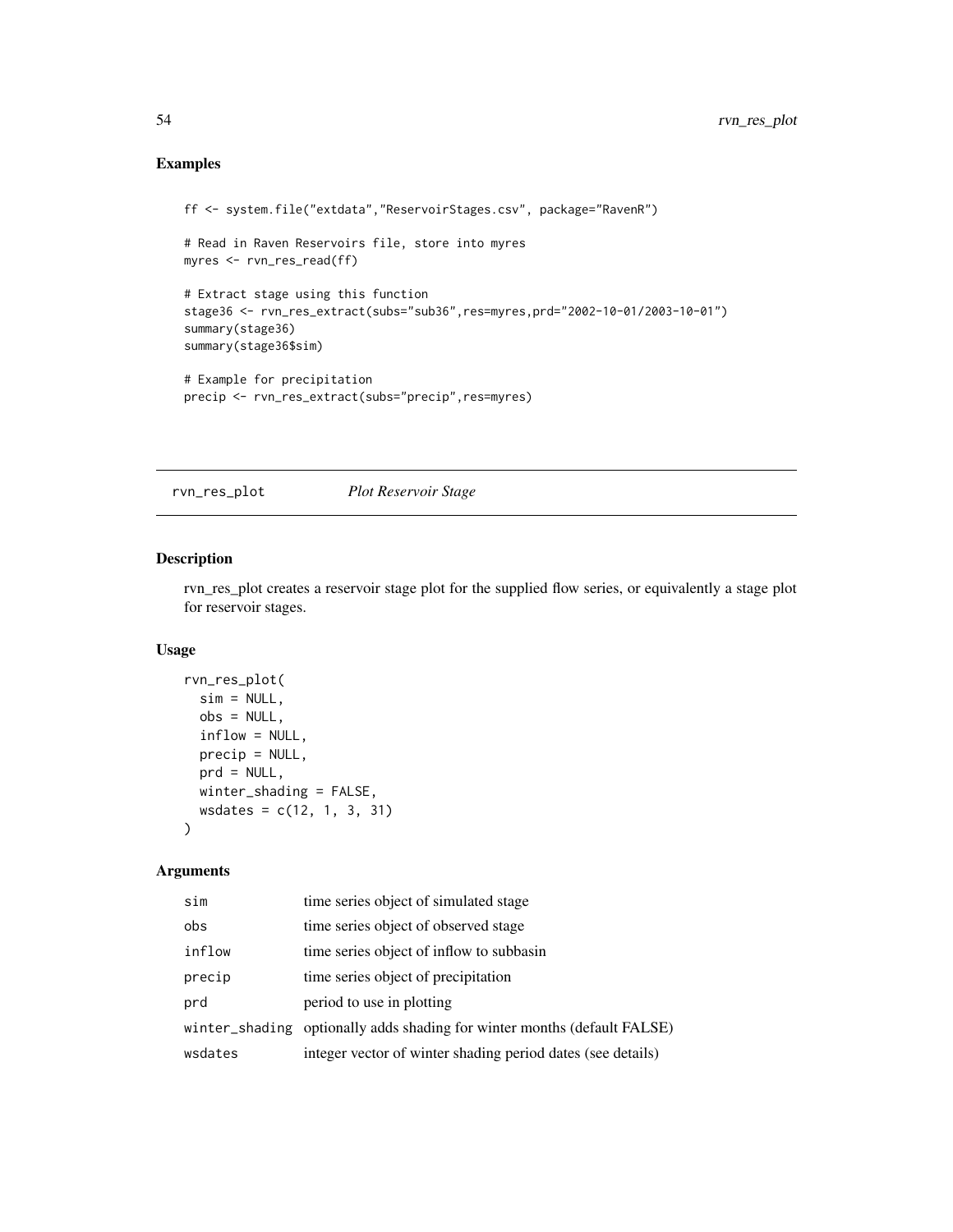#### Details

This function creates a reservoir stage plot using the supplied time series; any series not supplied will not be plotted. If the precip time series is supplied, the secondary y axis will be used to plot the precip time series.

The function assumes that the supplied time series have the same length and duration in time. If this is not true, then the defined period or period calculated from the first available flow series will be used to determine the plotting limits in time. If the data is used directly from Raven output, this is not a concern. The supplied time series should be in xts format, which again can be obtained directly by using the rvn\_res\_extract function.

The winter\_shading argument will add a transparent cyan shading for the December 1st to March 31st period in each year that is plotted (or other period specified by wsdates).

wsdates is formatted as c(winter start month, winter start day, winter end month, winter end day).

# Value

TRUE return TRUE if the function is executed properly

# See Also

[rvn\\_hyd\\_read](#page-44-0) for reading in the Hydrographs.csv file, and [rvn\\_res\\_extract](#page-52-0) to extract time series from Raven objects

```
# read in sample reservoir file
ff <- system.file("extdata","ReservoirStages.csv", package="RavenR")
rvn_res_read(ff) %>%
rvn_res_extract(subs="sub36", res=.) -> mystage
sim <- mystage$sim
obs <- mystage$obs
precip <- rvn_res_read(ff)$res$precip
```

```
# create a nice reservoir stage plot
rvn_res_plot(sim,obs)
```

```
# create a reservoir stage plot with precip as well
rvn_res_plot(sim,obs,precip=precip)
```

```
# create a reservoir stage plot with precip as well for a specific subperiod
prd <- "2003-10-01/2005-10-01"
rvn_res_plot(sim,obs,precip=precip,prd=prd)
```

```
# add winter shading
rvn_res_plot(sim,obs,precip=precip, winter_shading=TRUE)
```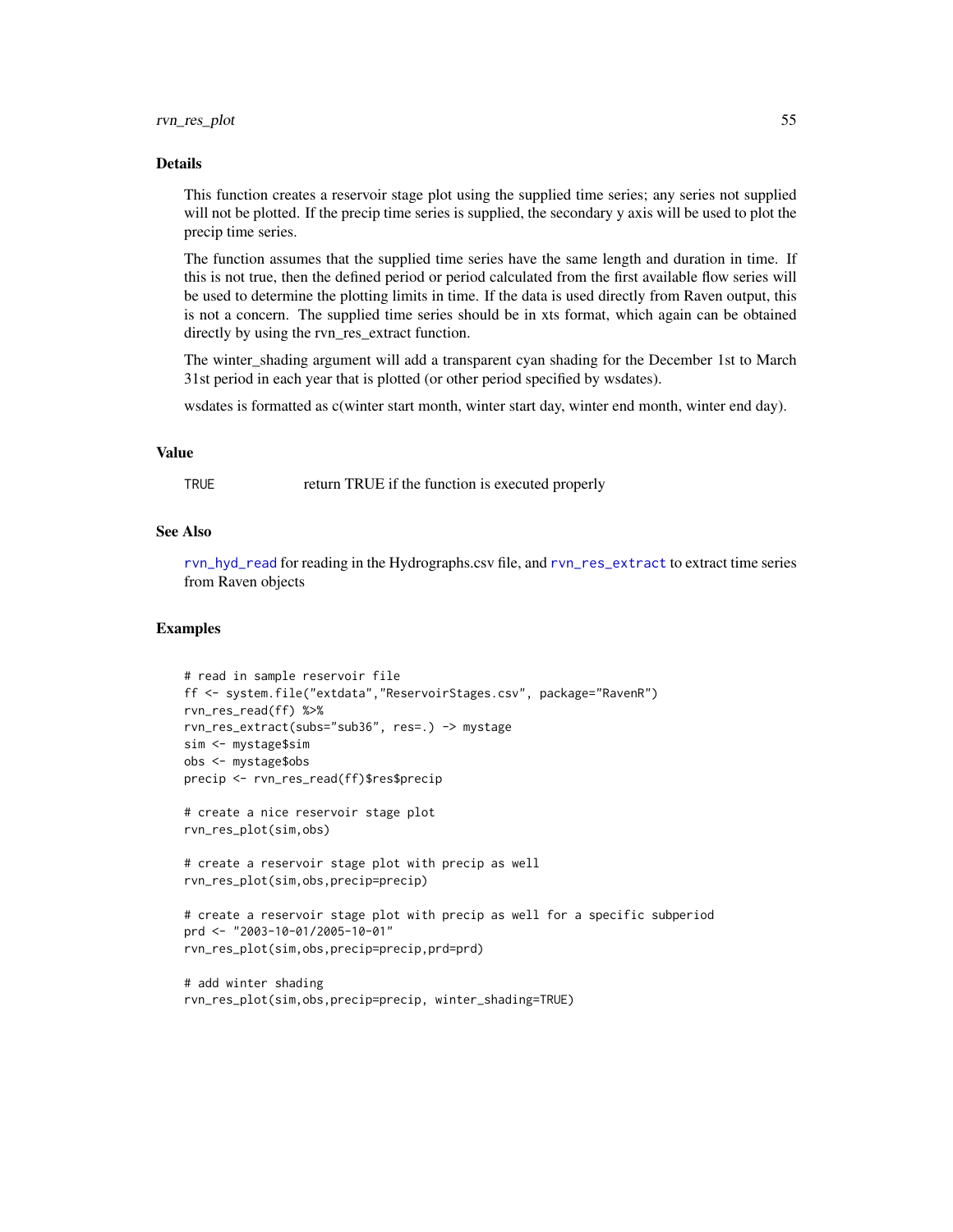<span id="page-55-0"></span>

rvn\_res\_read is used to read in the ReservoirStages.csv file produced by the modelling Framework Raven.

#### Usage

rvn\_res\_read(ff = NA, tzone = NULL)

### Arguments

| ff    | full file path to the ReservoirStages.csv file   |
|-------|--------------------------------------------------|
| tzone | string indicating the timezone of the data in ff |

## Details

This function expects a full file path to the ReservoirStages.csv file, then reads in the file using read.csv. The main advantage of this function is renaming the columns to nicer names and extracting the units into something much easier to read.

This function is also built to support the rvn\_res\_extract function, which uses the object created here for extracting by reference to the columns named here, for example sub24.

ff is the full file path of the ReservoirStages.csv file. If the file is located in the current working directory, then simply the name of the file is sufficient.

## Value

res data frame from the file with standardized names

### See Also

[rvn\\_res\\_extract](#page-52-0) for extraction tools related to the rvn\_res\_read output file

```
# create full file path
ff <- system.file("extdata","ReservoirStages.csv", package="RavenR")
# read in the Reservoir file
myres <- rvn_res_read(ff)
# view contents
head(myres$res)
myres$units
```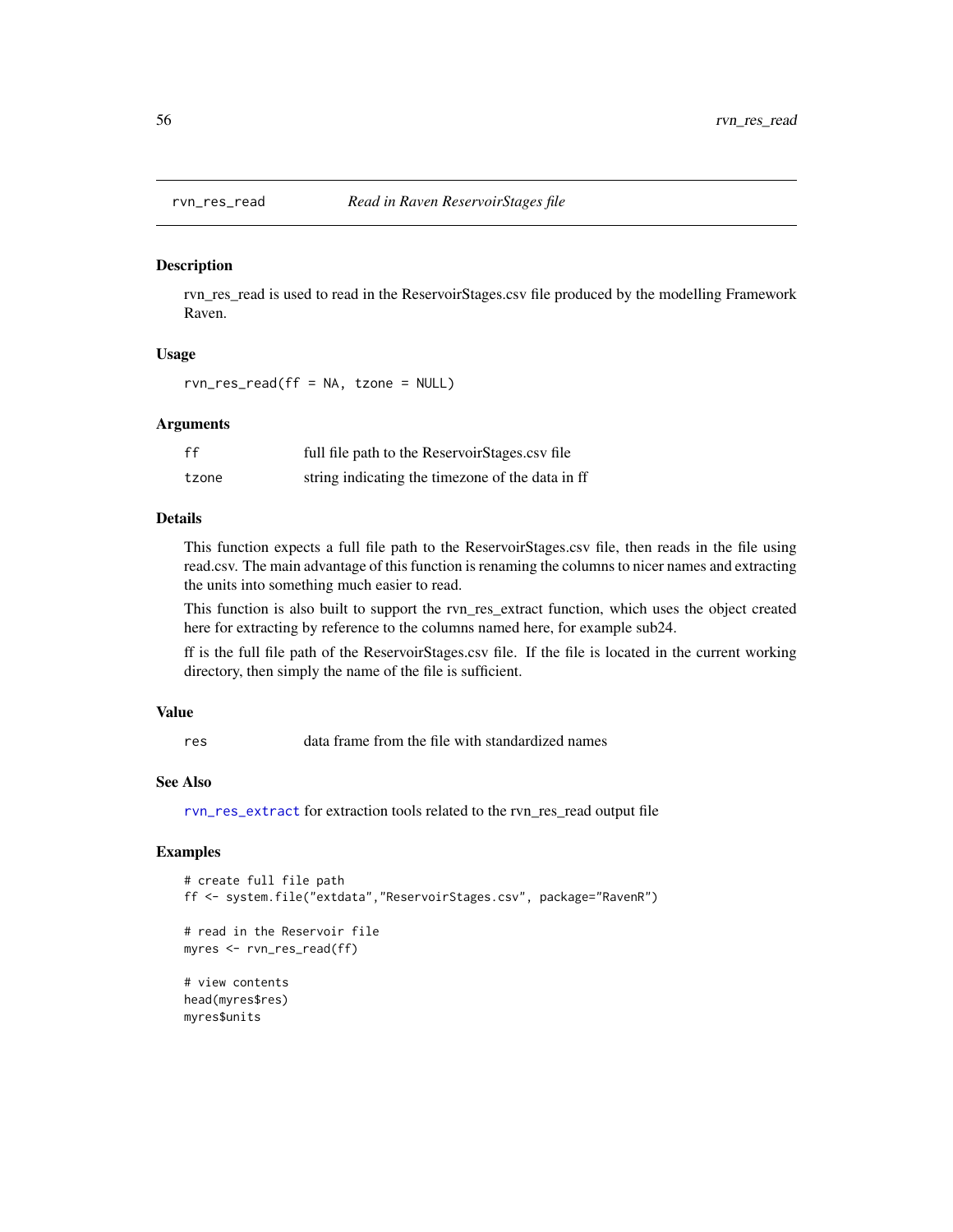rvn\_rvc\_res is used to write an initial conditions (rvc) format file for Raven, with the calculated reservoir stages written in.

# Usage

rvn\_rvc\_res(ff, initial\_percent = 0, output = "initial\_res\_conditions.rvc")

### Arguments

| ff              | full file path to the reservoir information file                                               |
|-----------------|------------------------------------------------------------------------------------------------|
| initial_percent |                                                                                                |
|                 | an optional double for percentage of maximum stage to use as initial condition;<br>default 0.0 |
| output          | file rvc lines are written to (default: initial res conditions.rvc)                            |

### Details

This function is used to write an initial conditions format file for Raven with the relevant initial reservoir stages. This file can be used directly as the model rvc file, or one may copy and paste the information into a separate rvc file for use (i.e. if there is other information to be included in the model rvc file).

The supplied file in ff should be a csv file consistent with the format from the Raven-generated ReservoirStages.csv file. External observations of reservoirs may be used given that the csv file follows the same format.

The initial percent must be between 0 and 1, so that the initial stage is not less than the dry stage or greater than the maximum.

#### Value

TRUE return TRUE if the function is executed properly

#### See Also

[rvn\\_res\\_read](#page-55-0) for reading in the ReservoirStages.csv file

# Examples

ff <- system.file("extdata","ReservoirStages.csv", package="RavenR")

```
# set initial conditions at 40% capacity, view file
tf <- file.path(tempdir(), "modelname.rvc")
rvn_rvc_res(ff, initial_percent=0.4, output=tf)
```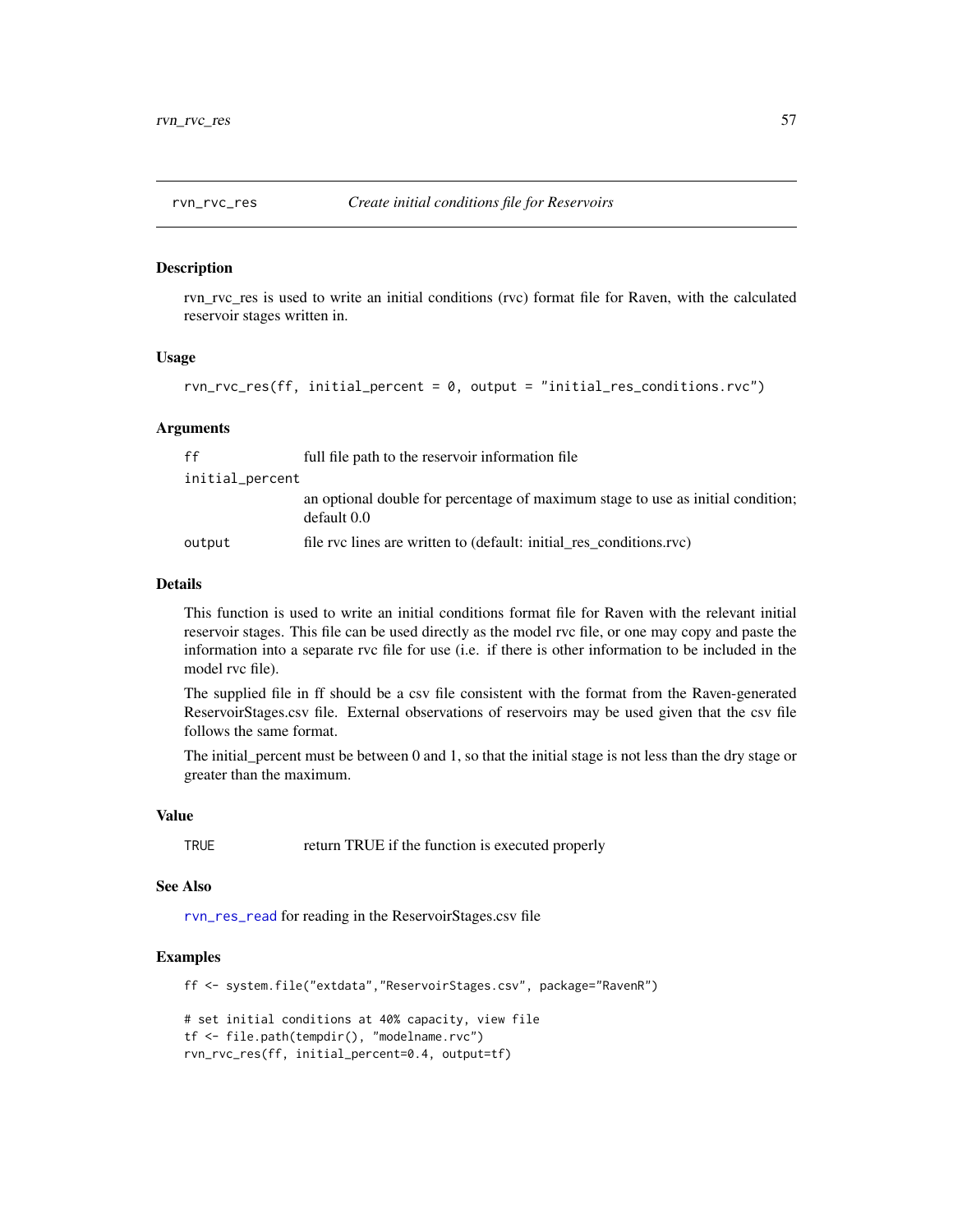readLines(tf)

<span id="page-57-0"></span>rvn\_rvh\_blankHRUdf *Generate Blank Raven HRU DataFrame*

## Description

Used to generate a blank HRU table that can be filled in by the user. Compatible with [rvn\\_rvh\\_write](#page-60-0).

# Usage

```
rvn_rvh_blankHRUdf(nHRUs = 1, subbasinIDs = NULL)
```
# Arguments

| nHRUs       | Number of HRUs, used to determine number of rows in table (default $= 1$ ) |
|-------------|----------------------------------------------------------------------------|
| subbasinIDs | Subbasins that HRUs belong to $(\text{default} = \text{all equal 1})$      |

# Details

Note that if the length of the subbasinIDs vector is greater than the number of HRUs (nHRUs) specified, this will create a table with HRUs belonging to multiple subbasins, which is not feasible. A warning will be issued that the table will need to be modified for hydrologic consistency.

### Value

data.frame of blank HRU properties to be filled in by user

### Author(s)

Leland Scantlebury

# See Also

[rvn\\_rvh\\_blankSBdf](#page-58-0) to generate blank subbasin data frame

```
HRUtable <- rvn_rvh_blankHRUdf(nHRUs = 3, subbasinIDs=c(1,1,2))
HRUtable
```

```
# fewer nHRUs than subbasinIDs specified
rvn_rvh_blankHRUdf(nHRUs = 1, subbasinIDs=c(1,2))
```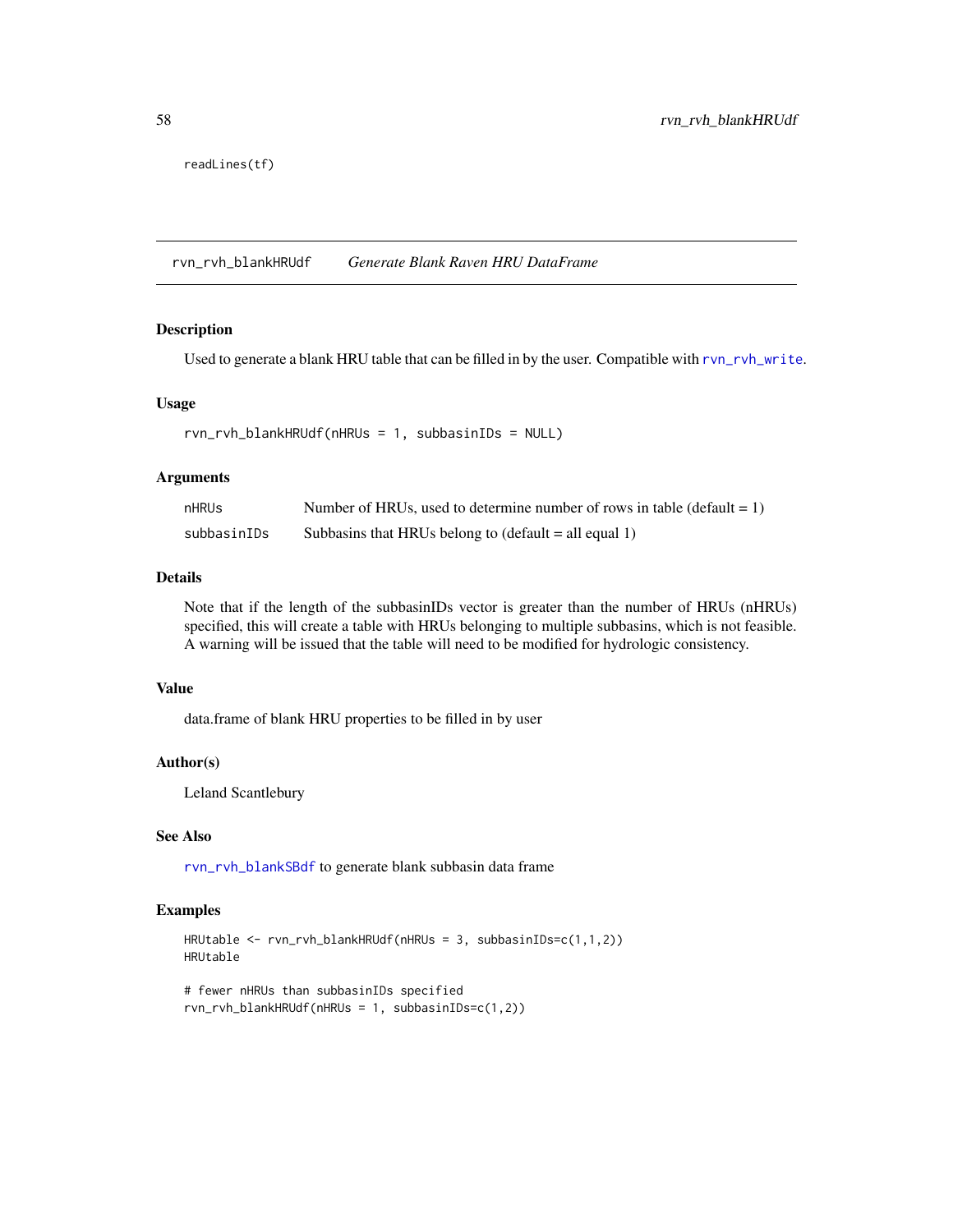<span id="page-58-0"></span>rvn\_rvh\_blankSBdf *Generate Blank Raven SubBasin DataFrame*

# Description

Generates a blank data frame for Raven subbasin properties.

# Usage

```
rvn_rvh_blankSBdf(nSubBasins = 1)
```
# Arguments

nSubBasins Number of SubBasins in model, used to determine number of rows in table  $(detault = 1)$ 

# Value

data.frame of blank SubBasin properties to be filled in by user

# Author(s)

Leland Scantlebury

# See Also

[rvn\\_rvh\\_blankHRUdf](#page-57-0) to generate blank HRU data frame

### Examples

```
SBtable <- rvn_rvh_blankSBdf(nSubBasins = 3)
SBtable
```
<span id="page-58-1"></span>rvn\_rvh\_cleanhrus *Clean HRU data table.*

# Description

Takes [rvn\\_rvh\\_read](#page-62-0)-generated HRUtable and SBTable and returns cleaned HRUtable with (hopefully) fewer HRUs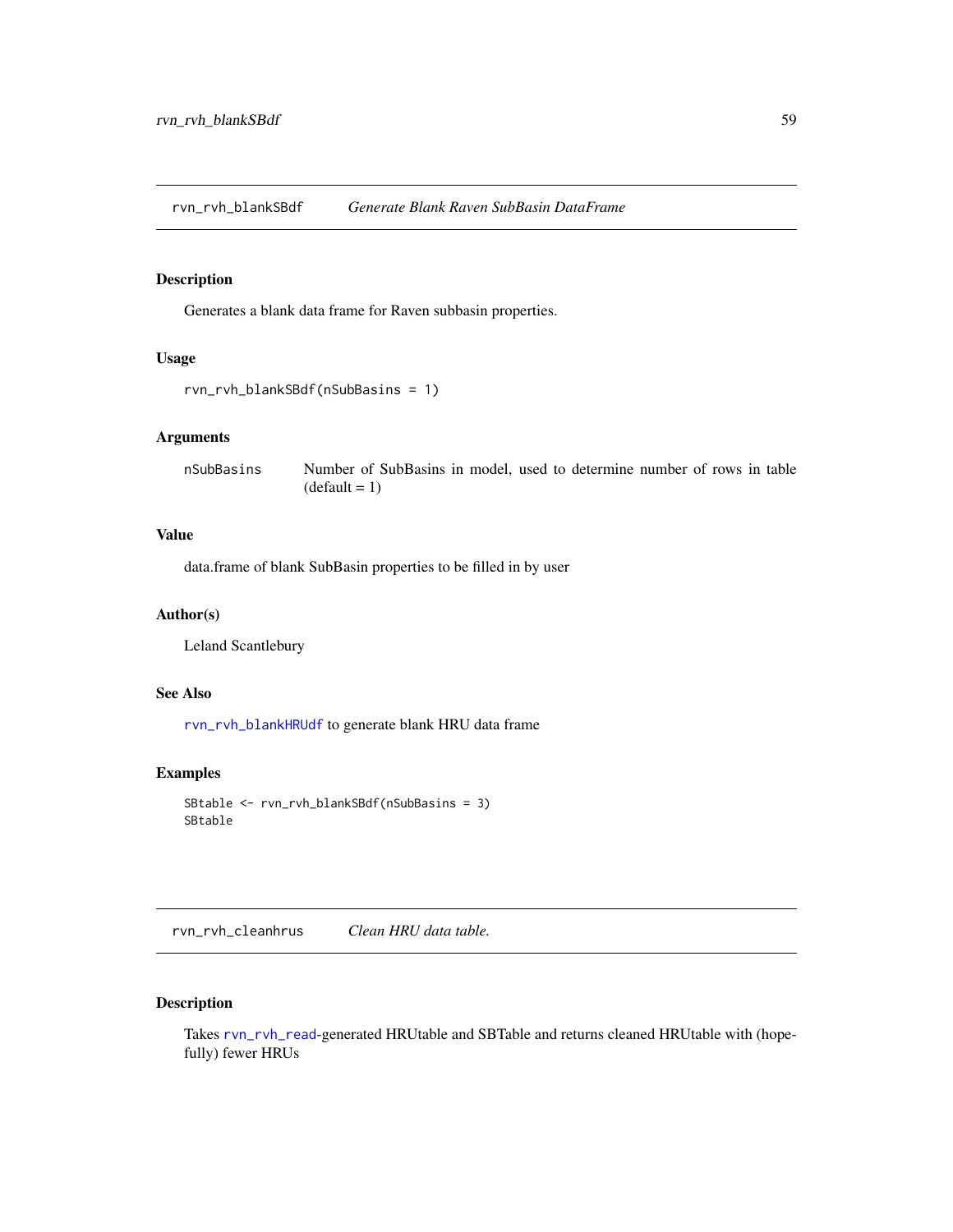# Usage

```
rvn_rvh_cleanhrus(
 HRUtab,
  SBtab,
 area_to1 = 0.01,merge = FALSE,
 elev\_tol = 50,
  slope\_tol = 4,
  aspect\_tol = 20,ProtectedHRUList = c()
)
```
# Arguments

| HRUtab           | table of HRUs generated (typically) by rvn_rvh_read                                                                                                                                          |
|------------------|----------------------------------------------------------------------------------------------------------------------------------------------------------------------------------------------|
| SBtab            | table of Subbasins generated (typically) by rvn_rvh_read                                                                                                                                     |
| area_tol         | percentage of watershed area beneath which HRUs should be removed (e.g., de-<br>fault value of 0.01 would indicate anything smaller than 1 percent of watershed<br>extent should be removed) |
| merge            | TRUE if similar HRUs are to be merged (this can be slow for large models)                                                                                                                    |
| elev_tol         | elevation difference (in metres) considered similar. only used if merge=TRUE.                                                                                                                |
| slope_tol        | slope difference (in degrees) considered similar, only used if merge=TRUE.                                                                                                                   |
| aspect_tol       | slope difference (in degrees) considered similar, only used if merge=TRUE.                                                                                                                   |
| ProtectedHRUList |                                                                                                                                                                                              |
|                  |                                                                                                                                                                                              |

list of HRU IDs that are sacrosanct (not to be removed)

# Details

rvh.clean removes HRUs in two ways:

1. it removes all HRUs smaller than the area\_tol percentage of total area. Adjacent HRUs in the subbasin are expanded by the lost area to keep the same relative coverage.

2. it consolidates similar HRUs within the same subbasin (those with same land cover, vegetation, soil profile and similar slope, aspect, and elevation)

## Value

hru\_tablecleaned HRU table as a dataframe

# Author(s)

James R. Craig, University of Waterloo

# See Also

[rvn\\_rvh\\_read](#page-62-0) for the function used to read in the HRU and Subbasin data, and [rvn\\_rvh\\_write](#page-60-0) to write rvh information to file.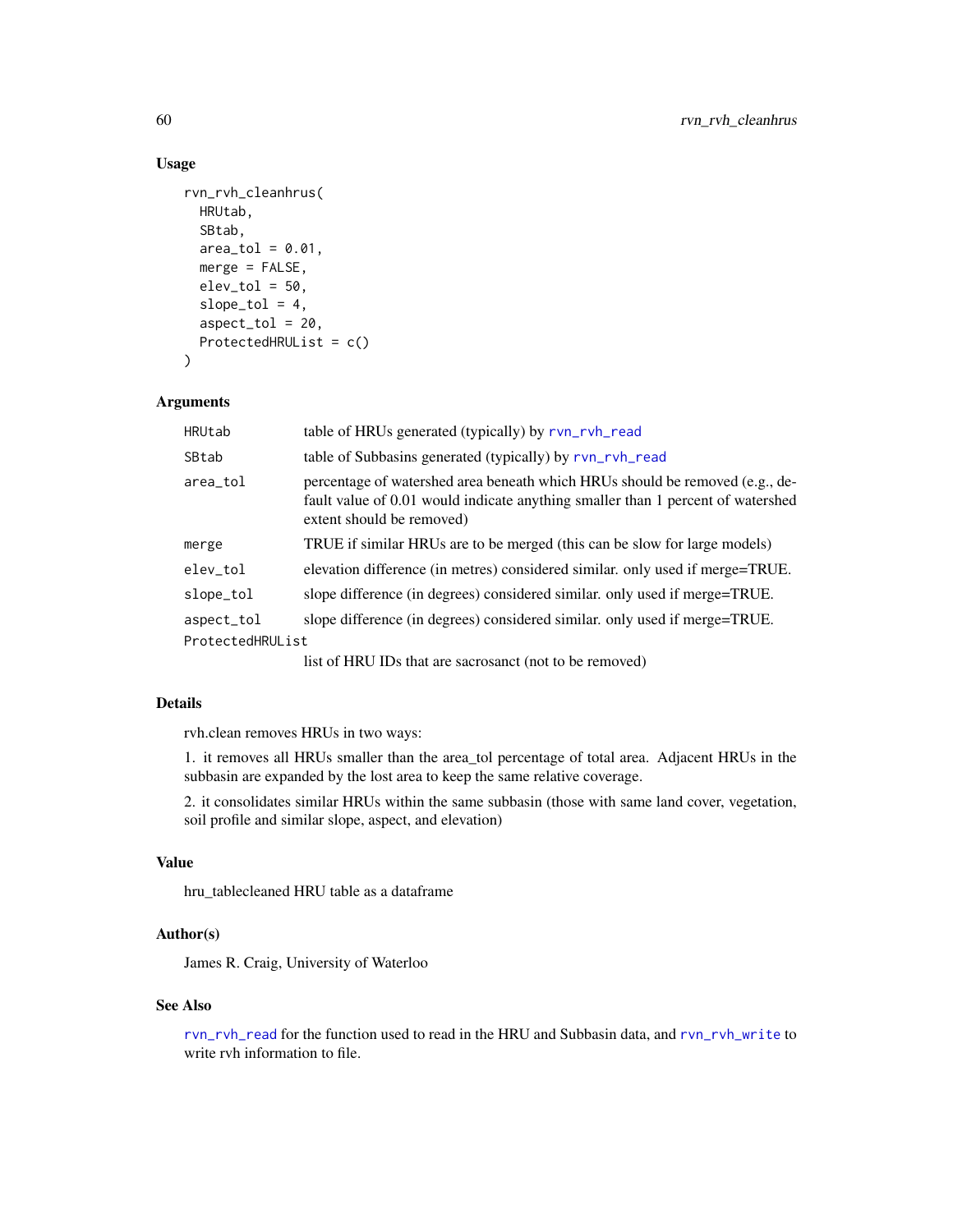# rvn\_rvh\_overwrite 61

## Examples

```
# read in example rvh file
nith <- system.file("extdata","Nith.rvh",package = "RavenR")
rvh <- rvn_rvh_read(nith)
# number of HRUs in existing configuration
nrow(rvh$HRUtable)
```
# clean contents (in this case, remove all HRUs covering less than 5% of the total area) rvh\$HRUtable <- rvn\_rvh\_cleanhrus(rvh\$HRUtable,rvh\$SBtable,area\_tol = 0.05, merge=TRUE)

rvn\_rvh\_overwrite *Write/Overwrite Raven rvh file*

### <span id="page-60-0"></span>Description

Given an HRU and SubBasin dataframe, writes to the specified .rvh file. In the case of rvn\_rvh\_overwrite, just the :SubBasins-:EndSubBasins and :HRUs-:EndHRUs blocks are re-written, retaining all other content.

### Usage

```
rvn_rvh_overwrite(filename, SBtable, HRUtable, basefile)
```

```
rvn_rvh_write(
  filename,
  SBtable,
 HRUtable,
 description = "Generated by RavenR rvn_rvh_write",
  author = NULL)
```
# Arguments

| filename    | filepath of rvh file to write to (with .rvh extension)                                                                                                                                                                          |
|-------------|---------------------------------------------------------------------------------------------------------------------------------------------------------------------------------------------------------------------------------|
| SBtable     | Valid subbasin dataframe with required columns "SBID", "Name", "Downstream_ID",<br>"Profile", "ReachLength", and "Gauged". Can have additional columns.                                                                         |
| HRUtable    | Valid HRU dataframe with required columns 'ID', 'Area', 'Elevation', 'Lat-<br>itude', 'Longitude', 'SBID', 'LandUse', 'Vegetation', 'SoilProfile', 'Terrain',<br>'Aquifer', 'Slope', and 'Aspect'. Can have additional columns. |
| basefile    | original rvh file to overwrite (only used with rvn_rvh_overwrite)                                                                                                                                                               |
| description | (optional) Description added after file header                                                                                                                                                                                  |
| author      | (optional) Name of author, to be printed in file header.                                                                                                                                                                        |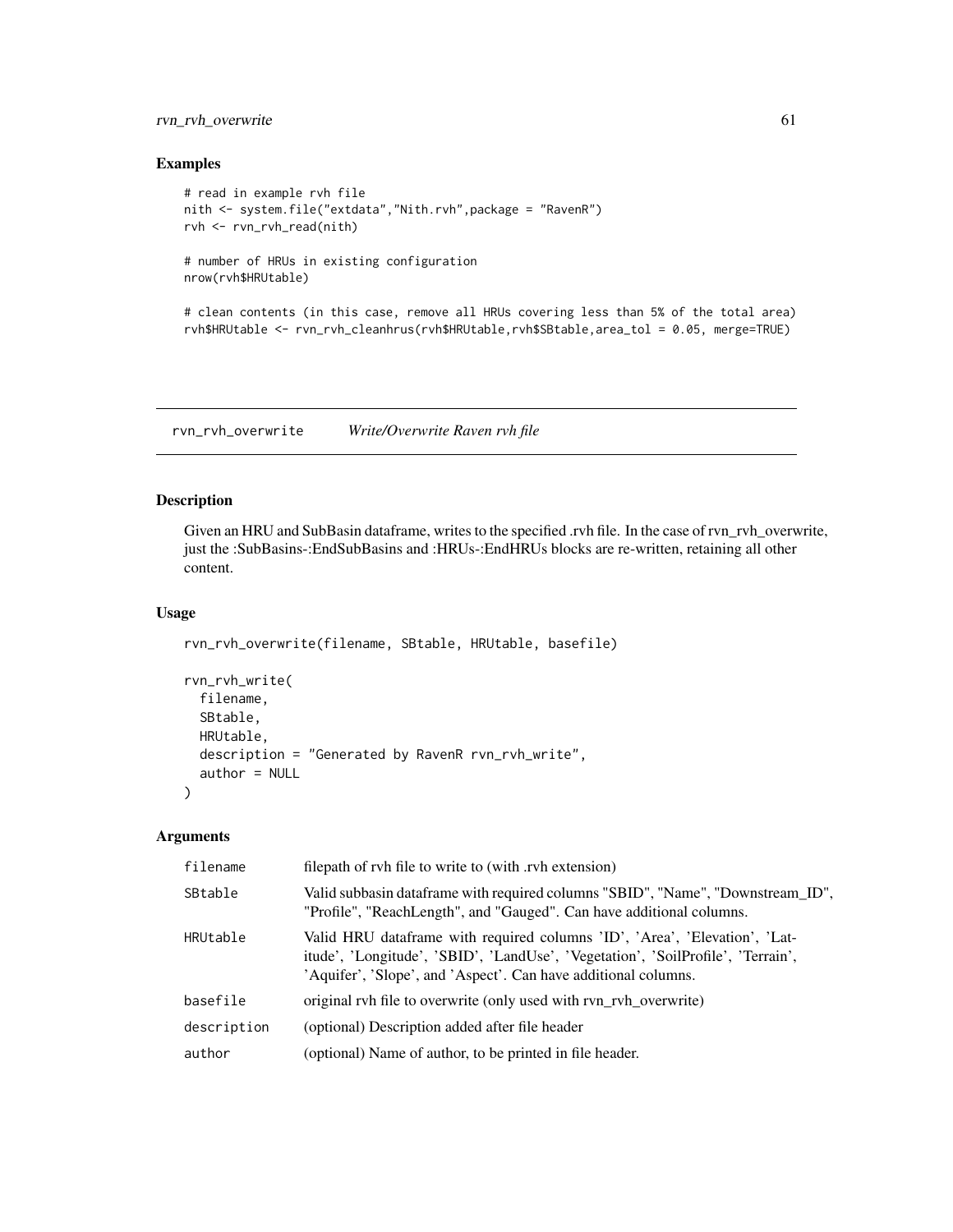# Details

rvn rvh write is typically used to create a 'clean' .rvh file.

rvn\_rvh\_overwrite is usually used after reading an original .rvh file and processing the HRU and SubBasin tables, using (e.g., [rvn\\_rvh\\_cleanhrus](#page-58-1)). This may also be used to preserve commands in the rvh file such as reservoir information, comments outside of the subbasin and HRU blocks, RedirectToFile commands, etc.

Note that if using the rvn\_rvh\_overwrite function and the filename and basefile arguments are the same, the original file will be overwritten while preserving lines outside of the subbasin and HRU blocks.

# Value

TRUE returns TRUE if function runs properly

## Functions

• rvn\_rvh\_overwrite: Overwrite contents of original .rvh file

#### Author(s)

James R. Craig, University of Waterloo

Leland Scantlebury

#### See Also

[rvn\\_rvh\\_read](#page-62-0) for the function used to read in the HRU and SubBasin data [rvn\\_rvh\\_cleanhrus](#page-58-1) for the function used to process HRU dataframe

For generating blank SubBasin and HRU tables, see: [rvn\\_rvh\\_blankSBdf](#page-58-0) and [rvn\\_rvh\\_blankHRUdf](#page-57-0)

```
## Example: write a blank rvh file
## create some blank tables
sbs_data <- rvn_rvh_blankSBdf(nSubBasins = 1)
hru_data <- rvn_rvh_blankHRUdf(nHRUs = 3)
# write to rvh file
rvn_rvh_write(file.path(tempdir(), "Blank.rvh"),
             SBtable = sbs_data,
             HRUtable = hru_data,
              description = "Example output - Blank Watershed Discretization File",
              author = "Raven Development Team")
# Example: Read in an rvh, clean its contents and write back to new file
nith <- system.file("extdata","Nith.rvh",package = "RavenR")
rvh <- rvn_rvh_read(nith)
# remove HRUs covering less than 5% of the total area
rvh$HRUtable <- rvn_rvh_cleanhrus(rvh$HRUtable, rvh$SBtable, area_tol = 0.05)
```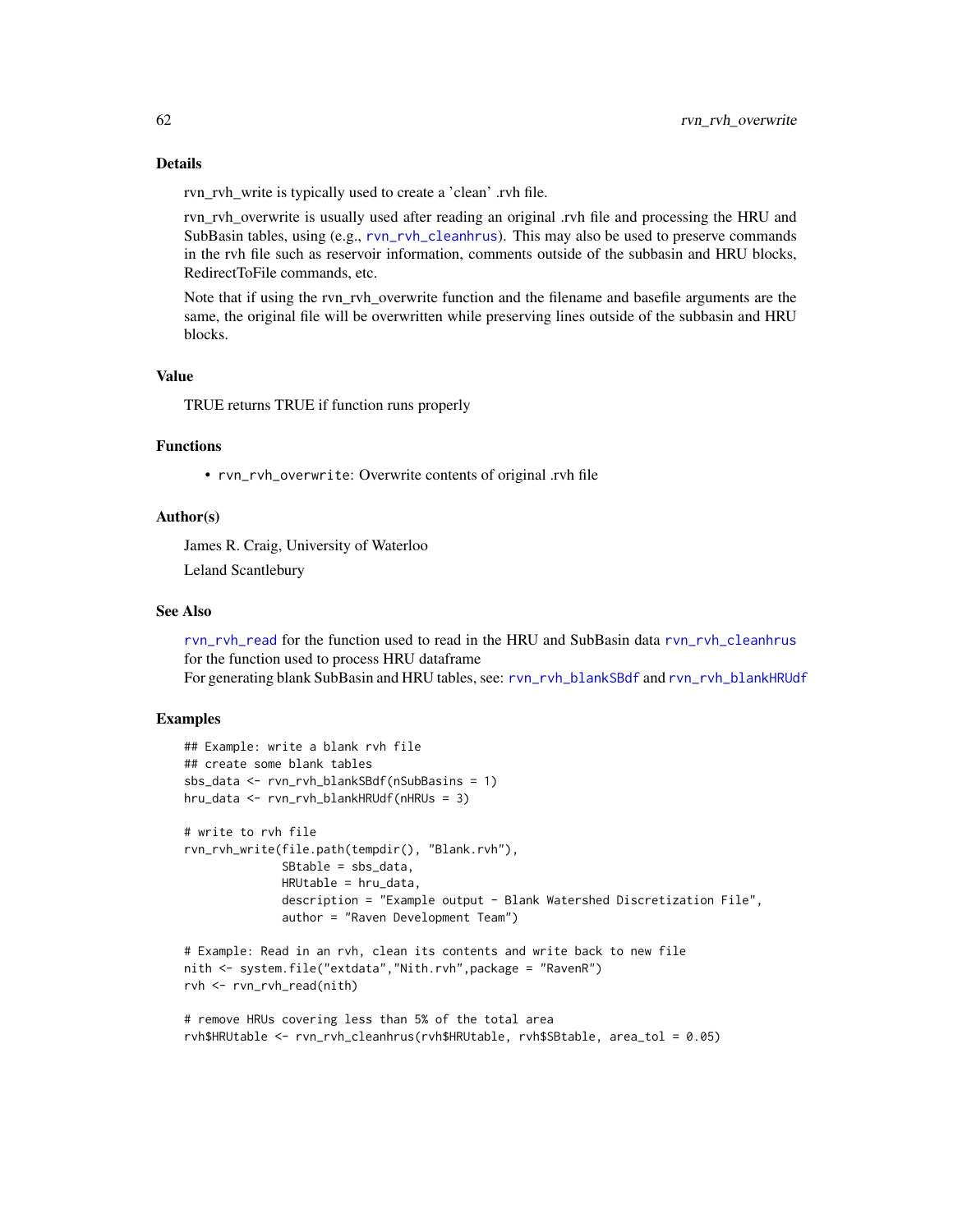```
# write the Subbasin and HRU tables to new file using rvn_rvh_write:
rvn_rvh_write(filename=file.path(tempdir(), "Nith_cleaned_write.rvh"),
             SBtable = rvh$SBtable,
             HRUtable = rvh$HRUtable)
# write to new file, while preserving all unedited information using rvn_rvh_overwrite:
rvn_rvh_overwrite(filename=file.path(tempdir(), "Nith_cleaned_overwrite.rvh"),
                  basefile=nith,
                  SBtable = rvh$SBtable,
                  HRUtable = rvh$HRUtable)
```
<span id="page-62-0"></span>rvn\_rvh\_read *Read Raven .rvh (watershed discretization) file*

### Description

This routine reads in a valid Raven watershed discretization (.rvh) file and returns the information about HRUs and Subbasins as data tables. It also returns a subbasin igraph network object which describes stream network connectivity and adds additional HRU-derived subbasin characteristics such as total upstream area and dominant land/vegetation classes.

#### Usage

rvn\_rvh\_read(ff)

### **Arguments**

ff the filepath of the .rvh file (with .rvh extension included).

# Details

This function does not like comma-delimited tables with a trailing comma. The function also does not like tabs in the rvh file, the file should be untabified first. This function uses the igraph library t0o build the networks and compute the total upstream area. The .rvh file can have arbitrary contents outside of the :HRUs-:EndHRUs and :SubBasins-:EndSubBasins command blocks.

The ff argument can be a relative path name or absolute one.

The TotalUpstreamArea is the total drainage area upstream of the given subbasin outlet. With this calculation, headerwater subbasins will have a total upstream area equal to their own subbasin area.

#### Value

Returns a list including: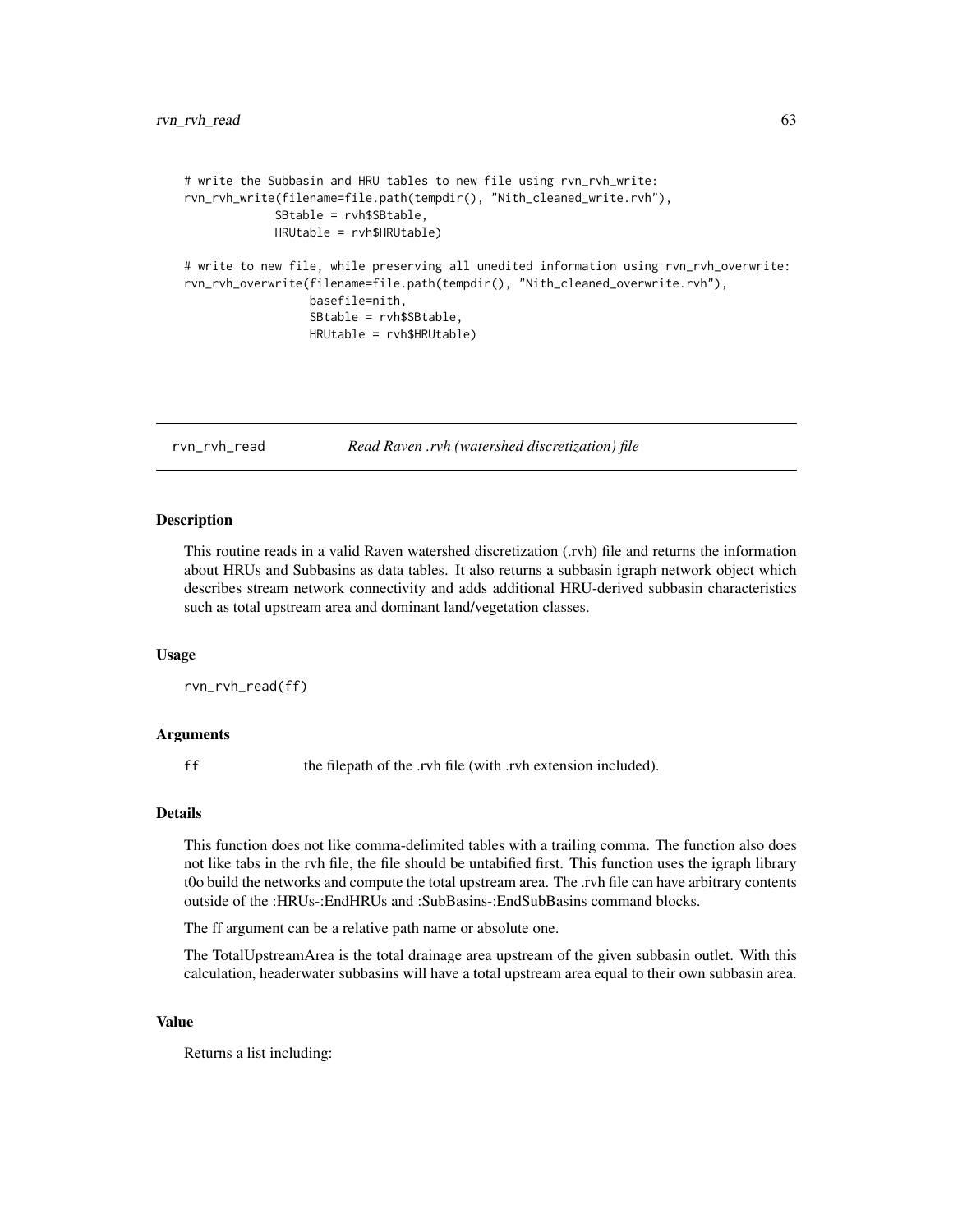| SBtable   | a data table of Subbasin characteristics indexed by Subbasin ID (SBID). In-<br>cludes the following data columns from the .rvh file : SBID, Name, Down-             |
|-----------|---------------------------------------------------------------------------------------------------------------------------------------------------------------------|
|           | stream_ID, Profile, ReachLength, Gauged. The rvn_rvh_read() functions sup-                                                                                          |
|           | plements this with additional columns: Area, Elevation, AvgLatit, AvgLongit,                                                                                        |
|           | AvgSlope, AvgAspect, DomLU, DomLUArea, DomLUFrac, DomVeg, DomVe-                                                                                                    |
|           | gArea, DomVegFrac. Elevation, AvgLatit, AvgLongit, AvgSlope, and AvgAspect                                                                                          |
|           | are the area-weighted averages from all constituent HRUs. DomLU is the dom-                                                                                         |
|           | inant land use name, DomLUArea is the area (in km2) of the dominant land                                                                                            |
|           | use and DomLUArea is the percentage of the basin covered with DomLU; same<br>applies to DomVeg.                                                                     |
| HRUtable  | a data table of HRU characteristics, with land use and vegetation classes as fac-                                                                                   |
|           | tors. Contains identical information as found in the :HRUs-:EndHRUs block of<br>the .rvh file: ID, Area, Elevation, Latitude, Longitude, SBID, LandUse, Vegetation, |
|           | SoilProfile, Terrain, Aquifer, Slope, and Aspect.                                                                                                                   |
| SBnetwork | an igraph network graph network describing subbasin stream network connec-<br>tivity, with nodes indexed by SBID.                                                   |
|           |                                                                                                                                                                     |

# Author(s)

James R. Craig, University of Waterloo

#### See Also

[rvn\\_rvh\\_write](#page-60-0) to write contents of the generated (and usually modified HRU and SubBasin tables) [rvn\\_subbasin\\_network\\_plot](#page-81-0) to plot the subbasin network

```
# load example rvh file
nith <- system.file("extdata","Nith.rvh",package = "RavenR")
rvh <- rvn_rvh_read(nith)
# number of HRUs
nrow(rvh$HRUtable)
# total watershed area
sum(rvh$HRUtable$Area)
# sub-table of headwater basins (upstream area = subbasin area)
rvh$SBtable$SBID[rvh$SBtable$Area == rvh$SBtable$TotalUpstreamArea]
# sub-table of Urban HRUs
subset(rvh$HRUtable, LandUse == "URBAN")
# get total area upstream of subbasin containing outlet
upstr <- cumsum(rvh$SBtable$Area)
upstr[rvh$SBtable$Downstream_ID == -1]
# show upstream areas for each subbasin
```

```
rvh$SBtable[,c("SBID","TotalUpstreamArea")]
```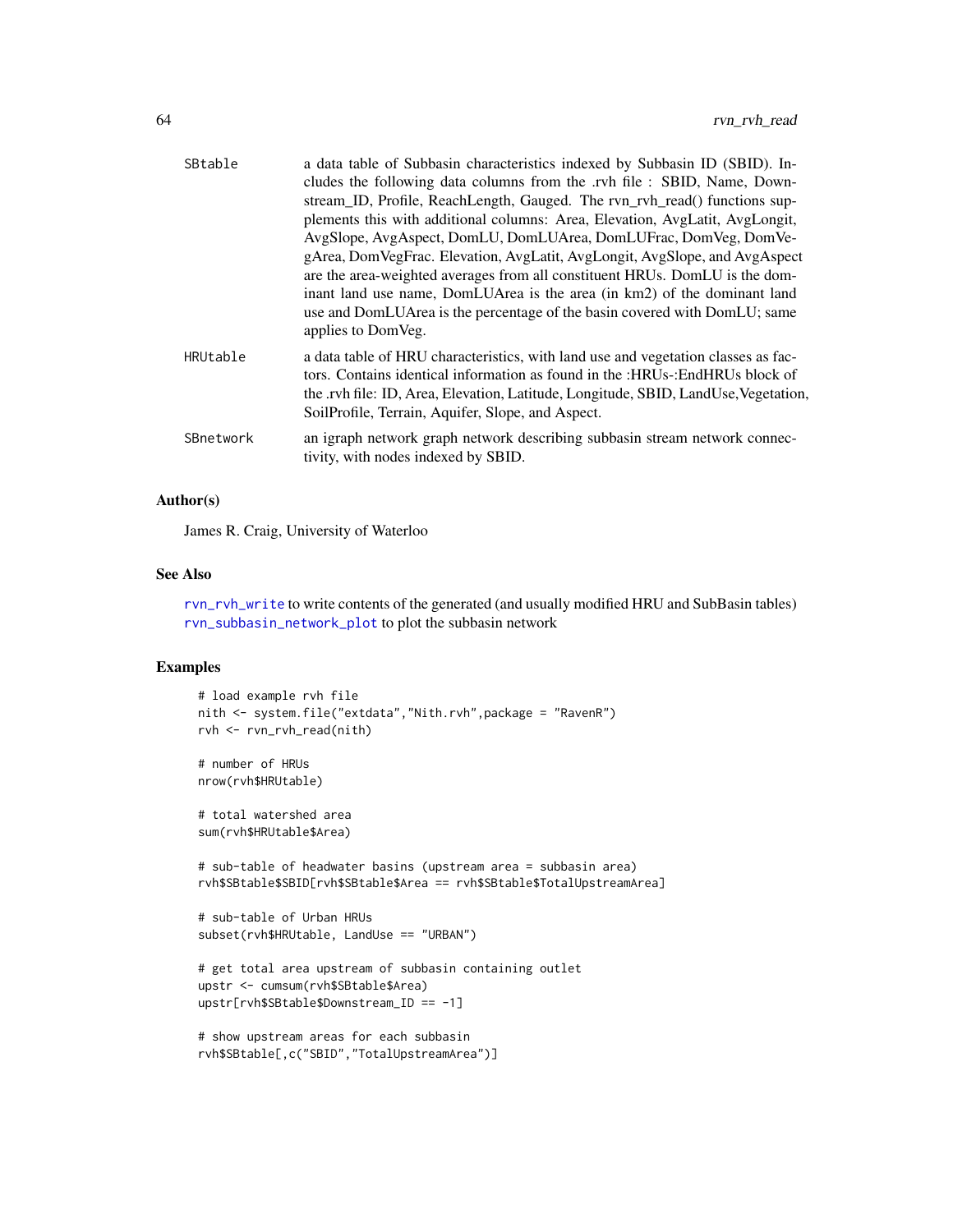```
# plot network diagram using igraph library
igraph::plot.igraph(rvh$SBnetwork)
```
<span id="page-64-0"></span>rvn\_rvi\_connections *Generate Hydrological process connections list*

### Description

This routine reads in a hydrologic process list from rvn\_rvi\_read() and generates the list of hydrologic process connections.

### Usage

```
rvn_rvi_connections(
  rvi,
 ProcConDataFile = system.file("extdata", "RavenProcessConnections.dat", package =
    "RavenR")
)
```
### Arguments

rvi data object generated from the rvn\_rvi\_read() routine ProcConDataFile

(optional) path to RavenProcesConnections.dat file

# Details

This function relies on a valid and up-to-date RavenProcessConnections.dat file. This file is provided with the RavenR package, but may be overrided by a more recent file if provided manually.

#### Value

Returns a dataframe of all of the process connections Includes the following data columns: process type, algorithm, 'from' compartment, 'to' compartment, and conditional.

### Author(s)

James R. Craig, University of Waterloo

# See Also

[rvn\\_rvi\\_read](#page-66-0) to read a .rvi file and generate an rvi object, and [rvn\\_rvi\\_process\\_plot](#page-65-0) to plot the process network produced in this function.

See also the [Raven page](http://raven.uwaterloo.ca/)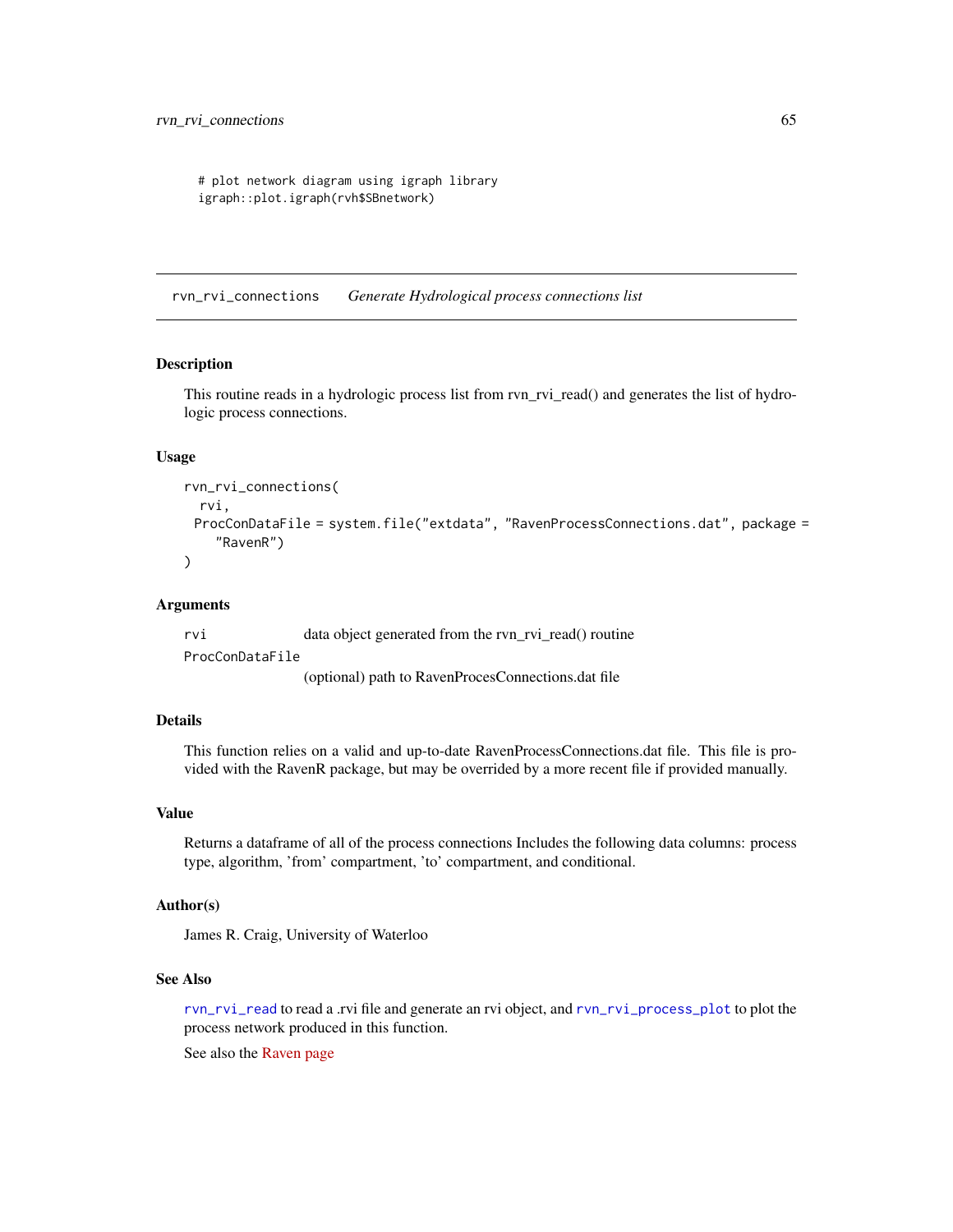### Examples

```
rvi <- rvn_rvi_read(system.file("extdata","Nith.rvi", package="RavenR"))
# get number of Hydrologic processes
nrow(rvi$HydProcTable)
conn <- rvn_rvi_connections(rvi)
head(conn)
```
<span id="page-65-0"></span>rvn\_rvi\_process\_plot *Plot Raven hydrologic process network*

# Description

This routine takes a connections data from generated using rvn\_rvi\_connections() and returns the connections information as a network graph ggplot object.

## Usage

rvn\_rvi\_process\_plot(connections, pdfout = NULL)

### Arguments

| connections | a dataframe of from-to connections generated using rvn_rvi_connections()  |
|-------------|---------------------------------------------------------------------------|
| pdfout      | name of pdf file to save the network plot to, if null no PDF is generated |

# Details

This function uses the output from the [rvn\\_rvi\\_connections](#page-64-0) function to generate the plot.

### Value

p1returns ggplot object. Also generates a .pdf file in working directory if pdfplot argument is not NULL.

# **Note**

tries to follow basic network structure, accomodates unrecognized state variables on LHS of plot

# Author(s)

James R. Craig, University of Waterloo

# See Also

[rvn\\_rvi\\_connections](#page-64-0) to generate connections table from an rvi object See also the [Raven page](http://raven.uwaterloo.ca/)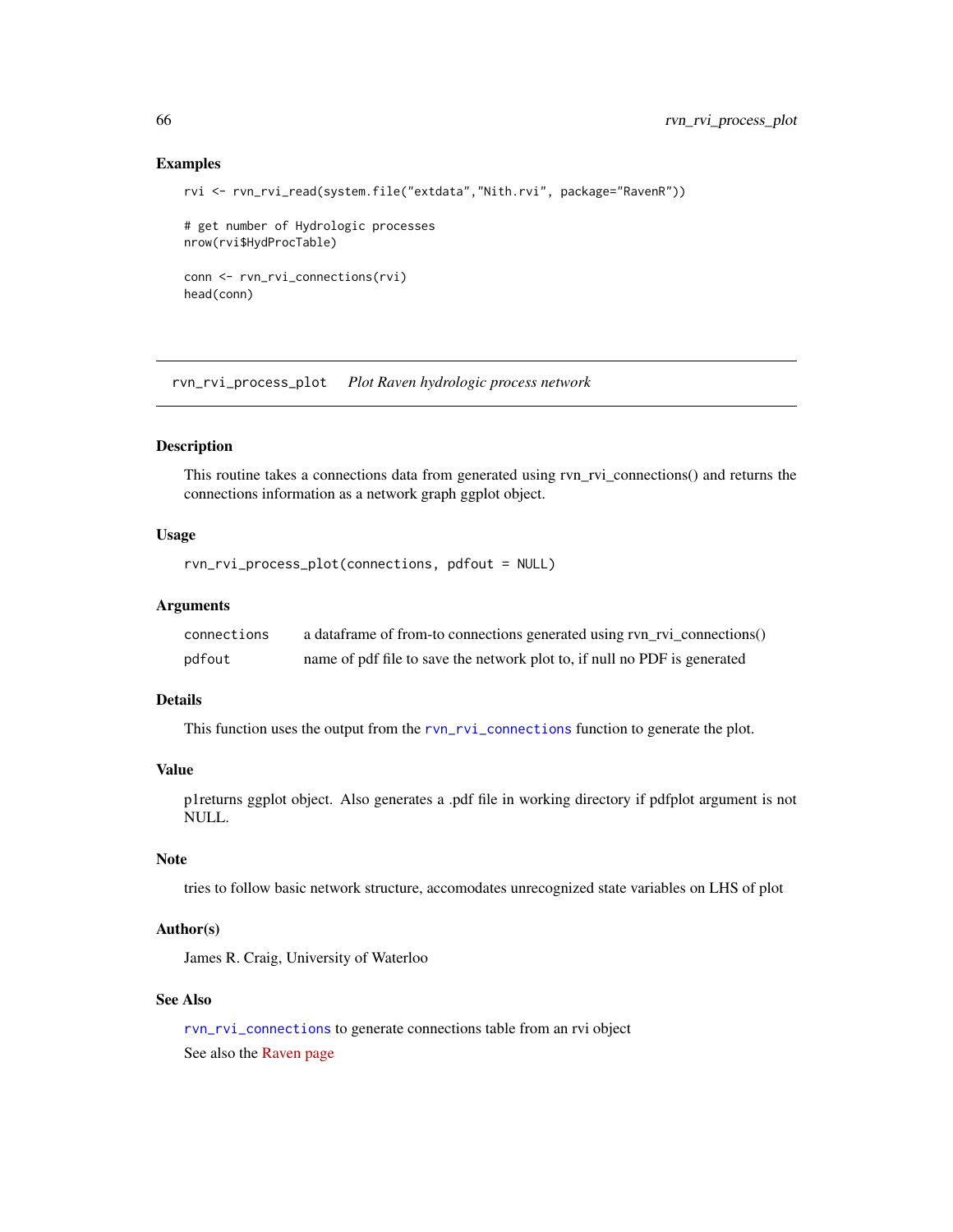# rvn\_rvi\_read 67

### Examples

```
rvi <- rvn_rvi_read(system.file("extdata","Nith.rvi", package="RavenR"))
conn <- rvn_rvi_connections(rvi)
```

```
rvn_rvi_process_plot(conn)
```
<span id="page-66-0"></span>rvn\_rvi\_read *Read Raven .rvi (watershed discretization) file*

## Description

This routine reads in a valid Raven main input (.rvi) file and returns the information about hydrological processes as a data table.

### Usage

```
rvn_rvi_read(filename)
```
#### Arguments

filename the name of the .rvi file (with .rvi extension included), either relative to the working directory or absolute.

### Details

This function does not like tabs in the .rvi file - it should be untabified first. Comma-delimited tables with a trailing comma are also problematic. The .rvi file can have arbitrary contents outside of the :HydrologicProcesses- :EndHydrologicProcesses block and :SubBasins-:EndSubBasins command blocks.

## Value

Returns a list including a lone item:

HydProcTable a data table of hydrologic processes. Includes the following data columns: process type, algorithm, 'from' compartment, 'to' compartment, and condition

# Author(s)

James R. Craig, University of Waterloo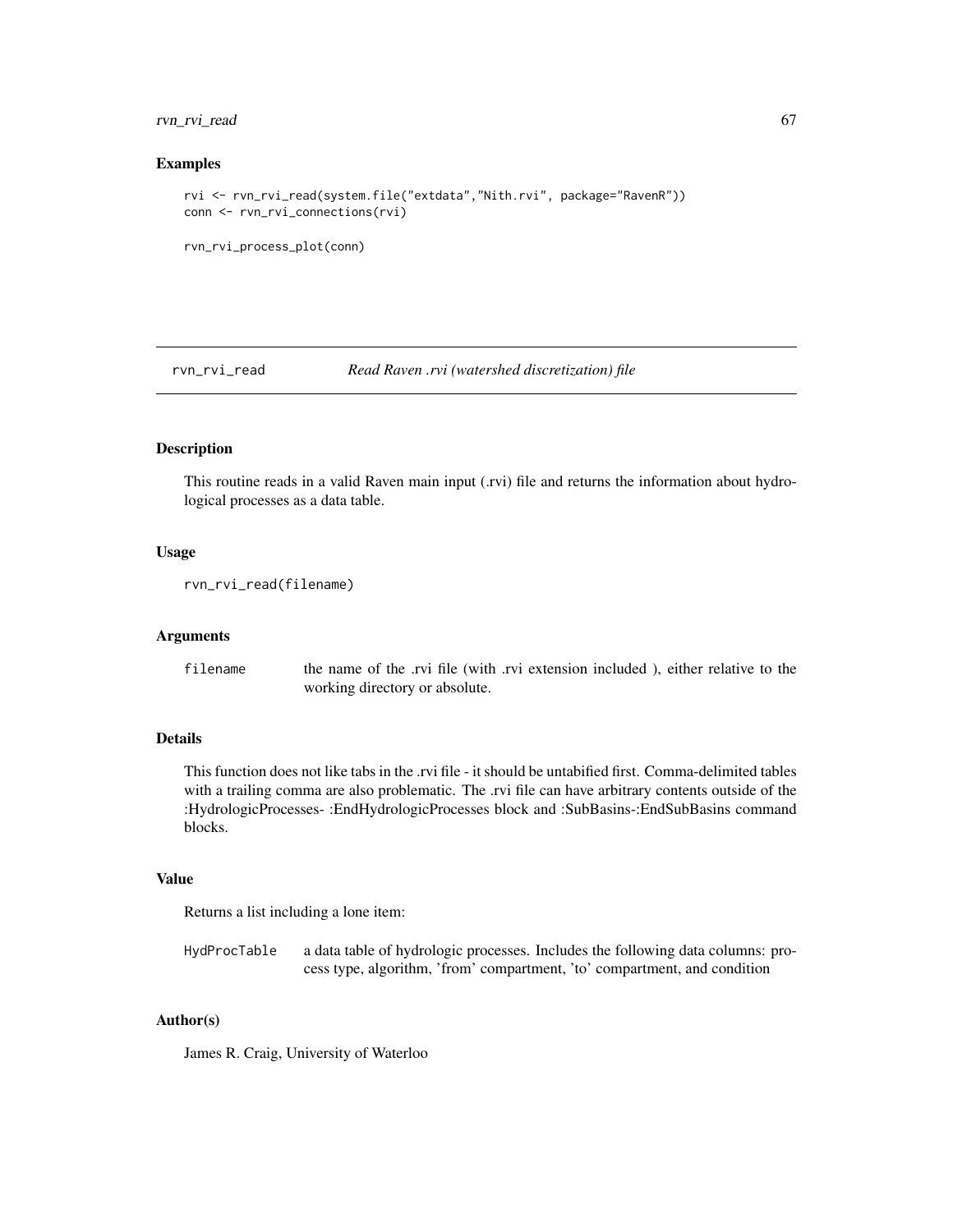# Examples

```
# sample workflow of rvn_rvi_read
rvi <- system.file("extdata","Nith.rvi", package="RavenR") %>%
rvn_rvi_read(.)
# get number of Hydrologic processes
nrow(rvi$HydProcTable)
```
rvn\_rvt\_ECmet *EC Climate Station File Conversion*

# Description

rvn\_rvt\_ECmet converts Environment Canada historical meteorological data for a given station into the .rvt format usable in Raven.

# Usage

```
rvn_rvt_ECmet(
 metdata,
  filename = NULL,
  prd = NULL,
  stnName = NULL,
  forcing_set = 1,
 prefix = "met",
 write_redirect = FALSE,
 write_stndata = FALSE,
 rd_file = "met_redirects.rvt",
  stndata_file = "met_stndata.rvt"
)
```
# Arguments

| metdata       | EC meteorological data from one or more stations (e.g., from weathercan::weather_dl()) |
|---------------|----------------------------------------------------------------------------------------|
| filename      | specified name of file to write to (optional)                                          |
| prd           | (optional) data period to use in .rvt file                                             |
| stnName       | (optional) station name to use (instead of name in file)                               |
| forcing_set   | (optional) specifies the set of forcings to print to file                              |
| prefix        | (optional) prefixes the file name (default: "met")                                     |
|               | write_redirect (optional) write the :RedirectToFile commands in a separate .rvt file   |
| write_stndata | (optional) write the gauge data to a separate rvt file                                 |
| rd_file       | (optional) name of the redirect file created (if write_redirect = TRUE)                |
| stndata_file  | (optional) name of the station data file created (if write_stndata = $TRUE$ )          |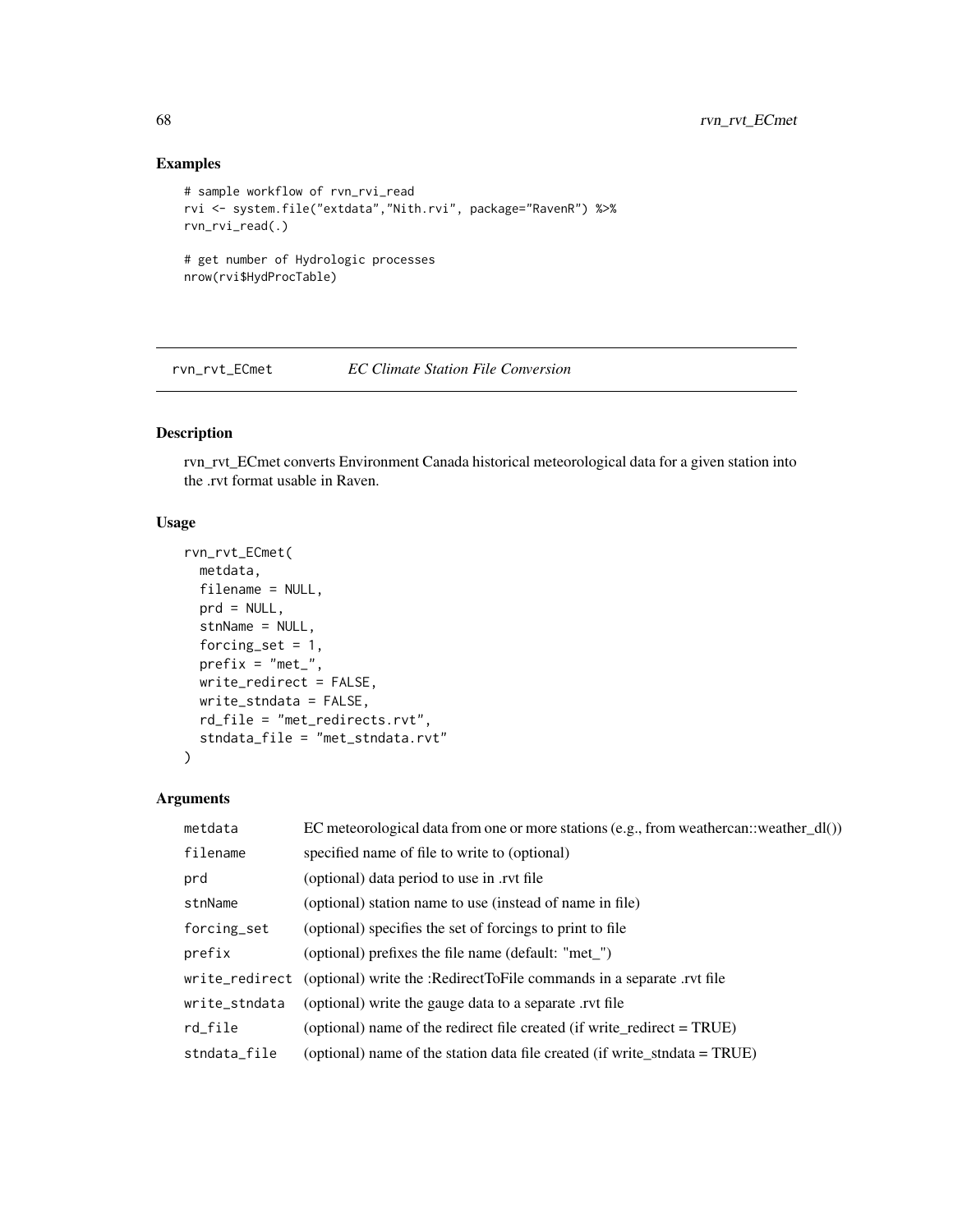#### Details

The function prints in the :MultiData format; the particular set of forcings to print can be set with the forcing\_set command. The data should be downloaded with missing days included. The download website is linked below.

The function will write to name generated from the station name, otherwise the .rvt filename may be specified with the filename argument (full path to the filename, including .rvt extension).

prd is used by the xts formatted-data to restrict the data reported in .rvt files, for each station, to this period. The prd should be defined in "YYYY-MM-DD/YYYY-MM-DD" string format. If the period supplied results in an empty time series (i.e. non-overlapping time periods), an error will be thrown.

stnName can be supplied to overwrite the station name that is otherwise obtained from the Station Name field in the climate file. Spaces in raw Station Names will be replaced with underscores.

prefix can be used to add a prefix to the .rvt file name, ("met\_" by default) which may be useful in organizing multiple climate data files.

forcing\_set specifies the set of forcings to print to .rvt file. Currently there are only two available sets. A value of 1 prints total precipitation, and 2 splits the precipitation into rainfall and snowfall. In some cases the EC data provides only total precipitation, which is a good check to make for the particular climate station before printing rvt files. Both sets currently print max and min daily temperature. Future extensions to this function may provide more options for forcing sets.

write\_redirect will print out the :RedirectToFile commands in a separate file, met\_redirects.rvt. These commands can be copied into the main model's .rvt file to redirect to the produced time series files. The function will append to the file if it already exists, meaning that this works for iterations of this function.

write\_stndata wil print out the gauge metadata to file (met\_stndata.rvt) in the .rvt format, which is required to include a meterological station in Raven. The function will append to the file if it already exists, meaning that this works for iterations of this function.

perform.qc is currently under construction and is not yet available; setting to TRUE will result in an warning.

The function has several built-in data quality checks. These include:

\* checking that all supplied files are for the same climate station \* ensuring; the timestep (data resolution) is the same in each file \* automatically; combining time series and ensuring there are no gaps in the data supplied (i.e. time gaps, not missing values); and \* check for missing data and issuing a warning that post-processing will be required

Note: Data quality is not assessed in this package, such as consistency between minimum and maximum temperatures. Subdaily data is not currenty supported.

Note: this function is designated to use data from the weathercan package. The weathercan package is external to RavenR and is not an explicit dependent package of RavenR.

# Value

TRUE return TRUE if the function is executed properly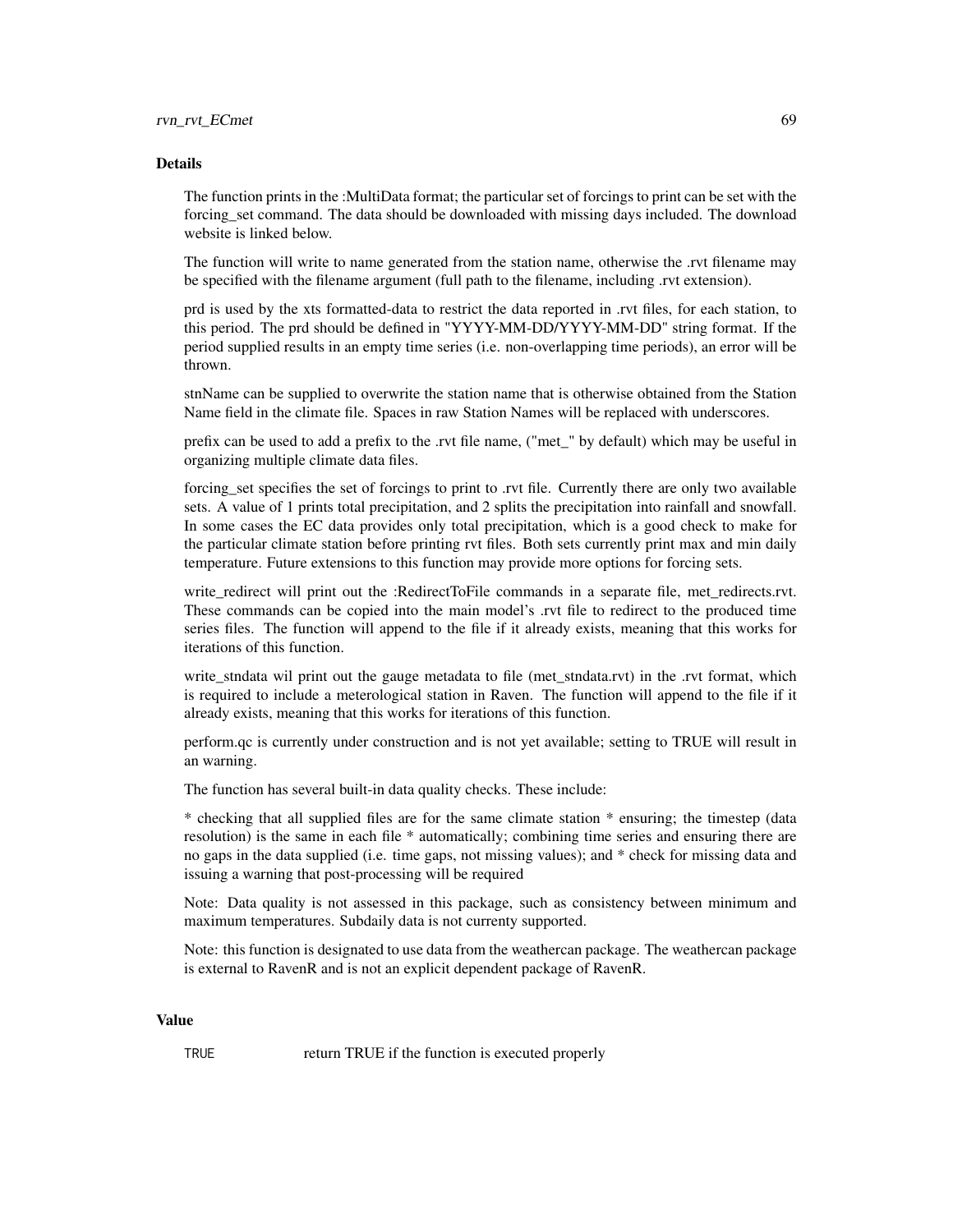# See Also

[rvn\\_rvt\\_wsc](#page-77-0) to convert WSC flow gauge data to Raven format

Download EC climate data from [EC Historical Data](https://climate.weather.gc.ca/historical_data/search_historic_data_e.html)

### Examples

```
# Download data using weathercan weather_dl
library(weathercan)
kam <- weather_dl(station_ids = 51423,
                  start = "2016-10-01", end = "2019-09-30", interval="day")
# basic use, override filename to temporary file
# default forcing_set (PRECIP, MAX TEMP, MIN TEMP)
rvn_rvt_ECmet(metdata = kam, forcing_set = 1,
  filename = file.path(tempdir(), "rvn_rvt_ECmetfile1.rvt"))
# use the second forcing set instead
# default forcing_set (PRECIP, MAX TEMP, MIN TEMP)
rvn_rvt_ECmet(metdata = kam, forcing_set = 2,
  filename = file.path(tempdir(), "rvn_rvt_ECmetfile2.rvt"))
```

| rvn_rvt_flow | Write Raven rvt file from Flow Series |  |
|--------------|---------------------------------------|--|
|              |                                       |  |

#### Description

rvn\_rvt\_flow generates a Raven rvt file from a flow series

#### Usage

```
rvn_rvt_flow(
  flow.series,
  subID,
  stnName = NULL,
  rvt_type = "ObservationData",
 prd = NULL,
 write_redirect = FALSE,
 flip_number = FALSE,
  filename = NULL
\lambda
```
## Arguments

| flow.series | flows to write to file in xts format         |
|-------------|----------------------------------------------|
| subID       | subbasin ID corresponding to the flow series |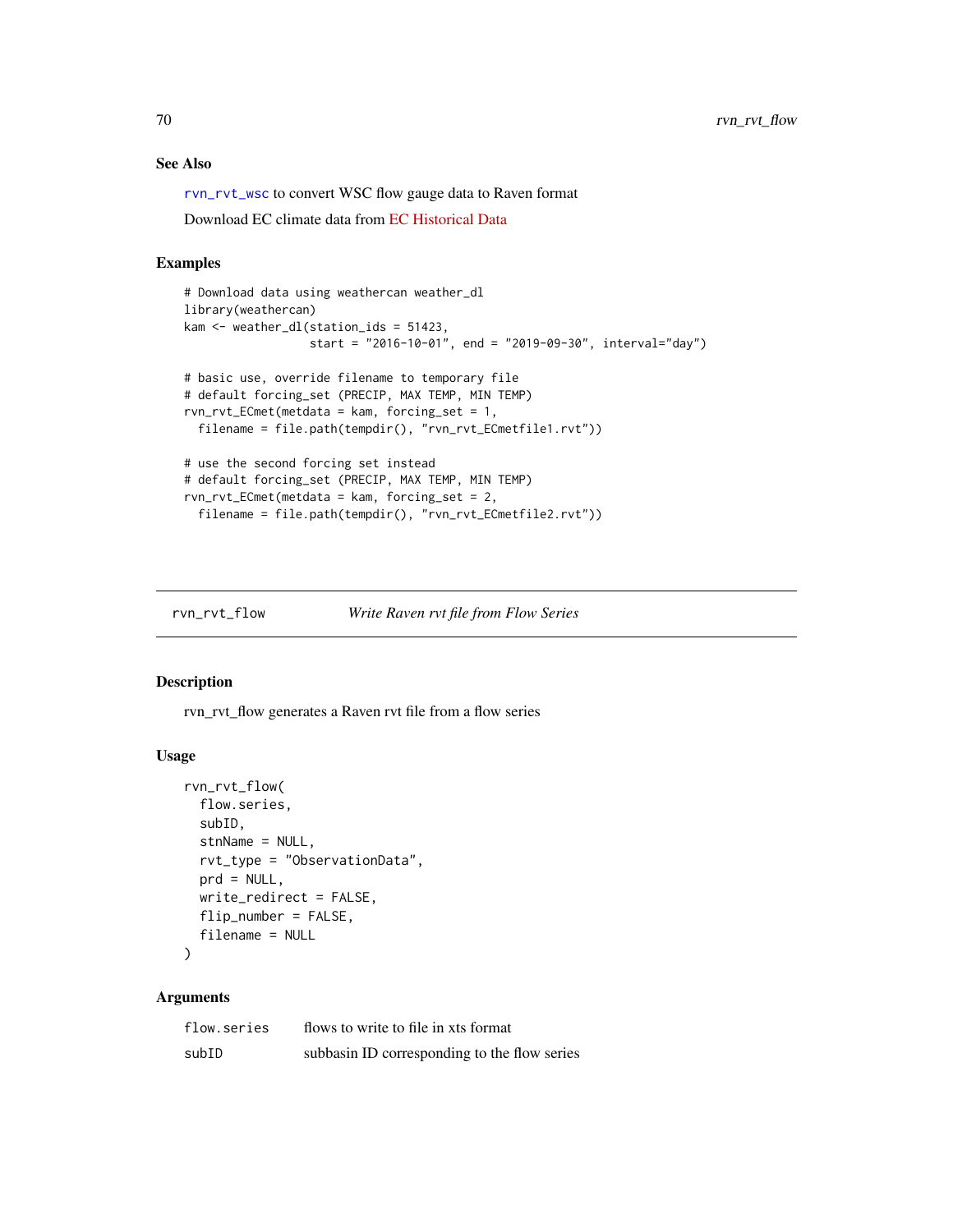| stnName     | name of the station or file to write to file (used to build rvt file name, required if<br>filename not provided) |
|-------------|------------------------------------------------------------------------------------------------------------------|
| rvt_type    | type of flow-based ryt file to write, default ObservationData                                                    |
| prd         | period to use in writing rvt file, format "YYYY-MM-DD/YYYY-MM-DD"                                                |
|             | write_redirect (optional) write the :RedirectToFile commands in a separate .rvt file                             |
| flip_number | (optional) put the subID first in the .rvt filename                                                              |
| filename    | specified name of file to write to (optional)                                                                    |

## Details

This function writes the rvt file for a given time series of flows. The supplied flows should be in the xts format. This function operates similarly to the ECflow.rvt function ( linked below).

prd is used by the xts formatted-data to restrict the data reported in .rvt file to this period. The prd should be defined in "YYYY-MM-DD/YYYY-MM-DD" string format. If the period supplied results in an empty time series (i.e. non-overlapping time periods), an error will be thrown.

write\_redirect will print out the :RedirectToFile command in a separate file called, "flow\_stn\_redirect\_text.rvt". This command can be copied into the main model's .rvt file to redirect to the produced time series files.

flip number is a useful option to place the subID first in the filename. This is often cleaner for organizing files in a folder, since the alphabeticized order is not dependent on the station name, and the observed files will be in one set.

The function will write to name generated from the station name, otherwise the .rvt filename may be specified with the filename argument (full path to the filename, including .rvt extension).

### Value

TRUE returns TRUE if the function executed successfully

#### See Also

[rvn\\_rvt\\_wsc](#page-77-0) to create an rvt file from Water Survey Canada (WSC) data

```
# load sample hydrograph data, two years worth of sim/obs
data(rvn_hydrograph_data)
obs <- rvn_hydrograph_data$hyd$Sub36_obs
# write out observation flow file to temporary file
```

```
rvn_rvt_flow(obs,subID=36,
```

```
filename = file.path(tempdir(), "Nith_obs.rvt"))
```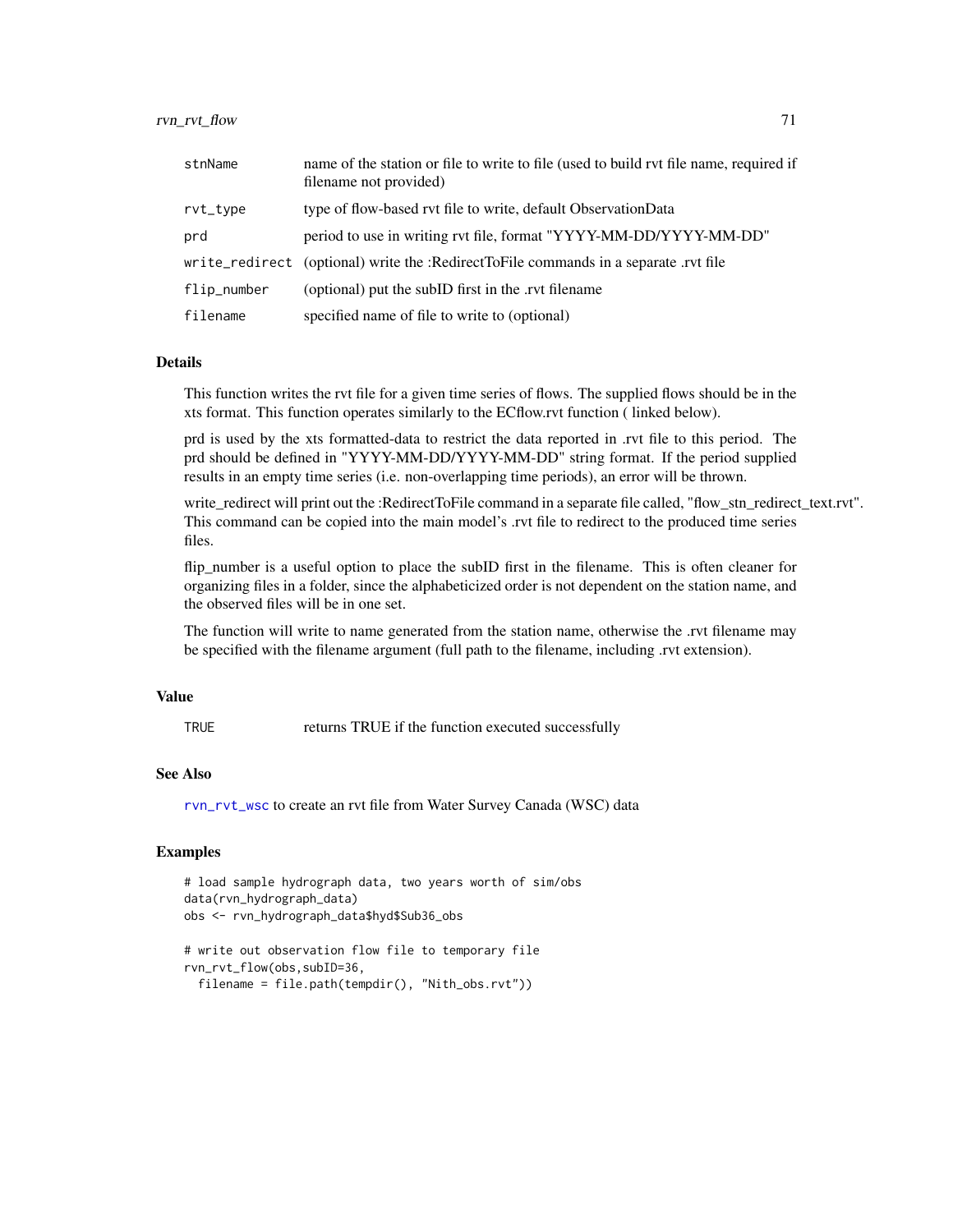Creates an observation data file named filename from a continuous (gap-free) xts time series ts

## Usage

rvn\_rvt\_obsfile(filename, ts, SBID, typestr = "HYDROGRAPH", units = "m3/s")

# Arguments

| filename | observation data file to be created, with .rvt extension                                                                                                                    |
|----------|-----------------------------------------------------------------------------------------------------------------------------------------------------------------------------|
| ts       | xts time series with single data column                                                                                                                                     |
| SBID     | Subbasin ID for hydrographs and reservoir stages or HRU ID for observations<br>of state variables (e.g., snow depth)                                                        |
| typestr  | Raven-recognized data type string: 'HYDROGRAPH', 'RESERVOIR_STAGE',<br>'RESERVOIR INFLOW', 'RESERVOIR NET INFLOW', or a state variable<br>name (e.g., $SOIL[0]$ or $SNOW$ ) |
| units    | units of the data (should be consistent with Raven units; neither Raven nor this<br>routine checks or corrects                                                              |

## Value

TRUE returns TRUE if function runs properly

# Author(s)

James R. Craig, University of Waterloo

# See Also

[rvn\\_ts\\_infill](#page-86-0) for infilling time series, and [rvn\\_rvt\\_obsweights](#page-72-0) to write an rvt observation weights file.

```
# locate hydrograph sample csv data from RavenR package
ff <- system.file("extdata","run1_Hydrographs.csv", package="RavenR")
# read in Raven Hydrographs file, store into mydata
mydata <- rvn_hyd_read(ff, tzone="EST")
# generate rvt file using just observations from Subbasin ID 36
flows <- rvn_ts_infill(mydata$hyd$Sub36_obs)
tf <- file.path(tempdir(), "run1_Hydrographs.rvt")
```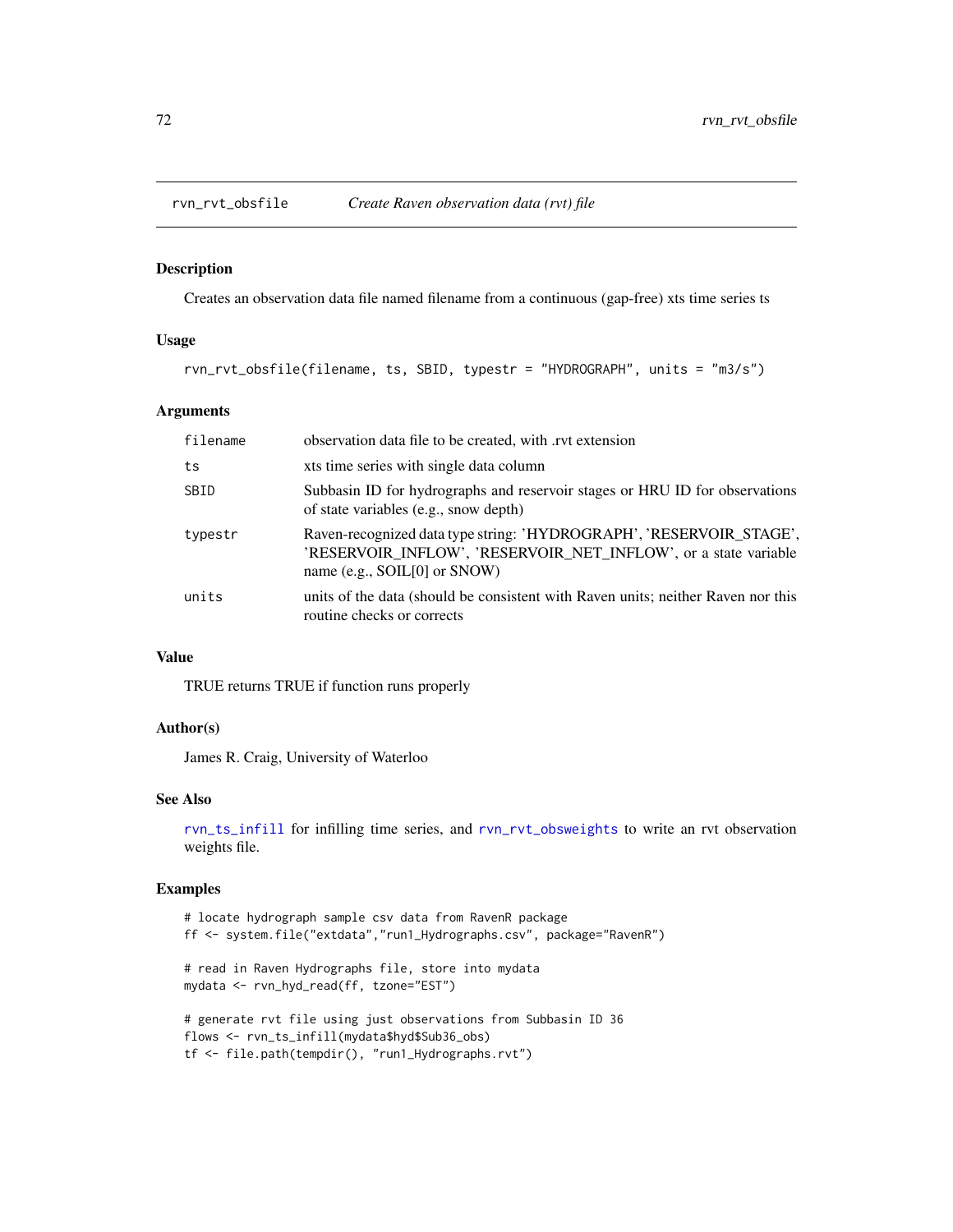```
rvn_rvt_obsfile(tf, flows, 36, typestr = "HYDROGRAPH")
readLines(tf) %>% head()
```
rvn\_rvt\_obsweights *Create Raven observation data weight (rvt) file*

# Description

Writes observation weights generated from [rvn\\_gen\\_obsweights](#page-36-0) to a Raven rvt format.

# Usage

```
rvn_rvt_obsweights(
  filename = "_obsweights.rvt",
 wts,
 SBID = 1,
 typestr = "HYDROGRAPH"
)
```
# Arguments

| filename | observation data file to be created, with rvt extension                                                                                                                       |
|----------|-------------------------------------------------------------------------------------------------------------------------------------------------------------------------------|
| wts      | xts time series with single data column of observation weights                                                                                                                |
| SBID     | Subbasin ID for hydrographs and reservoir stages or HRU ID for observations<br>of state variables (e.g., snow depth)                                                          |
| typestr  | Raven-recognized data type string: 'HYDROGRAPH', 'RESERVOIR_STAGE',<br>'RESERVOIR INFLOW', 'RESERVOIR NET INFLOW', or a state variable<br>name (e.g., $SOL[0]$ or $SNOWLED$ ) |

# Details

Any NA values in the weights are converted to the flag -1.2345, used in Raven as NA values.

# Value

TRUE returns TRUE if function runs properly

# Author(s)

James R. Craig, University of Waterloo

# See Also

[rvn\\_rvt\\_obsfile](#page-71-0) [rvn\\_gen\\_obsweights](#page-36-0)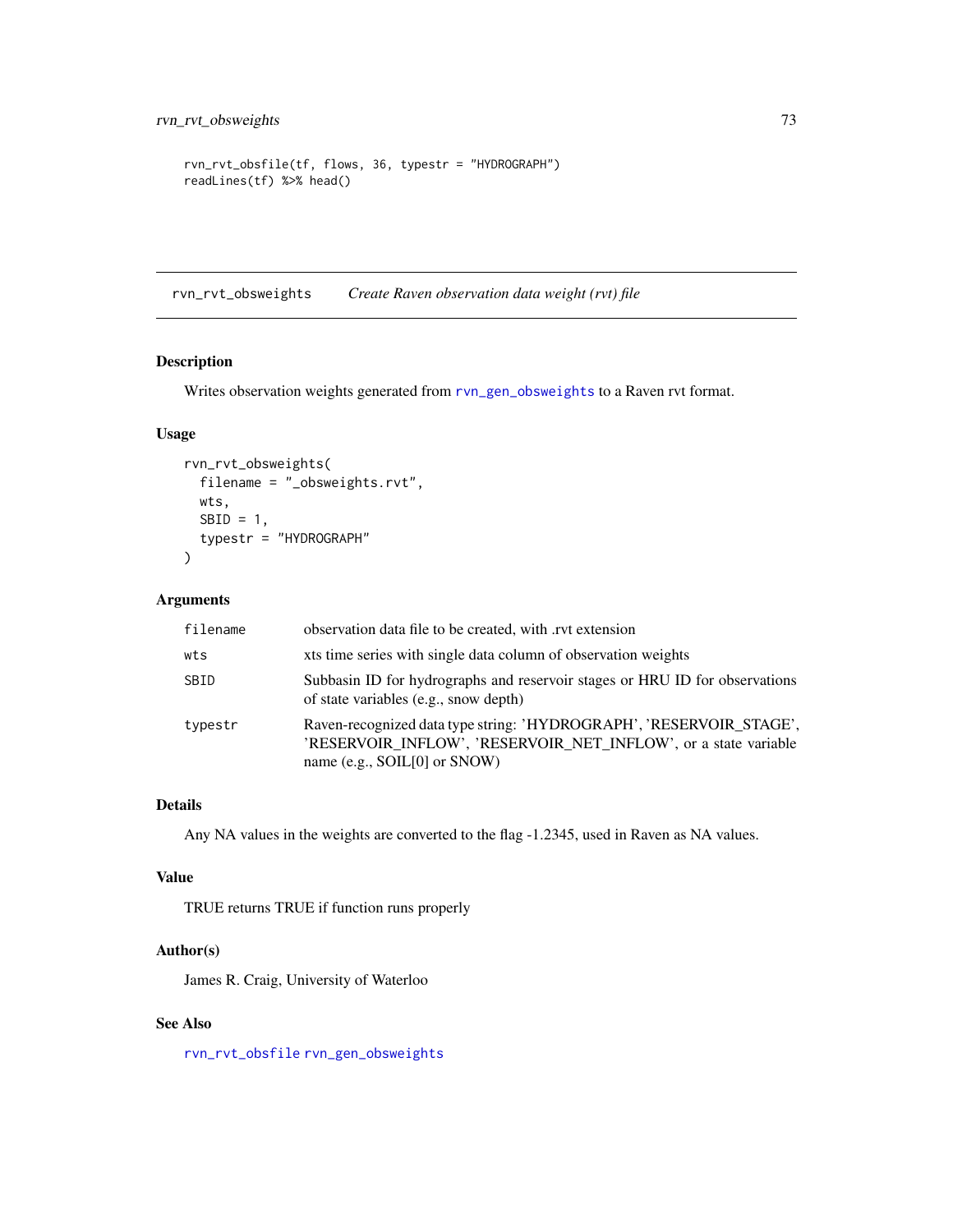#### Examples

```
# locate hydrograph sample csv data from RavenR package
ff <- system.file("extdata","run1_Hydrographs.csv", package="RavenR")
# read in Raven Hydrographs file, store into mydata
mydata <- rvn_hyd_read(ff, tzone="EST")
# generate rvt file using just observations from Subbasin ID 36
flows <- rvn_ts_infill(mydata$hyd$Sub36_obs)
rvn_rvt_obsfile(filename=file.path(tempdir(),"run1_Hydrographs.rvt"),
  flows, 36, typestr = "HYDROGRAPH")
# weight March-October flows:
wts <- rvn_gen_obsweights(flows,criterion = "BETWEEN_CYCLIC",
  startdate="2000-03-01", enddate="2003-11-01")
# and only after March 2003:
wts2 <- rvn_gen_obsweights(flows,criterion = "AFTER",
  startdate="2003-03-01")
wts2 <- wts2*wts # product merges weights
# show weights over time
plot(wts2)
# write observation weights to rvt file
rvn_rvt_obsweights(filename=file.path(tempdir(), "run1_Hydrographs_obsweights.rvt"),
  wts2, 36, typestr="HYDROGRAPH")
```
rvn\_rvt\_read *Read .rvt (Raven time series) file*

#### Description

This routine reads in a valid Raven time series input (.rvt) file and returns the information as an xts time series.

#### Usage

rvn\_rvt\_read(filename)

#### **Arguments**

filename the name of the .rvt file (with .rvt extension included ), either relative to the working directory or absolute.

<span id="page-73-0"></span>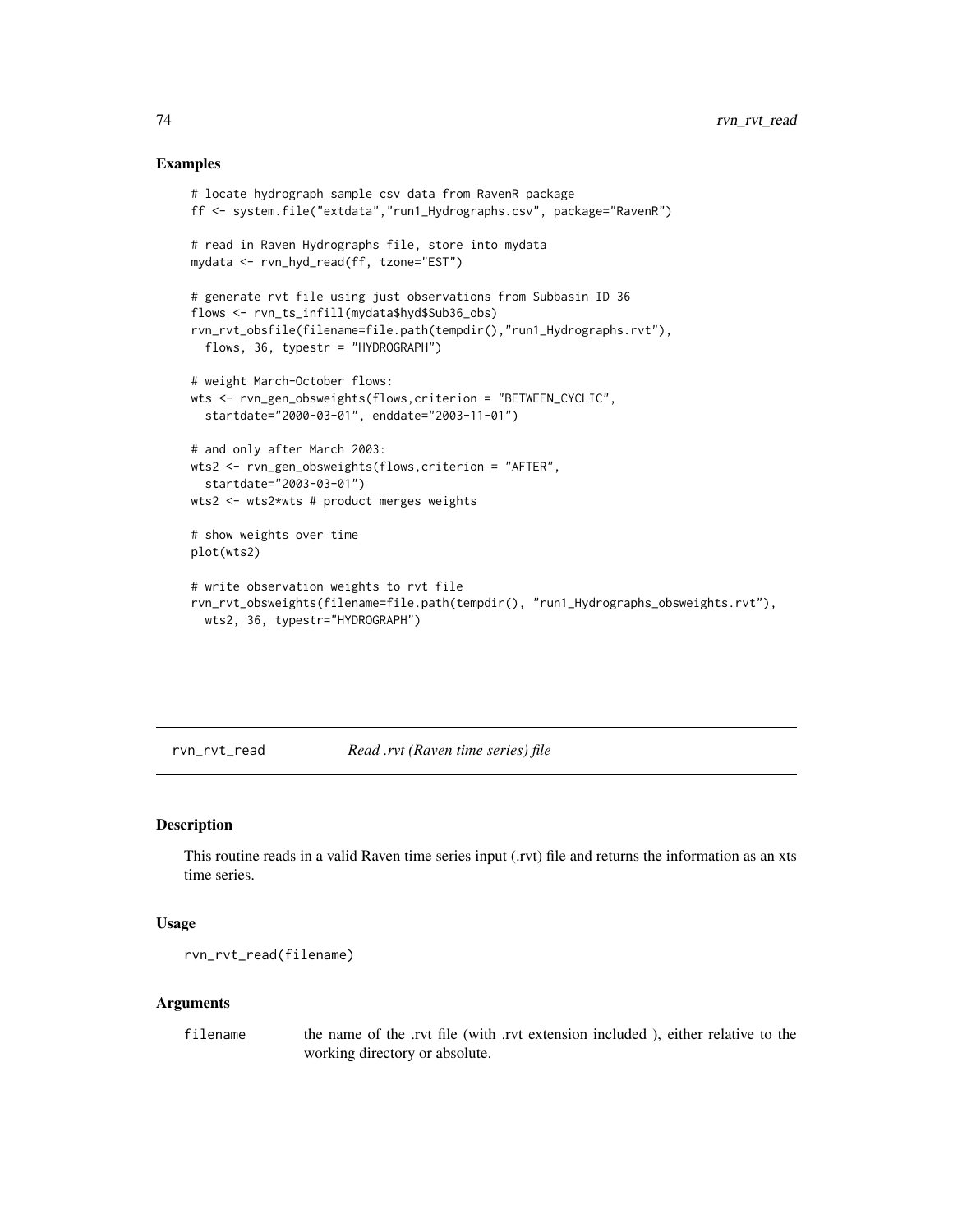# <span id="page-74-1"></span>Details

It supports :MultiData, :Data, :ObservedData, :BasinInflowHydrograph, and most of the other :Data-like time series commands. It does NOT support the master .rvt file with :Gauge or :Gridded-Forcing commands

#### Value

Returns an xts time series with at least one dataset (multiple for :MultiData files)

#### Author(s)

James R. Craig, University of Waterloo

#### Examples

```
# read in rvt file
system.file('extdata','GlenAllan.rvt',package="RavenR")%>%
rvn_rvt_read(.) -> rvt
plot(rvt$TEMP_DAILY_MIN)
```
<span id="page-74-0"></span>rvn\_rvt\_tidyhydat *EC Streamgauge File Conversion from tidyhydat*

# Description

rvn\_rvt\_tidyhydat converts Environment Canada historical streamgauge data, accessed via the tidyhydat package, into .rvt format files usable in Raven.

#### Usage

```
rvn_rvt_tidyhydat(
  indata,
  subIDs,
 prd = NULL,
  stnNames = NULL,
 write_redirect = FALSE,
  flip_number = FALSE,
  rd_file = "flow_stn_redirect_text.rvt",
  filename = NULL
)
```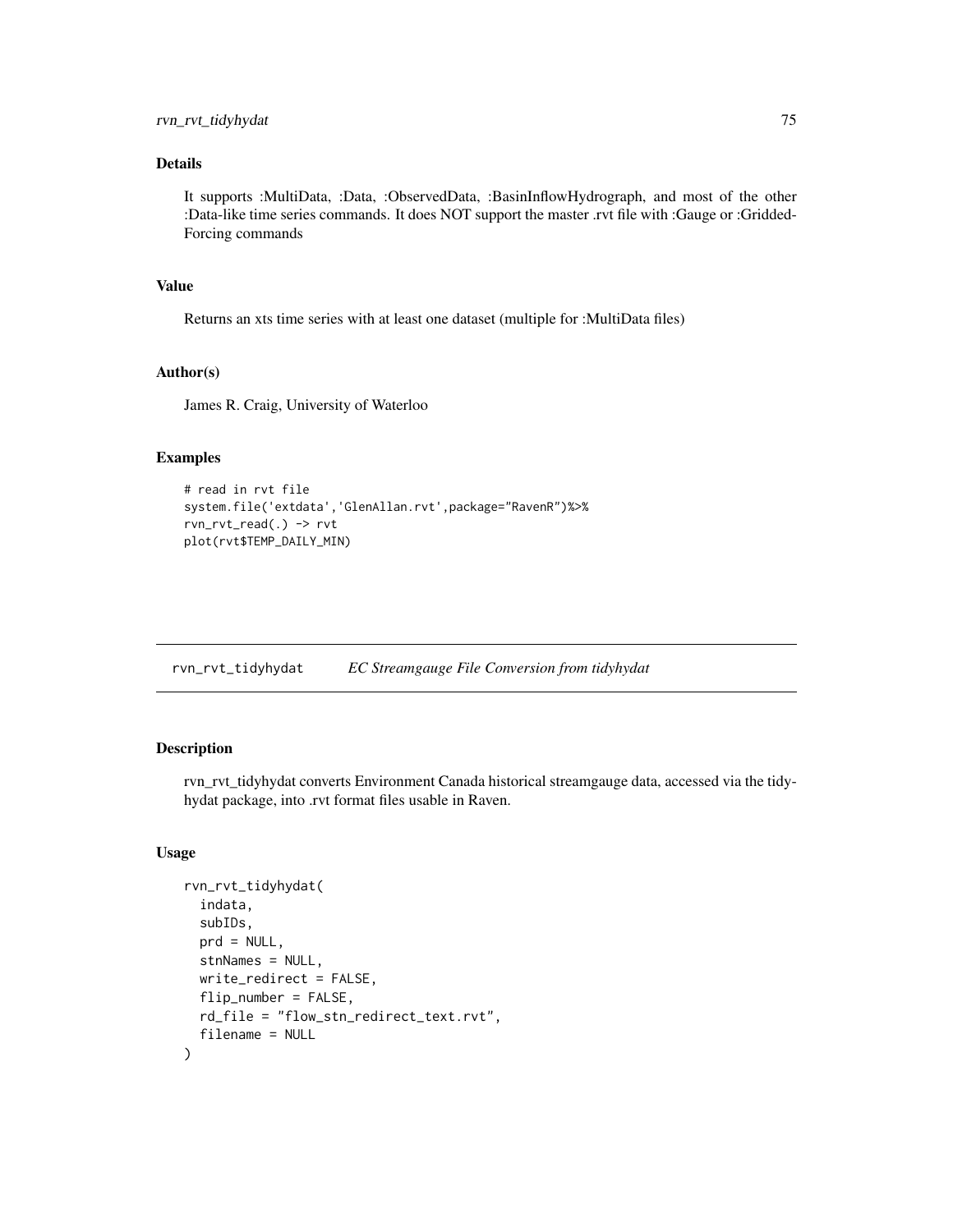#### Arguments

| indata         | tibble of WSC flow data from tidyhydat's hy_daily_flows() function      |
|----------------|-------------------------------------------------------------------------|
| subIDs         | vector of subbasin IDs to correspond to the stations in indata          |
| prd            | (optional) data period to use in .rvt file                              |
| stnNames       | (optional) character vector of alternative station names to use         |
| write_redirect | (optional) write the :RedirectToFile commands in a separate .rvt file   |
| flip_number    | (optional) put the subID first in the .rvt filename                     |
| rd_file        | (optional) name of the redirect file created (if write_redirect = TRUE) |
| filename       | specified name of file(s) to write to (optional)                        |

#### Details

This function takes a single flow tibble generated from tidyhydat and converts the flow data for each station in the file into .rvt formatted files for a Raven model. If multiple stations exist in the .csv file, multiple observation files are created

subIDs is required and should correspond to the subID to be used in the .rvt file for each station in the ff file, in the order in which it will be read in.

prd is used by the xts formatted-data to restrict the data reported in .rvt files, for each station, to this period. The prd should be defined in "YYYY-MM-DD/YYYY-MM-DD" string format. If the period supplied results in an empty time series (i.e. non-overlapping time periods), an error will be thrown.

stnNames is an optional character vector to replace the EC station codes found in the HYDAT database. If supplied, the vector must be of the same length as the number of stations supplied and the subIDs vector. If not supplied, the EC station codes will be used. Note that this does not impact model function, only filename readability and station recognition.

write\_redirect will print out the :RedirectToFile commands in a separate file called, "flow\_stn\_redirect\_text.rvt". These commands can be copied into the main model's .rvt file to redirect to the produced time series files.

flip number is a useful option to place the subID first in the filename. This is often cleaner for organizing files in a folder, since the alphabeticized order is not dependent on the station name, and the observed files will be in one set.

The function will write to name generated from the station name(s), otherwise the .rvt filename may be specified with the filename argument (full path to the filename, including .rvt extension). If multiple stations are provided, the filename argument may be a vector of filenames.

#### Value

TRUE return TRUE if the function is executed properly

# Examples

# note: example modified to avoid using tidyhydat directly, uses saved ## tidyhydat data from RavenR package sample data # library(tidyhydat)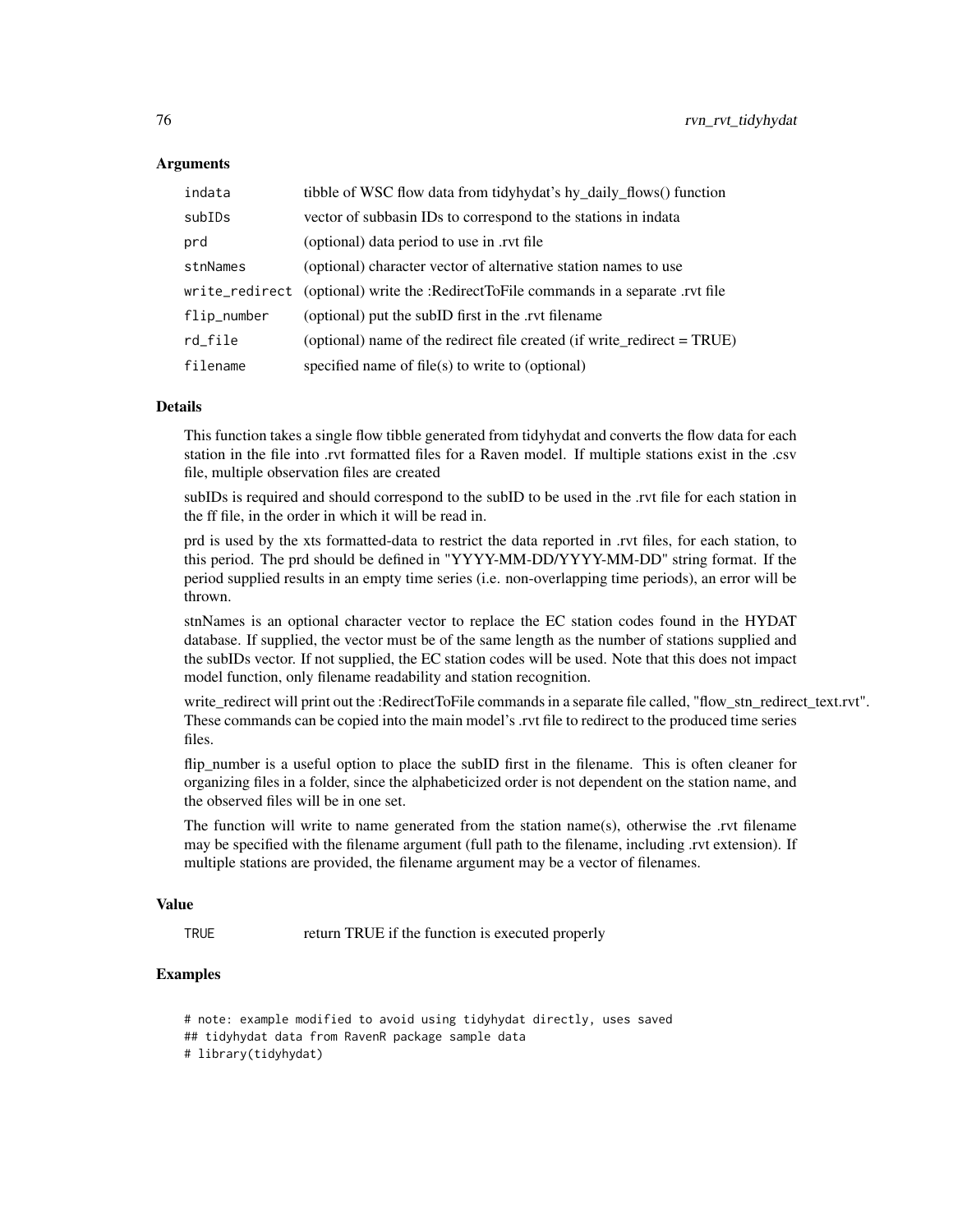```
stations <- c("05CB004","05CA002")
# Gather station data/info using tidyhydat functions
# hd <- tidyhydat::hy_daily_flows(station_number = stations,
# start_date = "1996-01-01", end_date = "1997-01-01")
data(rvn_tidyhydat_sample)
hd <- rvn_tidyhydat_sample
# station_info <- hy_stations(stations)
tf1 <- file.path(tempdir(), "station1.rvt")
tf2 <- file.path(tempdir(), "station2.rvt")
# Create RVT files
rvn_rvt_tidyhydat(hd, subIDs=c(3,11),
  filename=c(tf1,tf2))
```
rvn\_rvt\_write *Write Raven rvt file from Time Series*

# Description

rvn\_rvt\_write generates a Raven rvt file from a time series

#### Usage

```
rvn_rvt_write(
  ts,
 params,
 units,
 dates = NULL,
 prd = NULL,tt = "00:00:00",
 dt = 1,
 ff = "raven_rvt_write.rvt"
\lambda
```
# Arguments

| ts     | time series to write in xts or dataframe format                     |
|--------|---------------------------------------------------------------------|
| params | the full string expression for the parameters line to write to file |
| units  | the full string expression for the units line to write to file      |
| dates  | vector of date objects passed, necessary only if ts is not xts      |
| prd    | period to use in writing rvt file, format "YYYY-MM-DD/YYYY-MM-DD"   |
| tt     | initial start time to file.                                         |
| dt     | time interval to write to file.                                     |
| ff     | filename to write to without .rvt extension (added automatically)   |
|        |                                                                     |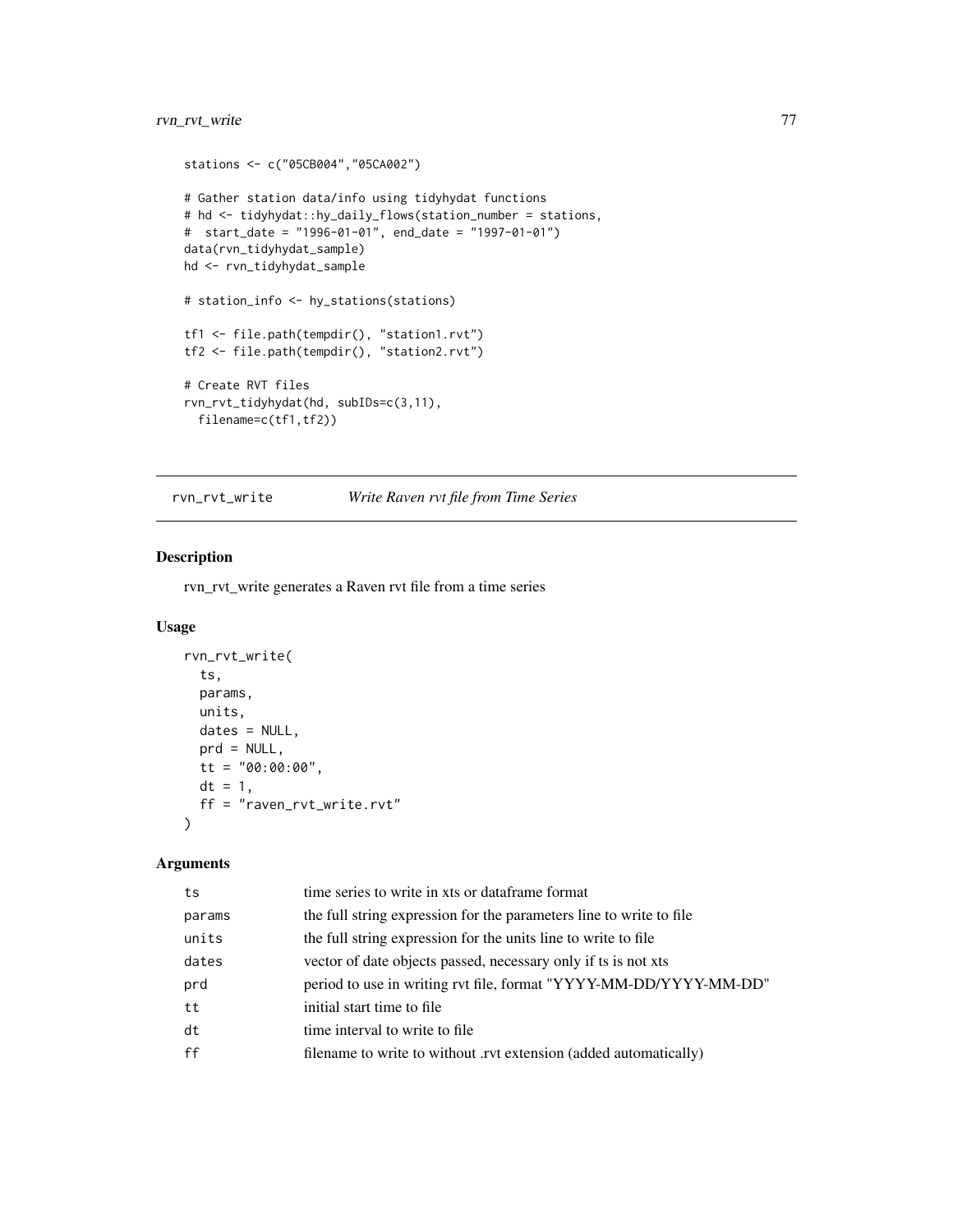#### Details

This function writes the rvt file for a given time series dataset. The function will write out the entirety of the columns provided in the given xts object. Please ensure that the parameters supplied in the params and units objects match the xts object supplied.

#### Value

flag returns TRUE if the function executed successfully

#### See Also

[rvn\\_rvt\\_wsc](#page-77-0) to create an rvt file from Water Survey Canada (WSC) data

#### Examples

```
# load sample flow data
system.file('extdata','run1_Hydrographs.csv', package = "RavenR") %>%
rvn_hyd_read() -> mydata
# write time series to rvt file using data from subbasin 36
rvn_rvt_write(mydata$hyd$Sub36, params = "HYDROGRAPH", units = "m3/s",
 ff = file.path(tempdir(), 'raven_rvt_write'))
```
<span id="page-77-0"></span>rvn\_rvt\_wsc *EC Streamgauge File Conversion*

#### Description

rvn\_rvt\_wsc converts Environment Canada historical streamgauge data, downloaded from the Water Survey Canada, into .rvt format files usable in Raven.

#### Usage

```
rvn_rvt_wsc(
  ff,
  subIDs,
  prd = NULL,
  stnNames = NULL,
 write_redirect = FALSE,
 flip_number = FALSE,
  filename = NULL
)
```
<span id="page-77-1"></span>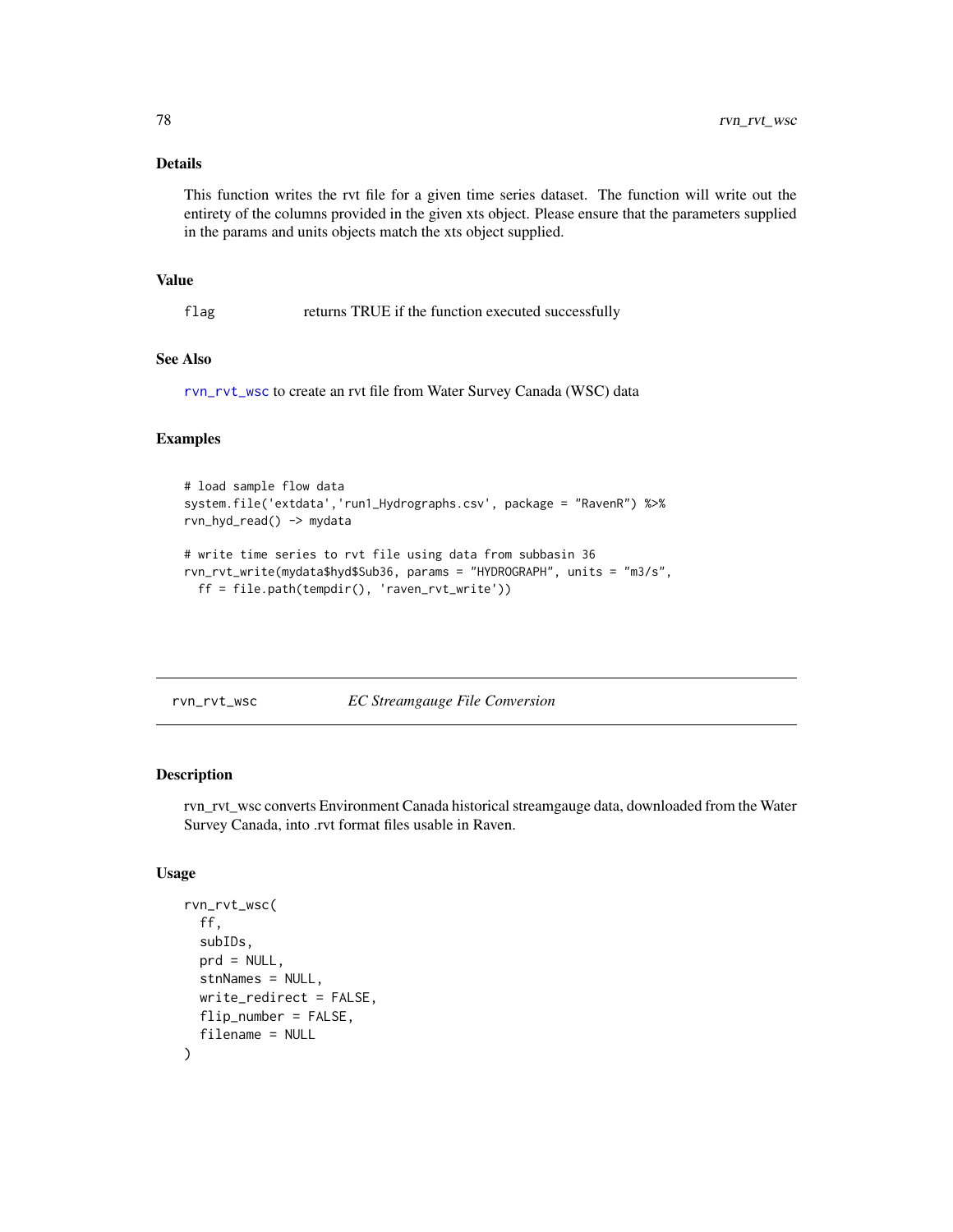# <span id="page-78-0"></span>rvn\_rvt\_wsc 79

#### Arguments

| ff          | WSC flow file in csy format                                                          |
|-------------|--------------------------------------------------------------------------------------|
| subIDs      | vector of subbasin IDs to correspond to the stations in ff                           |
| prd         | (optional) data period to use in .rvt file                                           |
| stnNames    | (optional) character vector of alternative station names to use                      |
|             | write_redirect (optional) write the :RedirectToFile commands in a separate .rvt file |
| flip_number | (optional) put the subID first in the .rvt filename                                  |
| filename    | specified name of $file(s)$ to write to (optional)                                   |

#### Details

This function takes a single WSC flow file and converts the flow data for each station in the file into .rvt formatted files for a Raven model. If multiple stations exist in the .csv file,

The file should be downloaded in a .csv Date-Data format with missing days included. The download website is linked below. Any level data will be ignored, although can be included in the file for stations with flow and level data. If no data is found for a given station, an error will be reported.

subIDs is required and should correspond to the subID to be used in the .rvt file for each station in the ff file, in the order in which it will be read in. If the subbasin is currently unknown, please supply a placeholder value.

prd is used by the xts formatted-data to restrict the data reported in .rvt files, for each station, to this period. The prd should be defined in "YYYY-MM-DD/YYYY-MM-DD" string format. If the period supplied results in an empty time series (i.e. non-overlapping time periods), an error will be thrown.

stnNames is an optional character vector to replace the EC station codes found in the .csv file. If supplied, the vector must be of the same length as the number of stations supplied and the subIDs vector. If not supplied, the EC station codes will be used. Note that this does not impact model function, only filename readability and station recognition.

write\_redirect will print out the :RedirectToFile commands in a separate file called, "flow\_stn\_redirect\_text.rvt". These commands can be copied into the main model's .rvt file to redirect to the produced time series files.

flip number is a useful option to place the subID first in the filename. This is often cleaner for organizing files in a folder, since the alphabeticized order is not dependent on the station name, and the observed files will be in one set.

The function will write to name generated from the station name(s), otherwise the .rvt filename may be specified with the filename argument (full path to the filename, including .rvt extension). If multiple stations are provided, the filename argument may be a vector of filenames.

#### Value

TRUE return TRUE if the function is executed properly

# See Also

[rvn\\_annual\\_peak\\_event](#page-7-0) to consider the timing of peak events Download EC streamgauge data from [WSC Historical Data.](https://wateroffice.ec.gc.ca/search/historical_e.html)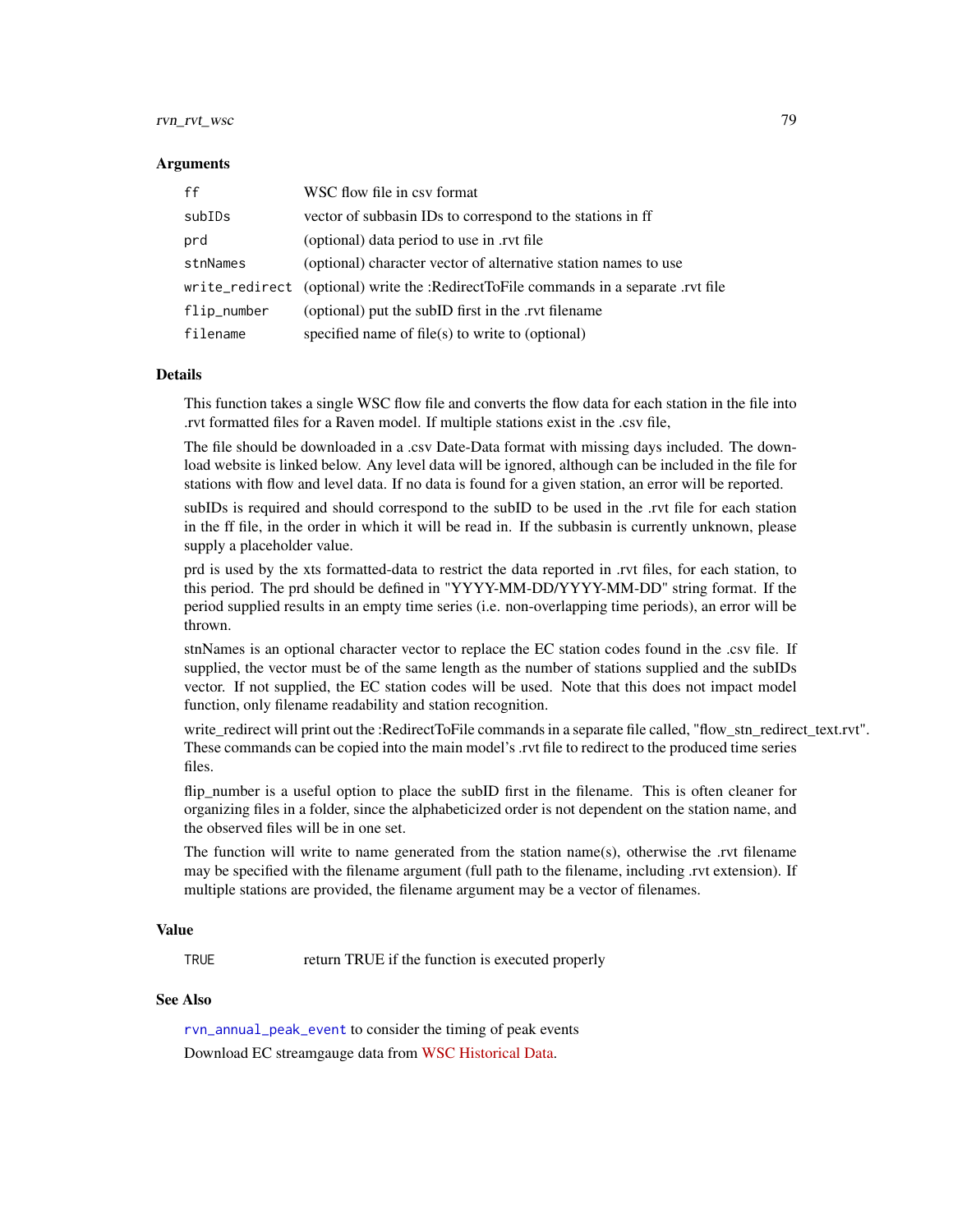# Examples

```
ff = system.file("extdata",'Daily__Oct-1-2020_08_20_52PM.csv', package="RavenR")
rvn_rvt_wsc(ff,subIDs=c(6), filename=file.path(tempdir(), "stn_02GB001.rvt"))
```
rvn\_stringpad *Pads string with spaces, either right or left justified*

# Description

Pad string with spaces, justified on either the left or right

# Usage

```
rvn_stringpad(string, width, just = "r")
```
# Arguments

| string | Text string                                          |
|--------|------------------------------------------------------|
| width  | Number of characters total, including desired spaces |
| just   | 'r' for right, 'l' for left                          |

#### Value

Padded string

# Author(s)

Leland Scantlebury, <leland@scantle.com>

```
# Returns " To the right"
rvn_stringpad('To the right', 15, just='r')
# Returns "Padded "
rvn_stringpad('Padded', 10, just='l')
```
<span id="page-79-0"></span>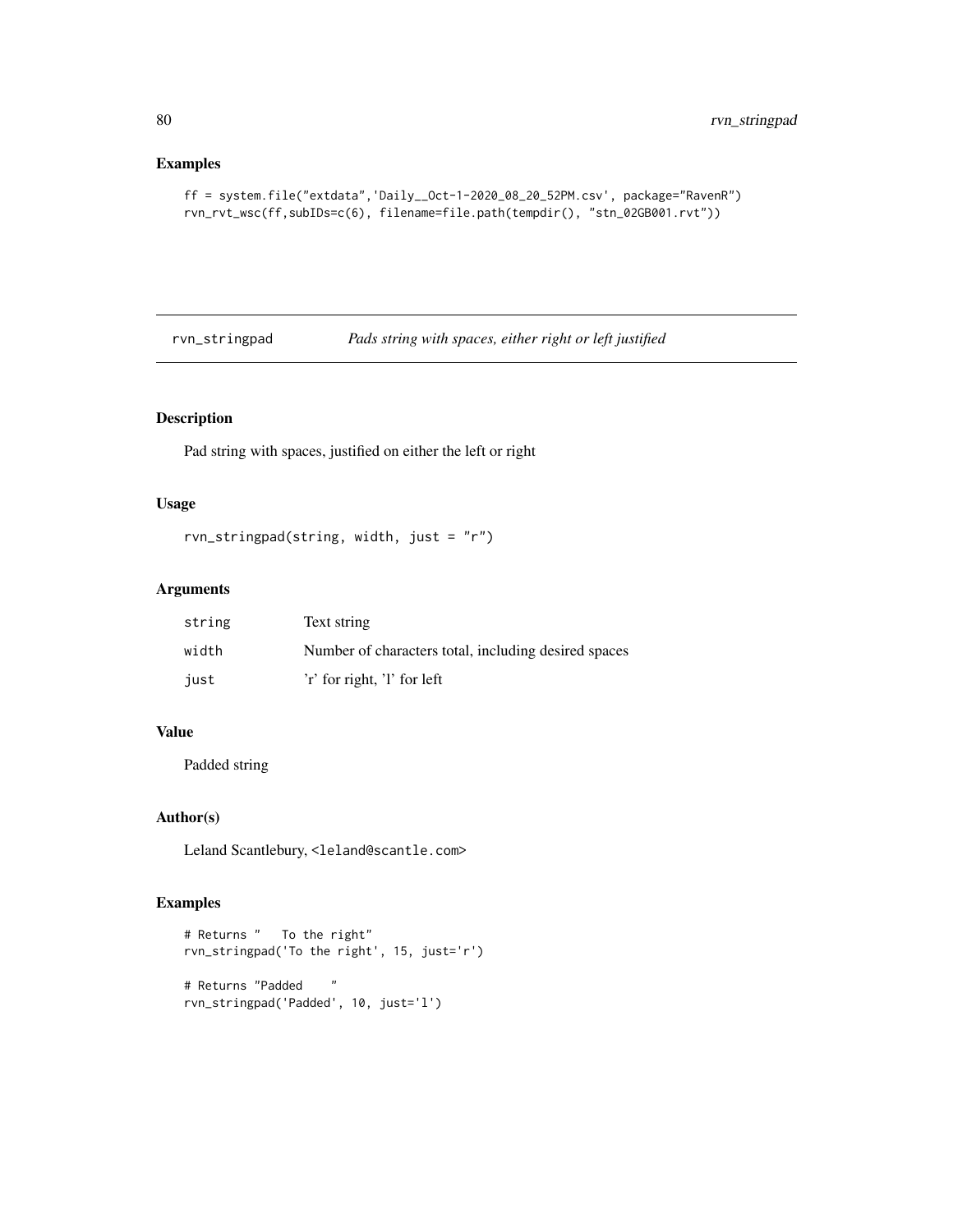<span id="page-80-0"></span>rvn\_subbasin\_map *Plot Continuous Data Using Subbasin Shapefile*

# Description

Plots Raven custom output into a subbasin map

# Usage

```
rvn_subbasin_map(
  shpfilename,
  subIDcol,
 plot_date,
 cust_data = NULL,
 normalize_data = FALSE,
  invalid_stop = TRUE,
 basins_label = "subID",
 plot_invalid = FALSE
\mathcal{L}
```
#### Arguments

| shpfilename    | filename of shapefile containing HRU polygons, with one column inidicating<br>Raven HRU ID                          |
|----------------|---------------------------------------------------------------------------------------------------------------------|
| subIDcol       | string of subbasin ID column in shapefile                                                                           |
| plot_date      | string of date to plot in custom.data                                                                               |
| cust_data      | custom data set as read in by custom.read, for daily by_subbasin data                                               |
| normalize_data | whether to normalize data by all cust_data (TRUE) or just the data for the given<br>date (FALSE)                    |
| invalid_stop   | whether to stop if invalid basins are found (TRUE) or just continue with a warn-<br>ing (FALSE)                     |
| basins_label   | label to put on basins, one of c('None,'subID','value') to show nothing, sub-<br>basinIDs, or actual plotted values |
| plot_invalid   | boolean indicating whether to plot invalid basins in grey (currently disabled)                                      |

# Details

Does not currently support discrete data such as land use. Ability to include invalid basins in grey is currently disabled.

# Value

| p1 | ggplot object of subbasin map |  |  |
|----|-------------------------------|--|--|
|    |                               |  |  |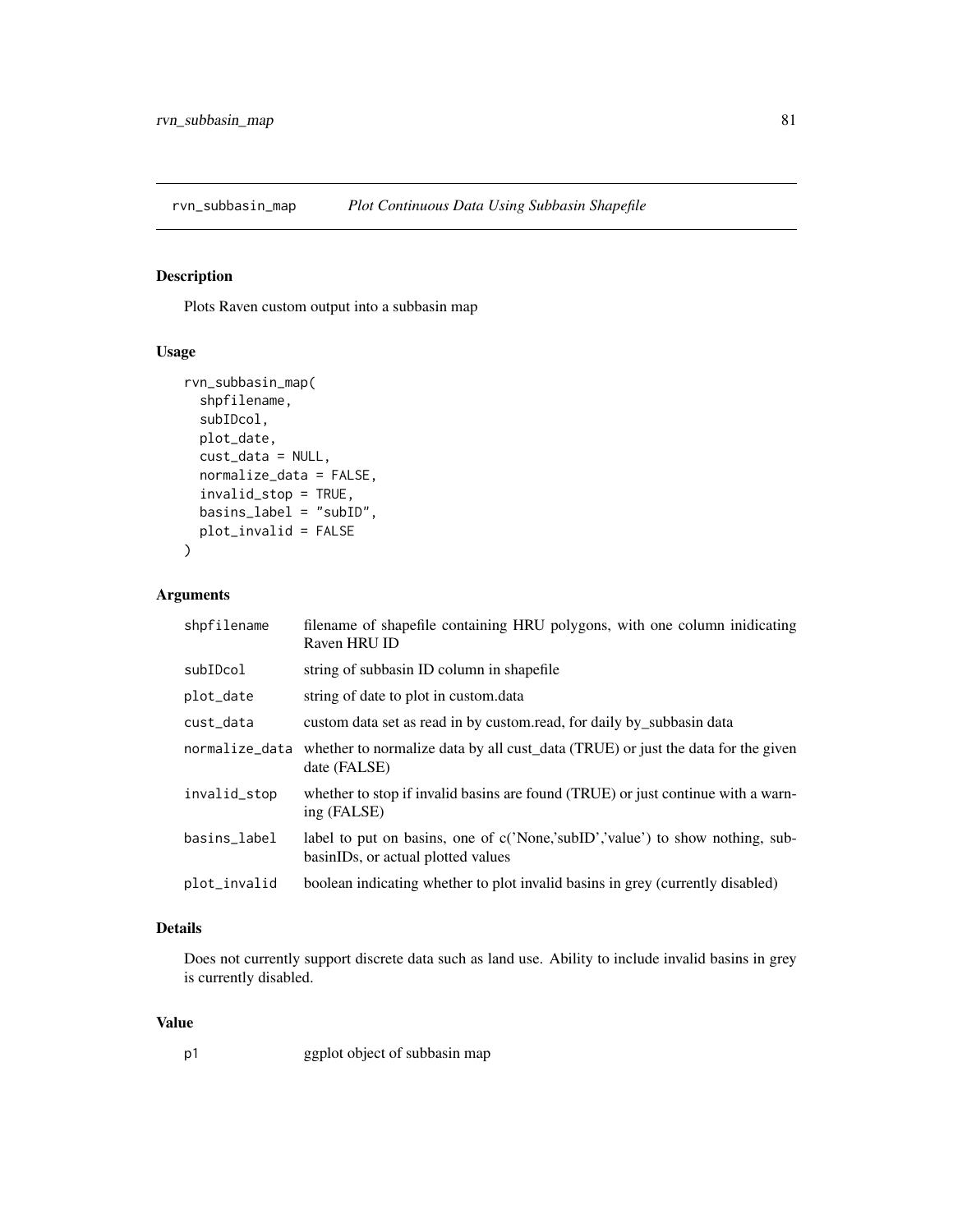#### Author(s)

James R. Craig, University of Waterloo Robert Chlumsky Genevieve Brown

#### See Also

[rvn\\_subbasin\\_network\\_plot](#page-81-0) to create network plots

#### Examples

```
# Raw shapefile sample data
shpfilename <- system.file("extdata","Nith_shapefile_sample.shp",package="RavenR")
# Custom Output data from Raven for Nith basin
cust_file <- system.file("extdata","run1_PRECIP_Daily_Average_BySubbasin.csv",
                        package="RavenR")
cust_data <- rvn_custom_read(cust_file)
subIDcol <- 'subID' # attribute in shapefile with subbasin IDs
plot_date <- "2003-03-30" # date for which to plot custom data
# Generate plot object
p1 <- rvn_subbasin_map(shpfilename,subIDcol,plot_date,cust_data, normalize=TRUE)
p1
```
<span id="page-81-0"></span>rvn\_subbasin\_network\_plot

*Plot Raven subbasin network.*

#### Description

Generates a plot of the subbasin network from rvh file information.

#### Usage

```
rvn_subbasin_network_plot(SBtable, labeled = FALSE)
```
#### **Arguments**

| SBtable | a valid table of Raven subbasins, obtained from rvn_rvh_read |
|---------|--------------------------------------------------------------|
| labeled | TRUE if the nodes are labeled with the SubBasin ID, SBID     |

<span id="page-81-1"></span>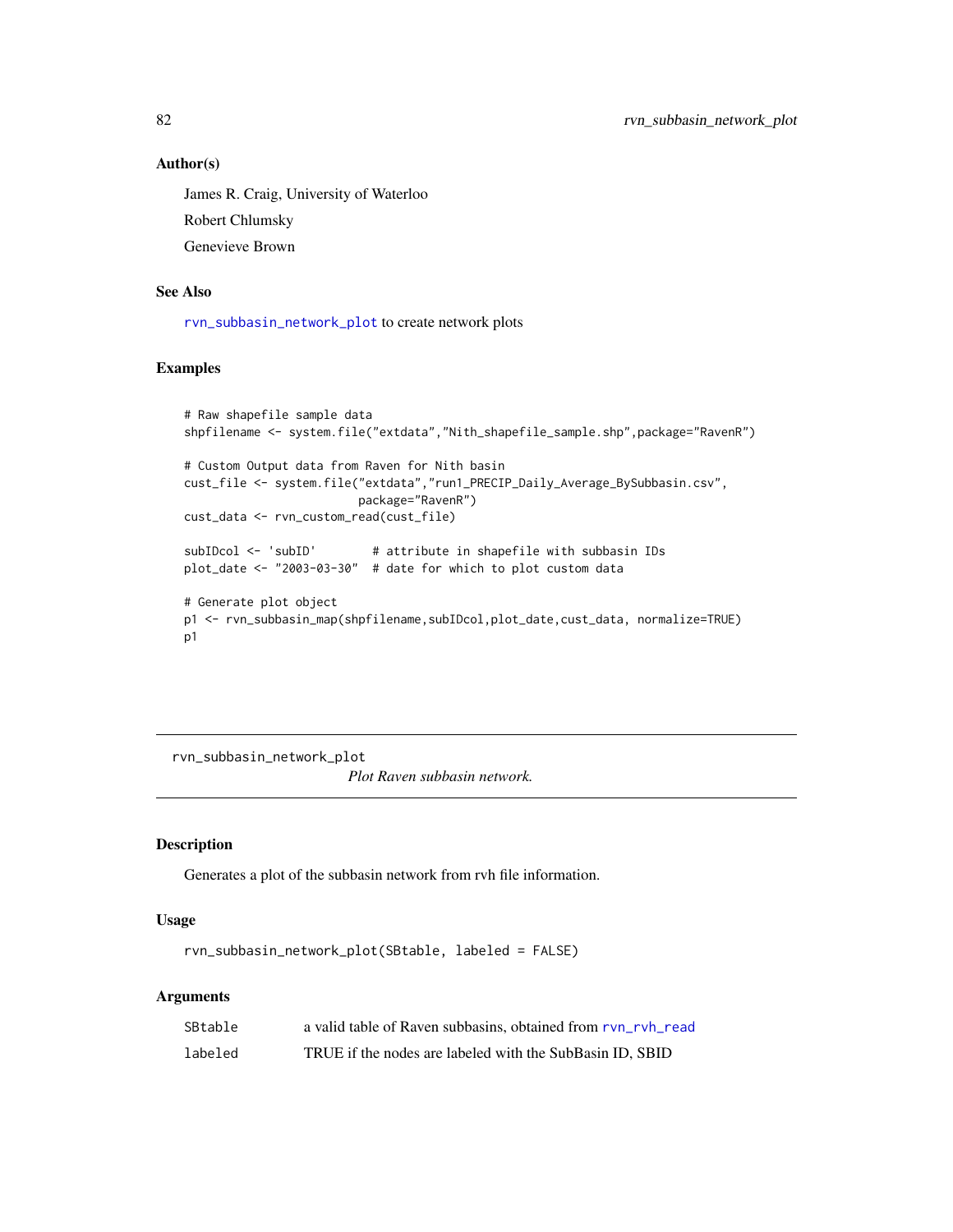# <span id="page-82-1"></span>rvn\_substrLeft 83

# Details

Takes the information gathered from an .rvh file via the function [rvn\\_rvh\\_read](#page-62-0) and generates a plot object of the subbasin network, where nodes are located at SubBasin lat-long centroids, and edge widths of the network correspond to contributing upstream area.

#### Value

p1ggplot object of subbasin network plot

# Author(s)

James R. Craig, University of Waterloo

#### Examples

```
# read in rvh file
rvh <- rvn_rvh_read(system.file("extdata","Nith.rvh", package="RavenR"))
```

```
# create network plot of watershed structure from rvh file
rvn_subbasin_network_plot(rvh$SBtable)
```

```
# include labels
rvn_subbasin_network_plot(rvh$SBtable, labeled=TRUE)
```
<span id="page-82-0"></span>rvn\_substrLeft *substring from the Left*

# Description

rvn\_substrLeft returns n characters from the left side of the supplied string x.

#### Usage

```
rvn_substrLeft(x, n)
```
#### Arguments

| a string to manipulate                                          |
|-----------------------------------------------------------------|
| number of characters to remove from the left side of the string |

# See Also

[rvn\\_substrRight](#page-84-0) for using n characters from right side of string [rvn\\_substrMRight](#page-84-1) for removing n characters from the right side of a string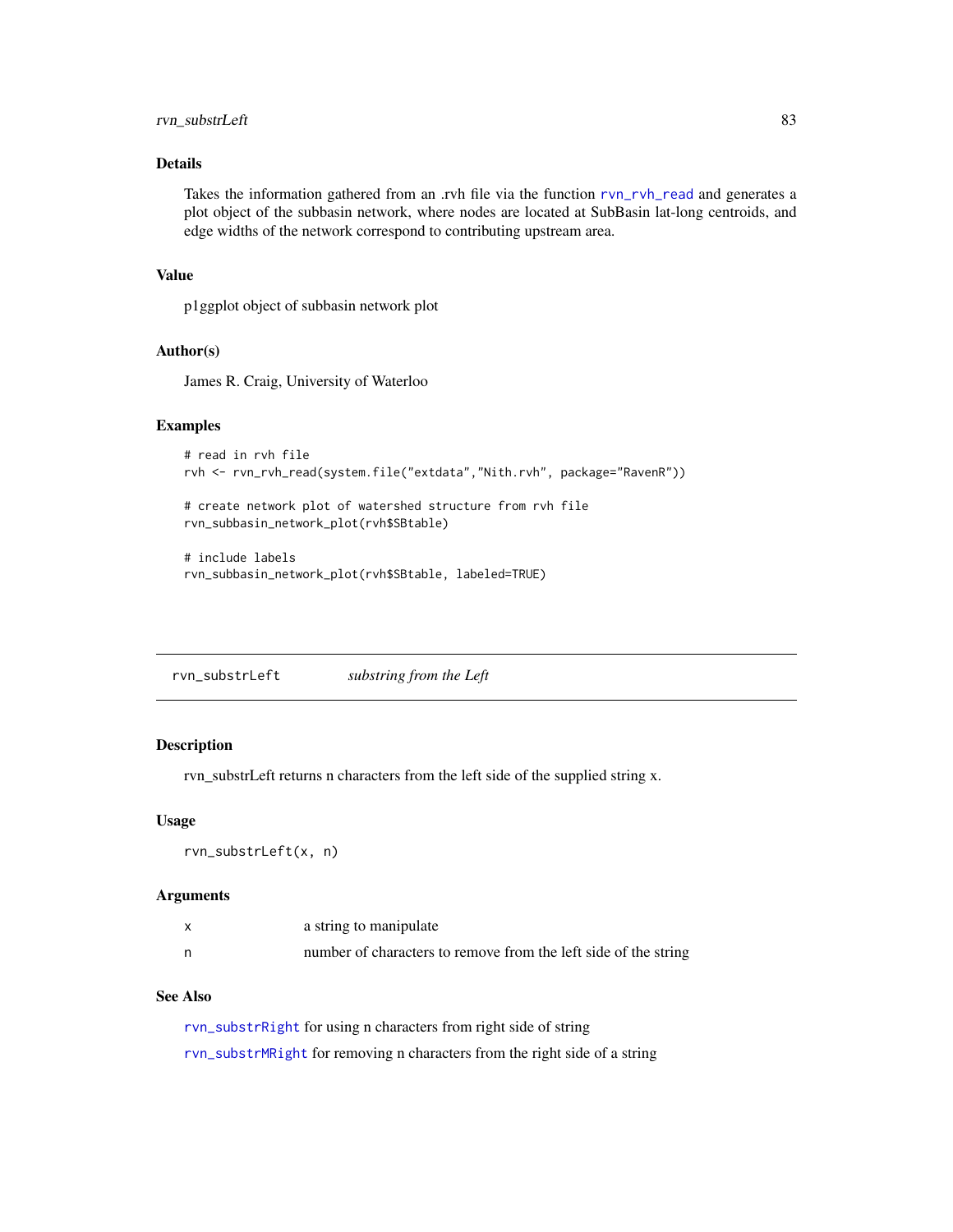# Examples

```
rvn_substrLeft("hello world",3)
# returns "hel"
```
<span id="page-83-0"></span>rvn\_substrMLeft *substring minus characters from the Left*

# Description

rvn\_substrMLeft returns a string x with n characters removed from the left side of the string.

# Usage

rvn\_substrMLeft(x, n)

# Arguments

|   | a string to manipulate                                          |
|---|-----------------------------------------------------------------|
| n | number of characters to remove from the left side of the string |

# See Also

[rvn\\_substrRight](#page-84-0) for using n characters from the right side of string, [rvn\\_substrLeft](#page-82-0) for using n characters from the left side of string

[rvn\\_substrMRight](#page-84-1) for removing n characters from the right side of a string

```
rvn_substrMLeft("hello world",3)
# returns "lo world"
```
<span id="page-83-1"></span>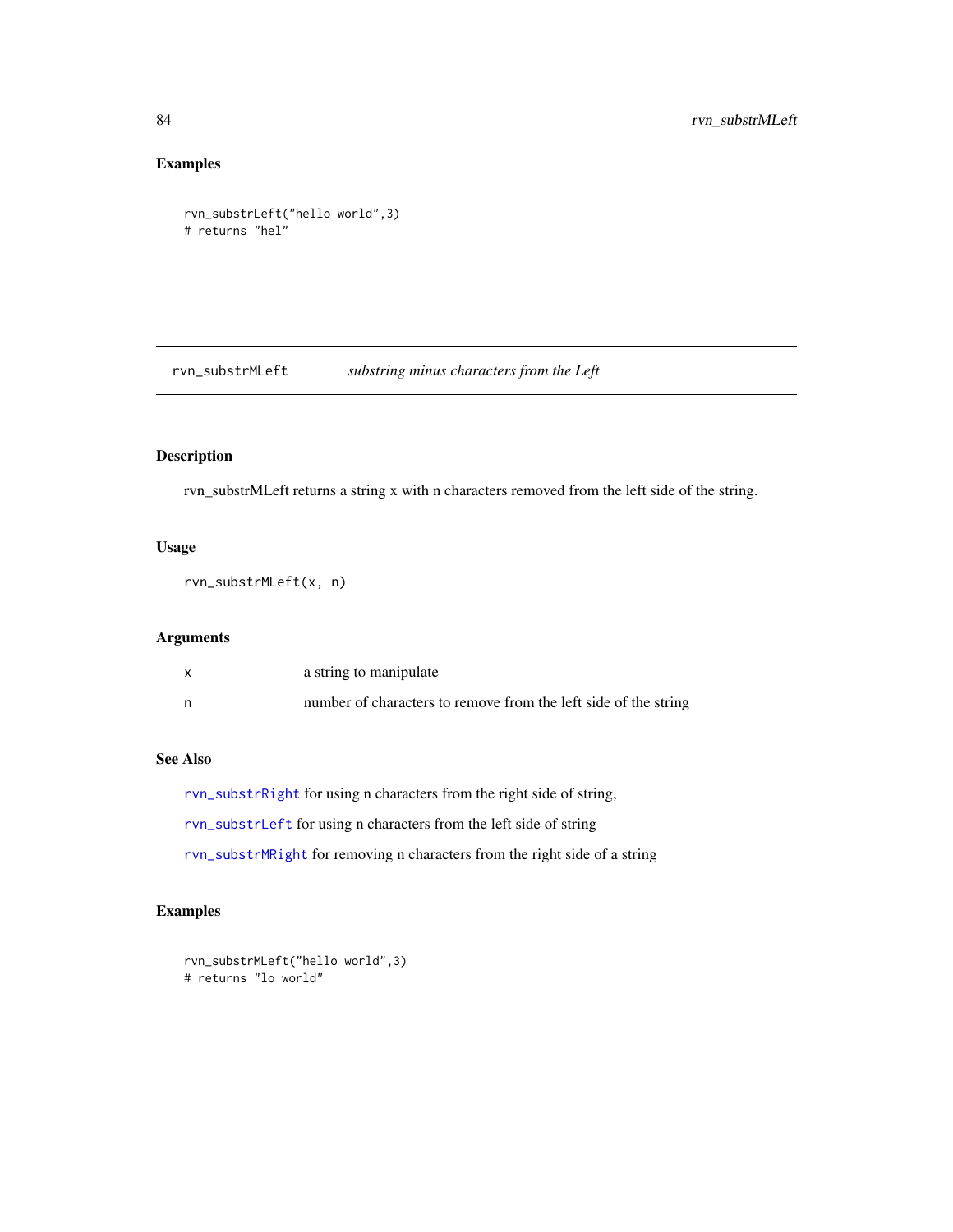<span id="page-84-2"></span><span id="page-84-1"></span>rvn\_substrMRight *substring minus characters from the Right*

#### Description

rvn\_substrMRight returns a string x with n characters removed from the right side of the string.

# Usage

```
rvn_substrMRight(x, n)
```
#### Arguments

| X  | a string to manipulate                                           |
|----|------------------------------------------------------------------|
| n, | number of characters to remove from the right side of the string |

# See Also

[rvn\\_substrRight](#page-84-0) for using n characters from the right side of string [rvn\\_substrLeft](#page-82-0) for using n characters from the left side of string [rvn\\_substrMLeft](#page-83-0) for removing n characters from the left side of a string

# Examples

rvn\_substrMRight("hello world",3) # returns "hello wo"

<span id="page-84-0"></span>rvn\_substrRight *substring from the Right*

# Description

rvn\_substrRight returns n characters from the right side of the supplied string x.

#### Usage

rvn\_substrRight(x, n)

#### Arguments

| a string to manipulate                                        |
|---------------------------------------------------------------|
| number of characters to use from the right side of the string |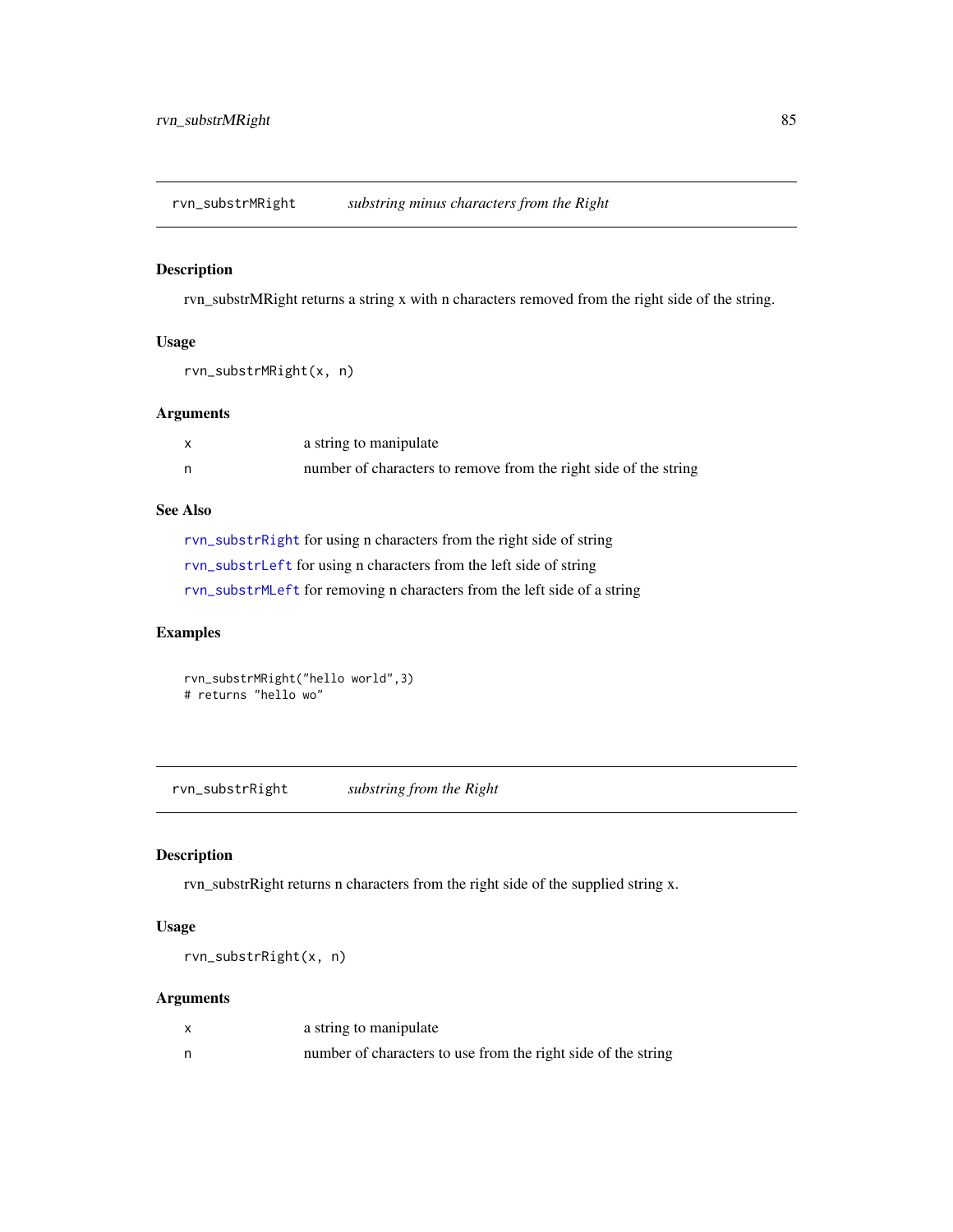# See Also

[rvn\\_substrLeft](#page-82-0) for using n characters from the left side of string [rvn\\_substrMRight](#page-84-1) for removing n characters from the right side of a string [rvn\\_substrMLeft](#page-83-0) for removing n characters from the left side of a string

# Examples

```
rvn_substrRight("hello world",3)
# returns "rld"
```
rvn\_theme\_RavenR *RavenR ggplot theme*

# Description

rvn\_theme\_RavenR makes the general Raven R Theme for all ggplots

#### Usage

rvn\_theme\_RavenR()

#### Details

This function sets up the default theme for all ggplots generated using a built in Raven R function. Made by adjusting the built in theme\_bw().

# Value

returns a theme for use in ggplot2 figures

# See Also

[rvn\\_annual\\_volume](#page-14-0) to create a scatterplot of annual flow volumes.

```
# generate a basic ggplot and apply the RavenR theme
library(ggplot2)
ggplot(data=cars, aes(x=speed, y=dist))+
geom_point()+
rvn_theme_RavenR()
```
<span id="page-85-0"></span>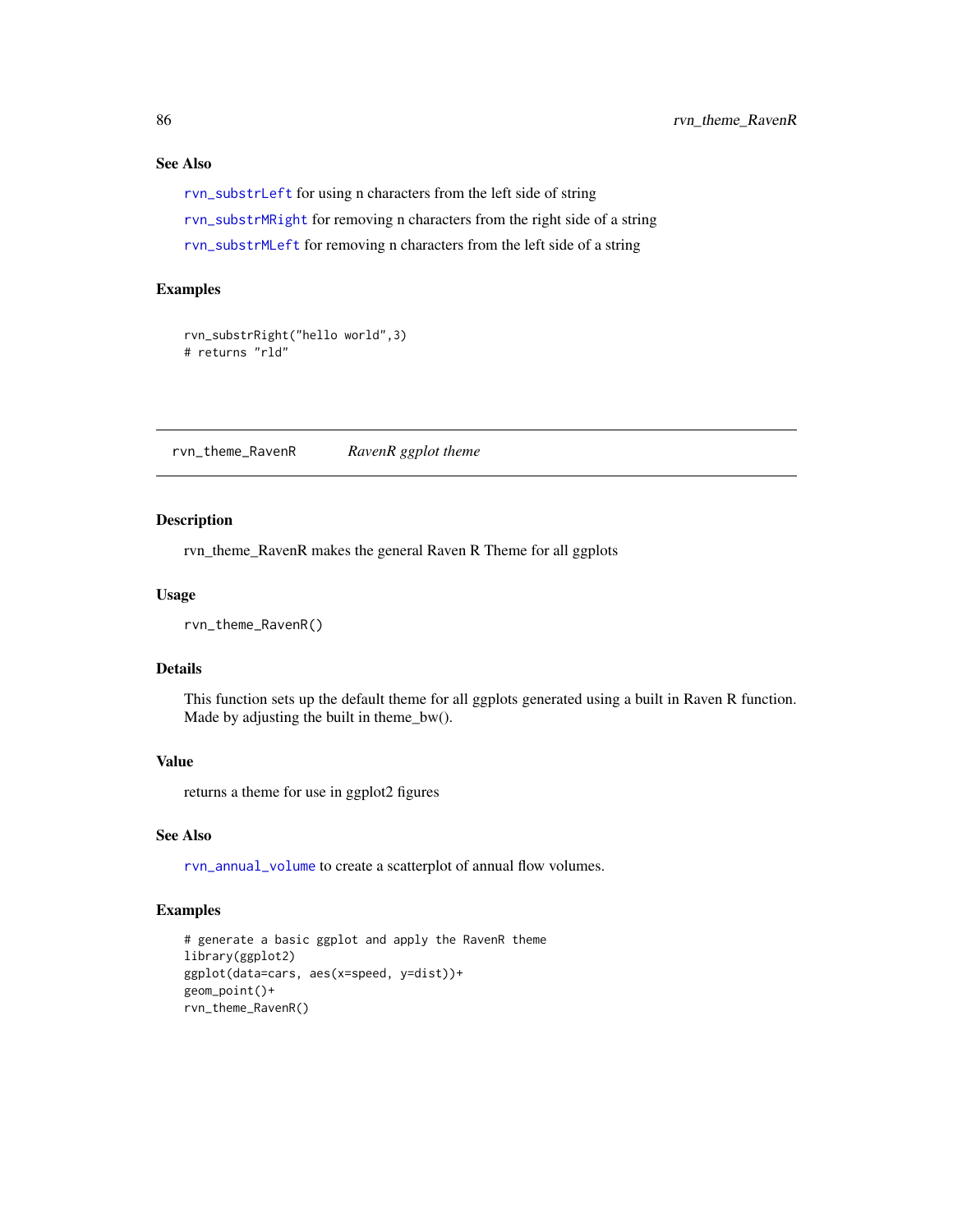<span id="page-86-0"></span>rvn\_tidyhydat\_sample *tidyhydat sample data for RavenR package*

# Description

A dataset downloaded using the tidyhydat package for two stations, between 1996-01-01 and 1997- 01-01. Additional details on the tidyhydat package and data formats can be found at the [tidyhydat](https://github.com/ropensci/tidyhydat) [github page.](https://github.com/ropensci/tidyhydat)

Note that this sample is provided to avoid loading the tidyhydat package and requiring the download\_hydat() function in CRAN testing of examples.

Additional information on data provided by the Water Survey of Canada may be found on the WSC webpage.

#### Usage

rvn\_tidyhydat\_sample

#### Format

rvn\_tidyhydat\_sample is a tibble with 671 rows, and 5 columns.

STATION\_NUMBER station number from WSC stations in HYDAT database

Date date in YYYY-MM-DD format

Parameter Code indicating the parameter provided in the given row as either flow or level data

Value the value of the parameter provided (flow or level)

Symbol additional data flags provided by WSC

#### See Also

[rvn\\_rvt\\_tidyhydat](#page-74-0) for writing rvt files from tidyhydat data

rvn\_ts\_infill *Infill discontinuous time series with blank values*

#### Description

Infills missing time values from a time series based on a regular interval.

#### Usage

```
rvn_ts_infill(ts)
```
#### Arguments

ts valid xts time series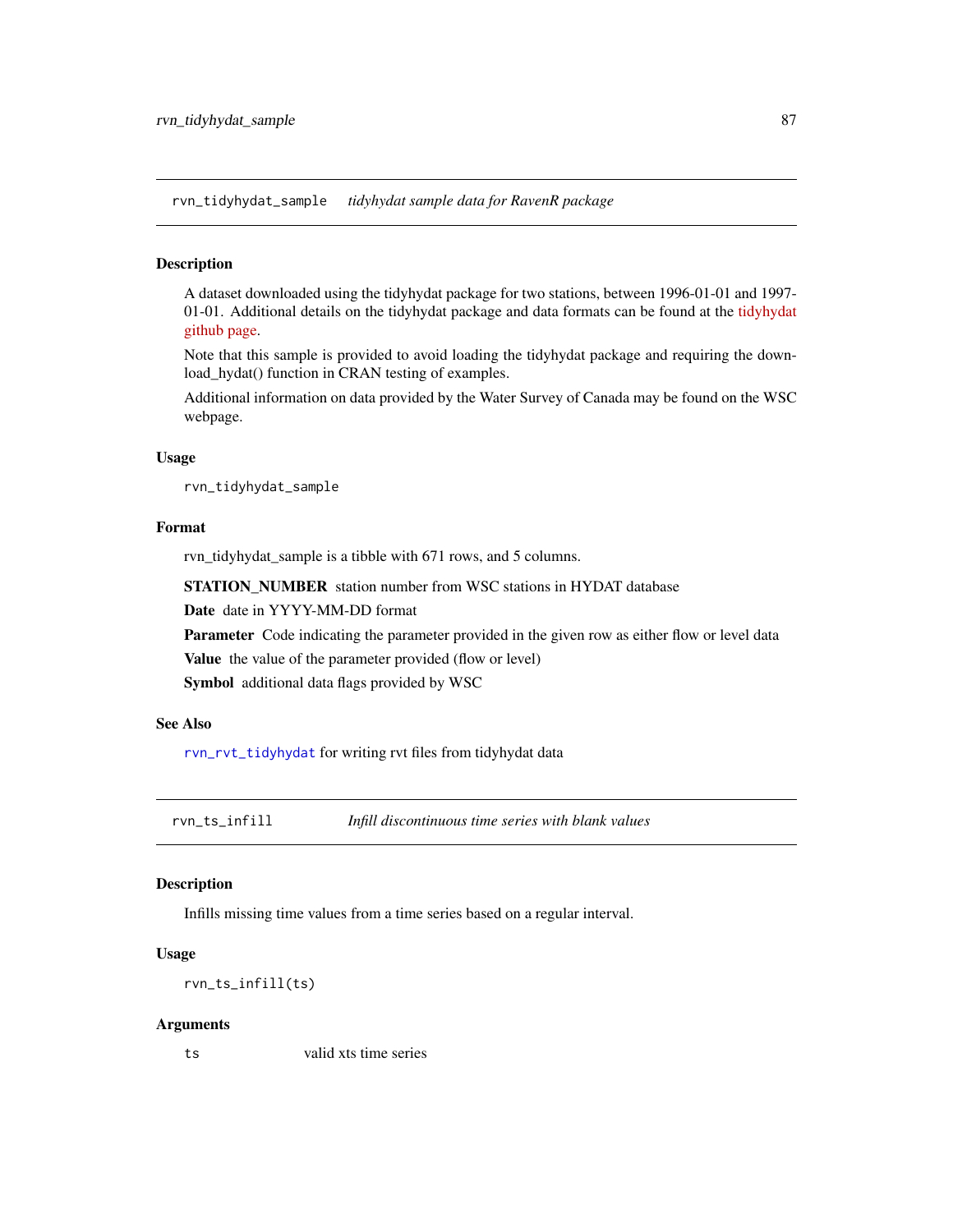# Details

Takes xts dataset, finds minimum interval between time stamps and returns a new regular interval xts with same data content, but NA values inbetween known data values

Only handles data with minimum time interval of 1 day; 1,2,3,4,6,8, or 12 hrs.

Note that in default reading in of date/time data, the daylight savings timezones may be assigned to the date/time when reading in a data file with Raven using functions such as [rvn\\_hyd\\_read](#page-44-0). This function will then detect differences in the intervals and throw an error. To avoid this, the timezone may be assigned explicitly to all values with the read function and all daylight savings/endings will be ignored.

# Value

ts continuous xts time series

# Author(s)

James R. Craig, University of Waterloo

#### Examples

```
system.file("extdata","run1_Hydrographs.csv", package="RavenR") %>%
rvn_hyd_read(., tzone="EST") -> mydata
mydata <- mydata$hyd$precip
mydata<-mydata[-seq(2,nrow(mydata),3),] # remove every 3rd day
head(mydata)
# fill back with rvn_ts_infill using NA values
rvn_ts_infill(mydata$precip) %>%
head()
```
<span id="page-87-0"></span>rvn\_watershedmeb\_read *Read in Raven WatershedMassEnergyBalance file*

# Description

rvn\_watershedmeb\_read is used to read in the WatershedMassEnergyBalance.csv file produced by the modelling Framework Raven.

# Usage

rvn\_watershedmeb\_read(ff = NA, tzone = NULL)

# Arguments

| ff    | full file path to the WatershedMassEnergyBalance.csv file |
|-------|-----------------------------------------------------------|
| tzone | string indicating the timezone of the data in ff          |

<span id="page-87-1"></span>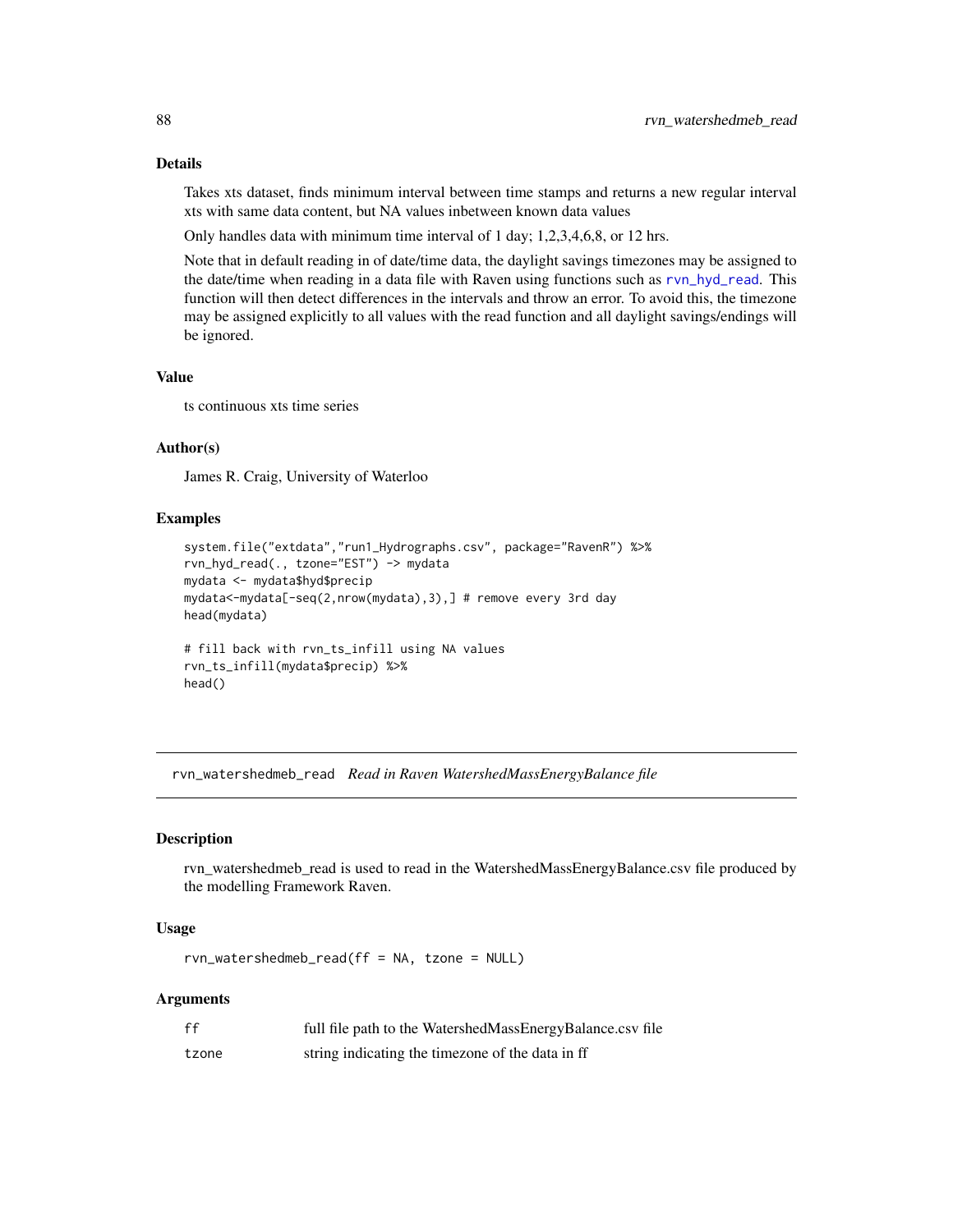# <span id="page-88-0"></span>Details

This function expects a full file path to the WatershedMassEnergyBalance.csv file, then reads in the file using read.csv. The main advantage of this functon is renaming the columns to nicer names and extracting the units into something much easier to read. The from and to rows are also properly handled, which is not as straightforward as some of the other Raven files.

ff is the full file path of the WatershedMassEnergyBalance.csv file. If the file is located in the current working directory, then simply the name of the file is sufficient.

#### Value

| watershedmeb | data frame from the file with standardized names |
|--------------|--------------------------------------------------|
| units        | vector corresponding to units of each column     |
| from         | vector of the 'from' compartments in file        |
| to           | vector of the 'to' compartments in file          |

# See Also

[rvn\\_watershed\\_read](#page-90-0) for reading in the WatershedStorage.csv file

#### Examples

```
# locate RavenR Watershed Mass Energy Balance storage file
ff <- system.file("extdata","run1_WatershedMassEnergyBalance.csv", package="RavenR")
# read in file
mywshdmeb <- rvn_watershedmeb_read(ff)
# view mass energy balance time series
head(mywshdmeb$watershedmeb)
# view 'from' dataframe
mywshdmeb$from
```
rvn\_watershed\_data *Watershed Storage Data from Raven*

# **Description**

A dataset formatted to the xts package, read in by the watershed.read function. The dataset contains the typical columns from the Raven outputted WatershedStorage.csv file, available for download in the Raven Tutorials (linked below).

#### Usage

rvn\_watershed\_data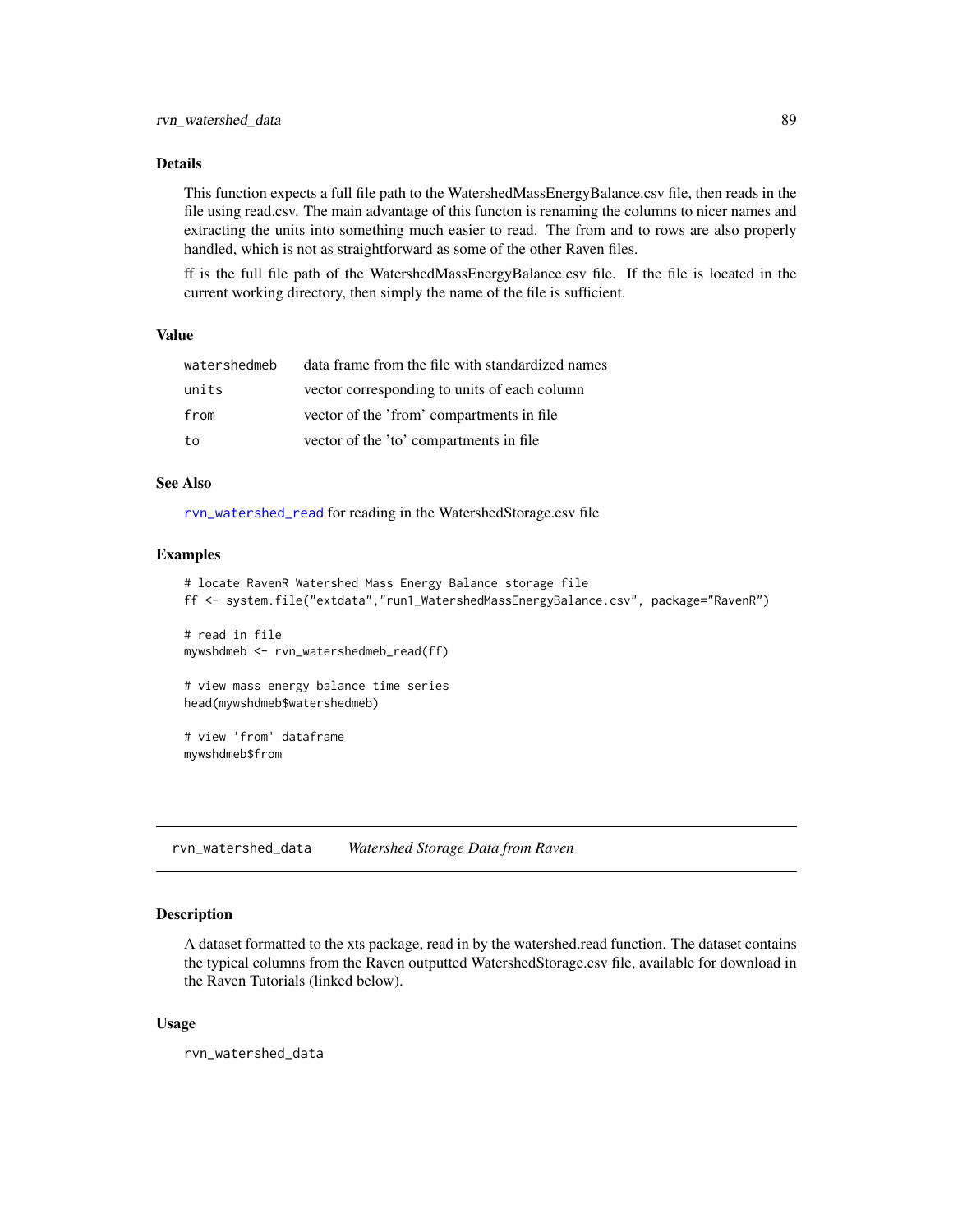#### Format

rvn\_watershed\_data is a data frame with two object

watershed.storage various storage variable states outputted from the Raven model

units units associated with each variable in watershed.storage

rvn\_watershed\_data\$watershed.storage is an xts (time series) object with 731 rows and 19 variables, containing data from 2002-10-01 to 2004-09-30. The details of each watershed storage state can be found in the Raven Manual

- rainfall
- snowfall
- Channel.Storage
- Reservoir.Storage
- Rivulet.Storage
- Surface.Water
- Cum..Losses.to.Atmosphere..mm.
- Ponded.Water
- Soil.Water.0
- Soil.Water.1
- Soil.Water.2
- Snow.Melt..Liquid..mm.
- Snow
- Canopy
- Canopy.Snow
- Total
- Cum..Inputs..mm.
- Cum..Outflow..mm.
- MB.Error

The Nith River model can be downloaded from the Raven Tutorials (tutorial #2) [http://www.](http://www.civil.uwaterloo.ca/jrcraig/Raven/Downloads.html) [civil.uwaterloo.ca/jrcraig/Raven/Downloads.html](http://www.civil.uwaterloo.ca/jrcraig/Raven/Downloads.html)

#### See Also

[rvn\\_watershed\\_read](#page-90-0) for reading in watershed storage output files

```
# View data
head(rvn_watershed_data$watershed.storage)
# Also has units
rvn_watershed_data$units
```
<span id="page-89-0"></span>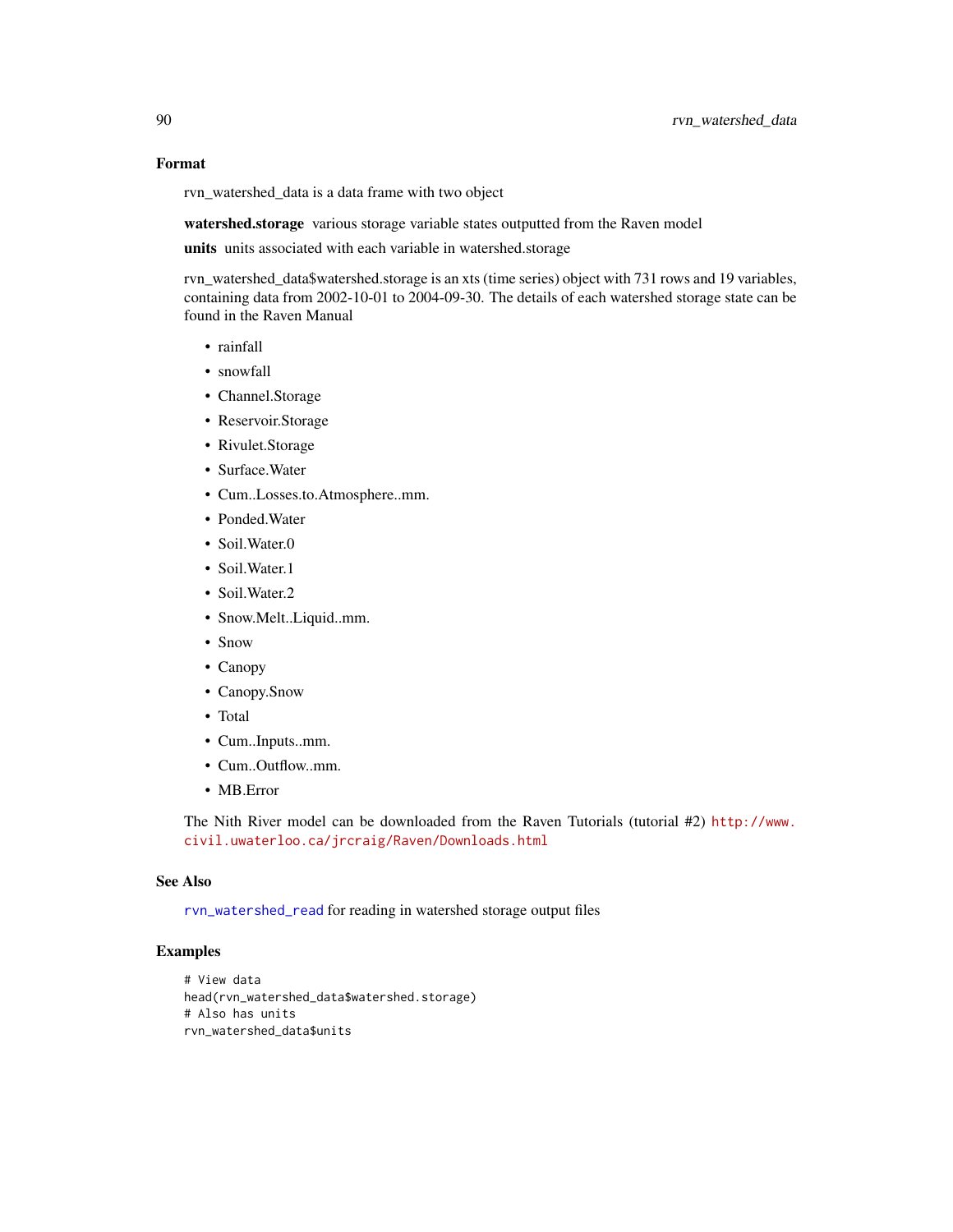<span id="page-90-1"></span><span id="page-90-0"></span>rvn\_watershed\_read *Read in Raven WatershedStorage file*

#### **Description**

rvn\_watershed\_read is used to read in the WatershedStorage.csv file produced by Raven.

#### Usage

```
rvn_watershed_read(ff = NA, tzone = NULL)
```
#### **Arguments**

| ff    | full file path to the WatershedStorage.csv file  |
|-------|--------------------------------------------------|
| tzone | string indicating the timezone of the data in ff |

# Details

This function expects a full file path to the WatershedStorage.csv file, then reads in the file using read.csv. The main advantage of this functon is renaming the columns to nicer names and extracting the units into something much easier to read.

This function is also built to support the wshd.animate function, which uses the object created here for creating an animation of the watershed storage containers.

ff is the full file path of the WatershedStorage.csv file. If the file is located in the current working directory, then simply the name of the file is sufficient.

#### Value

| watershed_storage |                                                  |
|-------------------|--------------------------------------------------|
|                   | data frame from the file with standardized names |
| units             | vector corresponding to units of each column     |

#### See Also

[rvn\\_hyd\\_read](#page-44-0) for reading in the Hydrographs.csv file [rvn\\_watershedmeb\\_read](#page-87-0) for reading in the WatershedMassEnergyBalance.csv file

```
# locate in RavenR Watershed storage file
ff <- system.file("extdata","run1_WatershedStorage.csv", package="RavenR")
# create full file path and read in file
mywshd <- rvn_watershed_read(ff)
# check data
head(mywshd$watershed_storage)
```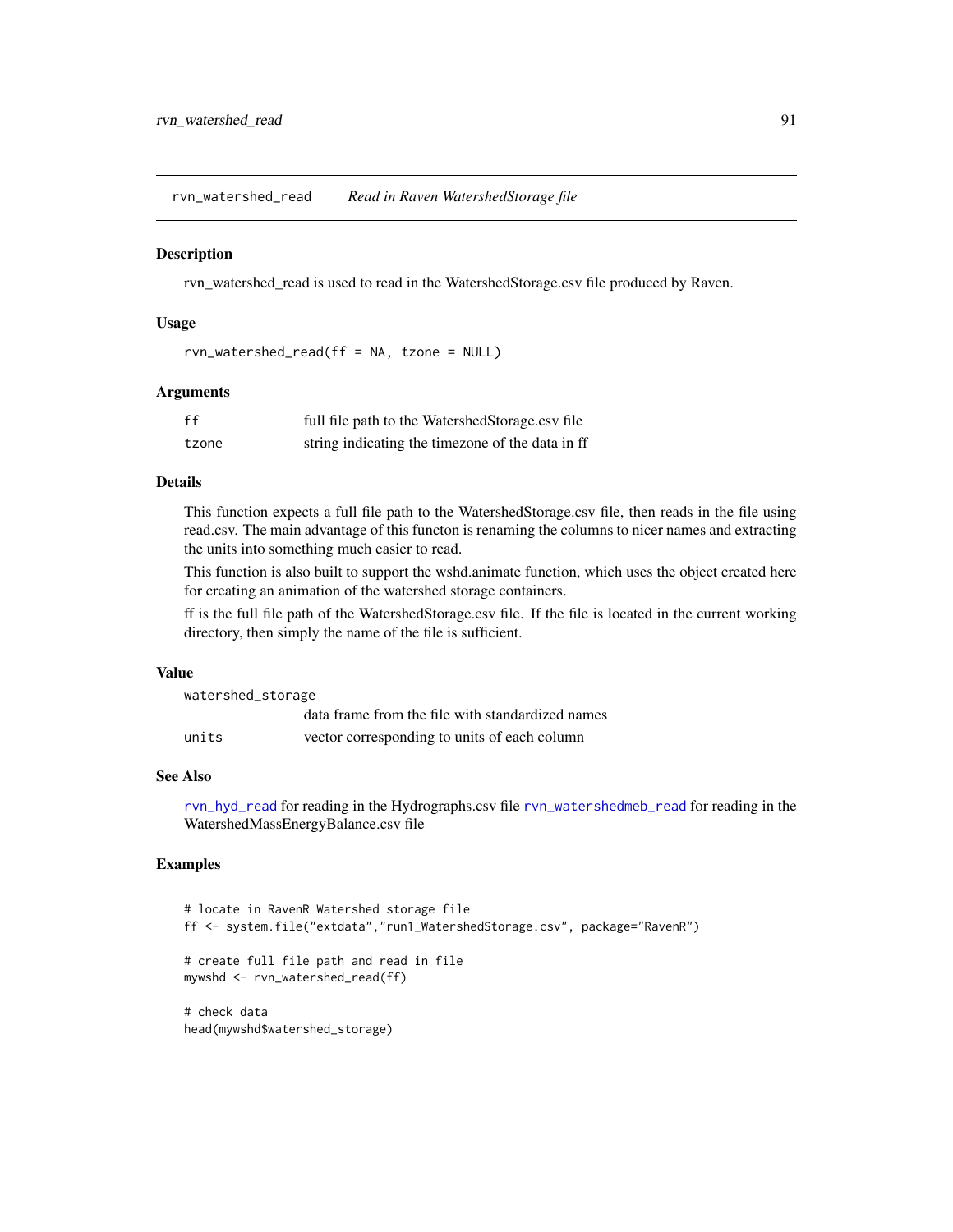#### <span id="page-91-0"></span>Description

rvn\_which\_max\_xts applies the which.max function and returns an xts object with the maximum value and associated date.

#### Usage

```
rvn_which_max_xts(x)
```
#### Arguments

x xts object to apply which.max to

# Details

This function is intended to act as the which.max function, applicable to xts objects and returning values in an xts format.

Note that when deploying the rvn\_apply\_wyearly function, the dates are overwritten and the dates of the water year ending periods are displayed rather than the event dates. In order to obtain the corresponding dates when using the rvn\_apply\_wyearly function, please use [rvn\\_apply\\_wyearly\\_which\\_max\\_xts](#page-17-0).

#### Value

xts object with max value and corresponding date

#### See Also

[which.max](#page-0-0) base which.max function [rvn\\_apply\\_wyearly\\_which\\_max\\_xts](#page-17-0) for using apply\_wyearly with the rvn\_which\_max\_xts function

#### Examples

data(rvn\_hydrograph\_data)

# obtain the peak observed flow and the corresponding date rvn\_which\_max\_xts(rvn\_hydrograph\_data\$hyd\$Sub43\_obs)

# note that the usual rvn\_apply\_wyearly does not provide the correct dates with this function rvn\_apply\_wyearly(rvn\_hydrograph\_data\$hyd\$Sub43\_obs, rvn\_which\_max\_xts)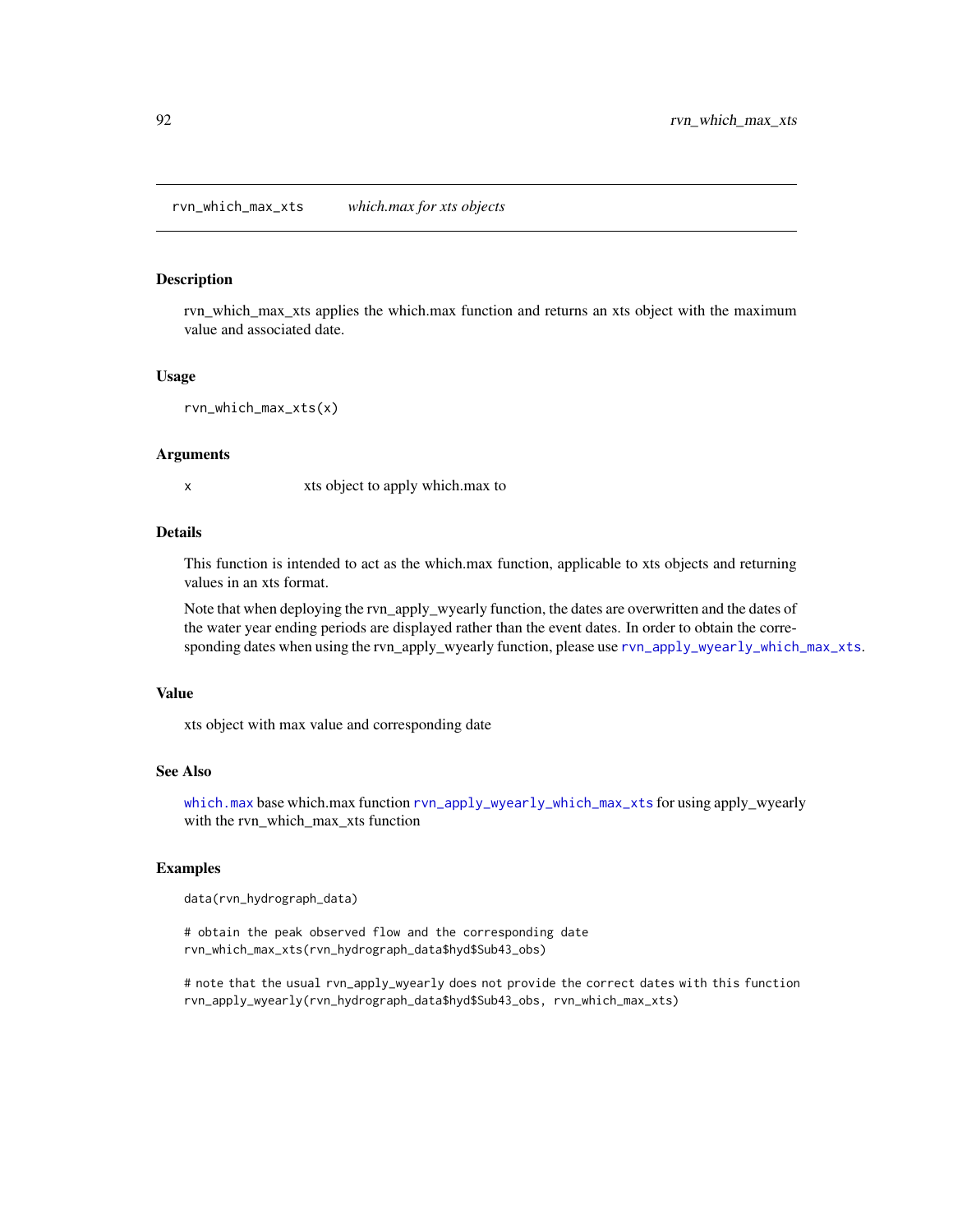<span id="page-92-0"></span>rvn\_write\_Raven\_header

*Write common Raven file header*

# Description

Writes the common Raven file header to file. All lines are Appended.

# Usage

```
rvn_write_Raven_header(
  filename,
  filetype,
  author = NULL,
  creationDate = TRUE,
  textlen = 40
\lambda
```
# Arguments

| filename     | Name of the file, with extension                                        |
|--------------|-------------------------------------------------------------------------|
| filetype     | File extension, Encoding, Raven version (e.g. "rvp ASCII Raven 2.9.1")  |
| author       | Name of file author (optional)                                          |
| creationDate | Bool of whether creation date should be added to header. (default TRUE) |
| textlen      | Length of lines (default: 40, used to right-align text)                 |

# Value

TRUE returns TRUE if executed successfully

# Author(s)

Leland Scantlebury, <leland@scantle.com>

```
tf <- file.path(tempdir(), 'HogwartsBasin.rvp')
rvn_write_Raven_header(filename = tf,
                   filetype = 'rvp ASCII Raven 2.9.1',
                   author = 'Harry Potter')
# view file
readLines(tf)
```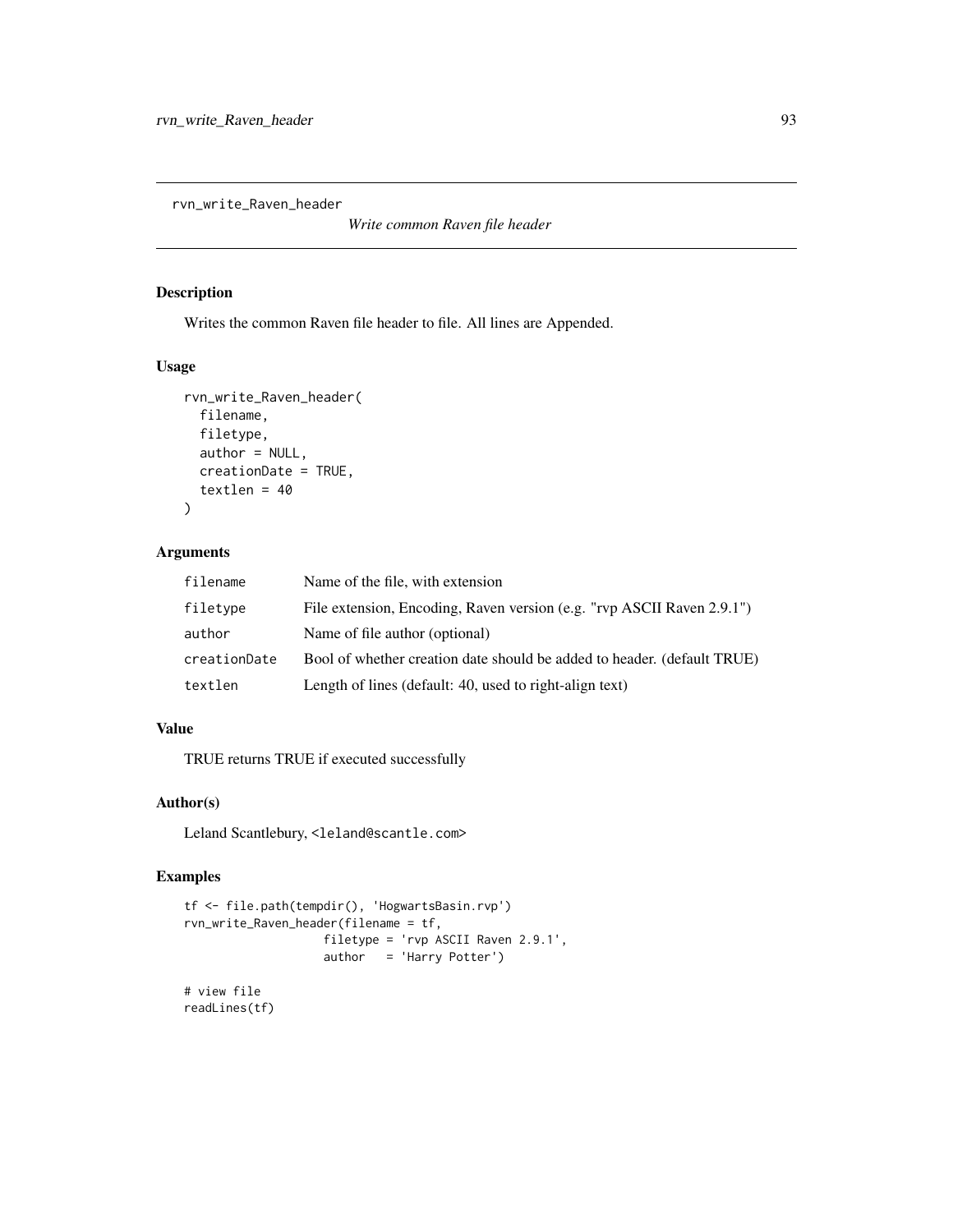<span id="page-93-0"></span>rvn\_write\_Raven\_label *Writes common Raven labeled line to file, with optional value (appends)*

#### Description

Writes common Raven labeled line to file, with optional value (appends)

# Usage

```
rvn_write_Raven_label(
  label,
  filename,
  value = NULL,
  digits = NULL,
  indent\_level = 0\mathcal{L}
```
# Arguments

| label        | character, (e.g. "SoilClasses")                                          |
|--------------|--------------------------------------------------------------------------|
| filename     | character, file name/path to write to, with extension                    |
| value        | numeric or character, corresponding value written after label (optional) |
| digits       | Number of digits to round value to (optional)                            |
| indent_level | Adds two spaces before label for every one level (default $= 0$ )        |

# Value

TRUE returns TRUE if executed successfully

#### Author(s)

Leland Scantlebury, <leland@scantle.com>

```
tf <- file.path(tempdir(), "Hogwarts.rvi")
```

```
# Numeric example
rvn_write_Raven_label('Duration', filename=tf, value=365)
```

```
# Hydrologic Processes
rvn_write_Raven_label('HydrologicProcesses', tf)
```

```
# String example, with indent
rvn_write_Raven_label('SnowBalance', filename = tf,
```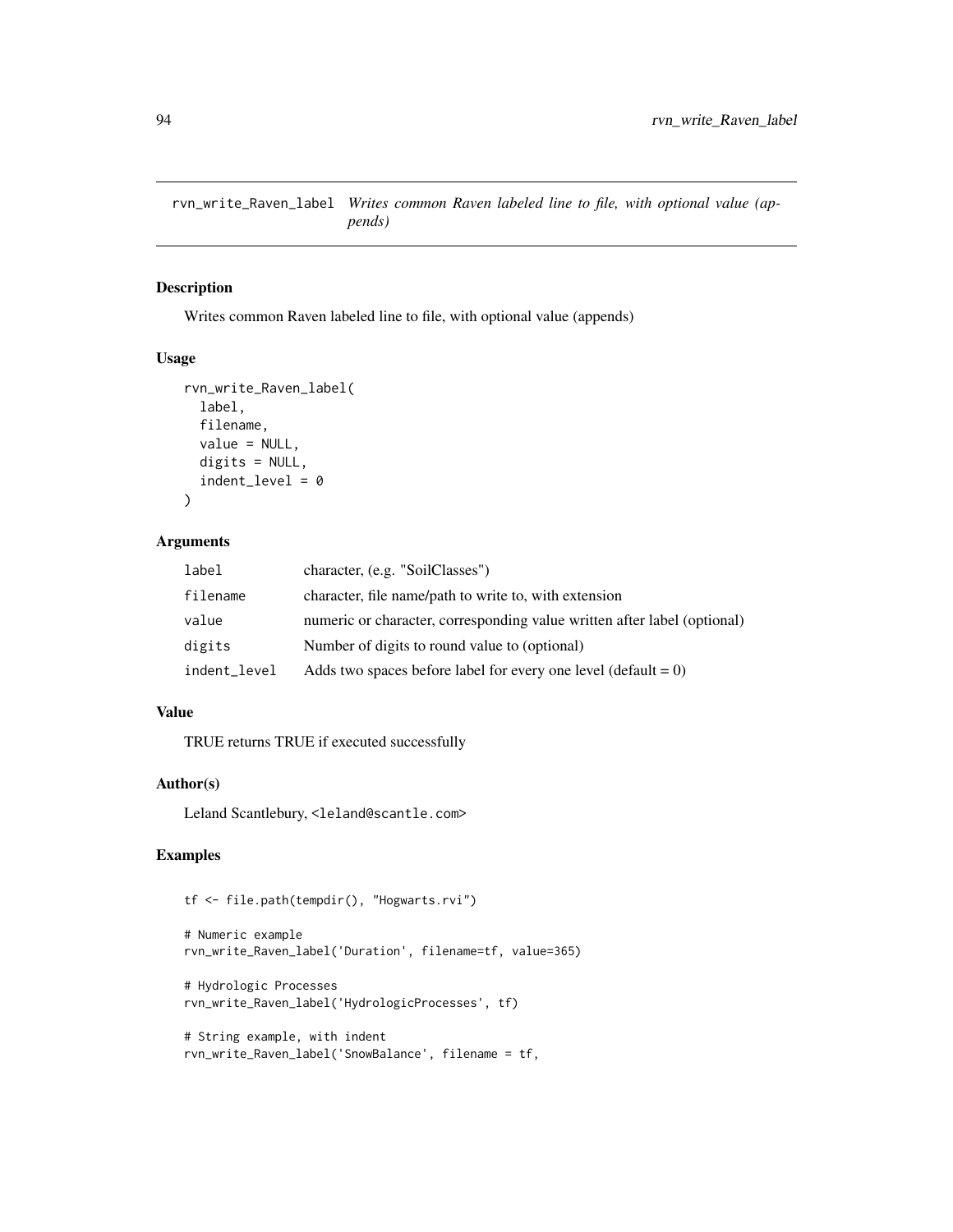```
value = paste('SNOBAL_HMETS', 'MULTIPLE', 'MULTIPLE'),
indent_level = 1)
```
<span id="page-94-0"></span># Preview file readLines(tf)

rvn\_write\_Raven\_newfile

*Opens/Creates a new file, writes common file header.*

# Description

Opens/Creates a new file, writes common file header.

# Usage

```
rvn_write_Raven_newfile(
  filename,
  description,
  filetype,
  author = NULL,creationDate = TRUE,
  linelen = 74,
  textlen = 40
)
```
# Arguments

| filename     | Name of the file, with extension                                        |
|--------------|-------------------------------------------------------------------------|
| description  | File Description (e.g., Basin or project information, R script name)    |
| filetype     | File extension, Encoding, Raven version (e.g. "rvp ASCII Raven 2.9.1")  |
| author       | Name of file author (optional)                                          |
| creationDate | Bool of whether creation date should be added to header. (default TRUE) |
| linelen      | length (width) of header, in text characters (default: 74)              |
| textlen      | Length of textlines (default: 40, used to right-align text)             |

# Value

TRUE returns TRUE if executed successfully

# Author(s)

Leland Scantlebury, <leland@scantle.com>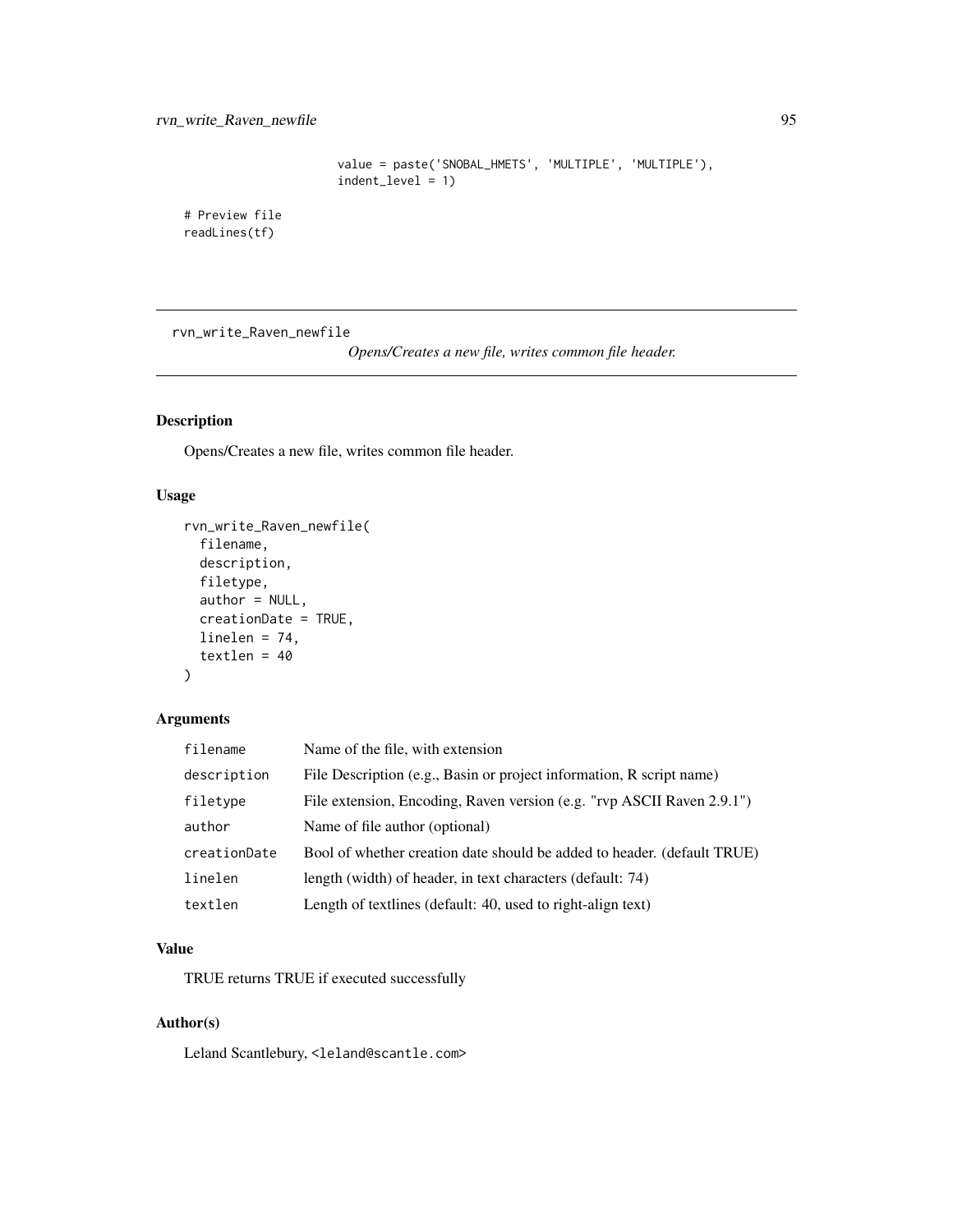# Examples

```
tf <- file.path(tempdir(), "HogwartsBasin.rvp")
rvn_write_Raven_newfile(filename = tf,
               description = "Hogwarts River Basin RVP File Generated by HP_FileGen.R",
                filetype = "rvp ASCII Raven 2.9.1",
                author = 'Harry Potter')
# view file
readLines(tf)
```
rvn\_write\_Raven\_table *Writes a nicely formatted tables of Raven attributes/parameters*

# Description

Writes a nicely formatted tables of Raven attributes/parameters

# Usage

```
rvn_write_Raven_table(
 attributes,
 units,
 df,
  filename,
  id\_col = TRUE,justify = "right",
 sep = ", ",
  ...
)
```
# Arguments

| attributes | array of strings containing attribute/parameter names                                                                                                                   |
|------------|-------------------------------------------------------------------------------------------------------------------------------------------------------------------------|
| units      | array of strings with the corresponding units                                                                                                                           |
| df         | Dataframe of values corresponding to attributes/parameters                                                                                                              |
| filename   | Name of the file, with extension, to append the table to                                                                                                                |
| id_col     | True/False of whether an numeric id column is the first column in the table and,<br>in common Raven fashion, does not have a corresponding attribute (default:<br>True) |
| justify    | alignment of character columns (default 'right'). See format                                                                                                            |
| sep        | character(s) used to seperate columns (default ', ')                                                                                                                    |
| $\ddotsc$  | Extra arguments for write. fwf                                                                                                                                          |

<span id="page-95-0"></span>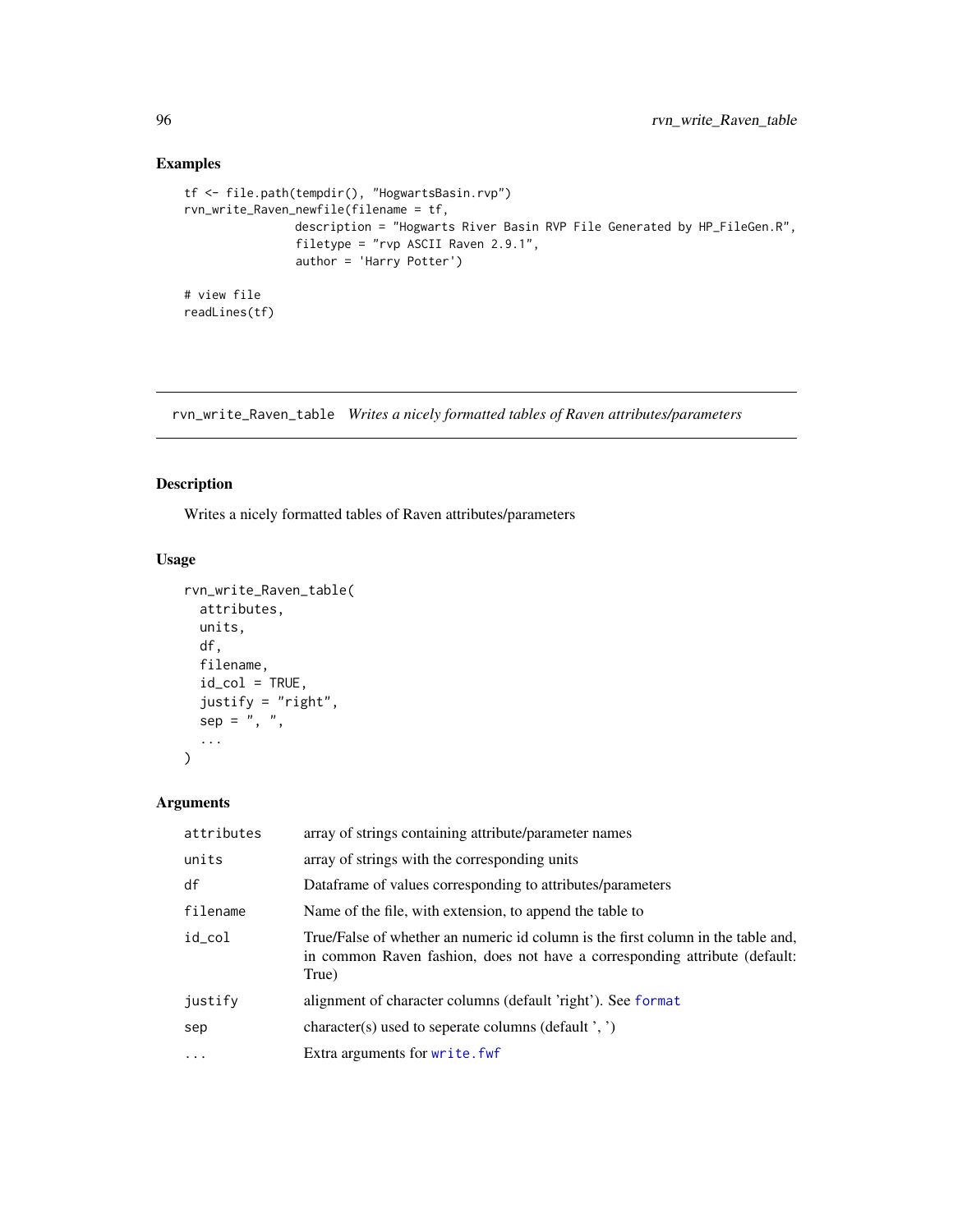<span id="page-96-0"></span>rvn\_wyear\_indices 97

# Value

TRUE returns TRUE if executed successfully

# Author(s)

Leland Scantlebury, <leland@scantle.com>

#### Examples

```
soil_classes <- data.frame('Attributes' = c('DEFAULT','ALTERNATIVE'),
                          'SAND' = c(0.4316, 0.3000),'CLAY' = c(0.1684, 0.4000),'SILT' = c(0.4000, 0.3000),
                          'ORGANIC' = c(0.0000, 0.0000))attributes <- c('%SAND','%CLAY','%SILT','%ORGANIC')
units <- rep('none',4)
tf <- file.path(tempdir(), "Hogwarts.rvp")
rvn_write_Raven_table(tf, attributes = attributes, units = units, df = soil_classes)
# view file
readLines(tf)
```
rvn\_wyear\_indices *Water Year Indices*

#### Description

rvn\_wyear\_indices returns the indices of the provided time series for the start/end of the water year. The month/day of the water year defaults to September 30 for an October 1 water year cycle. However, this may be supplied as other values, for example as June 30th for a July 1 water year (i.e. the Australian water year). This function is useful in supplying endpoints for water year evaluations.

#### Usage

 $rvn_wyear\_indices(x, mm = 9, dd = 30)$ 

#### Arguments

|    | xts object or Date/POSITX tc series to obtain indices for |
|----|-----------------------------------------------------------|
| mm | month of water year (default 9)                           |
| dd | day of water year (default 30)                            |

# Details

Note that this function is meant to emulate the [endpoints](#page-0-0) function for a water year period. The first and last points are included in all supplied endpoints, which may introduce partial periods to the analysis.#'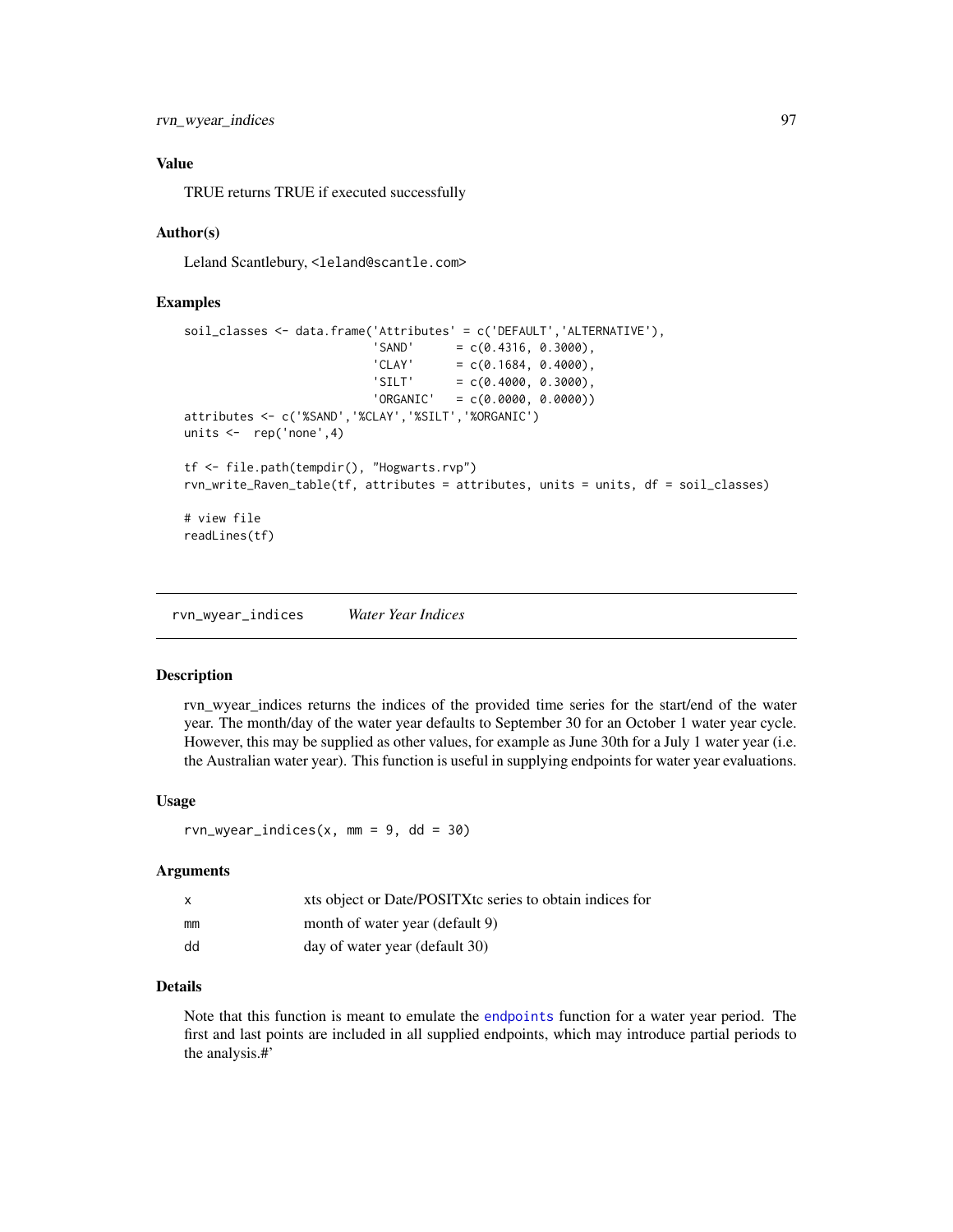# <span id="page-97-0"></span>Value

ep array of indices corresponding to start/end of water years

#### See Also

[rvn\\_apply\\_wyearly](#page-16-0) to apply functions over the water year [endpoints](#page-0-0) workhorse function for generating endpoints in xts for other periods

```
# read in sample forcings data
data(rvn_forcing_data)
```

```
# get the indices of the water year for October 1 (the default)
rvn_wyear_indices(rvn_forcing_data$forcings)
rvn_wyear_indices(rvn_forcing_data$forcings) %>%
rvn_forcing_data$forcings[., 1:2]
```

```
# get the indices of the start of the water year for July 1
## note that the last period is the last index, and not a complete water year period
rvn_wyear_indices(rvn_forcing_data$forcings, mm=6, dd=30) %>%
rvn_forcing_data$forcings[., 1:2]
```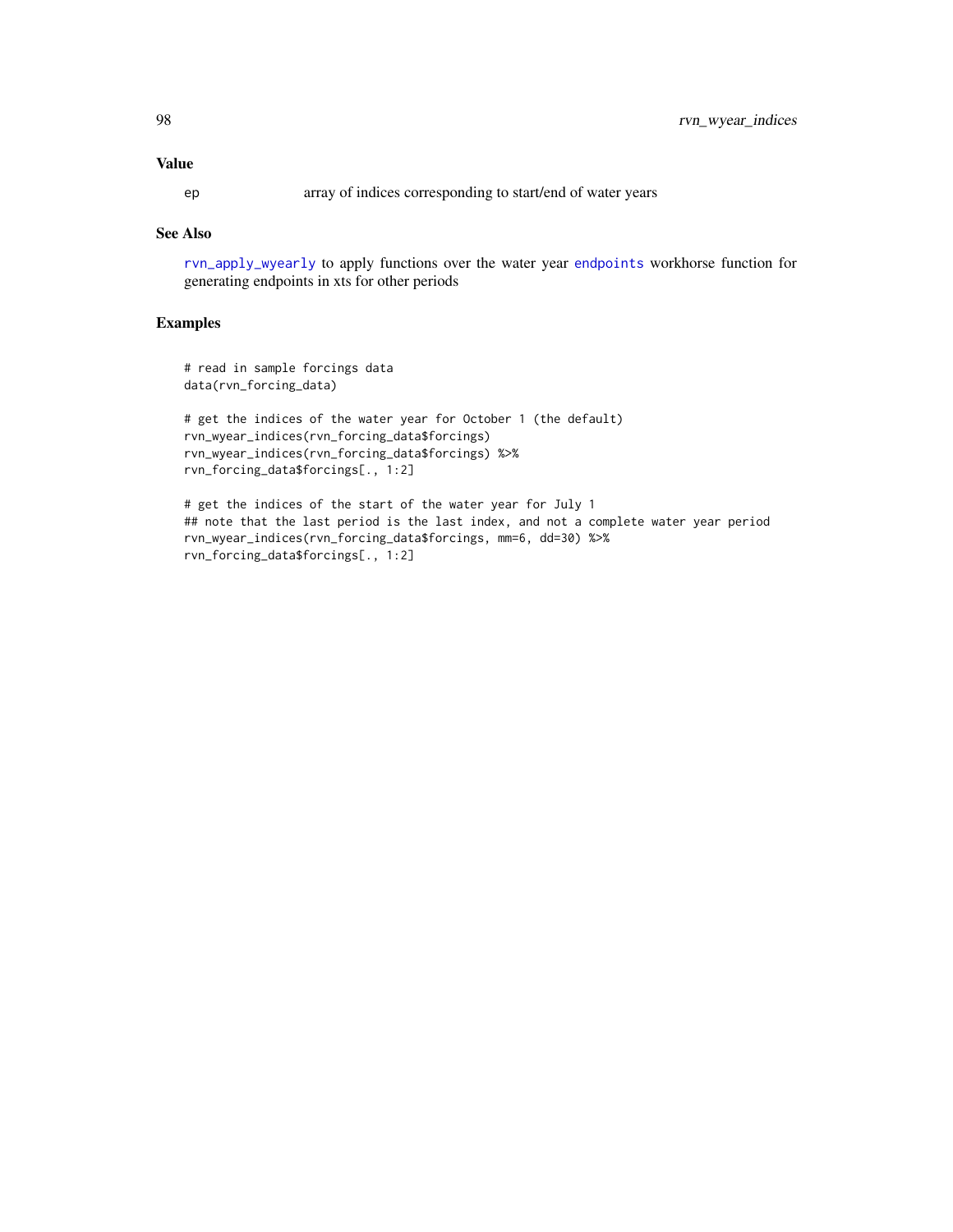# **Index**

∗ datasets rvn\_custom\_data, [22](#page-21-0) rvn\_forcing\_data, [34](#page-33-0) rvn\_hydrograph\_data, [40](#page-39-0) rvn\_tidyhydat\_sample, [87](#page-86-0) rvn\_watershed\_data, [89](#page-88-0) apply.monthly, *[4](#page-3-0)* apply.yearly, *[4](#page-3-0)* cmax, [4](#page-3-0) endpoints, *[97,](#page-96-0) [98](#page-97-0)* format, *[96](#page-95-0)* Nith\_era5\_sample, [5](#page-4-0) RavenR-package, [3](#page-2-0) rvn\_annual\_peak, [5,](#page-4-0) *[9](#page-8-0)*, *[11](#page-10-0)* rvn\_annual\_peak\_error, [7,](#page-6-0) *[11](#page-10-0)* rvn\_annual\_peak\_event, *[6](#page-5-0)*, *[8](#page-7-1)*, [8,](#page-7-1) *[12](#page-11-0)*, *[79](#page-78-0)* rvn\_annual\_peak\_event\_error, *[8](#page-7-1)*, [10,](#page-9-0) *[12](#page-11-0)* rvn\_annual\_peak\_timing\_error, [11](#page-10-0) rvn\_annual\_quantiles, [13,](#page-12-0) *[14](#page-13-0)* rvn\_annual\_quantiles\_plot, [14](#page-13-0) rvn\_annual\_volume, *[6](#page-5-0)*, [15,](#page-14-1) *[48](#page-47-0)*, *[86](#page-85-0)* rvn\_apply\_wyearly, *[4](#page-3-0)*, [17,](#page-16-1) *[98](#page-97-0)* rvn\_apply\_wyearly\_which\_max\_xts, [18,](#page-17-1) *[92](#page-91-0)* rvn\_calc\_runoff\_coeff, [19](#page-18-0) rvn\_col\_transparent, [20,](#page-19-0) *[46](#page-45-0)* rvn\_cum\_plot\_flow, [21,](#page-20-0) *[22](#page-21-0)* rvn\_custom\_data, [22](#page-21-0) rvn\_custom\_output\_plot, *[22,](#page-21-0) [23](#page-22-0)*, [23,](#page-22-0) *[24](#page-23-0)*, *[40](#page-39-0)* rvn\_custom\_read, *[22,](#page-21-0) [23](#page-22-0)*, [24,](#page-23-0) *[40](#page-39-0)* rvn\_df\_to\_Raven\_table, [25](#page-24-0) rvn\_exhaustive\_mb\_read, [26,](#page-25-0) *[27](#page-26-0)* rvn\_fdc\_plot, [27](#page-26-0) rvn\_flow\_residuals, [28](#page-27-0) rvn\_flow\_scatterplot, *[16](#page-15-0)*, *[22](#page-21-0)*, *[29](#page-28-0)*, [30,](#page-29-0) *[31](#page-30-0)* rvn\_flow\_spaghetti, [31,](#page-30-0) *[44](#page-43-0)*

rvn\_forcing\_data, [34](#page-33-0) rvn\_forcings\_plot, [32,](#page-31-0) *[35](#page-34-0)* rvn\_forcings\_read, *[30](#page-29-0)*, *[32](#page-31-0)*, [33,](#page-32-0) *[35](#page-34-0)* rvn\_gen\_gridweights, [35,](#page-34-0) *[49](#page-48-0)* rvn\_gen\_obsweights, [37,](#page-36-1) *[73](#page-72-0)* rvn\_get\_prd, [39](#page-38-0) rvn\_hyd\_dygraph, [41,](#page-40-0) *[52](#page-51-0)* rvn\_hyd\_extract, *[28](#page-27-0)*, [42,](#page-41-0) *[44,](#page-43-0) [45](#page-44-1)* rvn\_hyd\_plot, *[42](#page-41-0)*, [43](#page-42-0) rvn\_hyd\_read, *[27,](#page-26-0) [28](#page-27-0)*, *[34](#page-33-0)*, *[41,](#page-40-0) [42](#page-41-0)*, [45,](#page-44-1) *[55](#page-54-0)*, *[88](#page-87-1)*, *[91](#page-90-1)* rvn\_hydrograph\_data, [40](#page-39-0) rvn\_iscolour, *[20](#page-19-0)*, [46](#page-45-0) rvn\_month\_names, [48](#page-47-0) rvn\_monthly\_vbias, [47](#page-46-0) rvn\_netcdf\_to\_gridshp, *[5](#page-4-0)*, *[36](#page-35-0)*, [49](#page-48-0) rvn\_num\_days, *[48](#page-47-0)*, [50,](#page-49-0) *[51](#page-50-0)* rvn\_num\_days\_month, *[50](#page-49-0)*, [51](#page-50-0) rvn\_res\_dygraph, [52](#page-51-0) rvn\_res\_extract, [53,](#page-52-0) *[55,](#page-54-0) [56](#page-55-0)* rvn\_res\_plot, *[53](#page-52-0)*, [54](#page-53-0) rvn\_res\_read, *[52,](#page-51-0) [53](#page-52-0)*, [56,](#page-55-0) *[57](#page-56-0)* rvn\_rvc\_res, [57](#page-56-0) rvn\_rvh\_blankHRUdf, [58,](#page-57-0) *[59](#page-58-0)*, *[62](#page-61-0)* rvn\_rvh\_blankSBdf, *[58](#page-57-0)*, [59,](#page-58-0) *[62](#page-61-0)* rvn\_rvh\_cleanhrus, [59,](#page-58-0) *[62](#page-61-0)* rvn\_rvh\_overwrite, [61](#page-60-0) rvn\_rvh\_read, *[19](#page-18-0)*, *[59,](#page-58-0) [60](#page-59-0)*, *[62](#page-61-0)*, [63,](#page-62-1) *[82,](#page-81-1) [83](#page-82-1)* rvn\_rvh\_write, *[58](#page-57-0)*, *[60](#page-59-0)*, *[64](#page-63-0)* rvn\_rvh\_write *(*rvn\_rvh\_overwrite*)*, [61](#page-60-0) rvn\_rvi\_connections, [65,](#page-64-0) *[66](#page-65-0)* rvn\_rvi\_process\_plot, *[65](#page-64-0)*, [66](#page-65-0) rvn\_rvi\_read, *[65](#page-64-0)*, [67](#page-66-0) rvn\_rvt\_ECmet, [68](#page-67-0) rvn\_rvt\_flow, [70](#page-69-0) rvn\_rvt\_obsfile, [72,](#page-71-1) *[73](#page-72-0)* rvn\_rvt\_obsweights, *[38](#page-37-0)*, *[72](#page-71-1)*, [73](#page-72-0) rvn\_rvt\_read, [74](#page-73-0) rvn\_rvt\_tidyhydat, [75,](#page-74-1) *[87](#page-86-0)*